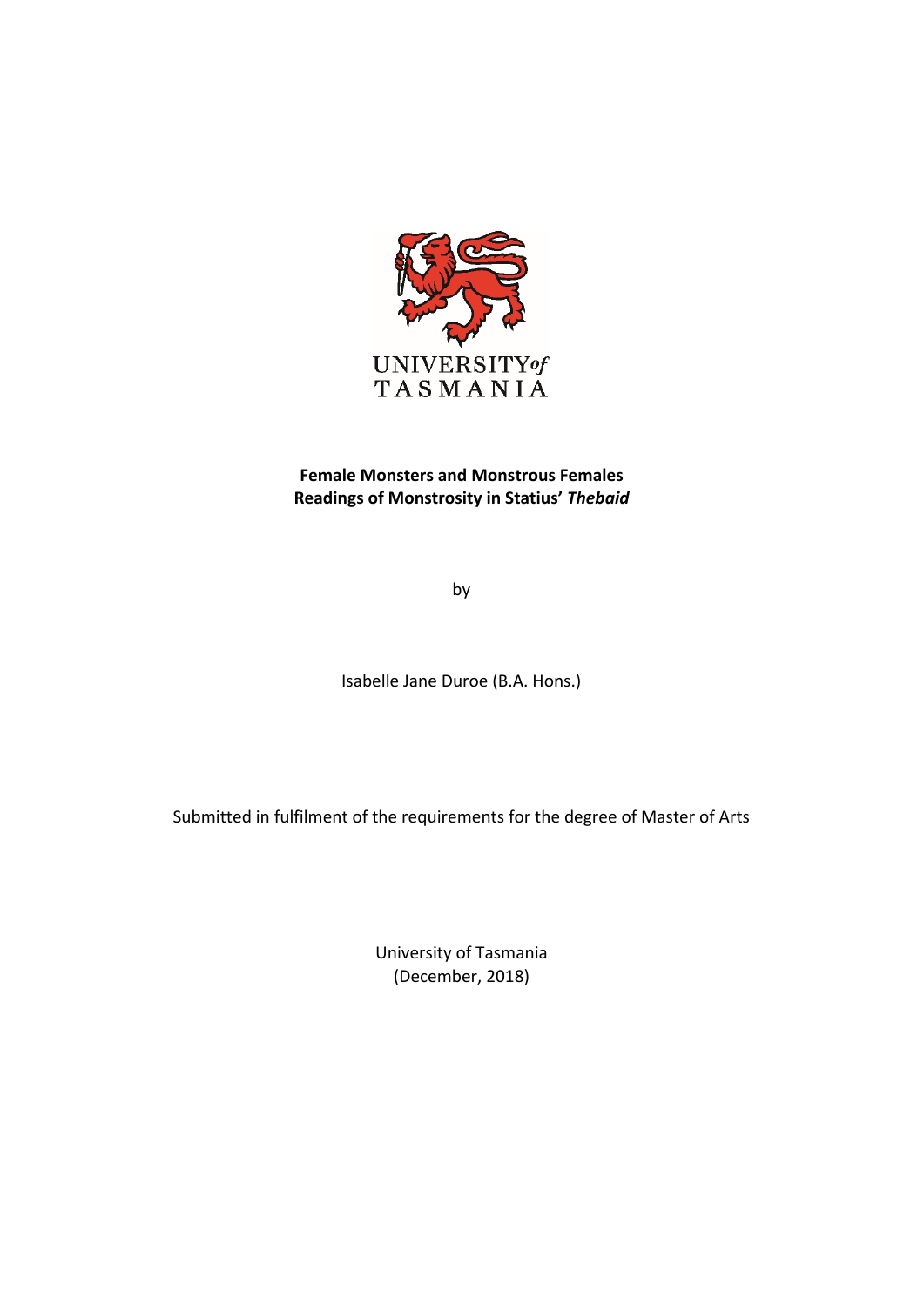I declare that this thesis contains no material which has been accepted for the award of another degree or diploma in any tertiary institution, nor any material published or written by others, except when due reference is made in the text of the thesis.

Isabelle Jane Duroe 20.12.2018

This thesis may be made available for loan and limited copying in accordance with the Copyright Act of 1968.

Isabelle Jane Duroe 20.12.2018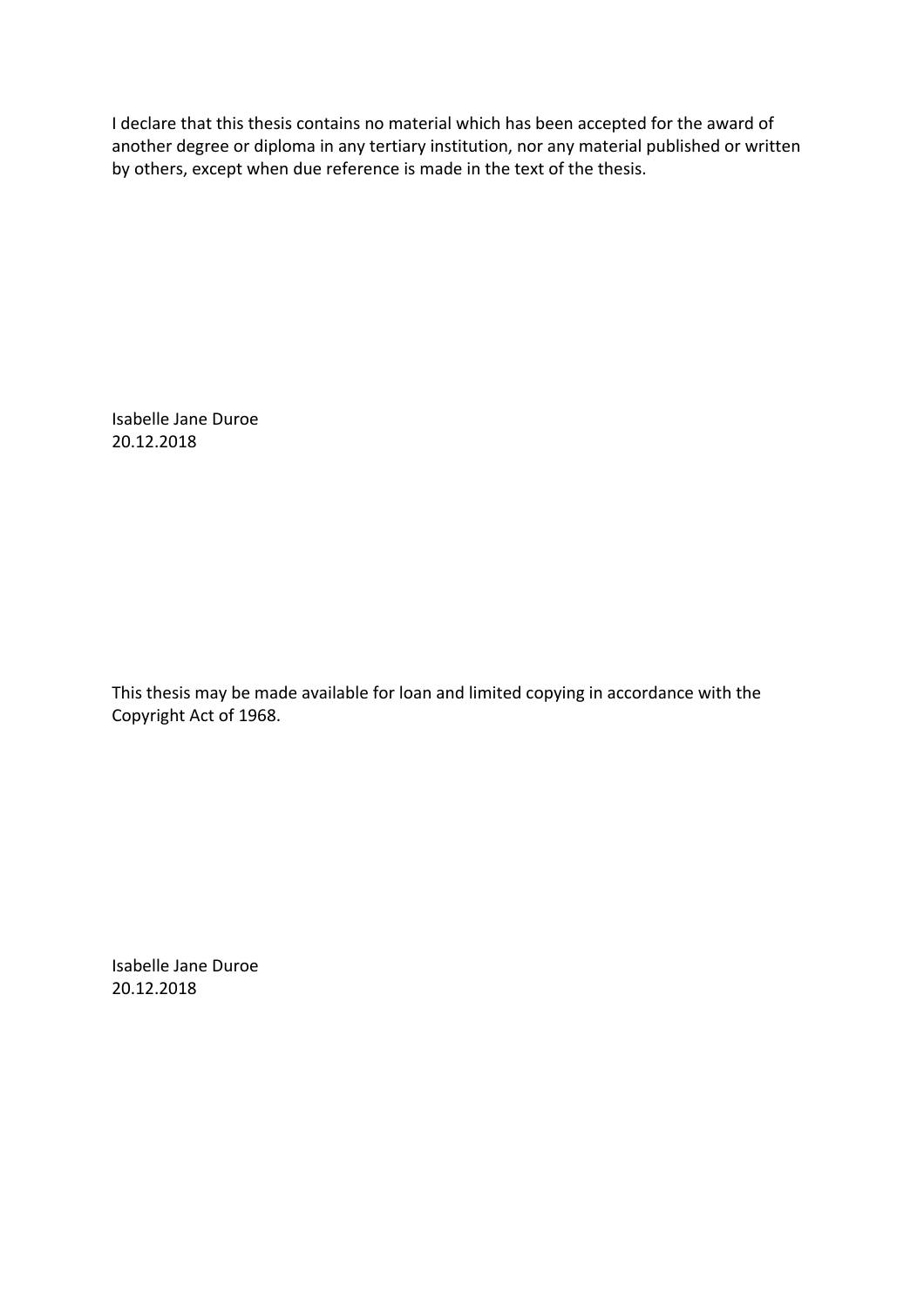#### **Abstract**

In the early stages of the *Thebaid*, Statius provides graphic descriptions of three female monsters: in book 1 the Fury Tisiphone and the hybrid snake-woman Apollo sends against Argos; and in book 2 the Theban Sphinx. In their wake, the poem contains several further representations threatening femininity which evoke these monsters in language, imagery, and theme. Not only representing the troubled and troubling women of the Theban household, Statius infuses his epic with images of disturbing femininity seemingly disconnected from the Theban mythological cycle, namely Thessalian witches (implicitly, Lucan's witch, Erichtho) in book 3, and the Lemnian murderesses in book 5. While recent Statian scholarship has examined the representation of femininity in the Thebaid with a view to unpacking the ambiguous, often threatening portrayals of female grief in the poem, studies have often separated the theme of femininity from that of monstrosity. Utilising aspects of the developing field of monster studies (recently brought into contact with Classics by Lowe (2015), Felton (2012), and Murgatroyd (2007)), this thesis analyses the textual and cultural significance of Statius' 'monstrous-feminine'.

In Chapter 1 I argue that Statius' three female monsters appear early in the text not only to portend the violent horrors about to unfold and signify the chthonic powers that dominate the epic, but also to embody physical and behavioural transgression and disorder, giving these themes a particularly feminine edge that overshadows the subsequent characterisations of prominent females in the text, and establishes Statius' own version of the monstrous-feminine. In Chapter 2 I argue that female figures such as the Theban mothers Ide and Jocasta, along with Argia and the Argive mourners, and the Lemnian women of book 5 are connected to the theme of monstrosity in the poem, and vital to a pervasive anxiety within the epic that relates to maternity, cyclicality, and regression. In Chapter 3 I argue that,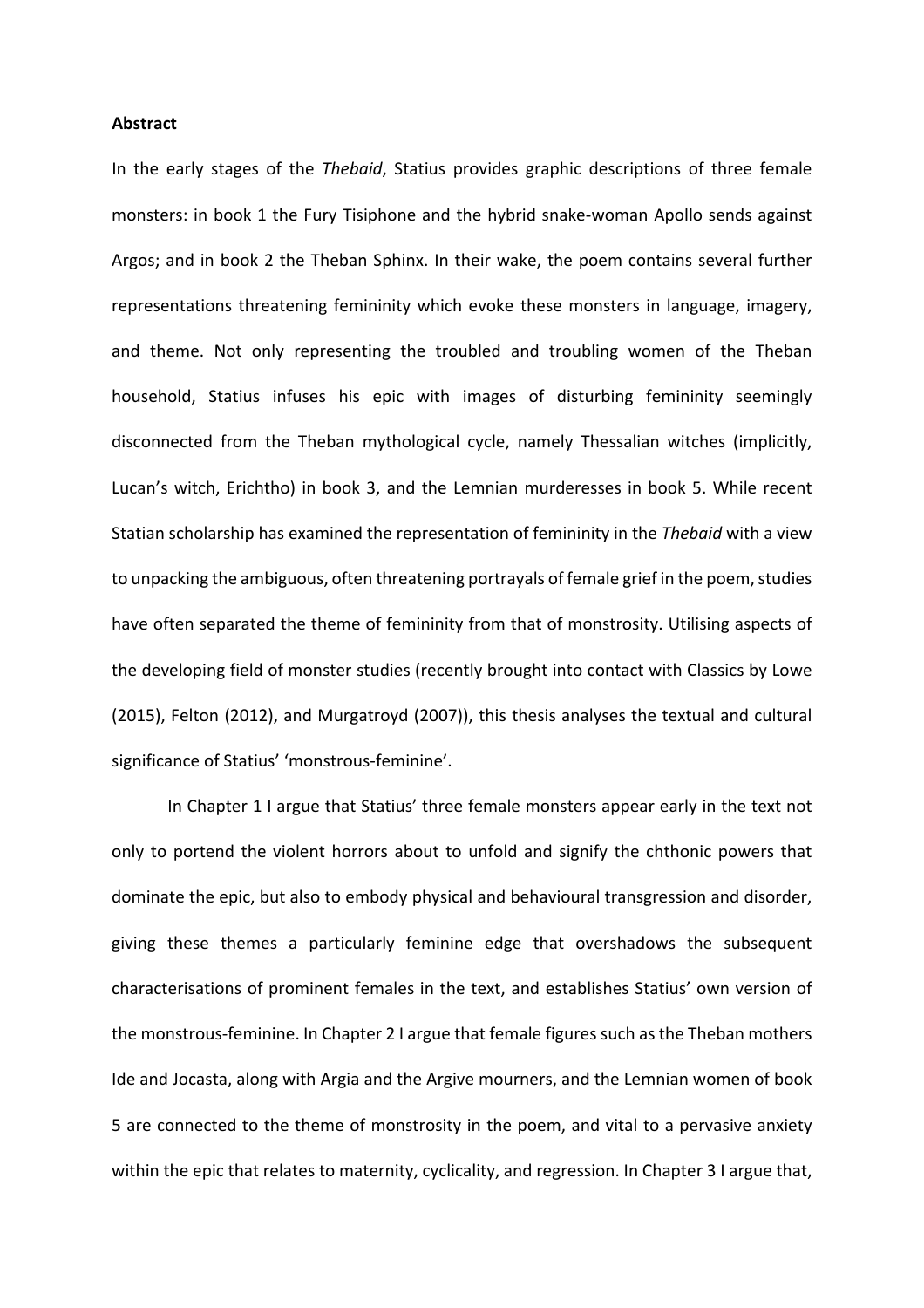in his formulation and utilisation of monstrosity, Statius employs archaic (but nevertheless prevalent) tropes of misogyny to create an epic overwhelmed by a feminine horror that speaks to Flavian anxieties regarding regression and repetition, and broader Roman anxieties relating to power, gender, the body, and identity.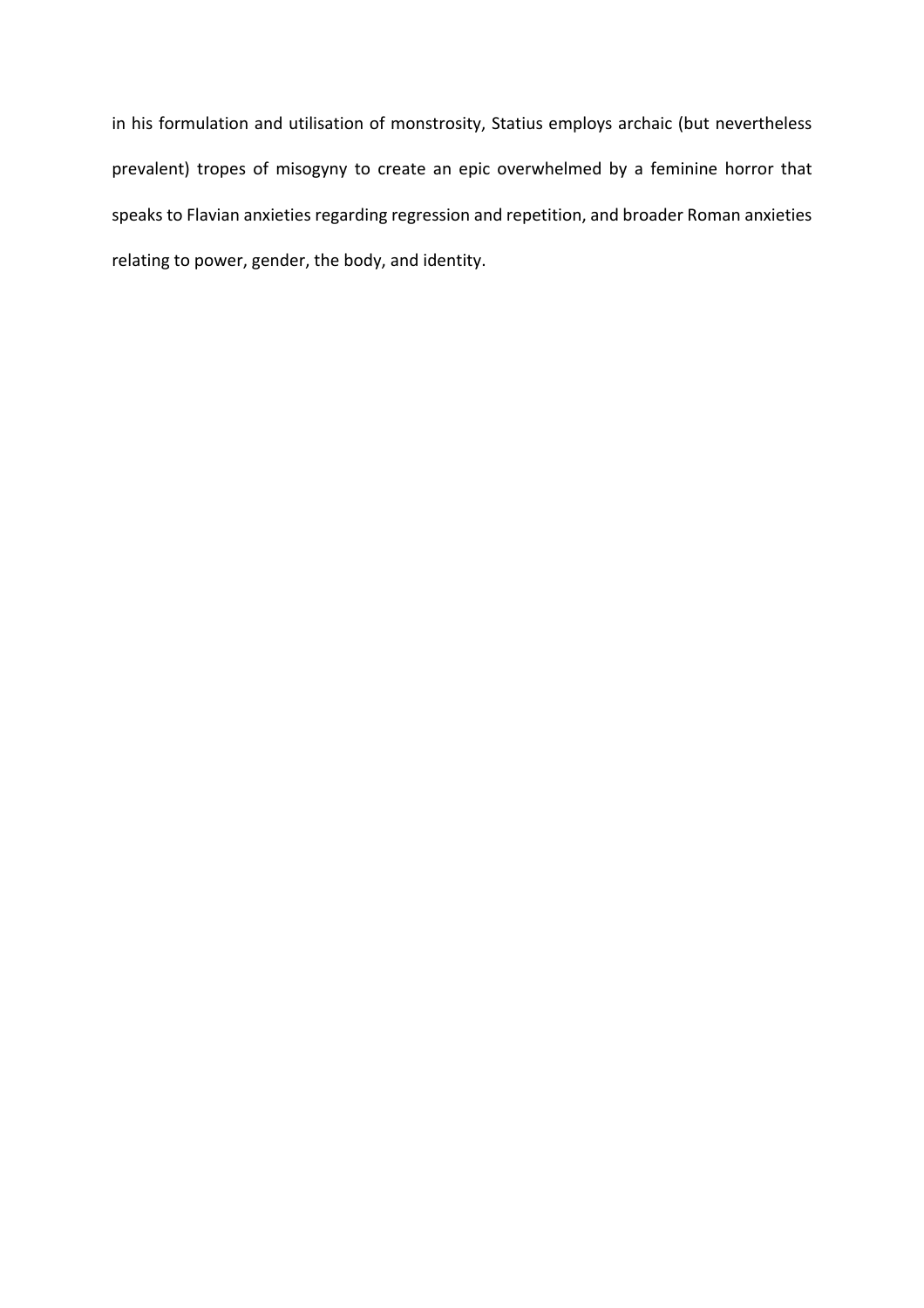## **Acknowledgements**

First and foremost, I would like to thank my supervisor, Dr Jonathan Wallis, for his constant support, guidance, and encouragement in writing this thesis. I am also grateful to Dr Graeme Miles and Dr Jayne Knight, Dr Evan Pitt, and my fellow Classics postgrads, Danica, Owen, Emma, Megan, and Ryleigh, for their advice, and excellent company over the past two years. Thanks also to my mother, Tracey, and partner, Adam, for everything, always.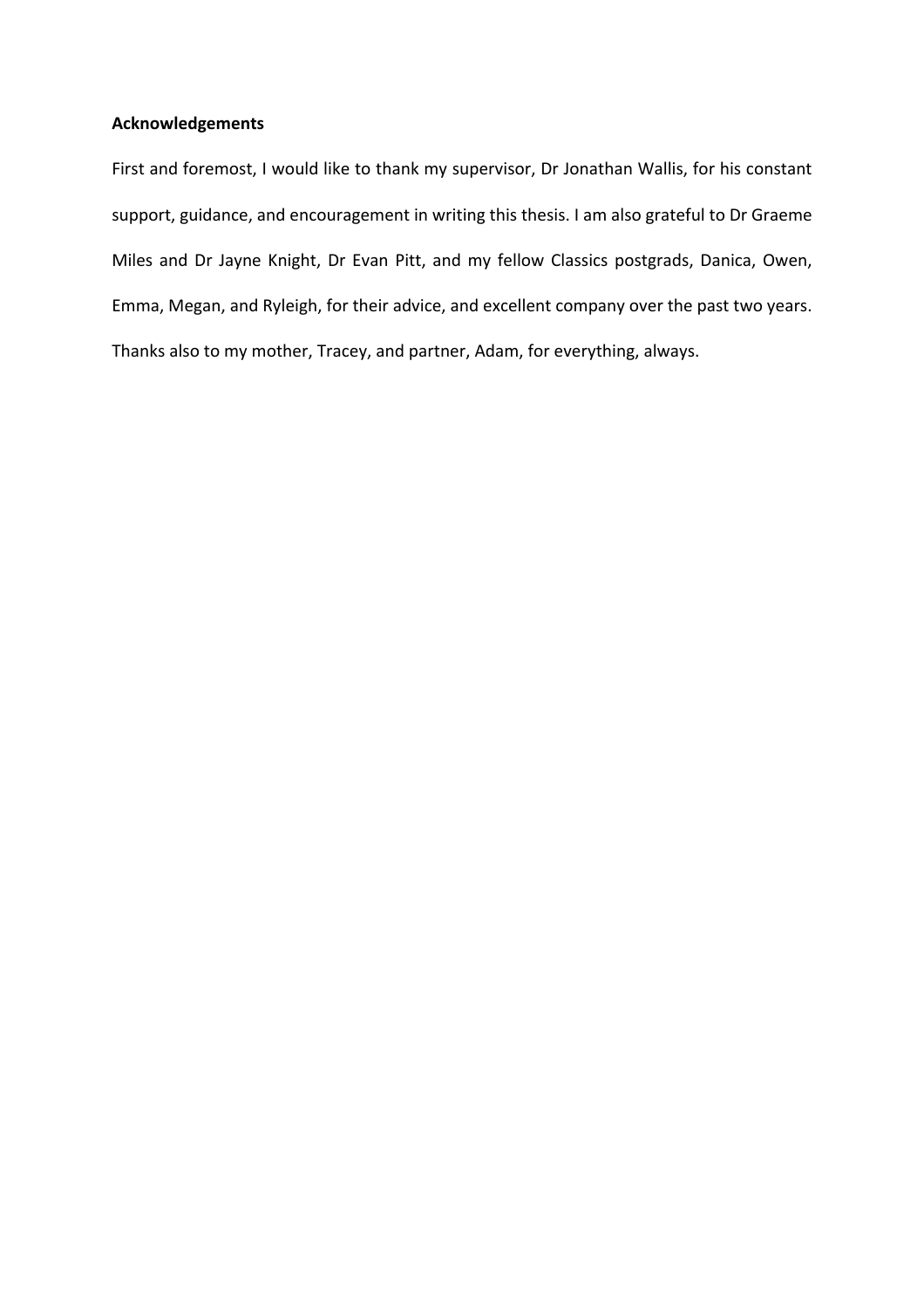## **Contents**

| Introduction                        | 1   |
|-------------------------------------|-----|
| <b>Chapter 1: Female Monsters</b>   | 7   |
| <b>Chapter 2: Monstrous Females</b> | 46  |
| <b>Chapter 3: Flavian Fears</b>     | 82  |
| Conclusion                          | 101 |
| Bibliography                        | 103 |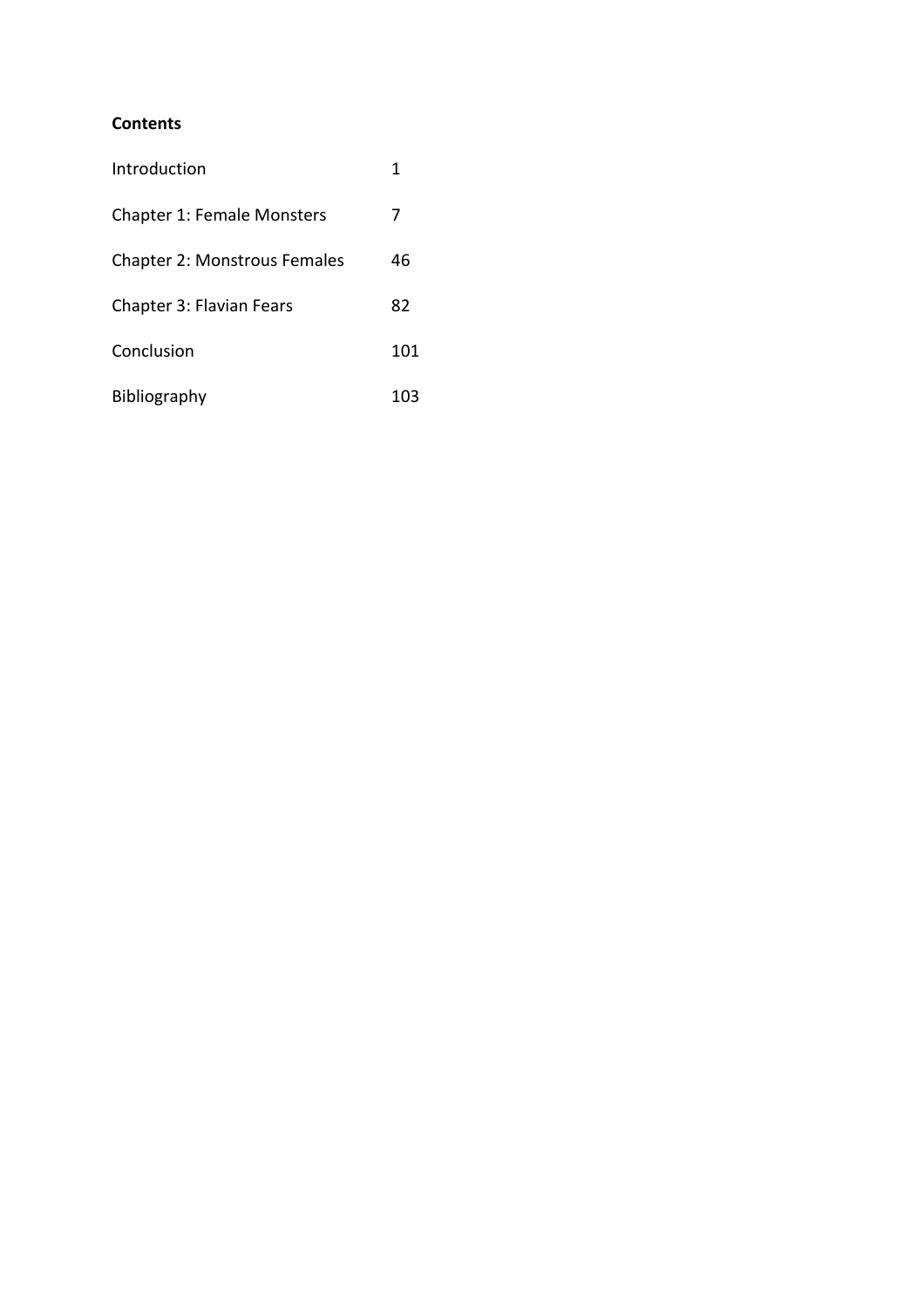#### **Introduction**

In the first two books of the *Thebaid*, Statius establishes monstrosity as a prominent theme, and firmly grounds it in the feminine. In three extended descriptive passages, the poet introduces the Fury Tisiphone as a key protagonist in the main action of the epic, and the snake-woman of Argos, and the Theban Sphinx in twin digressive episodes that are separated from, but nonetheless significant to the primary narrative. Following these female monsters, several female characters appear in the epic, ostensibly to condemn the mortal cost of civil war, and to enact epic laments over the corpses of their kin. The Argive princess, Argia, along with two Theban matriarchs, Ide and Jocasta, though in voice and action clearly opposed to the horrors of the war are, through a series of similes and parallels, associated with the monsters of books 1 and 2, as well as figures of threatening femininity from Theban and Roman myth-history and literature. This technique of association serves to undercut the pious, virtuous rhetoric and deeds of these female characters. Feminine monstrosity seems to reach its apex in the very heart of the epic, where the poet incorporates a narrative of surpassing feminine transgression and horror, where human female characters, the Lemnian women, enact a violent assault on their community, slaughtering every male on the island. While recent Statian scholarship has examined the representation of femininity in the *Thebaid* with a view to unpacking the ambiguous, often threatening portrayals of female grief in the poem, studies have often separated the theme of femininity from that of monstrosity. Utilising aspects of the developing field of monster studies, this thesis will investigate the intersection of monstrosity and femininity in the Thebaid, and determine the nature, function, and significance of Statius' monstrous-feminine.

Given their important role in defining culture, monsters are prominent and prevalent figures in traditional narratives from all over the world, and modern critics have duly

1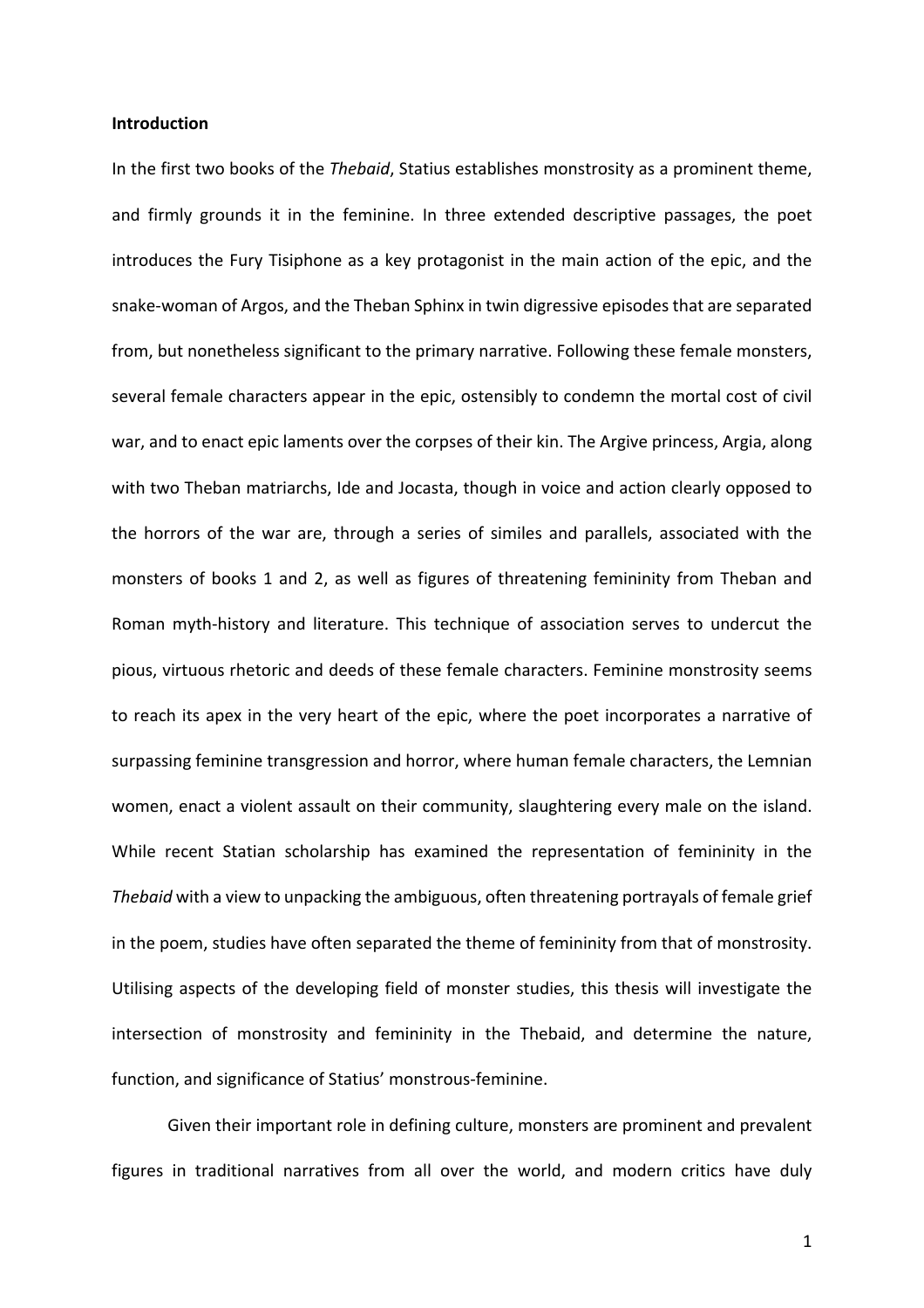evaluated the primal figure of the monster in its capacity as both cultural metaphor, and literary device. Due to the universal appeal of the figure of the monster for a wide range of disciplines (from archaeology and anthropology, to film, literary, and cultural studies, and even the biological sciences), "Monster Studies" has in recent decades developed into a field that encompasses a variety of critical approaches to monsters and monstrosity in literature, art, film, and culture, particularly from the arts and social science disciplines.<sup>1</sup> Monster Studies privileges the monstrous as a theme in its own right, broadly establishing that monstrous figures have important textual and cultural functions.<sup>2</sup> As Yasmine Musharbash showed in her recent anthropological study of monsters in Australasian myth and folklore, "monsters are bloodcurdlingly potent of meaning", $3$  and the fearsome creatures of ancient Greek and Roman myth and literature were no exception.

The Latin term *monstrum* – from which we get the English term 'monster' – is defined in Lewis and Short's *Oxford Latin Dictionary* as 'an unnatural event regarded as an omen, portent, prodigy, sign', 'an awful monstrous thing, event', 'a monstrous or horrible creature, monstrosity, monster', 'a person of extreme wickedness, monster', 'a monstrous act, horror, atrocity', and is etymologically linked with the verbs *monere* ('to warn'), and *monstrare* ('to show'). These verbal connections suggest that a monster is an entity that has something to

<sup>&</sup>lt;sup>1</sup> For example: Creed, B., *The Monstrous Feminine: Film, Feminism, Psychoanalysis*, London, and New York: Routledge, 1993; Halberstam, J., *Skin Shows: Gothic Horror and the Technology of Monsters*, Durham, and London: Duke University Press, 1995; Cohen, J.J., *Monster Theory: Reading Culture*, Minneapolis: University of Minnesota Press, 1996; Gilmore, D.D., *Monsters: Evil Beings, Mythical Beasts, and All Manner of Imaginary Terrors*, Philadelphia: University of Pennsylvania Press, 2003; Mittman, A.S., and Dendle, P.J., (eds.), The Ashgate *Research Companion to Monsters and the Monstrous*, Farnham, and Burlington, Vt.: Ashgate, 2012; Musharbash, Y., and Presterudstuen, G.H., *Monster Anthropology in Australasia and Beyond*, New York: Palgrave Macmillan, 2014.

<sup>&</sup>lt;sup>2</sup> Lowe, D., Monsters and Monstrosity in Augustan Poetry, Ann Arbor: University of Michigan Press, 2015, pp. 28-9.

 $3$  Musharbash, Y., "Introduction: Monsters, Anthropology, and Monster Studies" in Musharbash, Y., and Presterustuen, G.H., (eds.), *Monster Anthropology in Australasia and Beyond*, New York: Palgrave Macmillan, 2014, p. 1.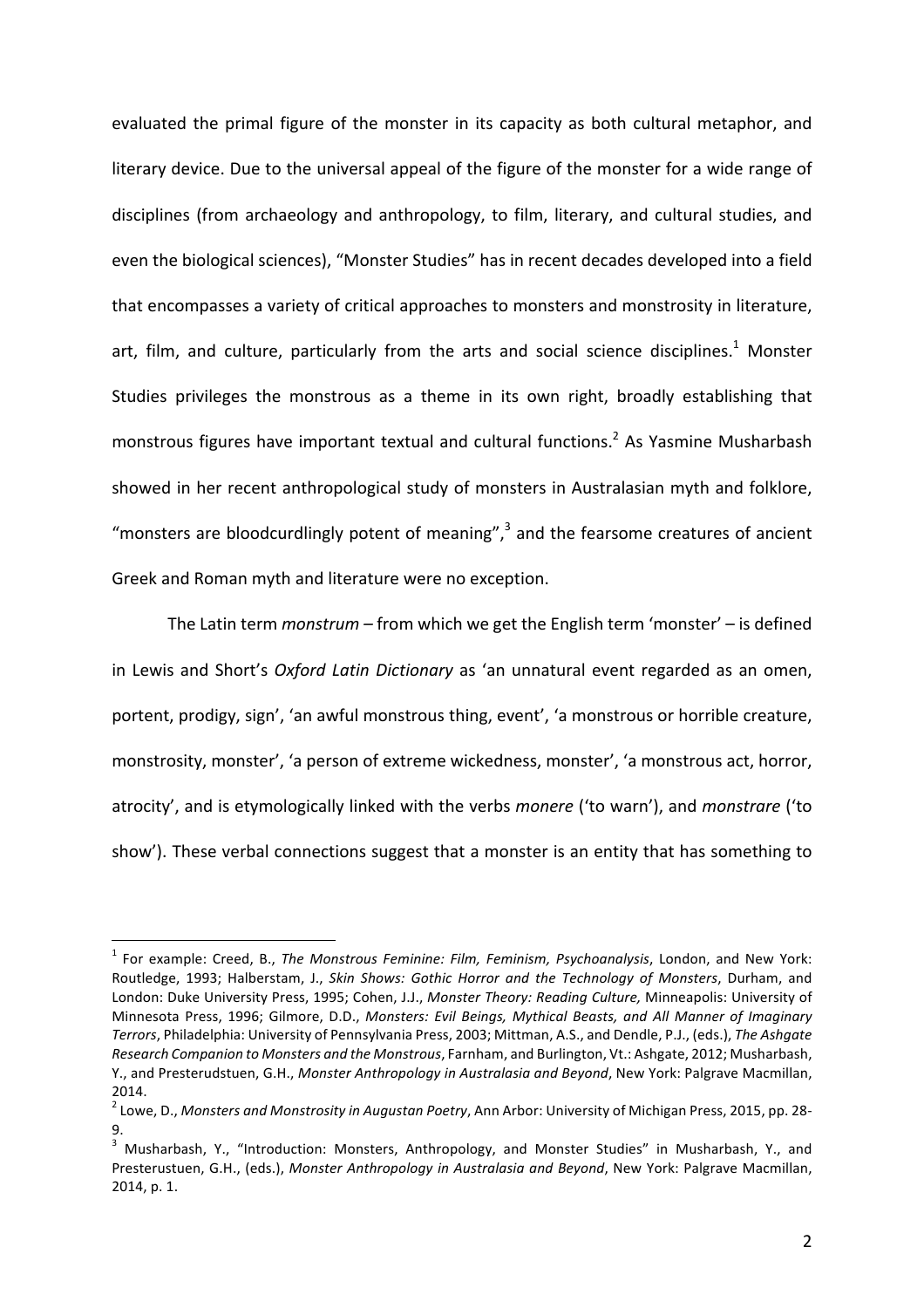reveal, something that is *other* than itself, whether that be the displeasure of the gods, a sign of impending doom, or a crucial boundary that must not be crossed.<sup>4</sup> Picking up on this ambiguity, and variety of meaning, the notion of "monster as metaphor" has recently gained widespread acceptance. As Jeffrey J. Cohen established in the mid-1990s, in his influential study "Monster Theory", the monster is "an embodiment of a certain cultural moment - of a time, a feeling, and a place" that incorporates a society's fear, desire, anxiety, and fantasy, and the monster exists to be read.<sup>5</sup> Though it shifts and transforms in accordance with changing cultural attitudes, the monster always embodies and enacts (and thereby reveals) the anxieties of both author and audience. $6$  By observing the various forms that monsters take, researchers can further understand how a particular community perceived itself, the world, and its position within it.<sup>7</sup>

Monster Studies has been brought into closer contact with Classics particularly by the research of Dunstan Lowe, Debbie Felton, and Paul Murgatroyd.<sup>8</sup> Utilising Cohen's theory, Debbie Felton has argued that mythical monsters, like modern monsters, were largely shaped by their respective culture's particular set of concerns and anxieties. She argues that the mythical monsters of ancient Greece and Rome were manifestations of fundamental oppositions these societies perceived in their world, such as those between reason and emotion, order and disorder, nature and culture, knowledge and the unknown, civilisation

<sup>&</sup>lt;sup>4</sup> Musharbash, "Introduction", 2014, p.2; Gilmore, *Monsters*, 2003, p. 9.<br><sup>5</sup> Cohen. "Monster Theory", 1996, p. 4.

 $^6$  Lowe, *Monsters and Monstrosity*, 2015, p. 30.<br><sup>7</sup> Musharbash, "Introduction", 2014, p. 2.

Barton, C.A., *The Sorrows of the Ancient Romans: The Gladiator and the Monster*, Princeton, NJ: Princeton University Press, 1993; Atherton, C., (ed.), *Monsters and Monstrosity in Greek and Roman Culture*. Nottingham *Classical Literature Studies. Midlands Classical Studies vol. 6*, Bari: Levante, 2002; Murgatroyd, P., *Mythical Monsters in Classical Literature, London: Duckworth, 2007; Garland, R., The Eye of the Beholder: Deformity and* Disability in the Graeco-Roman World. Second Edition (first published 1995). Bristol Classical Paperbacks, London: Bristol Classical Press, 2010; Felton, D., "Rejecting and Embracing the Monstrous in Ancient Greece and Rome", in Mittman, A.S., and Dendle, P.J., (eds.), *Ashgate Research Companion to Monsters and the Monstrous*, Farnham, and Burlington, Vt.: Ashgate, 2012; Lowe, *Monsters and Monstrosity*, 2015.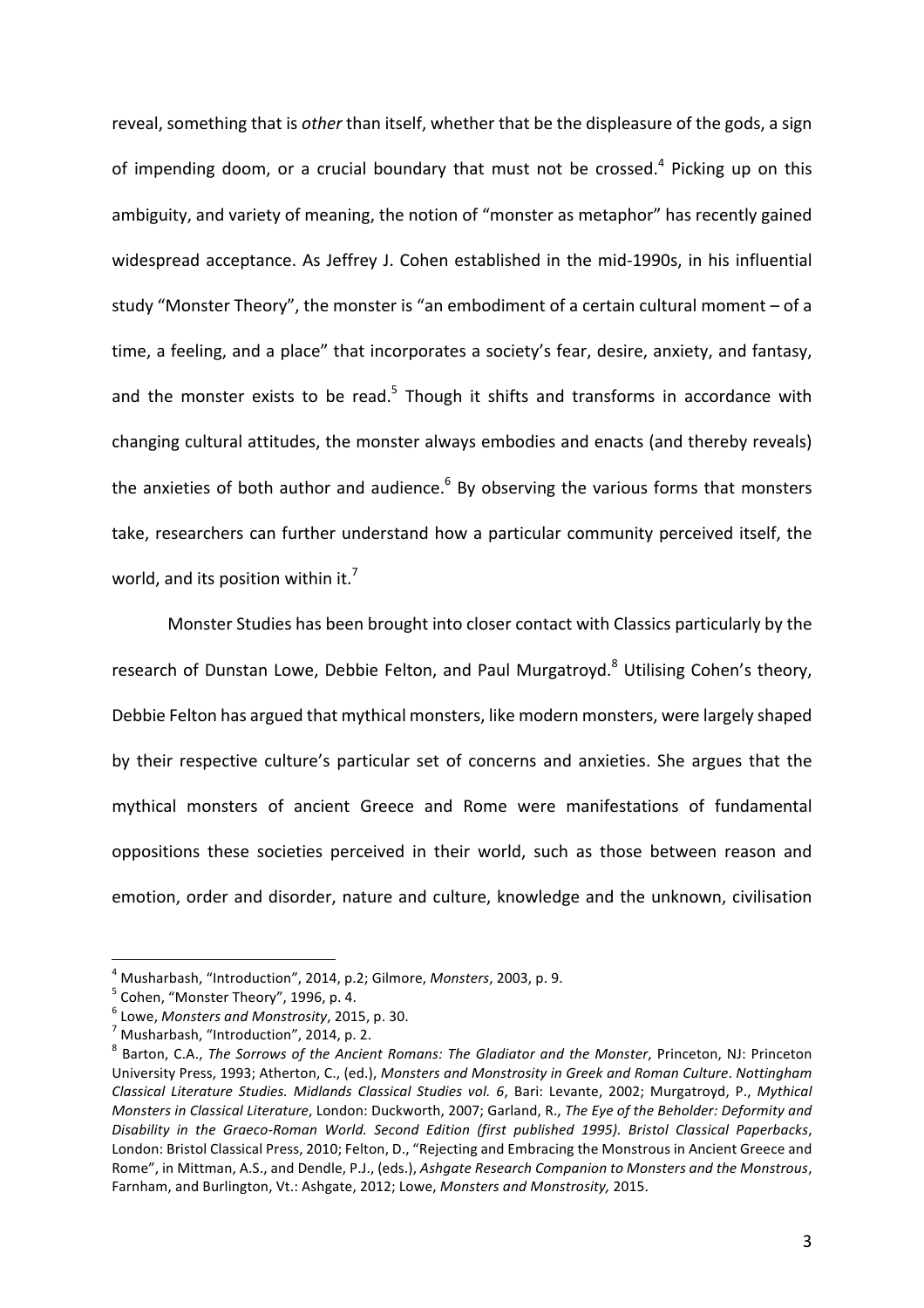and savagery, and the feminine and the masculine.<sup>9</sup> In his 2015 study of Augustan monsters, Dunstan Lowe establishes the significance of monstrous bodies for reading Roman culture.<sup>10</sup> Lowe's reading of monstrosity focusses primarily on "mythical hybrids with human parts or aspects that endanger or show antipathy towards humans." He discerns two distinct themes that unite the monsters of Augustan poetry, which are that they tend to embody gender stereotypes, and that they represent the conflicts between traditional norms and novel thinking. Lowe sees that monsters were prominent in Augustan texts for both political and aesthetic reasons. Rich and intense physical and psychological descriptions reflected the influence of Hellenistic tastes and styles, but monsters may also have reflected the "fresh spectre of the civil wars", and the tumultuous transition from Republic to Principate<sup>11</sup>. In assessing female monsters such as Scylla, Medusa, and the Sirens, Lowe argues that these gendered monstrosities are reflections of "male-centric fantasies" that cast the female sex as either (or simultaneously) attractive and repulsive, both desirable, and dangerous.<sup>12</sup> Addressing the Furies and the Harpies, Lowe argues that these female winged menaces, as they are presented in Latin poetry, are exaggerated reflections of misogynistic ideas that underpinned ancient ideas of gender.<sup>13</sup> Lowe also notes that the Augustan poets give these female monsters greater agency, and narrative prominence than their Greek predecessors did – they are all the more powerful and more horrifying. He also notes that the Harpies and Furies, as part-human bestial hybrids reflect the "insistent Roman connection of female bodies with animals and contagion. $"^{14}$ 

 $^9$  Felton, "Rejecting and Embracing the Monstrous", 2012, 103.<br><sup>10</sup> Lowe, *Monsters and Monstrosity*, 2015, p. 27.

<sup>&</sup>lt;sup>11</sup> Lowe, Monsters and Monstrosity, 2015, pp.1-2.<br><sup>12</sup> Lowe, Monsters and Monstrosity, 2015, pp. 3, 70-113.<br><sup>13</sup> Lowe, Monsters and Monstrosity, 2015, pp. 3, 114-63.<br><sup>14</sup> Lowe. Monsters and Monstrosity. 2015. p. 3.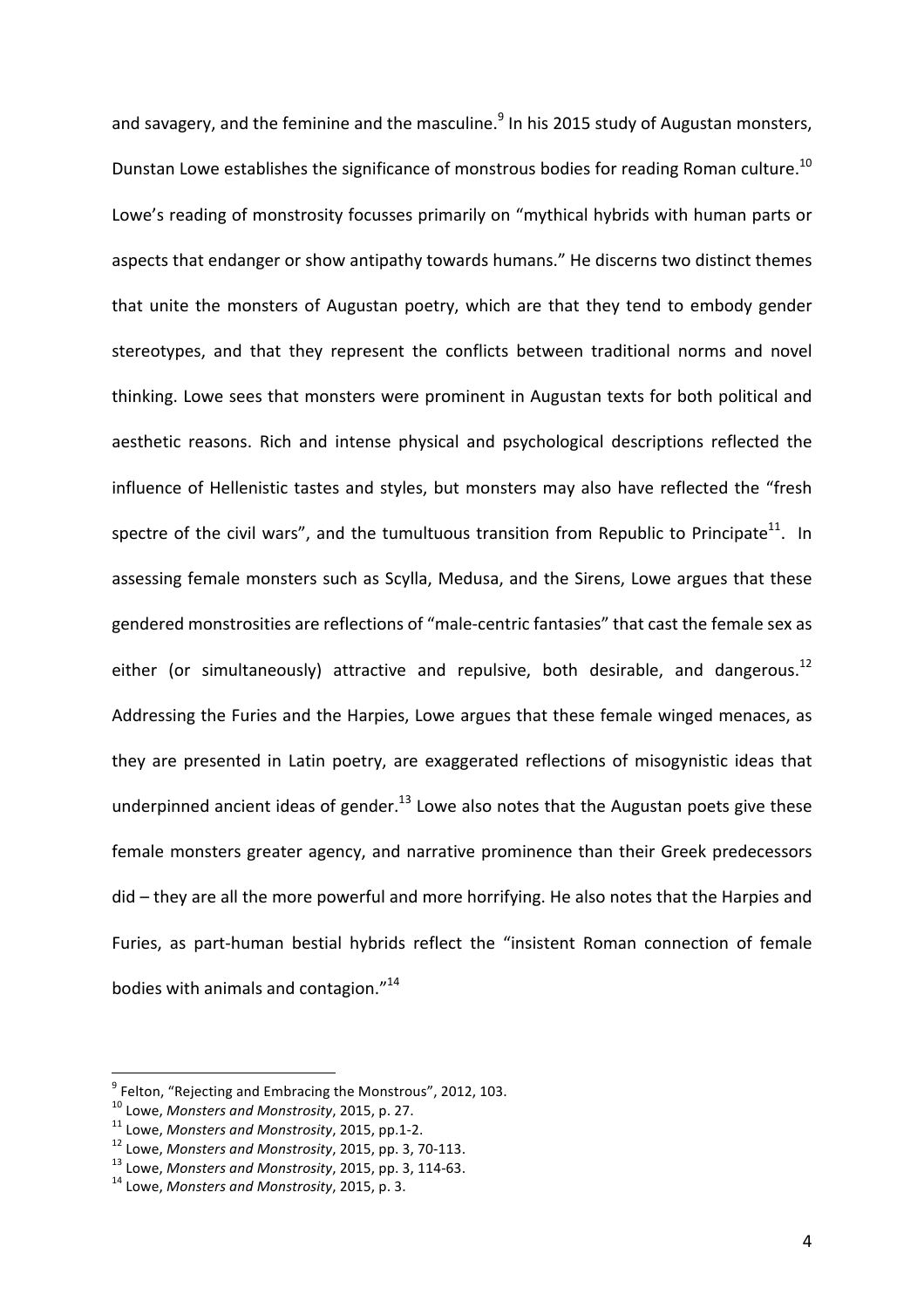In recent decades Statian scholarship has expanded our understanding of the human females of the *Thebaid*, with scholars such as Elaine Fantham, Antony Augoustakis, Mairéad McAuley, Carole Newlands, Astrid Voigt, Jessica Dietrich, and Alison Keith focussing on the themes of maternity and lament, and the feminine narrative that exists alongside the masculine narrative of perverse *virtus* in the epic.<sup>15</sup> My analysis of the female figures of the *Thebaid* will focus on the element of monstrosity present in female characterisation, and build upon some of these earlier studies of feminine representation, as well as the general studies of Vessey, Dominik, McNelis, and Ganiban, in order to further develop our understanding of Statius' embedded, alternative feminine narrative.<sup>16</sup>

Barbara Creed's "monstrous-feminine" and Cohen's "monster theory" are instructive concepts for an examination of Statian monstrosity, as their analyses of monstrosity in patriarchal culture provide useful guides for examining monsters embedded in texts produced by the hierarchal, misogynistic culture of imperial Rome, and its ideologies of gender, sexuality, and corporeality. Using Creed's theory, in Chapter 1 I argue that, through the monstrous trio featured at the outset of his epic, Statius establishes his own version of the monstrous-feminine, which focalises and magnifies the tropes of feminine monstrosity in

 $15$  Fantham, E., "The Role of Lament in the Growth and Eclipse of Roman Epic", in Beissinger, M., Tylus, J., and Wofford, S., (eds.), *Epic Traditions in the Contemporary World*, Berkely, and Los Angeles: University of California Press, 1999; Dietrich, J.S., "Thebaid's Feminine Ending", *Ramus*, 28, 1999, pp. 40-50; Newlands, C.E., "Mothers in Statius' Poetry: Sorrows and Surrogates", *Helios*, 33.2, 2006, pp.203-226; Augoustakis, A., Motherhood and the Other: Fashioning Female Power in Flavian Epic. Oxford Studies in Classical Literature and Gender Theory, Oxford, and New York: Oxford University Press, 2010; Newlands, C.E., *Statius, Poet Between Rome and Naples. Classical literature and society*, London: Bristol Classical Press, 2012; Keith, A., *"Sexus Muliebris* in Flavian Epic", *EuGeStA*, 3, 2013, pp.282-302; McAuley, M., Reproducing Rome: Motherhood in Virgil, Ovid, Seneca, and Statius. *Oxford Studies in Classical Literature and Gender Theory, Oxford, and New York: Oxford University Press, 2016;* Voigt, A., "The Power of the Grieving Mind: Female Lament in Statius' Thebaid", *Illinois Classical Studies*, 41.1, 2016, pp. 59-84.<br><sup>16</sup> Vessey, D., *Statius and the Thebaid*, Cambridge, and New York: Cambridge University Press, 1973; Dominik,

W.J., The Mythic Voice of Statius: Power and Politics in the Thebaid, Leiden, New York, and Köln: Brill, 1994; McNelis, C., *Statius' Thebaid and the Poetics of Civil War*, Cambridge: Cambridge University Press, 2007; Ganiban, R.T., *Statius and Virgil: The Thebaid and the Reinterpretation of the Aeneid*, Cambridge: Cambridge University Press, 2007.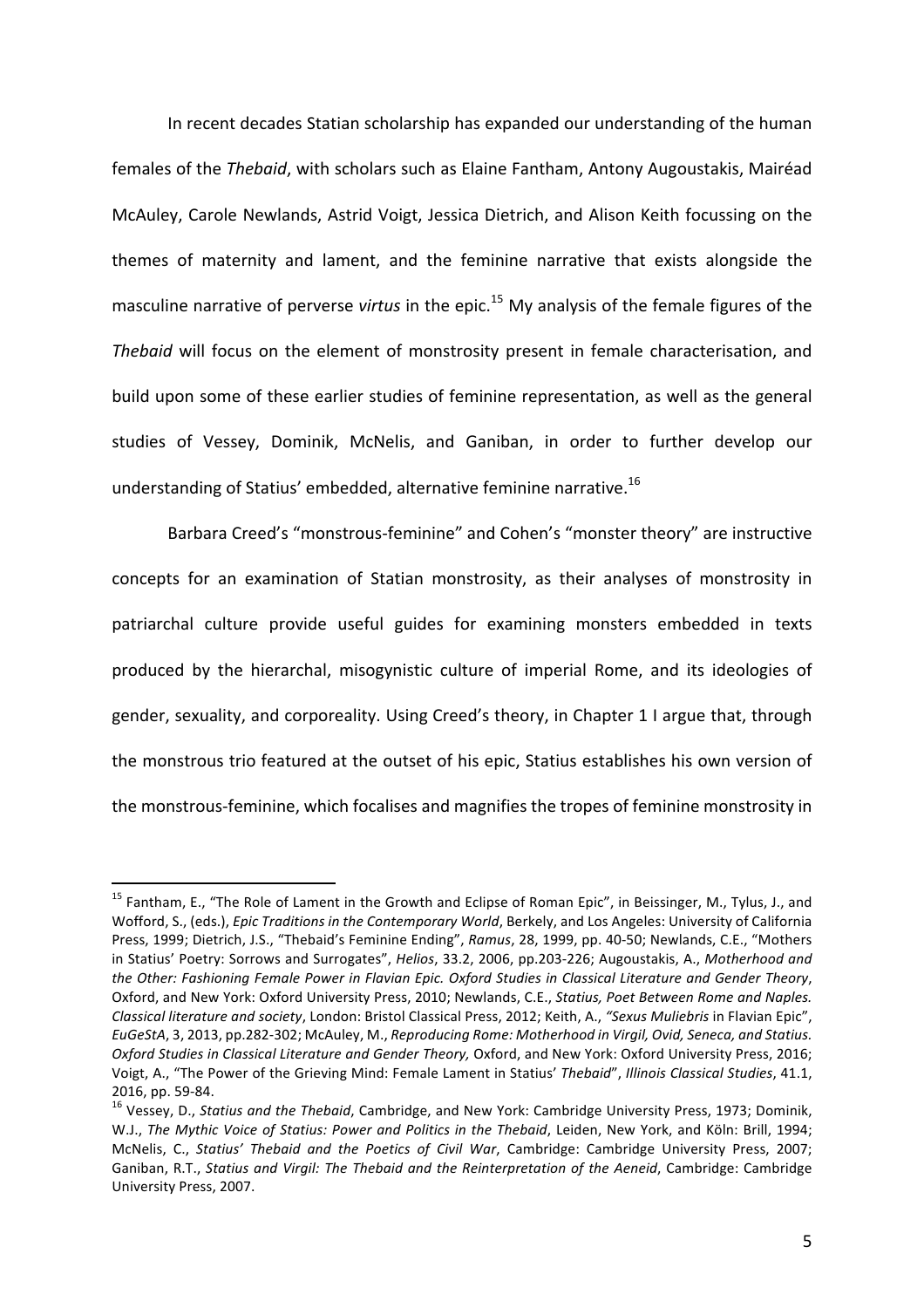earlier literature, such as bestial hybridity and hostility, and a focus on female sexual and maternal physicality, but expands the ancient trope to incorporate features of graphic death imagery, along with pollution and contagion. In Chapter 2 I examine the prominent, outwardly bold and virtuous female characters of the *Thebaid* in relation to the theme of monstrosity and horror in the poem, establishing that they are associated with and corrupted by the monsters of books 1 and 2, and, furthermore, that they are linked with other paradigmatic figures of threatening and perverse femininity from outside of the text, namely Erichtho, the night-hag of Lucan's *Bellum Civile*, the murderous Theban mother Agave, and the transgressive, destructive figures of wrathful Ceres, and a maddened priest(ess) of Cybele. Framing the discussion with Cohen's monster-as-culture thesis, in Chapter 3 I argue that cultural anxieties are reflected in Statius' epic via the intersection of the feminine and the monstrous, as the poet incorporates prevailing stereotypes of feminine mental and corporeal permeability to highlight the erosion of masculine power and autonomy, the troubling theme of regression, and the threat of the female.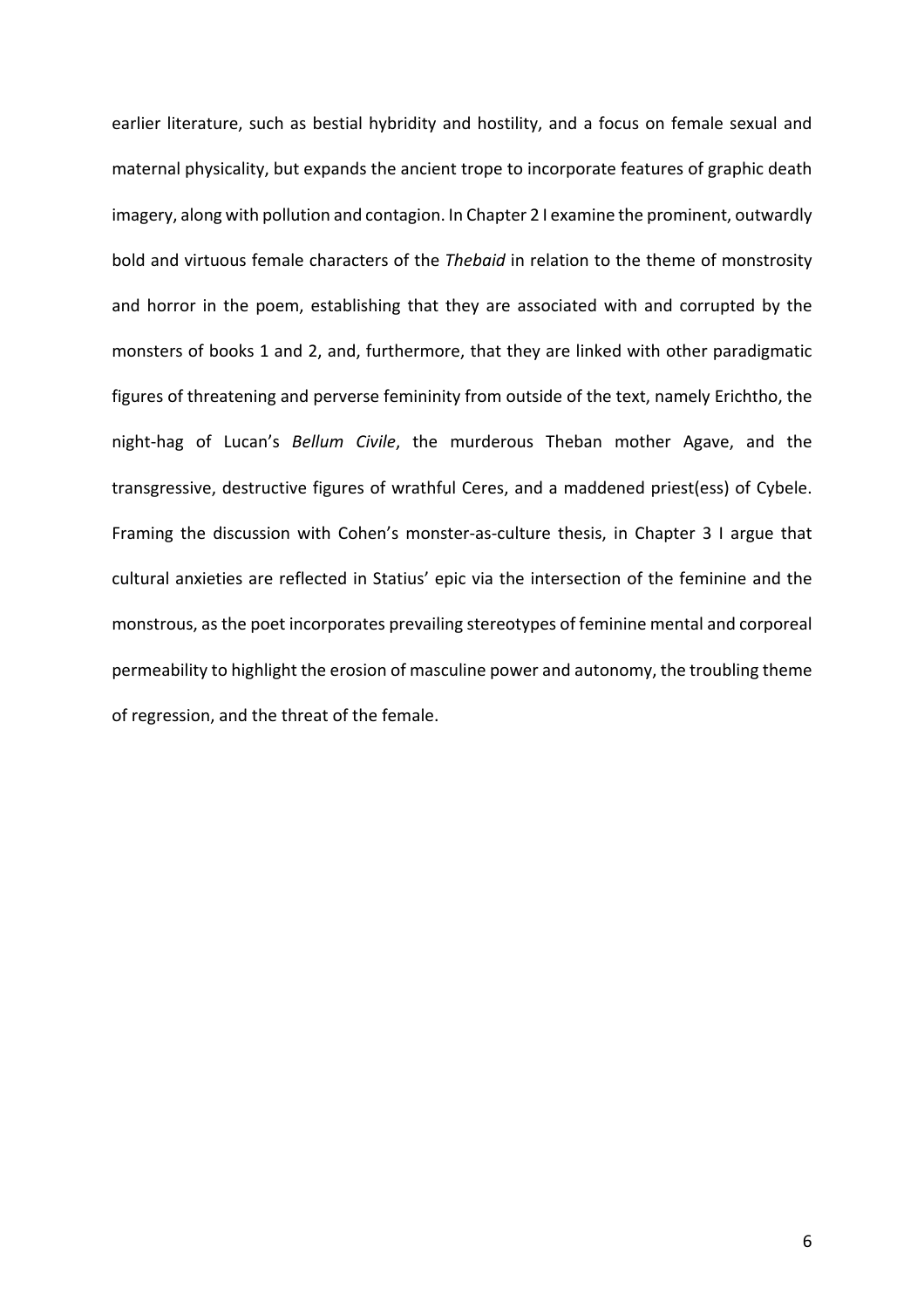#### **Chapter 1: Female Monsters**

In the opening phases of his *Thebaid*, Statius introduces three distinctly feminine monsters during key narrative episodes. In Book 1 the Fury Tisiphone appears following the authorial prologue, Apollo's snake-woman on the eve of the fateful alliance between Polynices and Adrastus, and in Book 2 the Theban Sphinx is described immediately prior to the first frenzied slaughter of the epic, when Tydeus kills forty-nine Theban ambushers. This chapter will argue that these monsters are connected by the shared features of heightened feminine sexual and maternal physicality, bestial hybridity, death imagery (decay, violence, and gore), as well as pollution and contagion. They are amplifications and amalgamations of the monstrous female figures encountered in earlier mythological epic and tragedy, exceeding their mythic and literary forbears in terms of their poetic function and physicality. Tisiphone, the snakewoman, and the Sphinx are also programmatic in that they introduce several of the key overarching themes of the epic, as well as foreshadow key events that occur later in the poem. At the outset of the epic, then, Tisiphone, the snake-woman, and the Sphinx function as portents and paradigms for the horrors that follow them in the poem, and effectively establish Statius' own variety of the monstrous-feminine.

### **The Ancient Monstrous-Feminine**

The contemporary concept of the "monstrous-feminine" was developed by Barbara Creed in her study of female representation in popular horror cinema. Creed argues that Julia Kristeva's notion of the abject (defined as the ambiguous, that which confounds borders and disturbs identity<sup>17</sup>) is regularly manifested in contemporary horror in three ways. First, the

<sup>&</sup>lt;sup>17</sup> Kristeva, J., *The Powers of Horror: An Essay on Abjection* (trans. Roudiez, L.), New York; Columbia University Press, 1982, pp. 4, 9.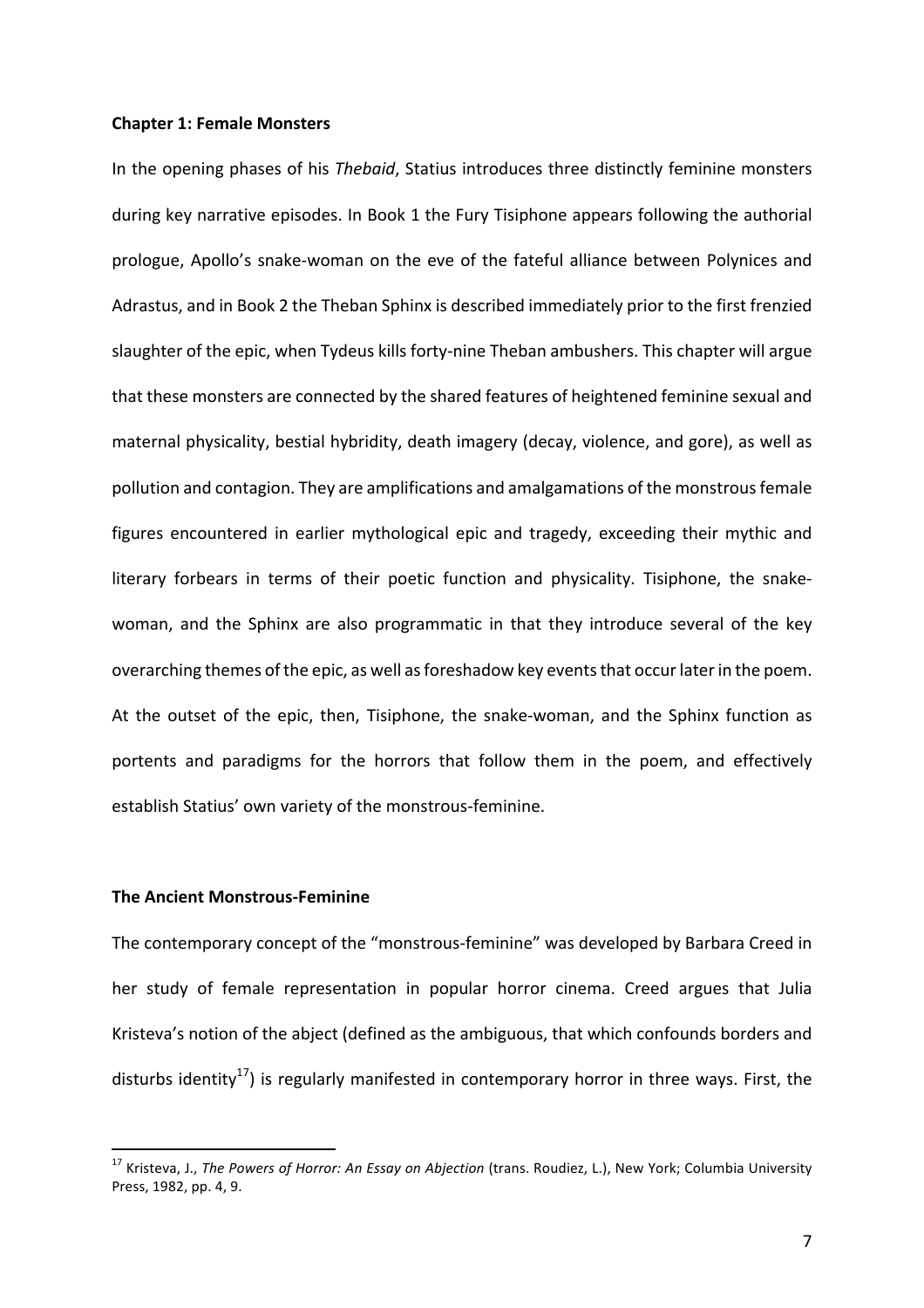horror film abounds in images of abjection, for example that of the corpse (the ultimate abiection, for Kristeva<sup>18</sup>), along with bodily wastes such as blood, faecal matter and putrefying flesh.<sup>19</sup> Second, the crossing or confusion of borders, whether the border is that between life and death, the clean and unclean, the formed and the deformed, human and inhuman, natural and supernatural; the thing that threatens the border, and the stability it imposes, becomes the abject.<sup>20</sup> And third, the construction of the maternal body (the original abject, for Kristeva<sup>21</sup>) as abject through presenting her as an inhibitor to progression into the social symbolic realm of meaning, law, and language (and of clean and proper bodies), and as an unbreakable, unbearable tie to the world of nature, maternal authority, and bodily materiality and waste.<sup>22</sup> For Creed, these aspects of abjection in horror films, in particular the threat of the maternal, often serve to establish feminine figures as the monstrous-feminine, a pervasive trope within the genre. She asserts that the monstrosity of female monsters is persistently established in direct relation to the female sexual-maternal body and its functions, and that figures of fearful femininity in modern horror films reveal much about masculine patriarchal anxieties.<sup>23</sup> Creed's theory is detectable, in an inchoate, prototypical form, in the mythological poetry of ancient Greece and Rome, where female forms are frequently configured as monstrous through overt association with the inhuman and emphasis on feminine, maternal materiality. $24$ 

From the epic works of archaic Greek bards through to those of Roman imperial epicists of the first century CE, the monsters of the Greek and Roman mythic imagination

<sup>&</sup>lt;sup>18</sup> Kristeva, *The Powers of Horror*, 1982, pp. 3-4.<br><sup>19</sup> Creed, *The Monstrous-Feminine*, 1993, p. 10.<br><sup>20</sup> Creed, *The Monstrous-Feminine*, 1993, pp. 10-11.<br><sup>21</sup> Kristeva, *The Powers of Horror*, 1982, p. 13.<br><sup>22</sup> Cree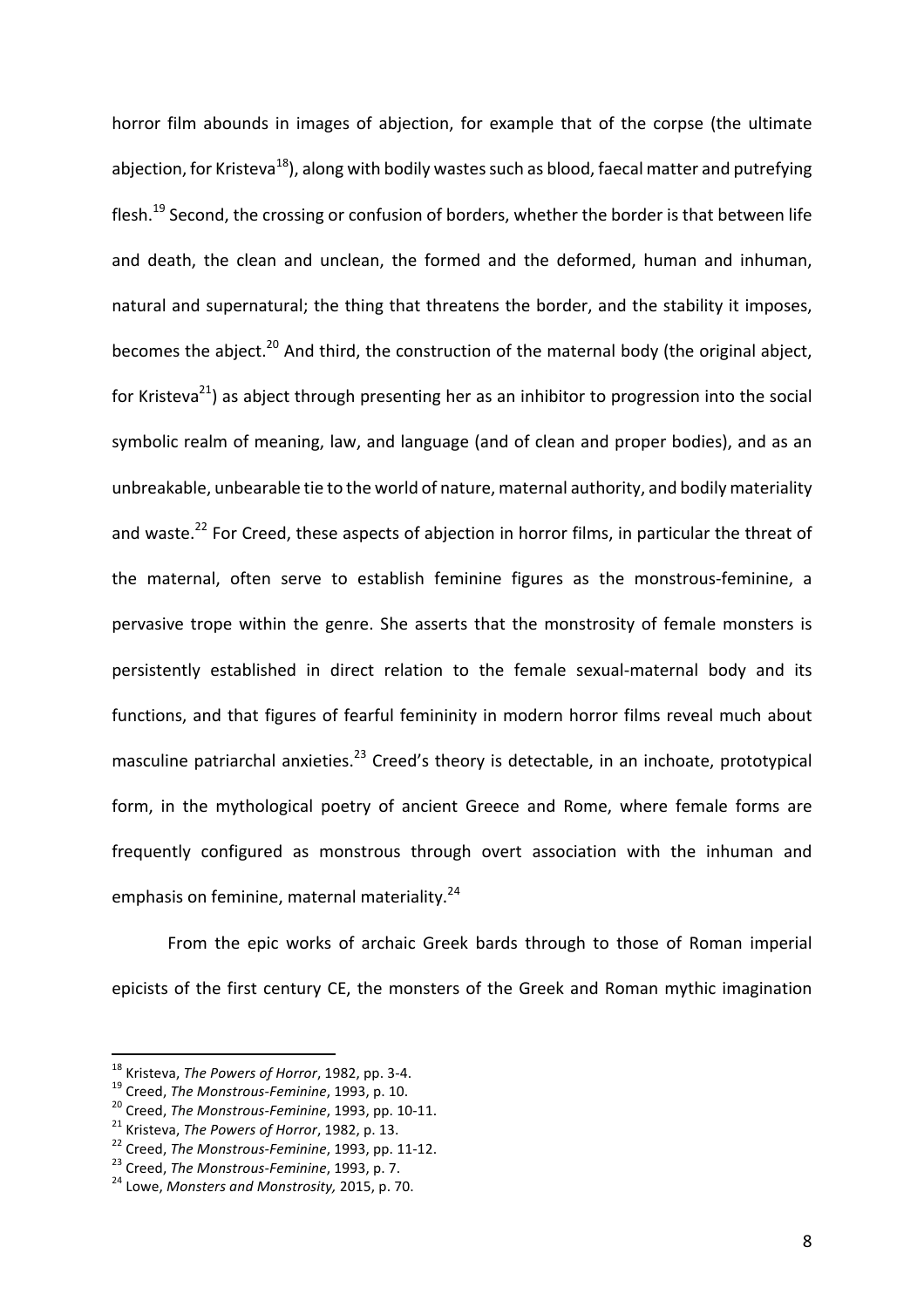were regularly characterised by physical and behavioural transgression and excess.<sup>25</sup> They could be disproportionately vast, multi-headed, multi-limbed, and often wielded destructive strength and supernatural powers, combined with an intense hostility towards humankind.<sup>26</sup> Anatomical hybridity was a common feature, with fantastic creatures such as the Chimaera, the Sphinx, Medusa, and Scylla representing what Cohen terms "ontological liminality", $^{27}$  or what Carroll might call ontological "fusion"<sup>28</sup>, in that they are unstable figures combining mismatched types of beings, existing between normative categories of existence, transgressing physical and natural boundaries. Monstrosity could also be determined by behaviour that targets and transgresses a society's particular set of behavioural codes, such as extreme violence, murder, harmful magic, infanticide, and cannibalism.

In Greek and Roman antiquity, as in modernity, the physical and behavioural transgression, excess, disorder, and unreason of the monstrous was frequently linked with the feminine. An archaic prefiguring of Creed's monstrous-feminine can be perceived particularly in the foundational mythological poetry of Hesiod and Homer.<sup>29</sup> Both poets present female monsters and monstrous females exhibiting threatening behaviour and hybrid, bestial bodies, $30$  who are strongly associated with male failure and death, and whose threat is located in their sexuality and reproductive capacity.

<sup>&</sup>lt;sup>25</sup> On defining and identifying the monster, see Gilmore, *Monsters*, 2003, pp. 6-9; Carroll, N. The Philosophy of Horror or Paradoxes of the Heart, New York: Routledge, 1990, pp. 42-52.<br><sup>26</sup> Felton, "Rejecting and Embracing the Monstrous", 2012, p. 104.<br><sup>27</sup> Cohen, "Monster Theory", 1996, p. 6.<br><sup>28</sup> Carroll, *The Philosophy of Horror* 

behavioural trope of androphagy: Doniger, W., "Put a Bag over Her Head" Beheading Mythological Women", in Eilberg-Schwartz, H., and Doniger, W., (eds.), *Off With Her Head! The Denial of Women's Identity in Myth, Religion, and Culture, Berkeley, Los Angeles, and London: University of California Press, 1995, p. 28; Lowe, Monsters and Monstrosity*, 2015, p. 71.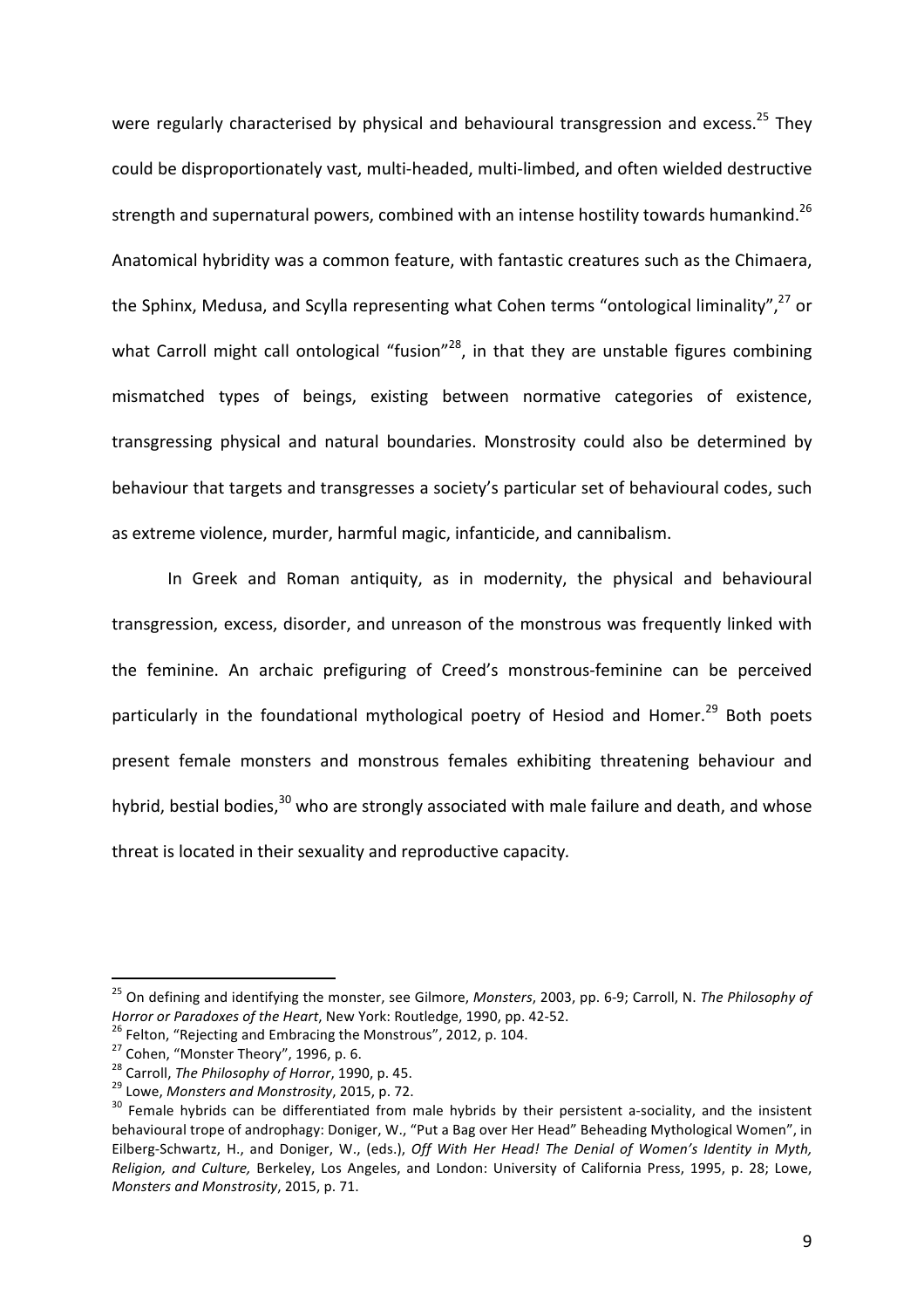Hesiod's *Theogony* begins with an account of the emerging cosmos, and the chaotic reproduction of the maternal earth. Gaia, which resulted in a proliferation of monstrous entities. Gaia produces many savage monstrosities, including Uranus (with whom she mated, and who would force his offspring back into their mother's womb), Cronus (who would castrate his father, and later devour his own children), the Cyclopes, the Hundred-Handers, the Giants, and the Furies (*Theog.* 137-88). Gaia also bore the primal sea-goddess Ceto (237), who bore many feminine, chthonic, physically anomalous beings, all of whom mingle divine, human, and animal features: including the Graiai, the Gorgons, and the giant snake-woman Echidna (295-303), who in turn bore her own monstrous brood comprising of Cerberus, the Hydra, the Chimaera, the Sphinx, and the Nemean Lion (304-332). Observing Hesiod's catalogue of monsters, it can be seen that many of the primordial monsters that stalked across the Greek mythic imagination sprang from an era characterised by excessive fertility and uncontrolled maternal reproduction, and may reflect a deep-rooted patriarchal fear and mistrust of the female.

The prominence and prevalence of female monstrosity in Greek and Roman myth is indicative of a broader cultural association of the feminine with the wildness and danger of uncontrolled nature. $31$  Sue Blundell has suggested that the female capacity for reproduction connected women with the unsettling, ambiguous forces of nature that were beyond male comprehension and control.<sup>32</sup> Female monsters such as the Furies, Harpies, Gorgons, and many others, functioned, at least in part, as embodiments of a masculine, patriarchal anxiety regarding the uncontrolled, uncontrollable, and potentially dangerous nature of the female sex. $33$ 

<sup>&</sup>lt;sup>31</sup> Felton, "Rejecting and Embracing the Monstrous", 2012, p. 105.<br><sup>32</sup> Blundell, S., *Women in Ancient Greece*, Cambridge, MA: Harvard University Press, 1995, pp. 16-19.<br><sup>33</sup> Felton. "Reiecting and Embracing the Monstro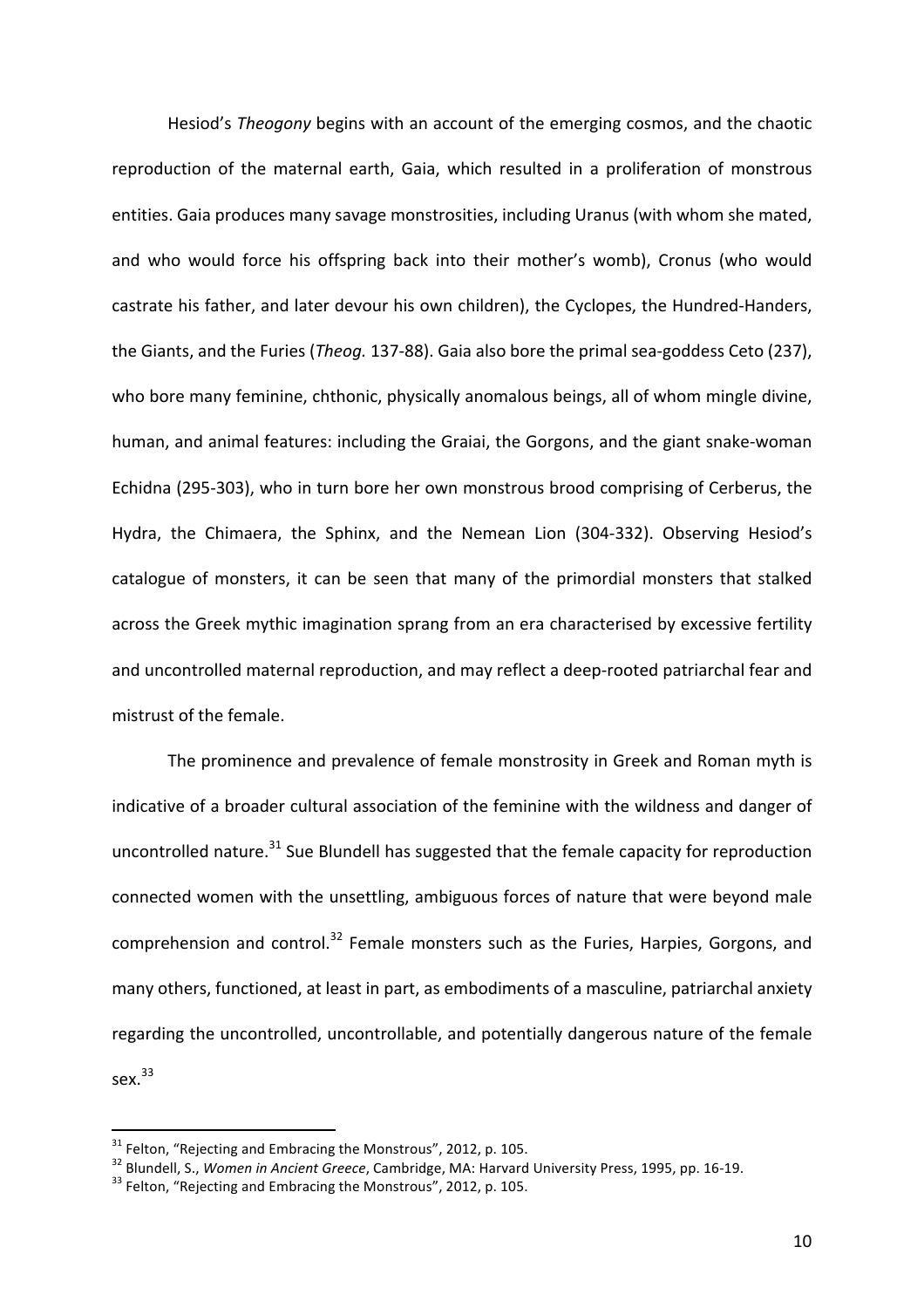Anne Carson's influential research regarding the notion of feminine pollution in ancient Greece informs our understanding of the ancient monstrous-feminine, as female monsters in Greek (and later Roman) myth and poetry persistently represent boundary transgression linked with their threatening sexuality and unstable corporeality. Carson emphasises that the transgression of boundaries, and confusion of categories are crucial elements to the notion of female pollution that persisted in ancient Greek society.<sup>34</sup> For the Greeks, argues Carson, personal and social boundaries were guarantors of human and civil orderliness, and women possessed 'special talents and opportunities' for transgressing those boundaries, thereby inducing fear and loathing in the rest of society.<sup>35</sup> The ancient belief that the female body was biologically unstable and potentially polluting can be seen in prominent cultural texts of both Greece and Rome, such as Aristotle's Generation of Animals, where the philosopher-scientist suggests that the female is actually a deformed male (*GA* 737a25-30), and furthermore that she is unformed malleable matter, and Pliny's Natural History, where the naturalist describes the female body, with its various functions and excretions, as potentially overpowering and destructive (*HN* 7.64-5, 28.77-86). These authors characterise women's physicality as moist and generative, a formless, fertile substance uncontrolledly receiving and releasing matter and moisture.<sup>36</sup> This fluidity of form aligns woman with the elemental, natural world; she is an unstable creature, both physically and mentally aligned with the wild and the bestial.<sup>37</sup> An ancient concept of the monstrous-feminine can be perceived in the writings of these authors, as well as in Greek and Latin mythological epic,

<sup>&</sup>lt;sup>34</sup> Carson, A., "Dirt and Desire: The Phenomenology of Female Pollution in Antiquity", in Porter, J.I., (ed.), Constructions of the Classical Body, Ann Arbor: University of Michigan Press, 1999, p. 77.<br><sup>35</sup> Carson, "Dirt and Desire", 1999, p. 77.<br><sup>36</sup> Carson, "Dirt and Desire", 1999, pp. 78-79.<br><sup>37</sup> Carson. "Dirt and Desire". 1999,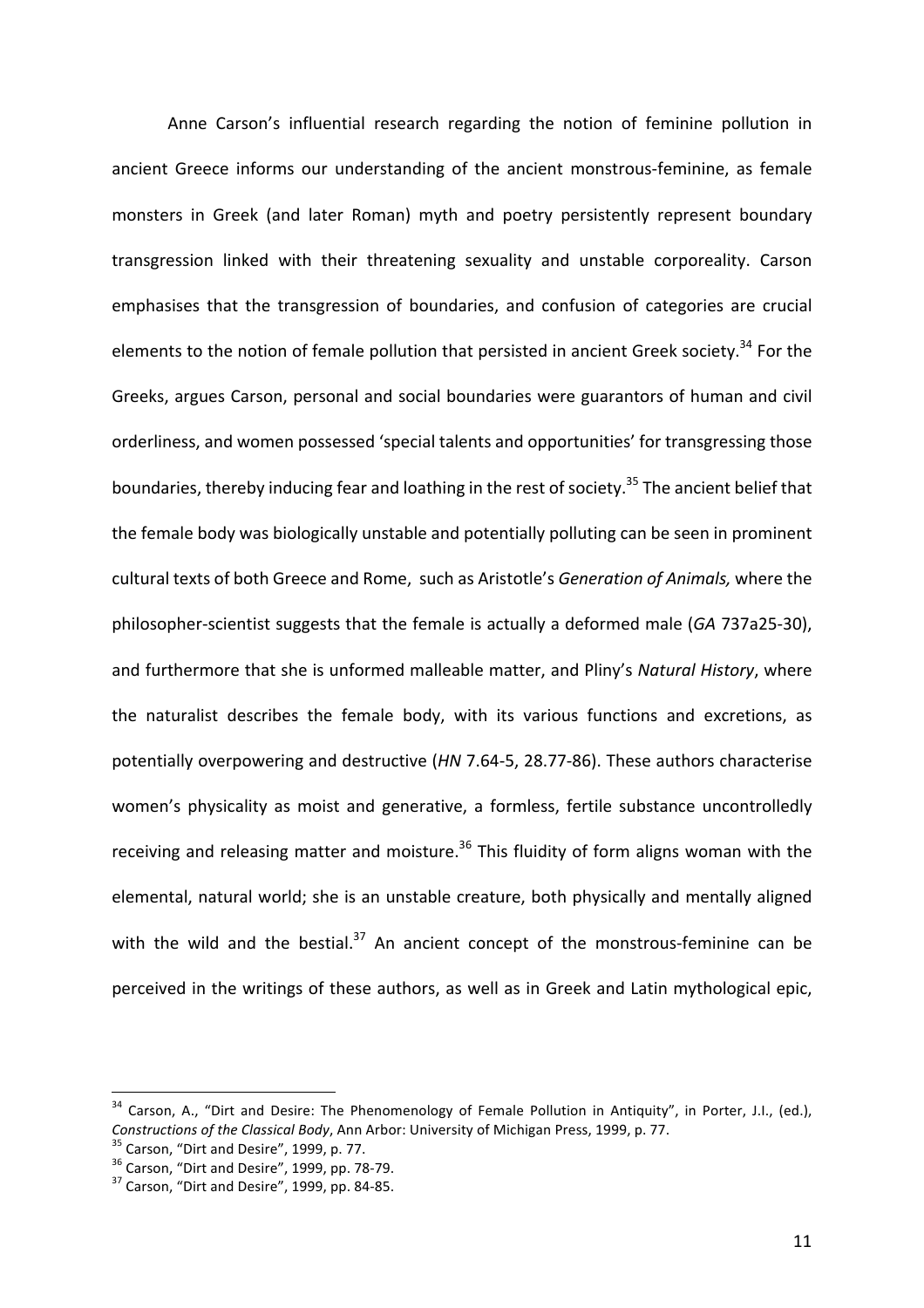which regularly represented female emotional and anatomical instability through both human and hybrid figures.

The inherent physical and psychological disorder of the female was a prevalent concern throughout antiquity, with authors from archaic to imperial periods representing threatening females endangering male minds and bodies.<sup>38</sup> Female mythical monsters who confounded physical and psychological boundaries, such as the Furies and Harpies, were terrifying to classical society, because they manifested an anxiety regarding women's bodies and their mutable boundaries. These contemporary concerns regarding the mutability of women's bodies are reflected in early Greek mythic narratives, in which the female body is shown to be unstable, with women often assuming bestial or hybrid forms, for example Io, Callisto, Scylla, and Medusa.<sup>39</sup> Mythic women are also often portrayed as having a physically and psychologically disfiguring effect on masculine figures, for example the maddened Agave beheads Pentheus, Cybele's maddening influence emasculates Attis, Medea dismembers her brother, and the Furies instil guilt and madness within their victims' minds.<sup>40</sup> Thus females have their boundaries confounded, and also often confound the boundaries of men, threatening their bodily wholeness, their control, and so their masculinity.

In mythic narratives, monsters that embodied these socio-cultural preoccupations were frequently shown being overcome (or else skilfully avoided) by male heroes, who symbolise the forces of power, order, reason, and civilisation.<sup>41</sup> Therefore many Greek myths can be read as being symbolic of the triumph of ordered, patriarchal culture over the irrational and uncivilised; and the narratives that recounted the defeat or evasion of monsters may

<sup>&</sup>lt;sup>38</sup> Lowe, *Monsters and Monstrosity*, 2015, p. 70.<br><sup>39</sup> Carson, "Dirt and Desire", 1999, p. 79.<br><sup>40</sup> Carson, "Dirt and Desire", 1999, p. 80.<br><sup>41</sup> Felton. "Rejecting and Embracing the Monstrous", 2012, p. 103.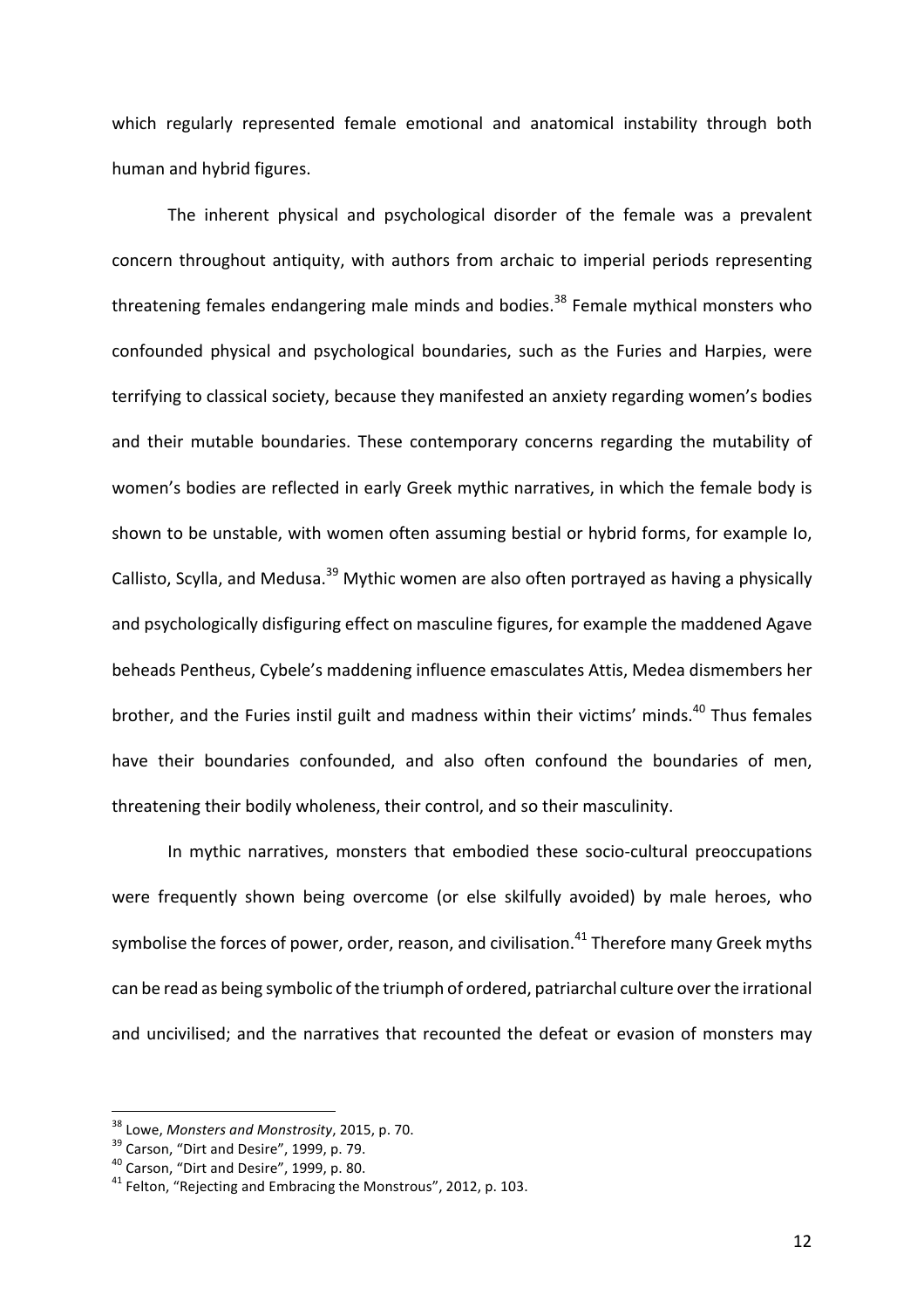represent a cultural fantasy of the male disempowering and domesticating the female, and nature with her.<sup>42</sup> Two key examples of this type of myth are Zeus' confrontation with Typhoeus, another monstrous child of Gaia (*Theog.* 824-8), and Apollo's confrontation with Python, also born of Gaia. In both of these narratives warrior-gods battle chthonic "chaosmonsters"<sup>43</sup> who are vestiges of the earlier generation of earthborn entities, and ultimate obstacles to masculine patriarchy in the cosmos.<sup>44</sup> Typhoeus and Python each take the form of a giant serpent and are representative of a primordial, feminine generation characterised by chaotic, excessive, maternal reproduction. The dramatic defeat of these monsters was symbolic of a larger, cosmic triumph: that of masculine reason, order, and culture, over feminine unreason, disorder, and uncontrolled nature.<sup>45</sup>

The generational struggles between the warrior-gods and chaos-monsters are replicated in the earthly combat myths of mortal men fighting the offspring of Echidna, with the triumph of masculinity, patriarchy, and civilisation replayed in the stories of heroes such as Heracles, Bellerophon, Perseus, and Theseus. The civilising mission of men was regularly obstructed by the monstrous progeny of the elder, chthonic gods, such as the Chimaera, the Hydra, Scylla, and the Sphinx. It was up to mortal heroes to disempower these symbols of wild and barbarous nature and the monstrous-feminine, and save civilised society from savagery and chaos.<sup>46</sup> The killing of monsters often ushered in the establishment of a new city or a new order, as in the case of Cadmus' founding of Thebes. The trope of the civilising hero defeating the giant serpent was a common, cross-cultural motif and symbolised the taming

<sup>&</sup>lt;sup>42</sup> Felton, "Rejecting and Embracing the Monstrous", 2012, p. 104.<br><sup>43</sup> The term is Felton's, p. 107.<br><sup>44</sup> On this narrative convention in Latin epic, see McNelis, *Statius' Thebaid and the Poetics of Civil War*, 2007, pp

<sup>25-32.&</sup>lt;br><sup>45</sup> Felton, "Rejecting and Embracing the Monstrous", 2012, pp. 108-12.<br><sup>46</sup> Felton, "Rejecting and Embracing the Monstrous", 2012, pp. 113-4.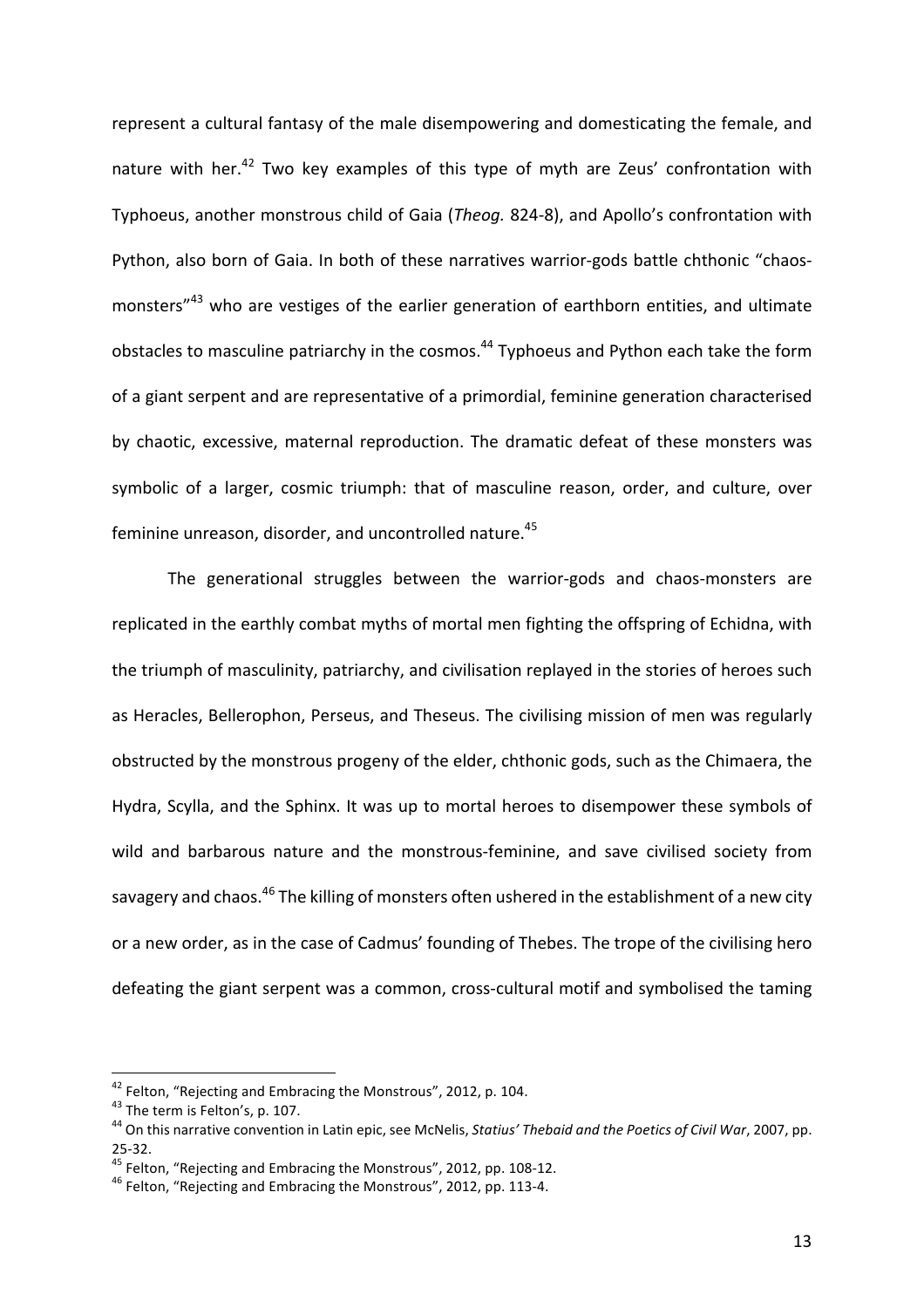of nature by men.<sup>47</sup> In the stories of mortal heroes, we see the continuation of the theme of a younger, male generation triumphing over the elder, feminine and chthonic generation.<sup>48</sup>

While Hesiod prefigures Creed's monstrous-feminine in his descriptions of reproductive, inhuman female creatures, it is in the poetry of the early imperial period that the ancient monstrous-feminine becomes more defined. In the figures of Tisiphone, the Argive snake-woman, and the Theban Sphinx, the Statian reader can see the monstrousfeminine foregrounded in the *Thebaid*. The archaic monstrous-feminine is tied to primitive, disordered, and unreasoning chaos of the female, with feminine monsters being overcome or avoided for the prospering of reason, order, and male power. In the Thebaid the monstrousfeminine is emphasised, and comparatively uninhibited, and Statian monsters engender and portend new chaos and destruction.

#### **Statius' Monstrous-Feminine**

In Statius' female monsters we can see an evocation and amplification of the monstrousfeminine established in earlier myth and epic, with a continued emphasis on abjected femininity. By placing these monsters at key, opening stages in the narrative, the poet effectively establishes their roles as portents for the violent episodes that ensue. Their prominence establishes their importance to the overall reading of the poem  $-$  it is as though the audience is positioned to read the text *through* the lens of horror that these monsters set up at the poem's outset. Tisiphone, the Argive snake-woman, and the Theban Sphinx are presented in graphic, detailed portraits that highlight their mixed features of bestial hybridity,

 $47$ López-Ruiz further establishes that this subtype of combat myth anticipates the enduringly popular dragonslaying narratives of later traditions: López-Ruiz, C., (ed.), *Gods, Heroes, and Monsters: A Sourcebook of Greek, Roman, and Near Eastern Myths,* New York and Oxford: Oxford University Press, 2014, p. 110. <sup>48</sup> Felton, "Rejecting and Embracing the Monstrous", 2012, p.116.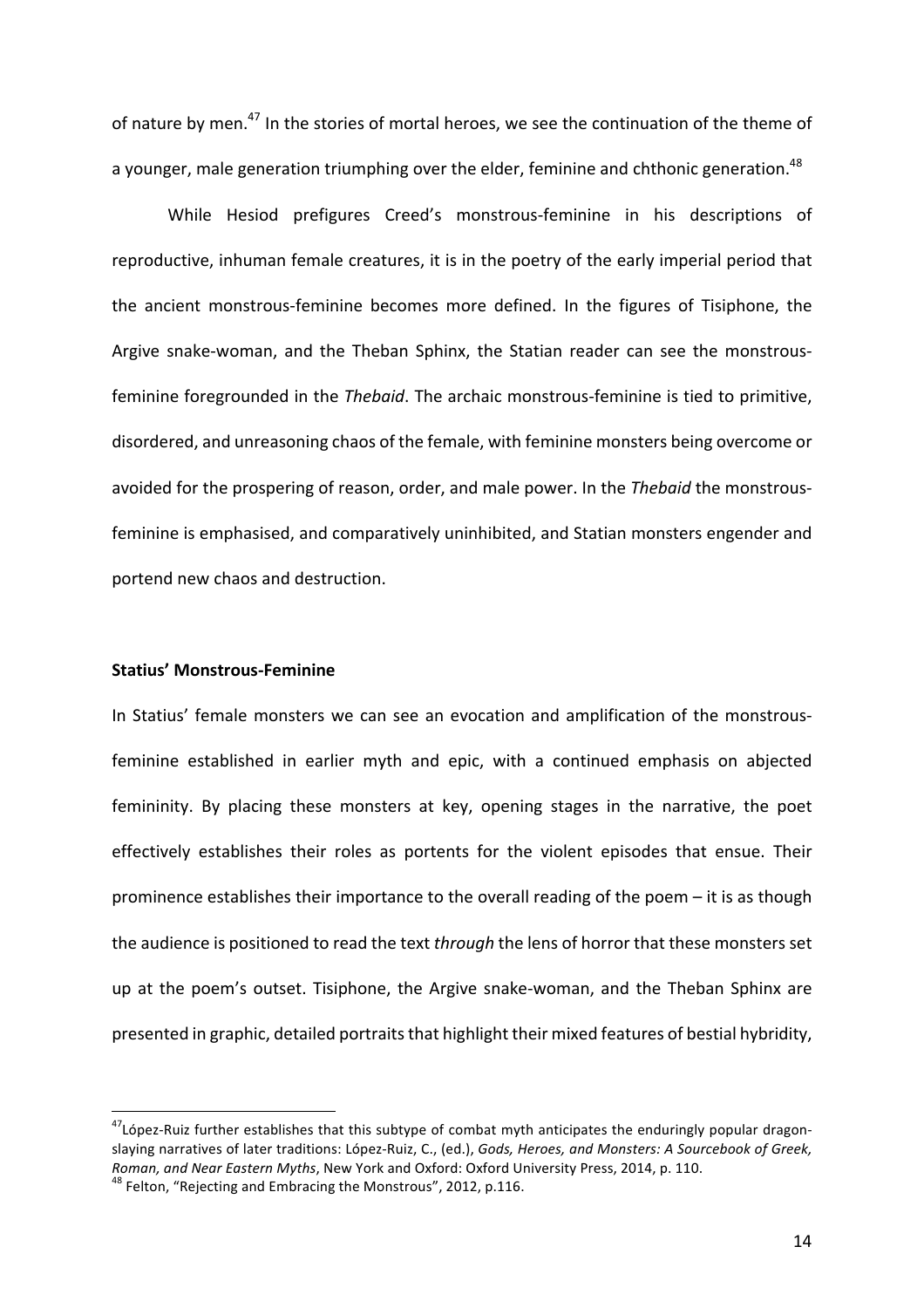death imagery, and pollution and contagion. Statius' three female monsters are presented in graphic descriptions that draw the audience's eyes through a series of terrible features, dwelling on the feminine, the deathly, and the gruesome, effectively transforming the female body into a grim, mesmerising spectacle evoking fear and disgust.<sup>49</sup>

In Book 1 Tisiphone enters the narrative directly after Statius' authorial prologue, at the invocation of Oedipus. The poet describes her as she sits by Cocytos river, allowing the serpents that protrude from her head to lap at the waters (88-91). Upon hearing Oedipus' prayer she leaps into action, and, faster than Jupiter's lightning bolts, or a shooting star (92-93), she ascends from the underworld, hastening towards Thebes, scattering fearful shades as she goes (93-101).

> *centum illi stantes umbrabant ora cerastae, turba minor diri capitis; sedet intus abactis ferrea lux oculis, qualis per nubila Phoebes Atracia rubet arte labor; suffusa ueneno tenditur ac sanie gliscit cutis; igneus atro ore uapor, quo longa sitis morbique famesque et populis mors una uenit; riget horrida tergo palla, et caerulei redeunt in pectora nodi:* Atropos hos atque ipsa nouat Proserpina cultus. *tum geminas quatit ira manus: haec igne rogali fulgurat, haec uiuo manus aera uerberat hydro.*

1.103-13

 $49$  These highly visual portrayals are in keeping with the tradition of epic monster description exemplified in Vergil and Ovid. On the Augustan conventions of monster description in Latin epic, see Lowe, *Monsters and Monstrosity*, 2015.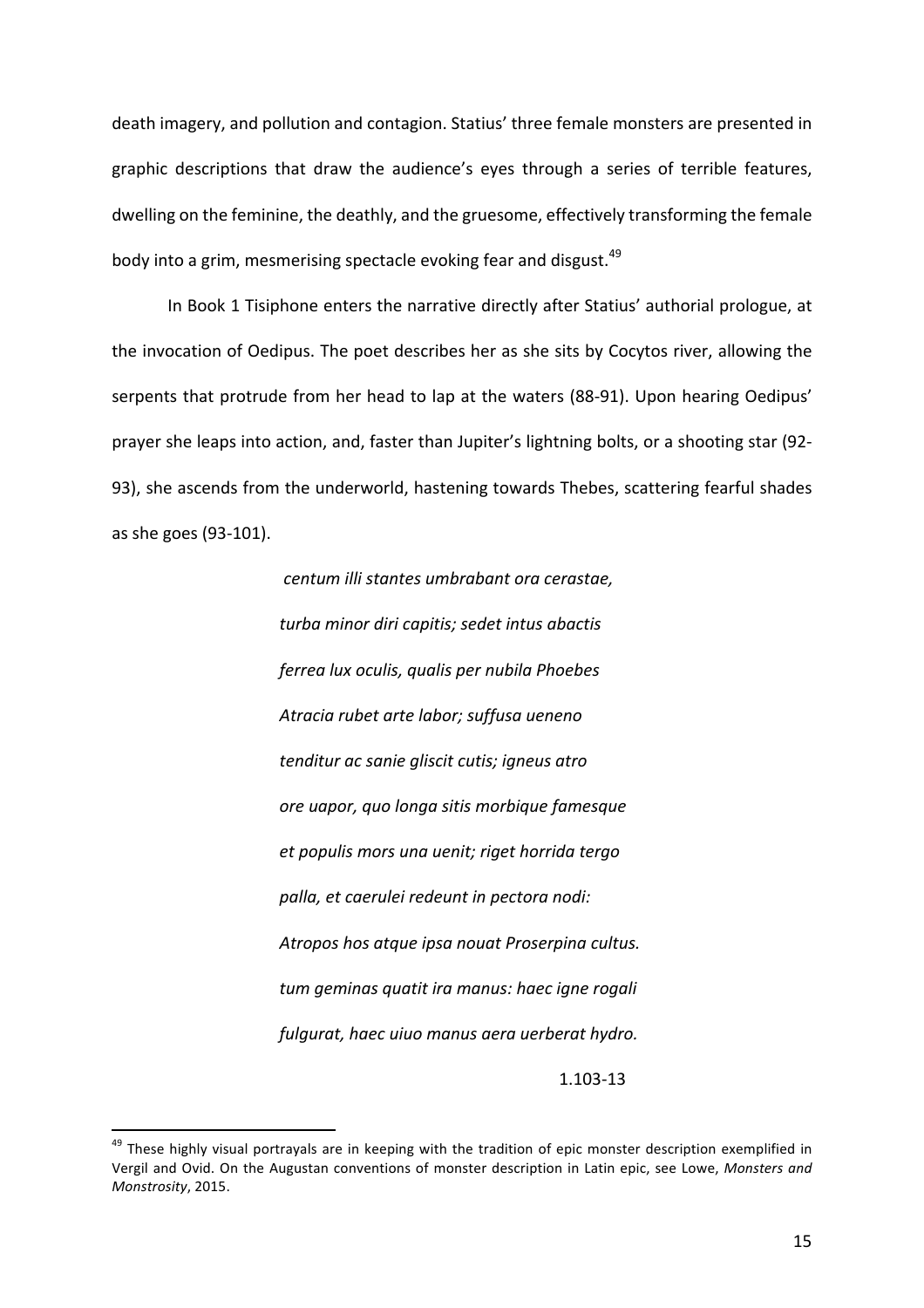One hundred vipers stand shadowing her face, the lesser crowd of her dire head; cruel light sits within her sunken eyes, as when Atracian arts redden Phoebe's labour through the gloom; suffused with venom, her skin stretches and swells with diseased blood; in her black mouth is fiery vapour, whence comes long drought and disease and famine, and one death for the peoples; her horrid robe is stiff upon her back, and dark knots fall against her breast: Atropos and Proserpine herself fashion her attire. Then rage shakes both her hands: one blazing with flame of the pyre, the other lashing the mist with a living serpent. $50$ 

From Cithaeron's peak, her fierce hisses reverberate throughout Greece, causing widespread disruption (114-122). She assails the citadel of Thebes, infecting the royal house with *furor* (123-130), thus dispersing the violent madness that will dominate and drive the subsequent events of the epic. Following Tisiphone's entry into the poem, Statius presents two monsters in twin narrative digressions that recount similar combat myths to those featuring the warrior-gods and mortal-heroes of earlier myth

Statius' monstrous snake-woman is introduced later in Book 1, when the Argive King, Adrastus, recounts the aetiological story of Apollo and Coroebus as part of his explanation of an Apolline festival to his guests, Polynices and Tydeus.  $51$  As Adrastus narrates, in retribution

<sup>&</sup>lt;sup>50</sup> All translations from Statius' *Thebaid* are my own, though drawing on that of Shackleton-Bailey<br><sup>51</sup> In his account of Apollo's *monstrum*, Statius rehearses and expands a story first mentioned in Callimachus' fragmentary *Aetia* (Fragments 26-31e, Pfeiffer) in connection with the foundations of the Argive celebration of the Arneia, a festival which commemorated the death of the infant Linus in the sheepfold, and involved the ritual slaying of dogs: Harder, A., *Callimachus: Aetia*, Oxford, and New York: Oxford University Press, 2012, pp. 265-75.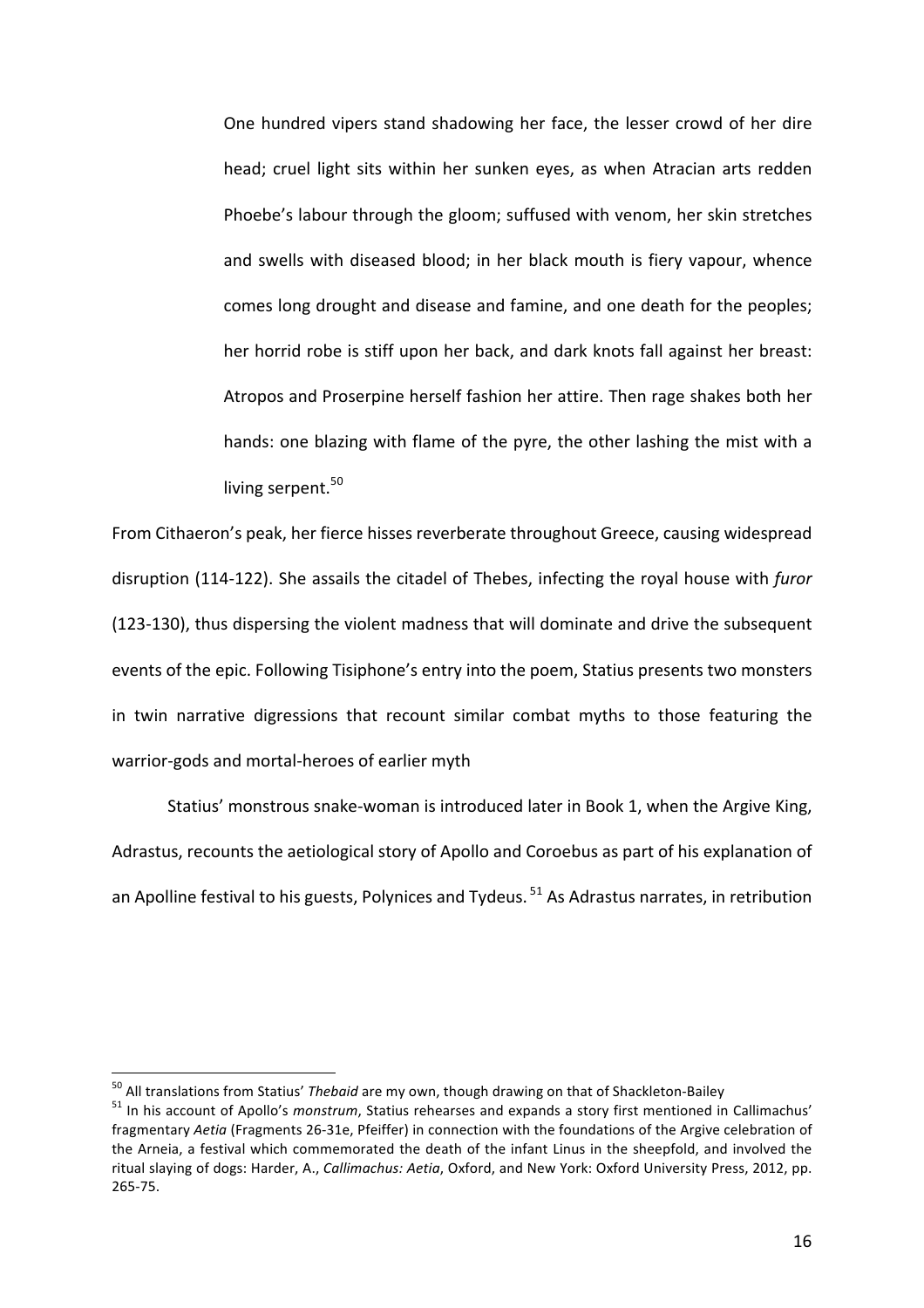for an offence committed by a previous Argive king, Apollo created and dispatched a monster sending it against the city of Argos to exact his vengeance  $(596-597)$ .<sup>52</sup>

> Phoebe, paras monstrum infandis Acheronte sub imo conceptum Eumenidum thalamis, cui uirginis ora pectoraque; aeternum stridens a uertice surgit et ferrugineam frontem discriminat anguis. haec tum dira lues nocturno squalida passu inlabi thalamis, animasque a stirpe recentes abripere altricum gremiis morsuque cruento deuesci et multum patrio pinguescere luctu.

## 1.597-604

Apollo procures a monster conceived in the Furies' abominable chambers beneath Acheron, it had the face and breast of a virgin; from its head rose an eternally hissing serpent, splitting the dark brow. Then this dire, squalid pest stalks by night, sliding into bedrooms, it tears infant souls from their nurses' breasts, to devour them with bloody jaws and grow fat on the country's grief.

A young Argive hero, Coroebus, and a band of youths, approach the monster as she makes her way towards the city (605-9), having already collected fresh victims:

lateri duo corpora paruum

dependent, et iam unca manus uitalibus haeret

ferratique ungues tenero sub corde tepescunt

 $52$  This act by Apollo constitutes a complete inversion of standard mythic narratives, where the warrior-god defeats the chaos-monster – instead of eradicating disorder (as he does with Python at 1.562ff.), Apollo engenders it.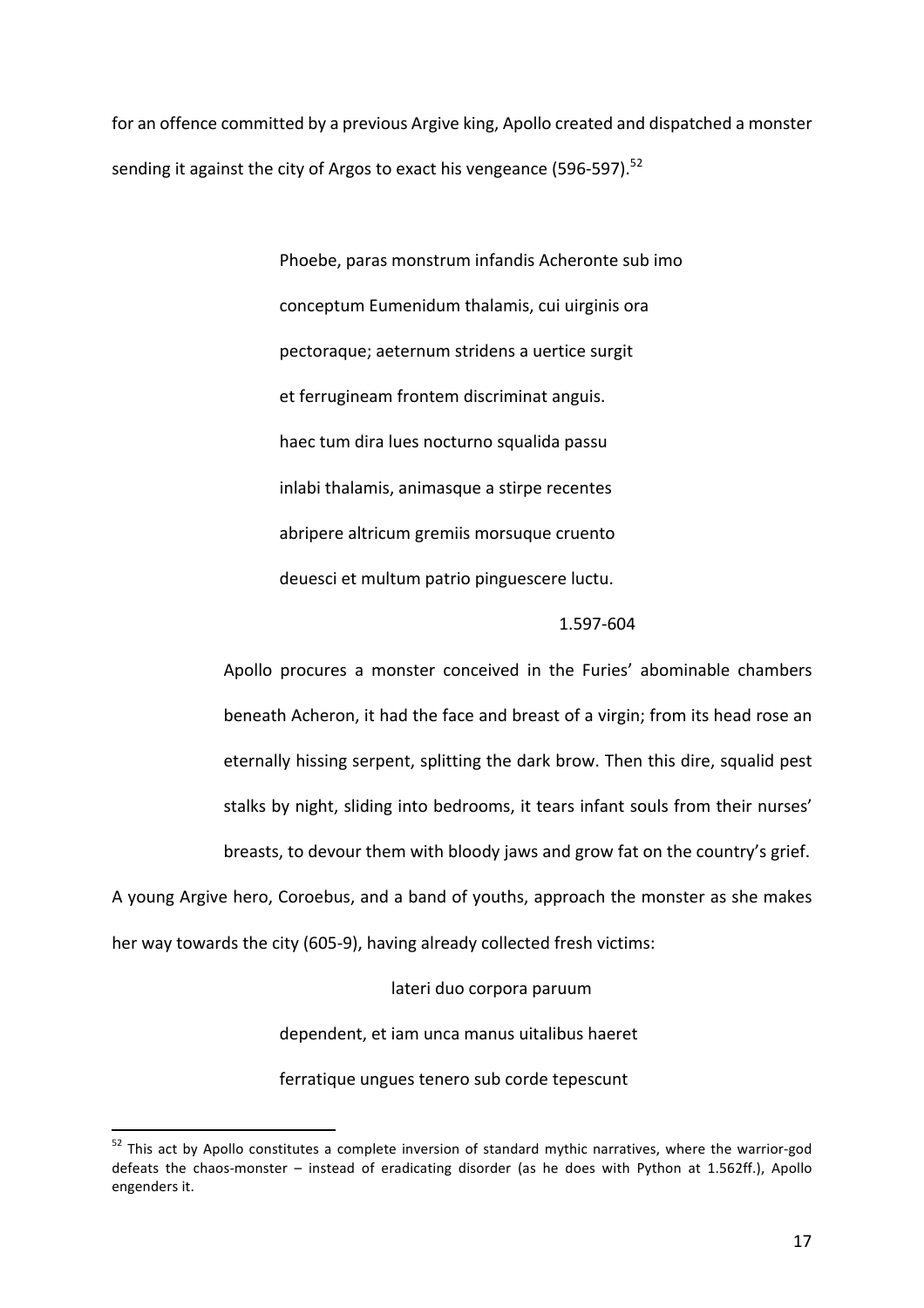#### 1.609-11

twin corpses of children hang from her side, and already her hooked hands sink into their vitals, and beneath a young heart iron talons grow warm.

Plunging his sword deep into the monster's *pectore duro* ('hard heart', 613), Coroebus dispatches the creature, sending her spirit back to Hades (612-6). Adrastus then describes the aftermath of the monster's death:

> iuuat ire et uisere iuxta liuentes in morte oculos uterique nefandam proluuiem et crasso squalentia pectora tabo, qua nostrae cecidere animae. stupet Inacha pubes magnaque post lacrimas etiamnum gaudia pallent. hi trabibus duris (solacia vana dolori) proterere exanimos artus asprosque molares deculcare genis; nequit iram explere potestas. illam et nocturno circum stridore uolantes impastae fugistis aues, rabidamque canum uim oraque sicca ferunt trepidorum inhiasse luporum.

### 1.616-26

It was pleasing to go and see up close the eyes livid in death, and the abominable flowing excrement of the womb, and the breasts squalid with thick rot, where our souls were lost. The men of Inachus were stunned, and after tears great joy, yet still they paled. Some with wooden clubs crushed lifeless limbs, and smashed its face with sharp rocks (vain solace for grief). They were powerful, yet unable to appease their rage. Ravening birds fled from it, flying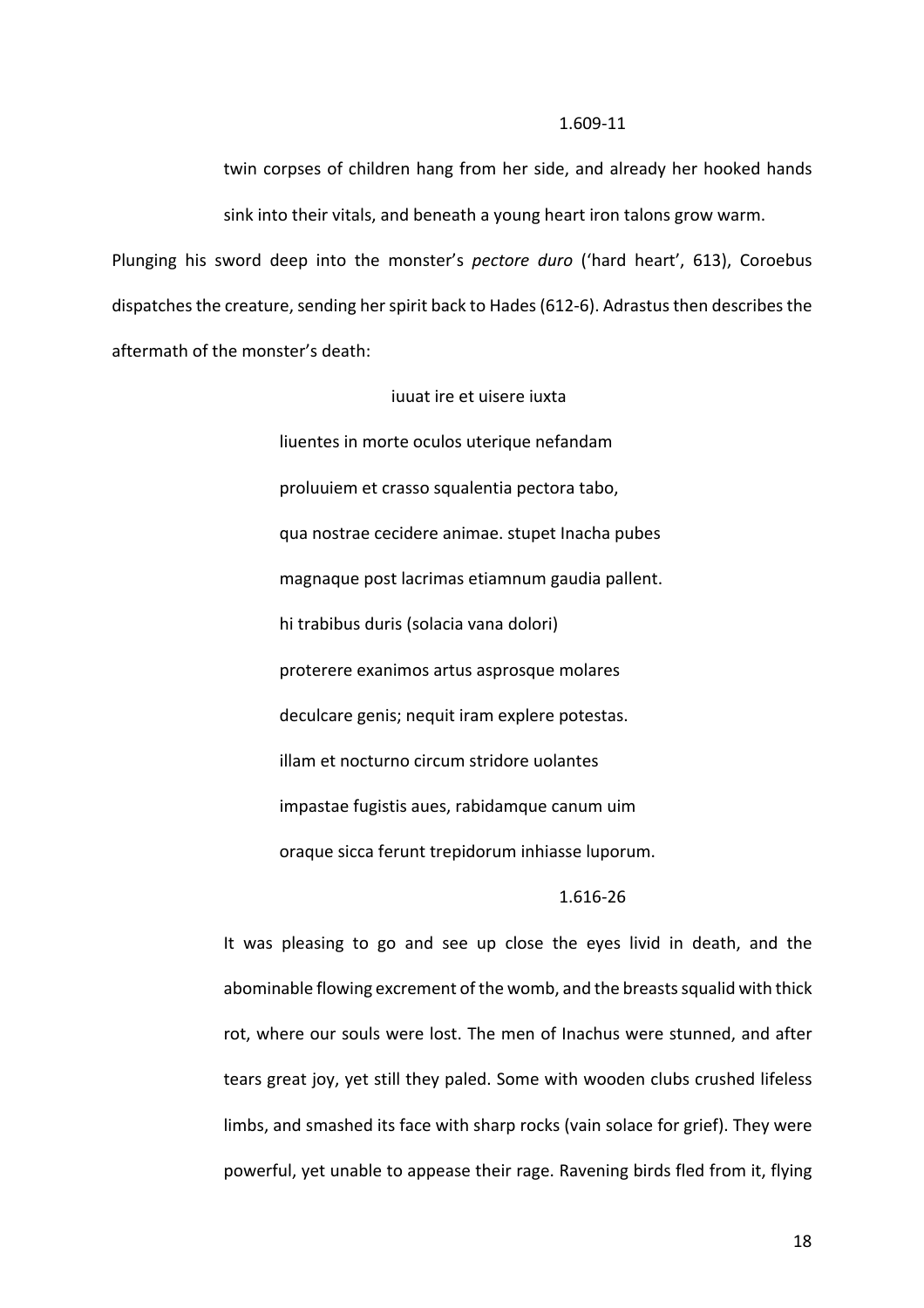around, screeching in the night, dogs were rabid, and anxious wolves gaped with dry jaws.

Statius introduces the figure of the Theban Sphinx in the midst of his description of the Theban ambush of Tydeus in Book 2, and in her description continues the imagery of bestial hybridity, death and disease.<sup>53</sup> Having been deployed by Eteocles, a band of Theban soldiers hastens along a hidden track through the dense forest outside the city, and seeks cover in a dark, hidden grove (496-504). Stressing the position of their hiding place in relation to the craggy outcrop that was once home to the Theban Sphinx (502-504), Statius launches into a vivid description of the creature.

### hic fera quondam

pallentes erecta genas suffusaque tabo lumina, concretis infando sanguine plumis reliquias amplexa uirum semesaque nudis pectoribus stetit ossa premens... nec mora, quin acuens exertos protinus ungues

liuentesque manus strictosque in uulnere dentes...

#### 2.505-14

Here the savage creature once stood with pallid face, and eyes suffused with decay, her feathers congealed with terrible blood, she sat atop the remains of men, pressing half-eaten bones to her naked breast...quickly sharpening her long claws, and with livid hands and fangs bared to wound...

 $53$  As noted by Vessey, the account Statius gives of the monster recalls the snake-woman from Adrastus' tale: Vessey, *Statius and the Thebaid*, 1973, p. 146.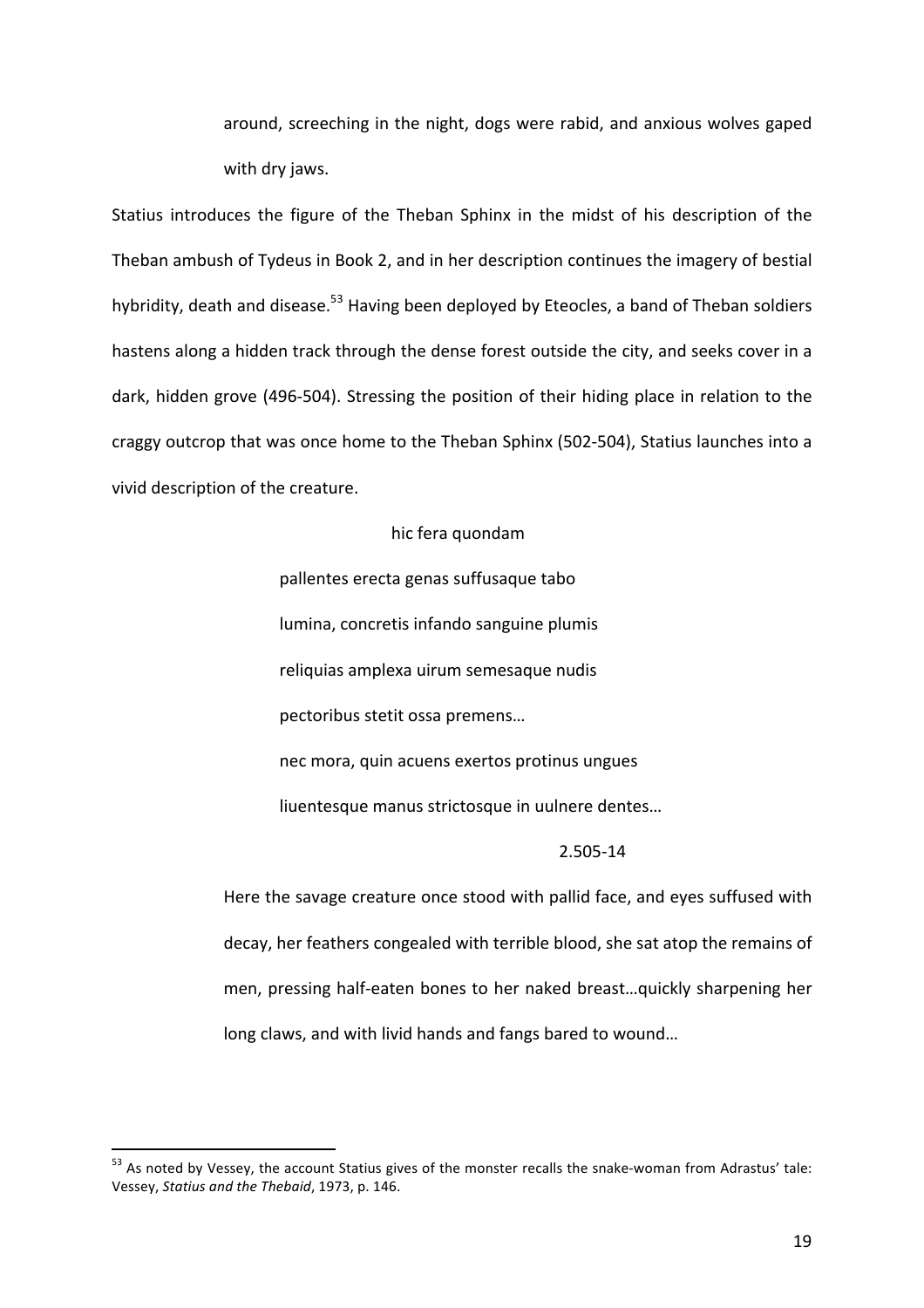The poet briefly references her defeat at the hands of Oedipus, before describing her death and its aftermath:

donec de rupe cruenta

… cessantibus alis

tristis inexpletam scopulis adfligeret aluum. monstrat silua nefas: horrent uicina iuuenci gramina, damnatis auidum pecus abstinet herbis. non Dryadum placet umbra choris non commoda sacris Faunorum, diraeque etiam fugere uolucres prodigiale nemus.

#### 2.516-23

While from the bloody cliff, yielding with ceasing wings, she smashed her insatiate belly upon the rocks. The forest shows the horror: bullocks fear the nearby meadow, and the flock abstains from the cursed grass. The ghost does not please the Dryad choirs, or accommodate the rites of the Fauns, even carrion birds flee from the prodigious grove.

Statius' incorporation of female hybrid monsters shows that he is operating within the tradition of monstrosity established by earlier Greek and Roman poets. The highly visual descriptions of female monsters reveal the influence of Statius' Roman predecessors, Vergil and Ovid, in particular their renderings of mythic monsters such as Scylla, Medusa, the Furies and the Harpies. Tisiphone displays the full repertoire of serpentine furial imagery that had expanded in the Republican and Imperial periods.<sup>54</sup> Like her Vergilian and Ovidian

<sup>&</sup>lt;sup>54</sup> On furial iconography in Imperial Roman literature, see Lowe, *Monsters and Monstrosity*, 2015, pp. 149-53.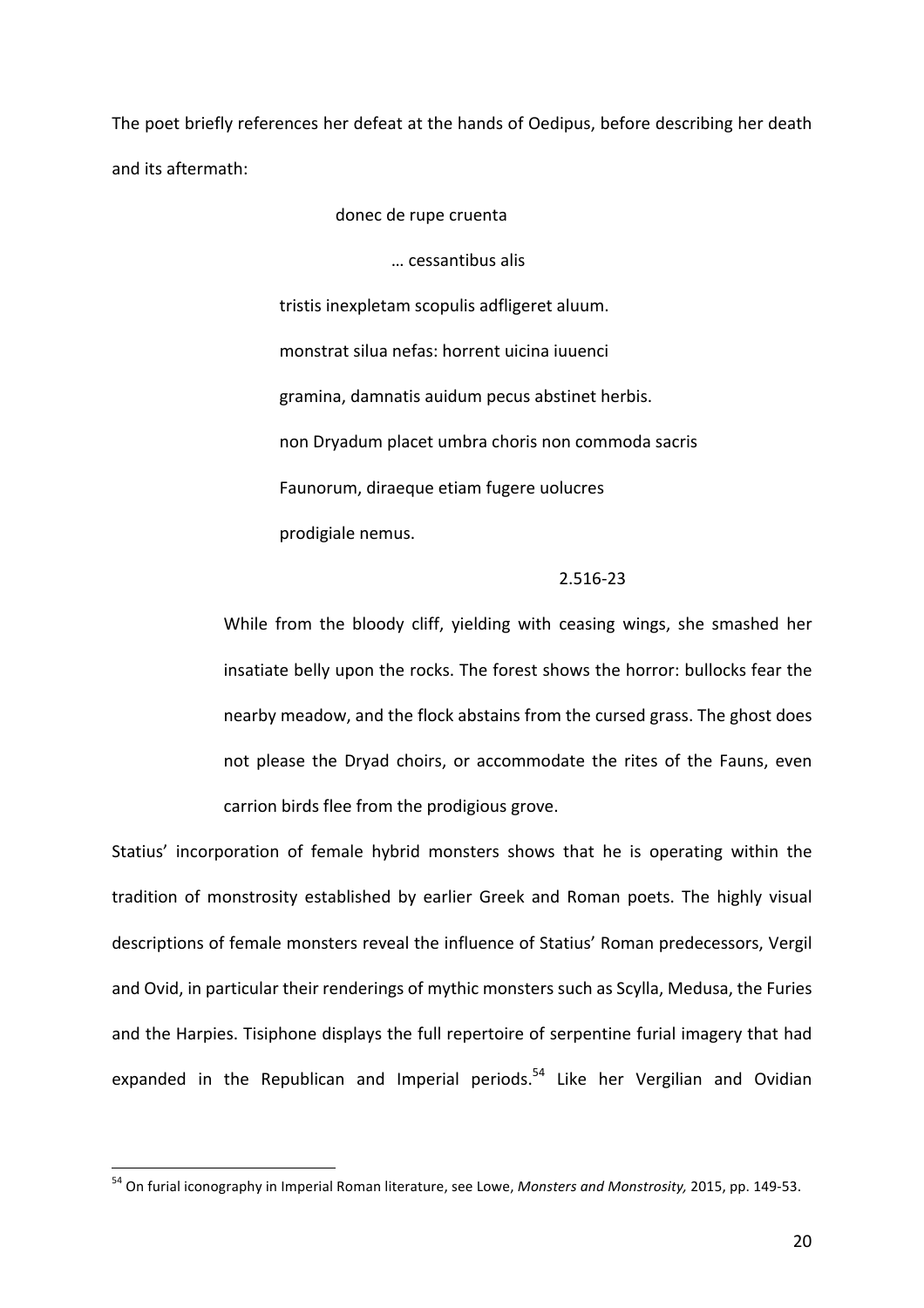predecessors, she is strongly associated with death and the chthonic realm through the snakes she wears and wields, and her ability to fly marks her out as supernatural and birdlike. Giving a far more detailed description of the Sphinx's physical formation than his literary predecessors, Statius details the creature's protruding talons, feathers, and sharp, bared teeth in vivid opposition to her womanly face and torso. The snake-woman of Argos is a seemingly novel figure in the epic genre, and the poet's expanded, highly physical description connects her with several archaic paradigms of female threat (specifically hybrid monsters) familiar from classical myth.

The hissing serpent that protrudes from her brow, along her conception within the infandis...Eumenidum thalamis (597-8), aligns her with the Furies (especially Tisiphone, who appears to be the creature's foster mother), who wear snakes variously about their bodies, and commonly wield them as whips (for example, *Theb.* 1.46ff, Seneca, *Herc. F.* 88, *Thyestes* 98-9).<sup>55</sup> Her hooked, bird-like talons, and maidenly face, along with the foul discharge that seeps from her abdomen, suggest a connection with the rabid, ravenous Harpies of Vergil's Aeneid (3.216-218), as well as the vampiric, child-snatching *striges* described in Ovid's *Fasti* (6.131-40).<sup>56</sup> Her staring eyes and serpentine head remind the reader of the *graves oculos* and snake hair of Medusa, who is depicted on Adrastus' ancestral cup in Book 1 (546-7).<sup>57</sup> The monster's serpentine hybridity also connects her with Hesiod's she-dragon and mother of monsters, Echidna, who was also born in a subterranean cavern, and who gave birth to such monstrosities as Cerberus, the Chimera, and the Sphinx. Statius does not detail the snake-woman's lower portions, but his use of the terms *squalida passu*, meaning "scaly step"

<sup>&</sup>lt;sup>55</sup> Vessey, Statius and the Thebaid, 1973, p. 103.<br><sup>56</sup> Lowe, Monsters and Monstrosity, 2015, p. 128.<br><sup>57</sup> Keith, A., "Medusa, Python, and Poinê in Argive Religious Ritual", in Augoustakis, A. (ed.), *Ritual and Religion in Flavian Epic*, Oxford, and New York: Oxford University Press, 2013, p. 312.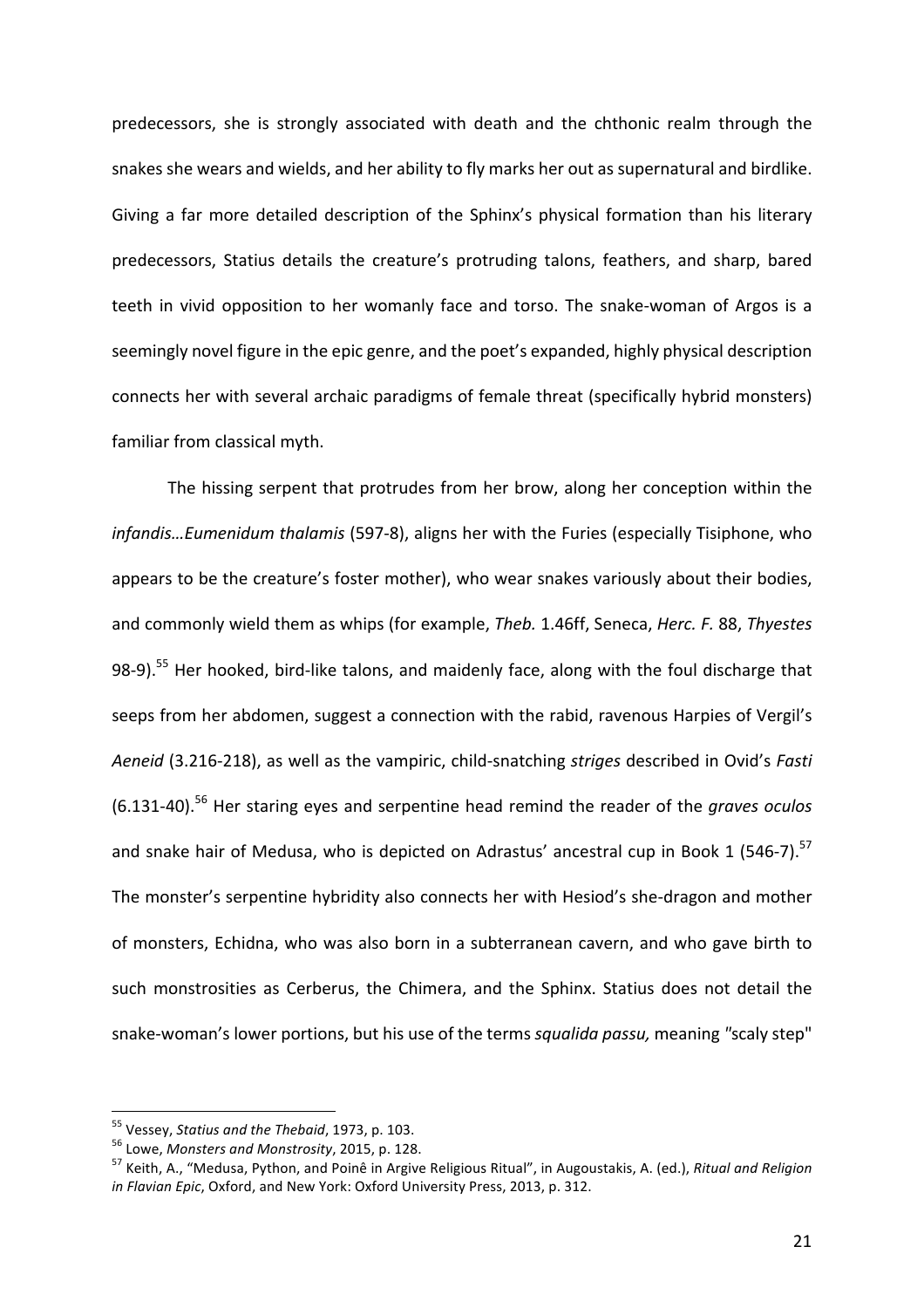at line 601, and *inlabor*, meaning "to flow or glide" at 602, suggests that the creature possesses a serpentine lower half.<sup>58</sup> This composite form also aligns Statius' snake-woman with later descriptions of folkloric *lamiai*, rendered in two texts of the Second Sophistic, Philostratus' Life of Apollonius (4.25ff.), and Dio Chrysostom's Discourses (5). However, whereas these later creatures are characterised by a proclivity for seducing and eating (or sucking the life from) young men, Statius' snake-woman preys upon small children exclusively. 

By associating his monster with the Harpies, Furies, Gorgons, and the archaic, excessively fertile, flesh-eating drakaina of Hesiod's *Theogony*, Statius renders a figure emblematic of female corruption and disorder. Her mytho-literary antecedents are all characterised by a disturbing ability to confound mental and physical boundaries: the Harpies by dropping foul, polluting excrement; the Furies by instilling irrational madness and rage; the Gorgons, particularly Medusa, by literally turning living (generally male) bodies into stone; and Echidna by embodying and reproducing chaotic hybridity. As monsters that transgress the boundaries of human existence, and manifestly confuse the categories of man, beast, and god, these female terrors are extreme embodiments of the persistent notion of female physical and mental disorder that existed in the Graeco-Roman world. Observing all her monstrous features together, it is possible to see that Statius' snake-woman is a terrifying amalgamation of multiple menacing female figures familiar from mythology, literature, and folklore, all of whom act as scourges to society, instilling death, disease, and grief.

<sup>&</sup>lt;sup>58</sup> This interpretation of the *monstrum'*s physical form is further supported by Ogden's identification of the same creature on a fifth-century BC Greek lekythos, which depicts Apollo, seated on his *omphalos* with his tripod and bow, accompanied by an anguipede which rears up before him, humanoid above the waist, with hooked hands outstretched, and a dark serpent rising from its forehead: LIMC Apollon 998 = Musée du Louvre CA1915: Ogden, D., Drakōn: Dragon Myth and Serpent Cult in the Greek and Roman Worlds, Oxford, and New York: Oxford University Press, 2013, p. 88.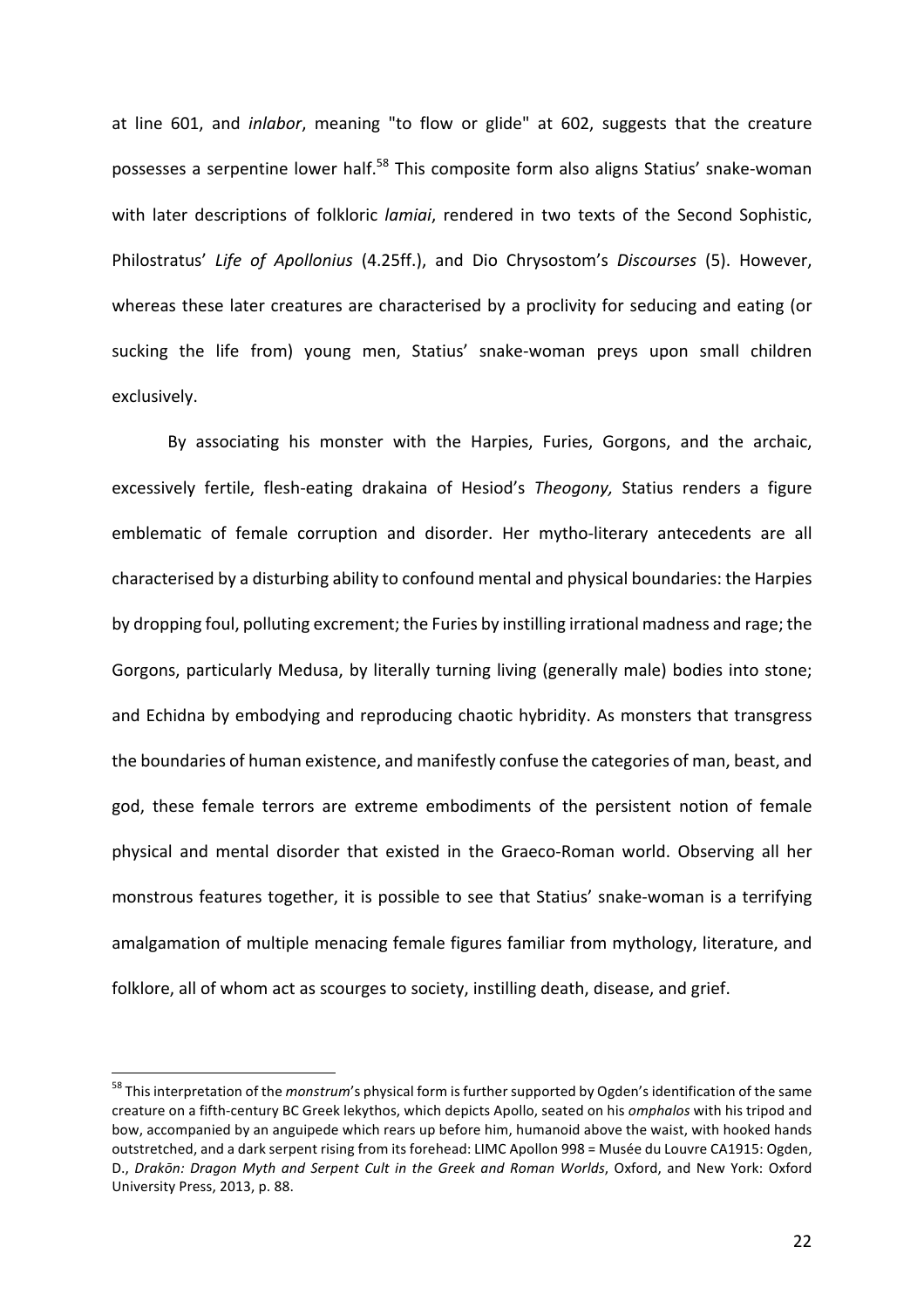In his description of the snake-woman, Statius evokes Ovid's Medusa (Met. 4. 790-803) and Scylla (*Met.* 14.50-67) by emphasising her virginal, vulnerable attributes,<sup>59</sup> highlighting that the creature has some attractive elements (her breast and face), however these feminine aspects are quickly joined by bestial imagery, which ultimately culminates with a focus on a wounded, seeping womb. Thus, the feminine imagery of the snake-woman is thoroughly perverted (the maidenly face is split by a fierce serpent, the naked torso tapers into a serpent tail), and the potential of the snake-woman to embody both allure and repulsion gives way to pure threat and horror, engendering fear and loathing amongst the Argives. Despite their womanly aspects, the snake-woman, along with Tisiphone, and the Sphinx retain no sense of feminine vulnerability or beauty, they, with their savage violence, insatiable appetites, and overwhelming hostility, embody the pure physical and psychological threat of the female.

The emphasis on feminine sexuality and maternity combined with chaotic bestial hybridity reveals how Statius' monstrous-feminine is deeply rooted in the imagery and stereotypes of archaic misogyny. With each monster, emphasis is immediately placed upon their hybrid physicality, and their bestial aspects are directly, and significantly linked with their femininity. The focus on the breasts of these female monsters, along with their hair, faces, hands, and eyes, emphasise their femininity. Whereas earlier Latin poets such as Vergil and Ovid frequently invoked the ancient monstrous-feminine to sketch the paradox of woman's simultaneous allure and vulnerability, and inherent repulsiveness and threat (for example, Ovid's Scylla, *Met.* 14.1-74, and Medusa, 4.753-803),<sup>60</sup> Statius transgresses their precedent, representing a pure, unambiguous female horror that instils fear and madness

<sup>&</sup>lt;sup>59</sup> On Augustan representations of Medusa and Scylla, and the "maidenization" of female monsters, see Lowe, *Monsters and Monstrosity,* 2015, pp. 73-84, 96-113.<br><sup>60</sup> Lowe, *Monsters and Monstrosity*, 2015, p. 71.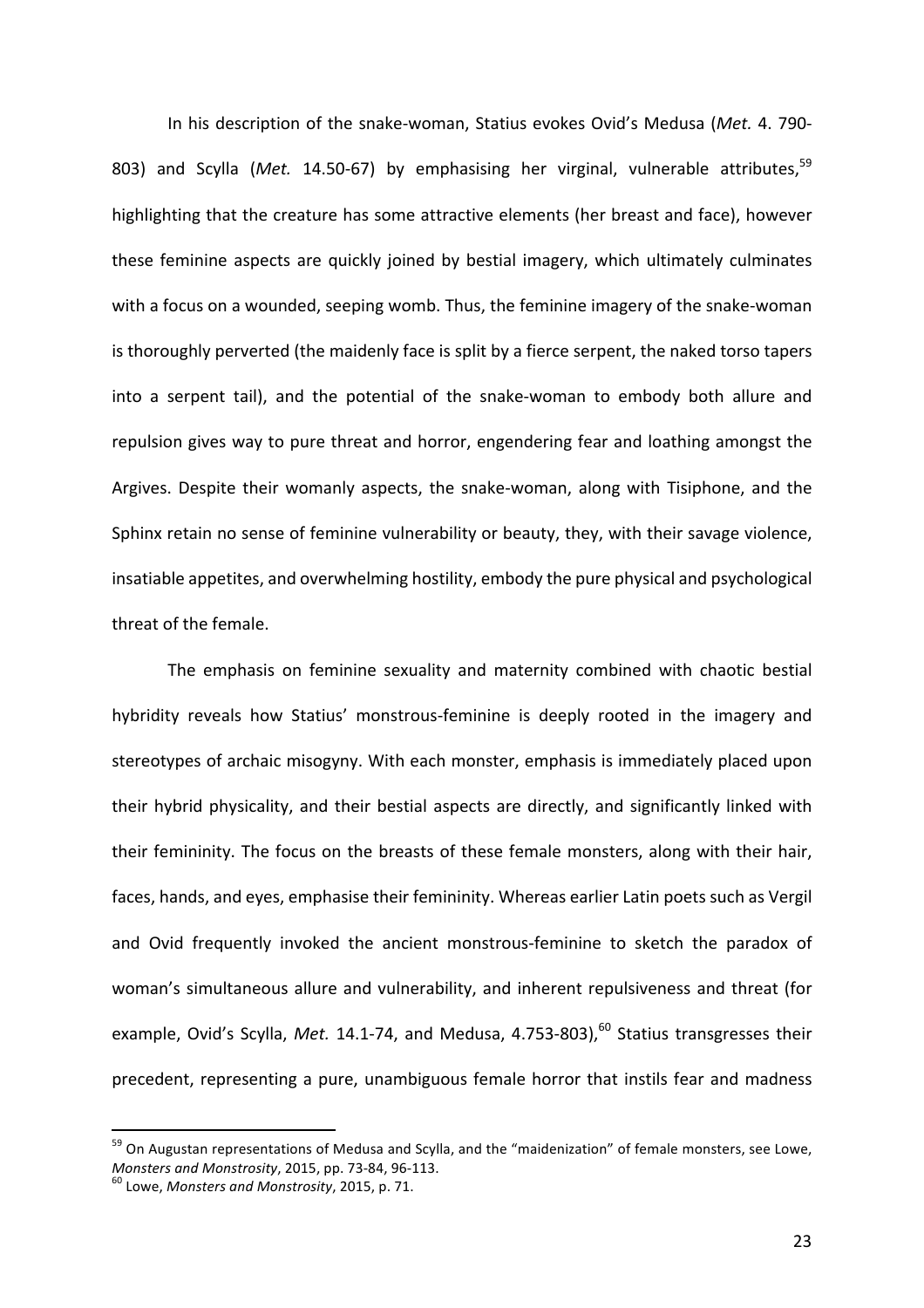among men. Hybridity highlights his monsters' threatening, transgressive sexuality: Tisiphone is a Medusa-like figure, her serpent tresses (along with her corpse-like appearance) graphically manifesting the threat of the female form; the Sphinx has female face and breasts, but her lower strata are part-feline, and part-avian, she is bestial from the waist down; the snake-woman has a virginal face and naked breasts, but also a serpent which rises, as Mairéad McAuley observes, phallically from her head. $61$  The Sphinx and the snake-woman are split at the waist, and where their reproductive anatomies should begin, savage, chthonic, bestial parts intrude.

The theme of hybridity in myth reflects a pervasive anxiety regarding the boundary between human and animal, between culture and nature, that persisted in the Roman imperial period. These female monsters combine and confuse real-life forms, assembling them so that as beings they cannot be adequately categorised, and identity slips and shifts  $$ their hybrid forms make them unclassifiable, unknowable, uncontrollable. Tisiphone, the Sphinx and the snake-woman reflect a concern for physical and psychological boundaries and integrity – both of which were vital to contemporary ideals of masculine power and control. They reveal the horror that ensues when the boundary between man and beast is transgressed, and connect that horror with the female sexual and reproductive anatomy. Further to this, through their graphic, accentuated hybridity, Tisiphone, the snake-woman and the Sphinx signal at an early stage the imminent erosion of boundaries and categories that separate humans from savage beasts, and the subversion of order and reason, as male heroes come to exhibit unreasoning, bestial madness and violence. The monsters' mingling of human and bestial forms provides an early, ominous literalisation of Statius' persistent

<sup>&</sup>lt;sup>61</sup> McAulev, *Reproducing Rome*, 2016, p. 337.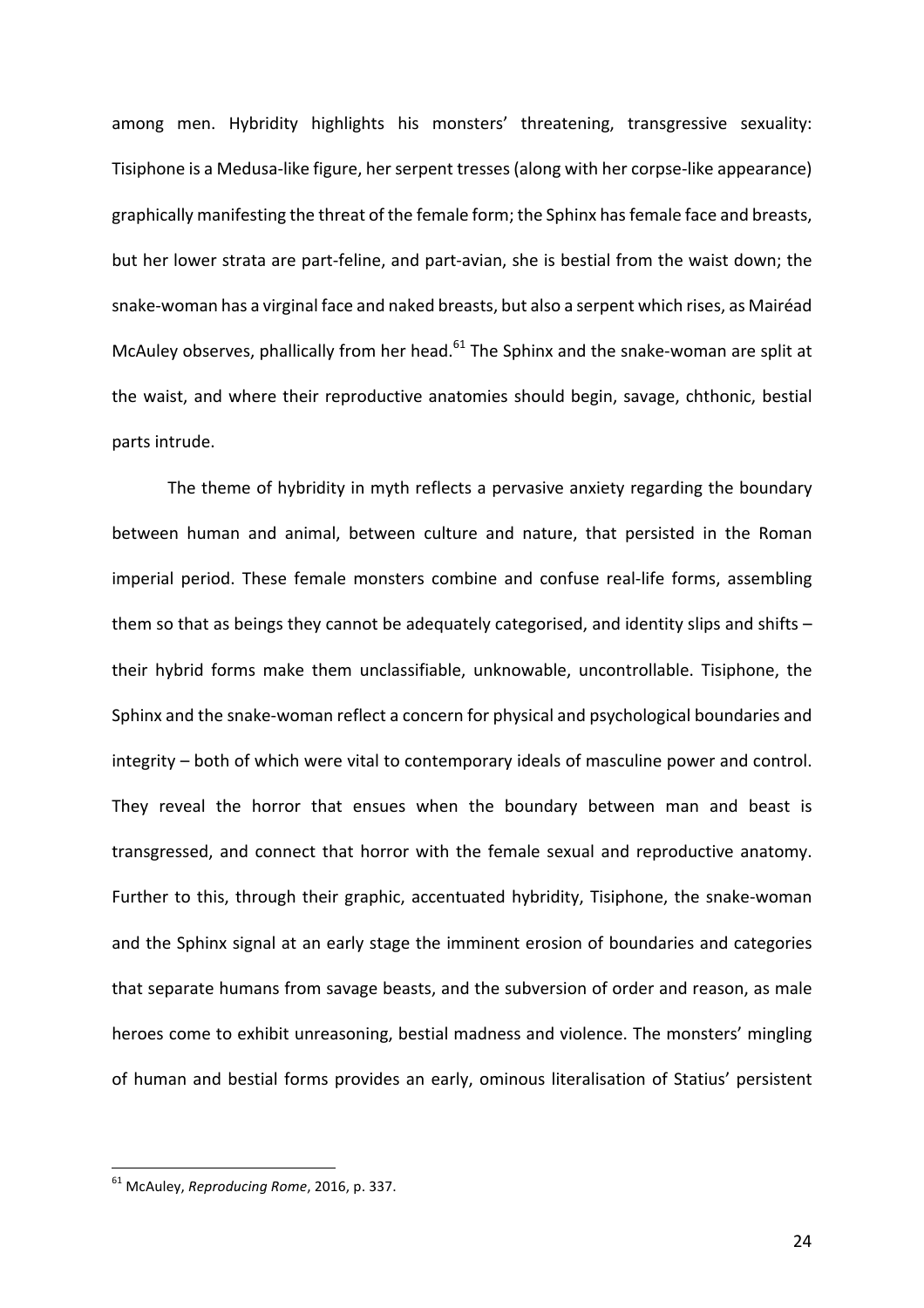alignment of his male protagonists with dangerous beasts; both Polynices and Eteocles are likened to aggressive bulls  $(2.323-32; 11.251-6)$ , Tydeus to a tiger  $(8.474-5)$  and a lion  $(8.593-$ 6), later, ominously, Theseus with a bull  $(601-5)$ .<sup>62</sup> Through the Argive snake-woman and the Theban Sphinx, Statius heightens the atmosphere of dread in his epic, and foreshadows the bestial madness that will overcome the protagonists of the poem.

Adding to their bestial elements, Statius also heightens the chthonic, deathly associations of his female monsters by incorporating imagery of death into their characterisations. Each monster in turn is rendered as decaying corpse, and each is responsible for extreme violence that is aligned with their female nature. Tisiphone, the snake-woman and the Sphinx embody fear and death, and introduce humanity to the threat of being made unstable, un-whole, and furthermore (especially with the latter two monsters) to the primal threat of being eaten.<sup>63</sup> Tisiphone is both dead and deadly, she is patently vital and powerful, and yet characterised as a swollen, toxic carcass spreading death and disease on her very breath. The Sphinx is similarly cadaverous in her appearance, with her *pallens* ('pale', 'greenish') face, eyes suffused with *tabum* ('decaying matter', 'plague'), her feathers congealed with *infandus sanguis* (atrocious blood). Both the snake-woman and Sphinx enact violent and perverse parodies of maternity, and are ultimately rendered as rotting, noxious female carcasses with bare breasts and wounded wombs. Graphically prefiguring Creed's notion of the monstrous-feminine, and embodying the core components of Kristeva's abjection, these living-dead monsters are heightened images of gross bodily excess and

 $62$  On the ominous alignment of Theseus with the hereditary madness of Thebes through the use of the bull simile, see Hershkowitz, D., "Sexuality and Madness in Statius' Thebaid", Materiali e discussioni per l'analisi dei *testi classici*, 33, p. 145-7.<br><sup>63</sup> On the threat of being eaten as a primal and defining feature of monstrosity, see Andriano, J.D., *Immortal* 

*Monster: The Mythological Evolution of the Fantastic Beast in Modern Fiction and Film, Westport, CT:* Greenwood Press, 1999, p. 91; Gilmore, *Monsters*, p. 7.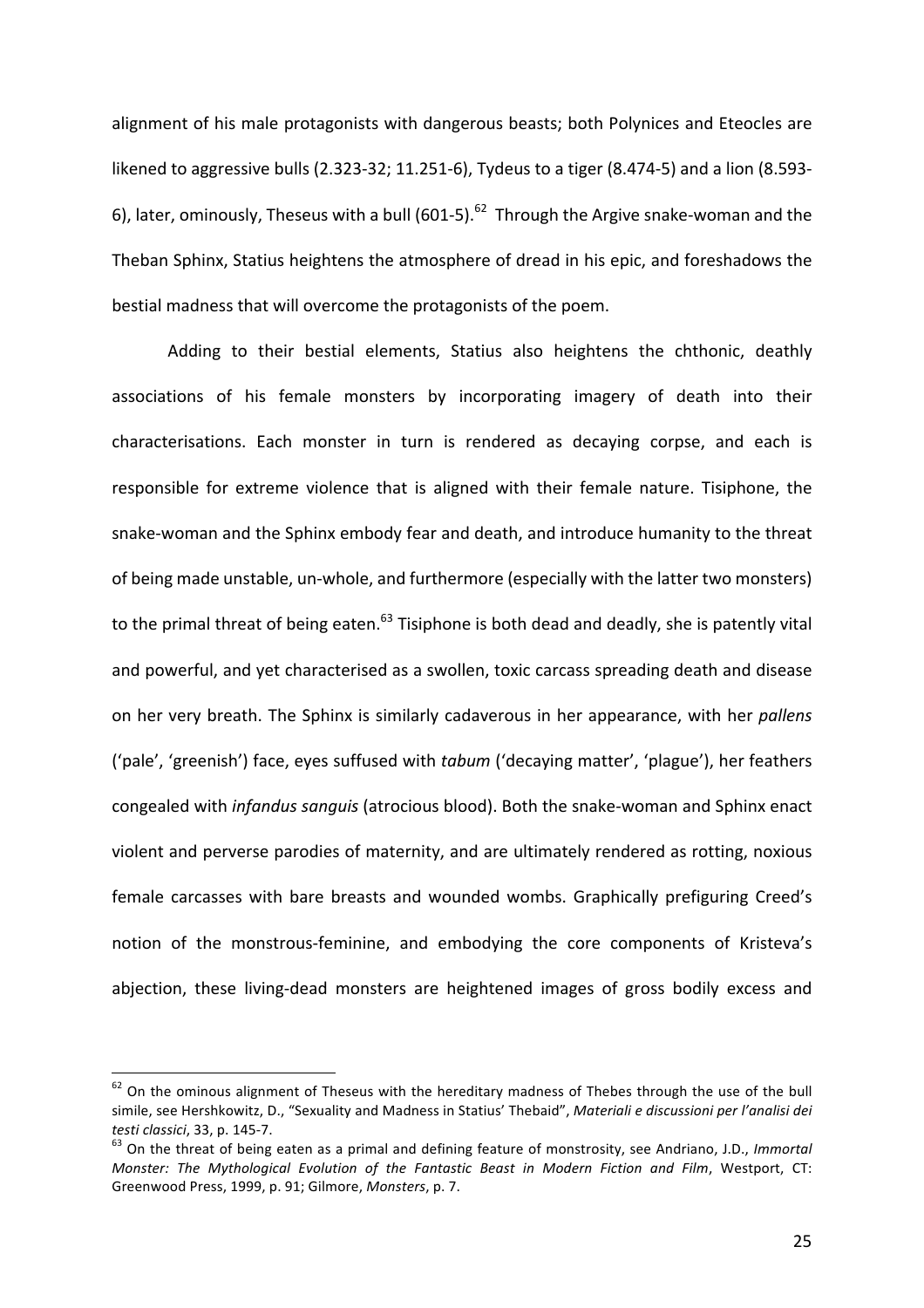waste, they confuse and transgress the boundaries of life and death, and of the human body, and they represent the maternal figure as malevolent and destructive, incompatible with and inhibitive to proper, functioning society and civilisation.

Apollo's avenging monster acts out a perverse parody of maternity, snatching infants away from their mothers' breasts, and devouring, rather than birthing and nourishing.<sup>64</sup> This feature of specifically female-oriented violence serves to align the snake-woman with yet another paradigm of female threat: the child-killing reproductive demon of Mediterranean folklore, sometimes known as the Lamia.<sup>65</sup> The snake-woman's connection to the *lamiai* figures of the Second Sophistic, along with the backstory of the molested Argive princess, her dead infant, and Apollo's vengeance, narrated by Adrastus prior to her entry into the text, 66 further connect her with the archaic and obscure figure of the archetypical Lamia. The Lamia surfaces varyingly in ancient Greek myth, literature and folklore. Stesichorus identifies her as the mother of the sea-monster Skylla (Stes. F220, PMG/Campbell), in fifth century comedy she is a comically repellent, flatulent, hermaphroditic creature (Aristophanes, *Wasps*, 1035; *Peace* 758). The 'archetypical Lamia', whom Ogden identifies through distinct narrative parallels present in several sources for the figure,  $67$  was a beautiful Libyan woman, or queen,

<sup>&</sup>lt;sup>64</sup> McAuley, *Reproducing Rome*, p. 337.<br><sup>65</sup> On the figure of the ancient Greek reproductive demon, see Johnston, S.I., "Penelope and the Erinyes: Odyssey 20.61-82", *Helios*, 21.2, 1994, pp. 137-59; Johnston, S.I., "Defining the Dreadful: Remarks on the Greek Child-Killing Demon", in Meyer, M., and Mirecki, P., (eds.), *Ancient Magic and Ritual Power. Religions in the Graeco-Roman World, 129, Leiden, New York, and Köln: Brill, 1995; Johnston, S.I., Restless Dead: Encounters between the Living and the Dead in Ancient Greece*, Berkeley: University of California Press, 1999.<br><sup>66</sup> Prior to the entrance of the snake-woman in Book 2, Adrastus recites the story of the daughter of a previous

Argive king, who was raped by Apollo and gave birth in secret (571-577). The princess entrusted her newborn to a shepherd from the mountains (578-585), but the infant was soon attacked and torn apart by rabid dogs as it slept in a meadow (587-589). Overwhelmed by guilt and grief, the daughter revealed to her father that she gave birth, and he sentenced her to death for deceiving him (590-595), thus incurring the wrath of Apollo. Statius does not provide names for the daughter of Crotopus, or her baby, however Pausanias' supplies names in his later description of the same myth (Description of Greece, 1.43.7-8, 2.19.8), according to his account, they are Psamathe, and Linus (respectively).

<sup>&</sup>lt;sup>67</sup> Ogden, D., *Dragons Serpents & Slayers in the Classical and Early Christian Worlds*, Oxford, and New York: Oxford University Press, 2013, pp. 98-99.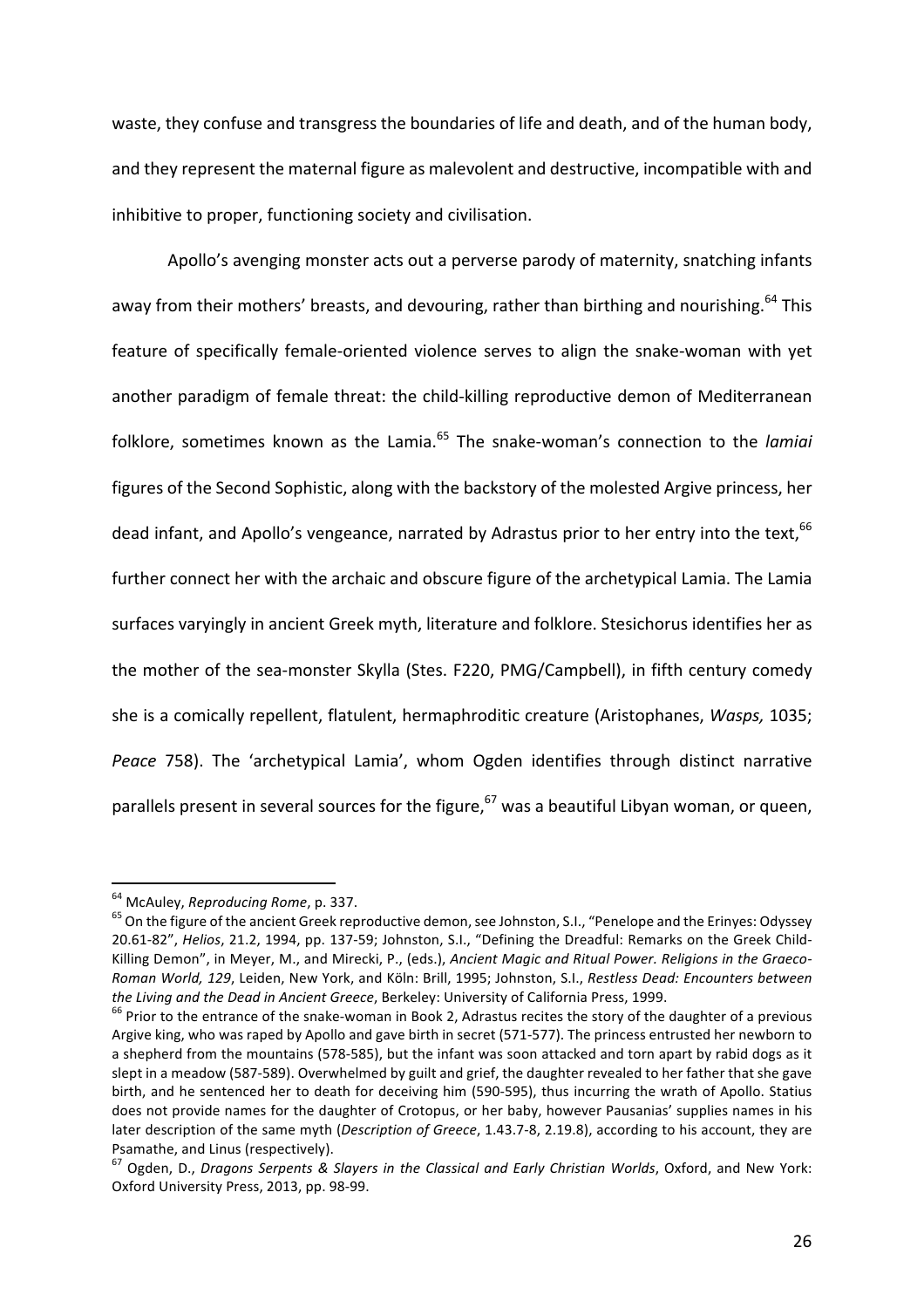impregnated by Zeus, who consequently lost her children to Hera's wrath, and became disfigured and misshapen by her grief, ultimately transforming into a fearsome (sometimes paedocidal, sometimes paedophagous) female monster (described by Diodorus Siculus 20.41, and Heraclitus *De incredibilibus* 34, as distinctly bestial) intent on repeatedly inflicting her own terrible fate upon other women, creating a violent cycle of birth and death.<sup>68</sup> Joseph Fontenrose highlights the concurrence of the narratives of the archetypical Lamia and Statius' Argive princess, both being beautiful royal women impregnated by visiting gods and subsequently losing their children. Fontenrose determines that the similar fates of (queen) Lamia and the princess, and similar evil behaviours of (bestial, disfigured) Lamia and Apollo's snake-woman, show that Statius' portrait of the avenging snake-woman resembles, and likely descends from, the archetypical Lamia.<sup>69</sup> Thus the womanly features of the snake-woman belong to the very woman she was created to avenge, the virgin princess; and her maidenly face and breasts can be interpreted as the defiled princess metaphorically returning from the dead as defiling demon to avenge herself and her child, just as Lamia returned in monstrous form.<sup>70</sup>

The association of the snake-woman with the archetypical Lamia highlights the maternal aspect of the creature's characterisation, as does the image of her balancing two infants on her hips (609-611), and the focus that is repeatedly drawn to her breasts (599, 613, 618), and her womb (617-618). These maternal aspects of the snake-woman only serve to highlight her monstrosity, however, as the two infants that she carries are already corpses skewered upon her iron talons, her breasts are covered in blood, and her womb is ruptured

<sup>&</sup>lt;sup>68</sup> Duris of Samos, FGrH 76 F17; Diodorus 20.41.3-6; Schol. Aristophanes Peace 758; Heraclitus De incredibilus, 34.

<sup>&</sup>lt;sup>69</sup> Fontenrose, J., Python: A Study of Delphic Myth and its Origins, Berkeley, and Los Angeles: University of California Press, 1959, pp. 113-114.<br><sup>70</sup> Keith, 'Medusa, Python, and Poine", 2013, p. 312.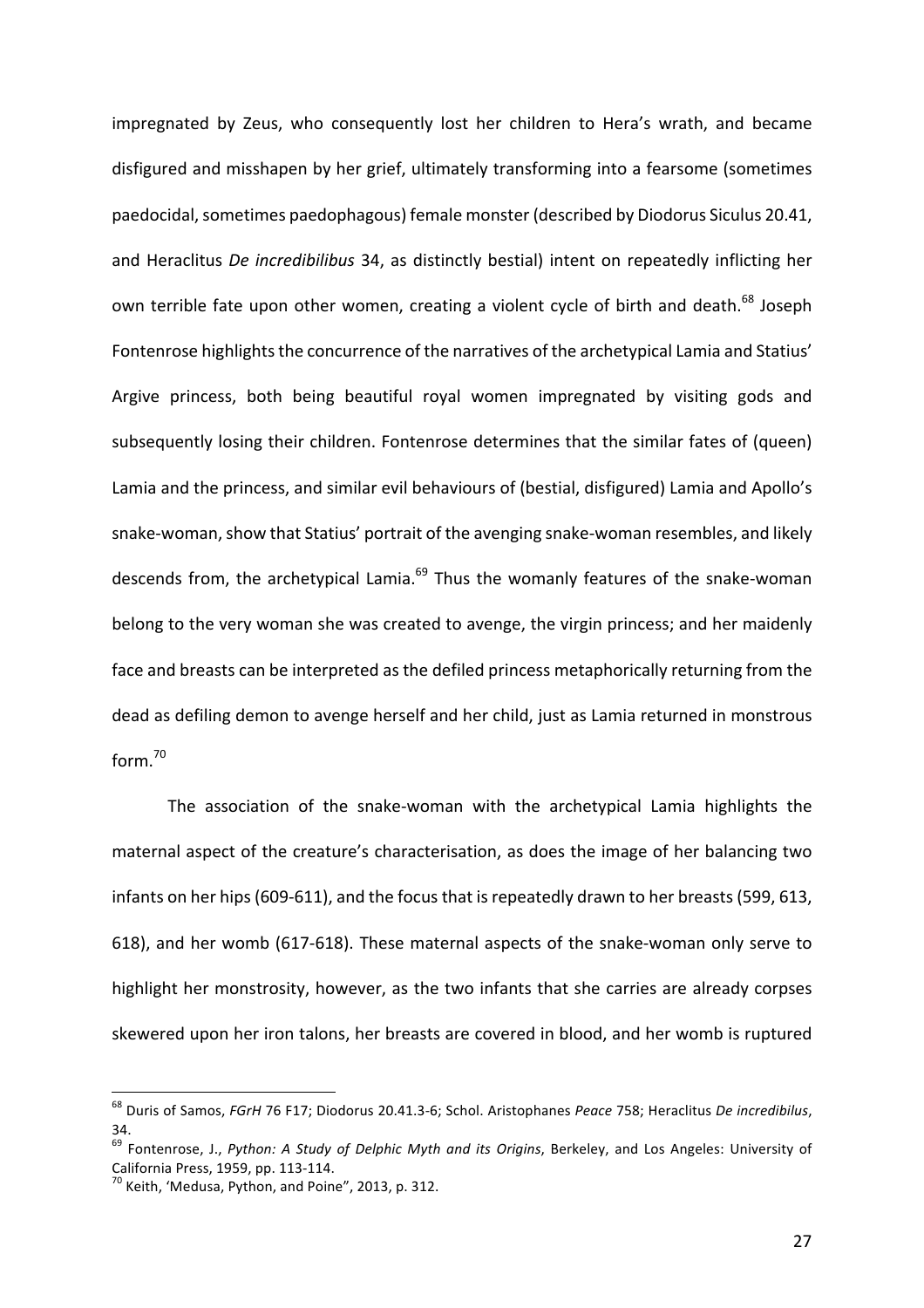and leaking foul *proluuies.*<sup>71</sup> Like the snake-woman, the Sphinx is also figured as a grotesquely distorted mother, nesting atop piled bones, embracing the dismembered, half-eaten remains of her male victims against her naked breast as though they were suckling infants.<sup>72</sup> Slaughtering, dismembering, and eating, rather than feeding and nourishing, is a key aspect of the maternal inversion and perversion inherent in these figures. The aberrant maternal gestures of the female monsters serve to heighten the disturbing reflection of the female in the *Thebaid*.

The death of the Theban Sphinx mirrors that of the snake-woman, in that the monster's womb is the site of her fatal wounding. Creed establishes that the monstrousfeminine is not strictly embodied in the maternal figure or her physicality, but more in her dismembered, disembodied reproductive parts: her breasts and her womb.<sup>73</sup> Likewise, Judith (Jack) Halberstam is conscious of the deconstruction of the maternal body as vital to the construction of gothic horror, they argue that woman becomes monster when she is "deconstructed into her messiest and most slippery parts, as images of the reproductive body grotesquely unravelled".<sup>74</sup> Halberstam's discussion of woman's monstrous materiality is instructive for a reading of Statius' maternal monsters:

> "The reduction of the female monster to pulp gives us a very literal metaphor for the threat of female monstrosity as opposed to the threat figured by male monstrosity. The pulp that Frankenstein scatters about his laboratory floor *is* the female monster, is female monstrosity. It is both a fleshy sexuality that

 $71$  Vessey sees these twin corpses as portents for the twin corpses of Polynices and Eteocles, and the *monstrum* therefore as a symbolic figuration of Tisiphone, driving the princes towards their deaths: Vessey, *Statius and the* Thebaid, 1973, pp. 103-4.<br><sup>72</sup> McAuley, *Reproducing Rome*, 2016, p. 338.<br><sup>73</sup> Creed, *The Monstrous-Feminine*, 1993, pp. 49-53; McAuley, *Reproducing Rome*, 2016, p. 342.<br><sup>74</sup> Halberstam, *Skin Shows,* 1995, p. 52; McAuel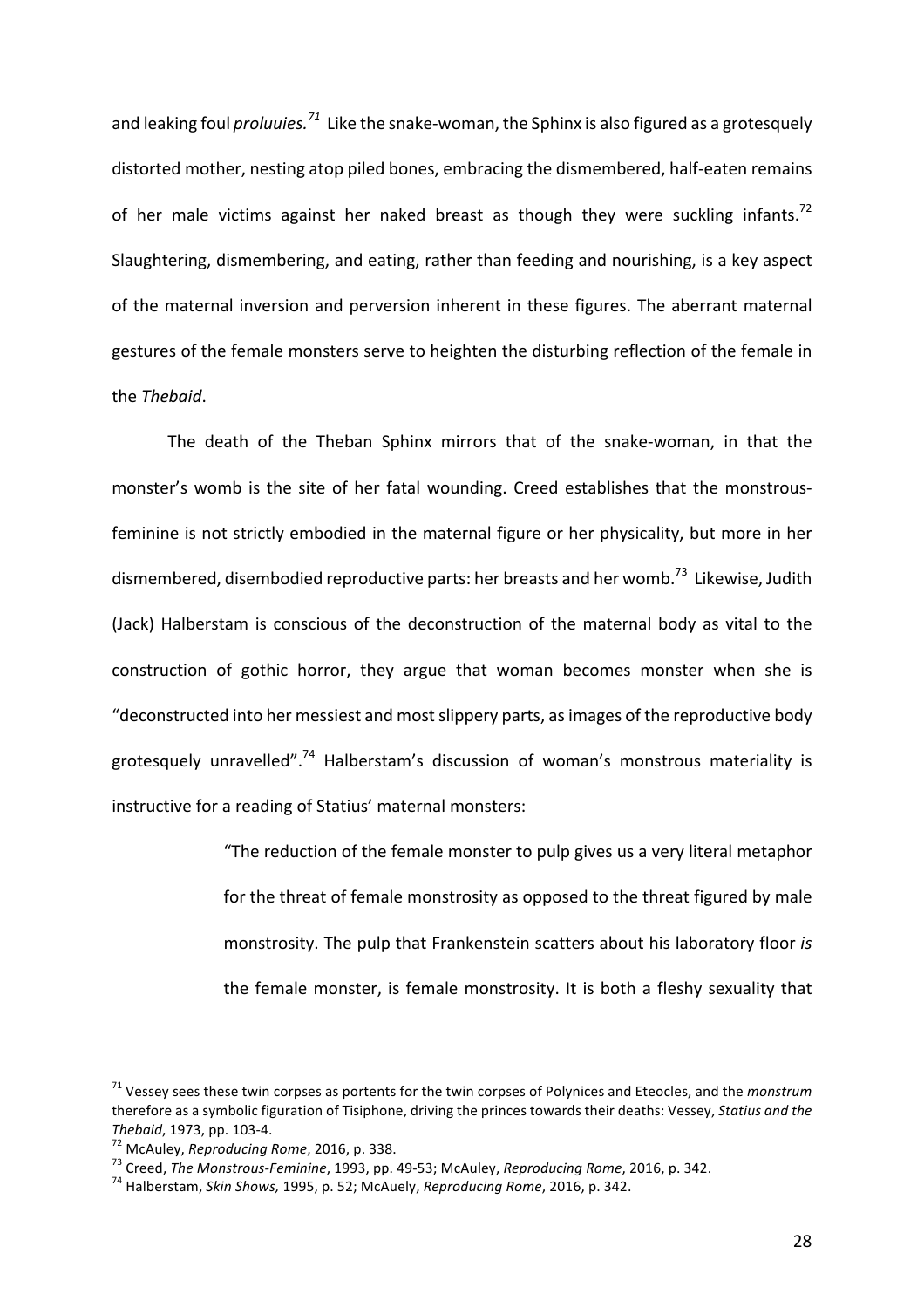Frankenstein originally fled from by leaving his home, his mother, and his bride to be and also formless flesh that refuses to become human....The female monster cannot be human because it is always only an object, a thing, "unfinished"."<sup>75</sup>

This formlessness, boundlessness, and messiness of Statius' female monsters stands in direct, and menacing opposition to masculine society and its whole, ordered patriarchal structures.

In the snake-woman and the Sphinx we see two paradigmatic inverted and perverted mother figures  $-$  each belonging to a city drawn into the conflict by the very curse that the Theban queen, Jocasta, embodies and transmits – who graphically display the disturbing truth of Jocasta's nefas-infused maternity. While Jocasta is only figuratively constructed as a monstrous maternal figure, $76$  Apollo's snake-woman and the Theban Sphinx are two literal mother-monsters, they are extreme images of 'corrupted, primal maternity' that is ruinous and all consuming, rather than nourishing and generative.<sup>77</sup> Their lack of fertility, shown in their ruptured wombs, and their abhorrent distortions of maternal gestures (seen in the snake-woman holding an eviscerated infant on each hip, and the Sphinx pressing dead men to her naked breast) connect them with the reproductive body of the Theban queen, who involuntarily engenders the violence, horror, and death that pervades the Theban epic.

These female monsters are further linked by the disempowering, emasculating effect they have upon men: the snake-woman though slain by Coroebus, in death continues to provoke fearful pallor in the Argive youths, who cannot seem to put aside their anxiety (1.619-623),<sup>78</sup> the Sphinx literally destroys men by tearing them to pieces, eating them and clutching

<sup>&</sup>lt;sup>75</sup> Halberstam, *Skin Shows,* 1995, p. 51.<br><sup>76</sup> Further discussion in Chapter 2.<br><sup>77</sup> McAuley, *Reproducing Rome*, 2016, p.338.<br><sup>78</sup> Vessey argues that the band of Argive youths parallel the Argive champions who follow P Vessey, *Statius and the Thebaid*, 1973, p. 105.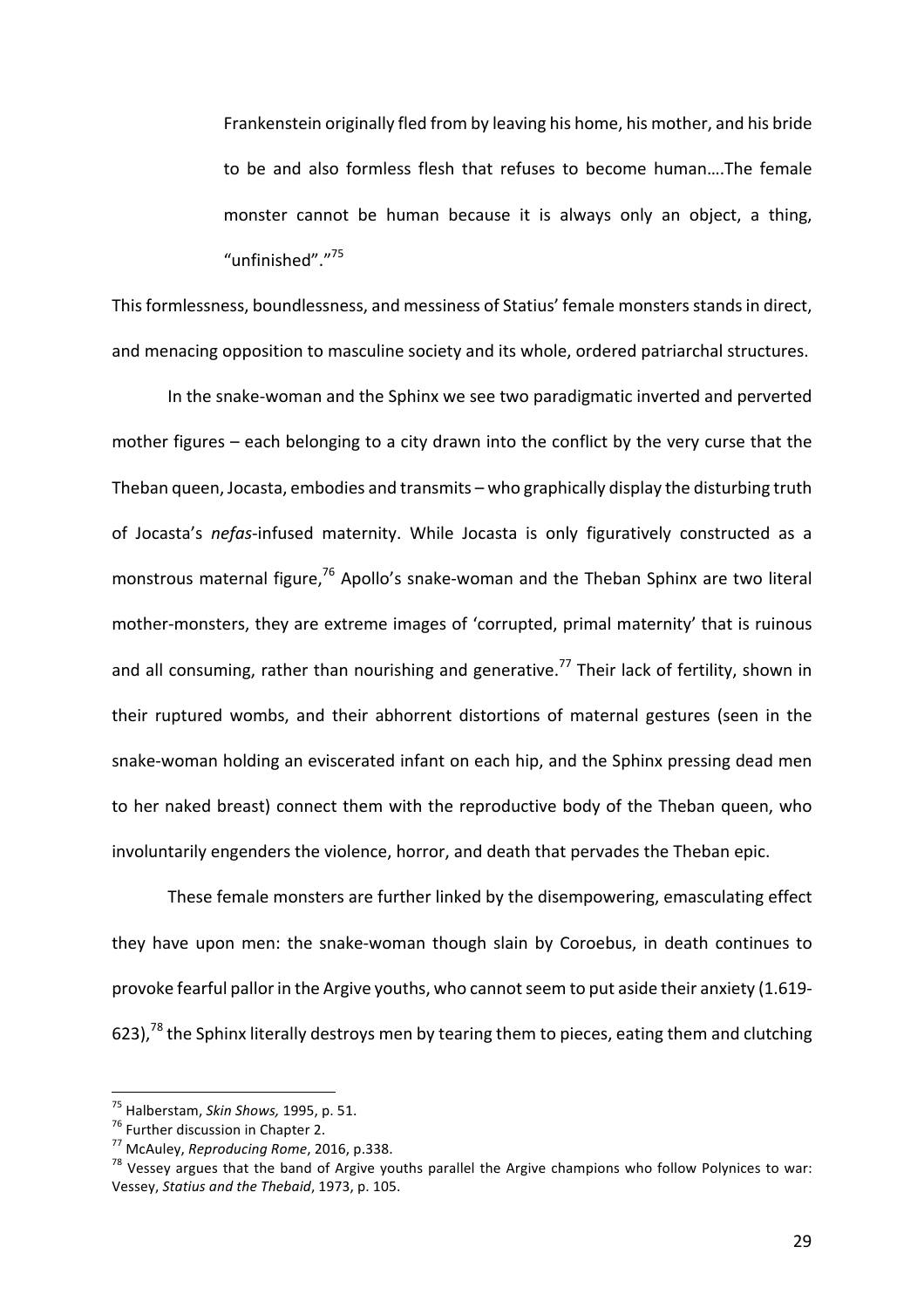at their dismembered parts (2.508-509), and Tisiphone psychologically overwhelms Polynices and Eteocles, infecting them with the *furor* and compulsion for *nefas* that will ultimately engulf Argos and Thebes. The gruesome imagery that accompanies the snake-woman and the Sphinx, in particular their proclivity for dismembering and consuming human bodies  $$ specifically the bodies of men, and a generation of infants  $-$  can  $\alpha$  be seen as foreshadowing the violence and gore of Tydeus' gory fight against the Theban ambushers in Book 2,<sup>79</sup> and his later cannibalism on the Theban battlefield in Book 8, along with the cataclysmic fratricide of Book 12, where Polynices and Eteocles, having returned to their origins, effectively dismember their generation of the cursed Theban dynasty, through their mutual destruction. By overwhelming and devouring men and children, Tisiphone, the snake-woman, and the Sphinx effectively emasculate and disempower patriarchal society, violently depriving it of generational continuity, politico-military dominance and control, and the civilising influence of masculine power, reason, and order.

The disorder and death that Statius' three female monsters embody and engender is replicated in the broader context of the narrative, in the obsessive, maddened fixation of both Theban princes on dominating their cursed ancestral city, as well as the collective, blind savagery and bloodlust of the Seven, and the overarching context of a criminal, cannibalistic civil war that consumes a generation of heroes. The destructive violence of the snake-woman can also be seen to reflect the cyclical, suicidal, and cannibalistic nature of the Theban curse, which causes generations to be consumed by recurring, regressive *furor* and *nefas*. The snakewoman prefigures the civil war in general; her cannibalism symbolic of the imminent internecine destruction, and her infanticide the generational slaughter that attends the war.

 $79$  On the connection between the Sphinxand the madness and violence of Tydeus, see Gervais, K., "Tydeus the Hero? Intertextual Confusion in Statius Thebaid 2, Phoenix, 69.1, 2015, pp. 72-3.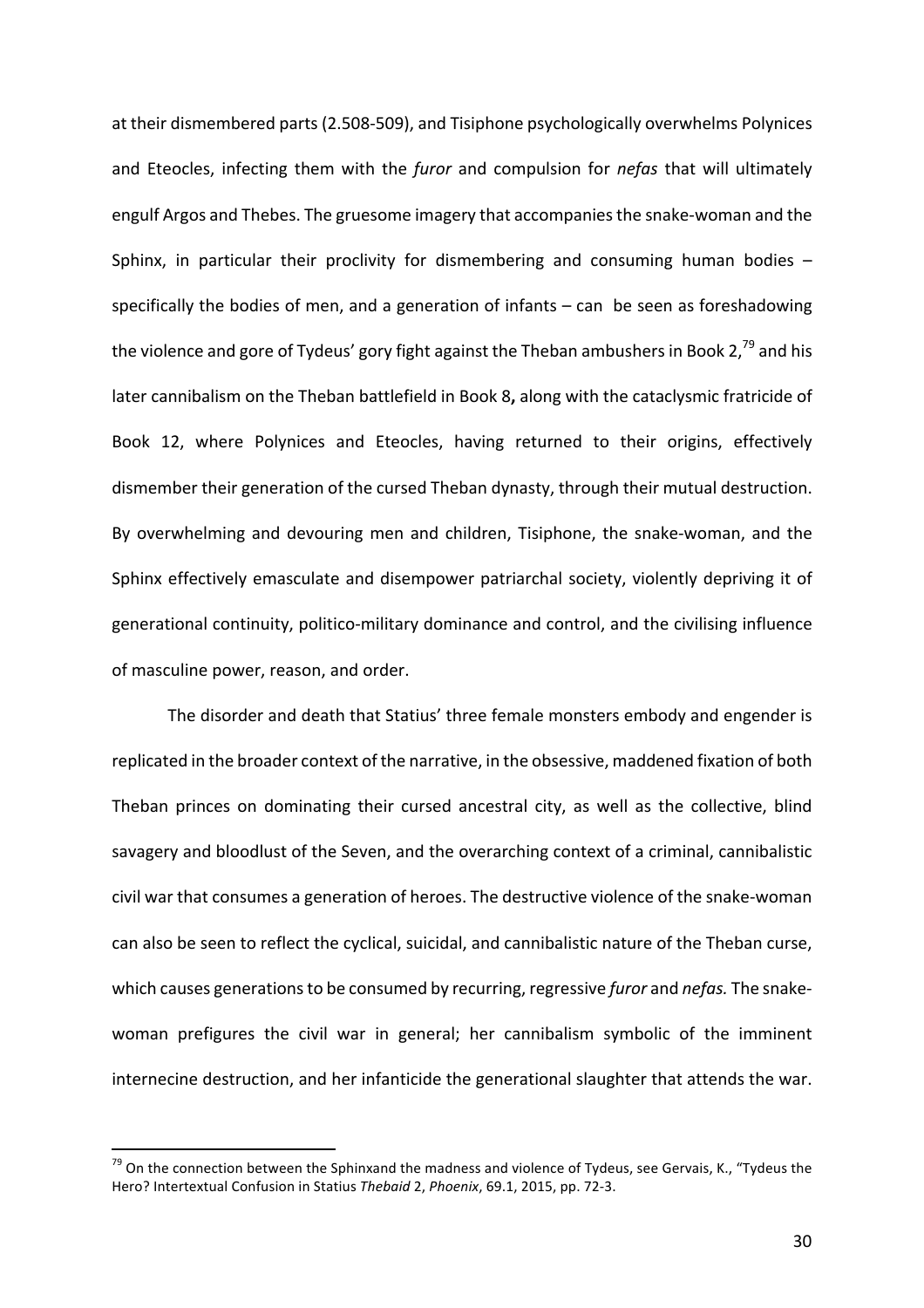Tisiphone prefigures (and controls) the whole narrative, as a graphic embodiment of spreading *nefas*, *furor*, and horror. The Fury, the snake-woman, and the Sphinx expose the visceral horror of death, portending the horrific, inglorious deaths of the Seven, and thereby building a sense of dread in the poem.

Statius' version of the monstrous-feminine is intensified by the feature of pollution and contagion. The physical and psychological disorder and messiness of Tisiphone, the snake woman, and the Sphinx reflects misogynistic stereotypes that cast the female form as innately unstable and infectious. With their porous forms, they reflect the poet's (and his audience's) concern for mental and physical boundaries. While Statius does not overtly dwell on the female aspects of the Fury's anatomy, in his description of her noxious form and its impact upon the epic protagonists, he does capture an essential aspect of contemporary attitudes regarding the female – that of feminine corruption and corruptibility. The combined focus on the reproductive, sexual anatomy of the snake-woman and her oozing womb highlight the misogyny behind her characterisation, as Statius links the natural, exposed female body with destructive, deathly substances.<sup>80</sup> Continuing in this vein, Statius draws attention to the Sphinx's female anatomy and the pollution it manifests, in his description of her death, after she has been defeated by Oedipus: the corpse of the Sphinx, with its ruptured, insatiate belly (which, observing the potential ambiguity in the term 'aluus', may also be cast as her womb), infects the landscape around it, its noxiousness warding off nearby cattle and sheep (519-520); the grove is abandoned and abhorred by Dryad choirs and Fauns, and even carrion birds will not venture into it (521-522).

<sup>&</sup>lt;sup>80</sup> Lowe, Monsters and Monstrosity, 2015, p. 128.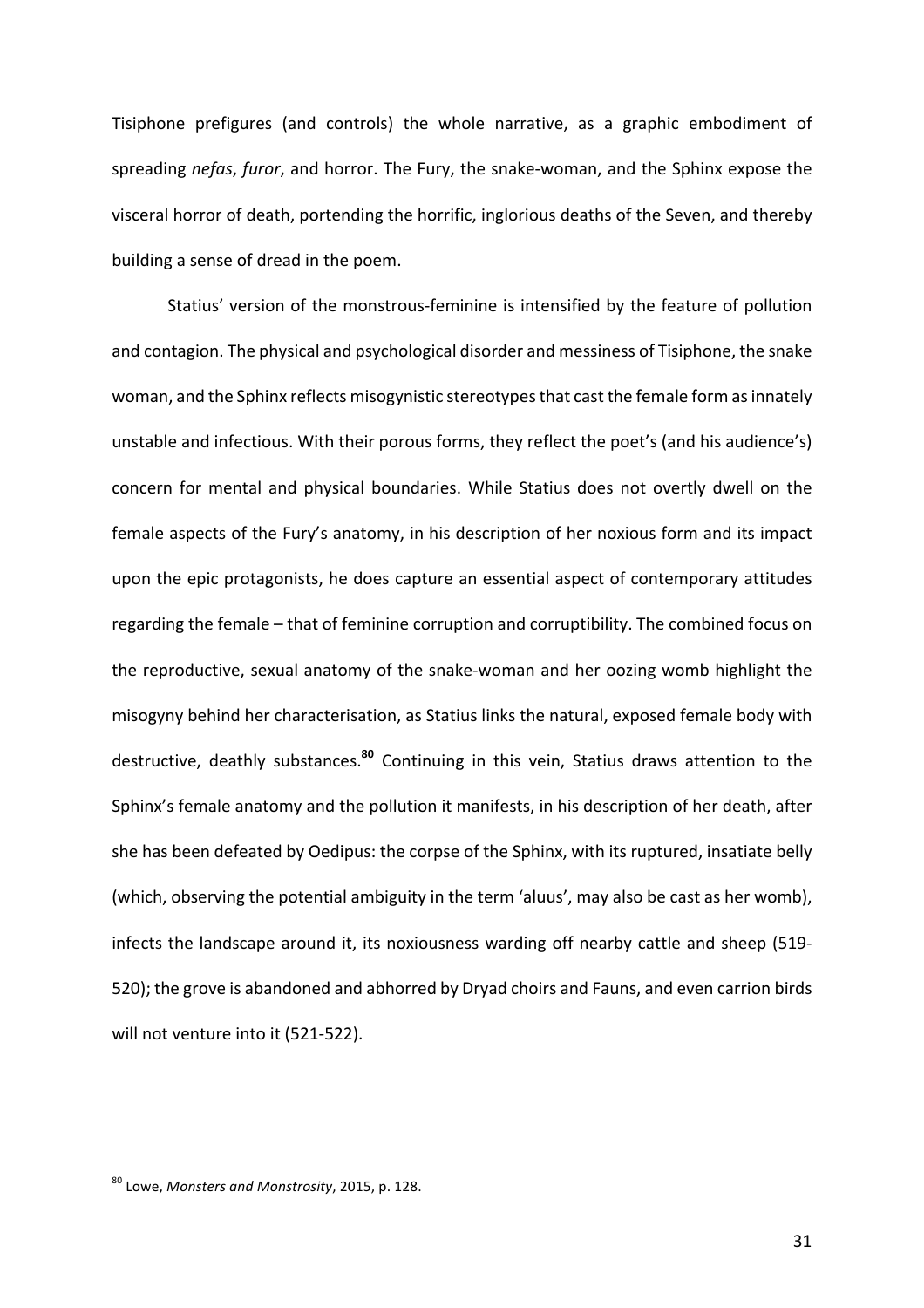Each female monster in turn is described with language that vividly evokes defilement, filth, and disease (*nefandus*, *squalidus, proluuies*, *tabum*). The poet's use of the term *proluuies* in his description of snake-woman is particularly significant for the poet's association of the feminine with pollution and contagion, as it evokes the imagery of plague.<sup>81</sup> Lucretius utilises the term *proluuies*<sup>82</sup> in his description of symptoms suffered by victims of the Athenian plague:

> quorum siquis, ut est, vitarat funera leti, ulceribus taetris et nigra proluvie alvi posterius tamen hunc tabes letumque manebat...

> > *De Rerum Natura* 6.1199-1202

And if one of them, as may happen, had escaped the destruction of death, yet afterwards by foul ulcers and a black discharge from the bowels, wasting and death still awaited him... $^{83}$ 

By using plague imagery in his depiction of the dead snake-woman, Statius connects her body with the pestilence that Apollo visits upon Argos, the second phase of the cycle of ruin that afflicts the city (which prefigures the third phase, the Theban civil war), as punishment for her destruction. The plague that follows the monster's death serves to further her contrast with the Sphinx, whose death was also followed by a devastating pestilence.<sup>84</sup> The added detail of ravening animals too afraid to approach the corpse also finds a parallel in Lucretius (6.1215-1218), further emphasising the terrible contagion that the snake-woman embodies.

<sup>&</sup>lt;sup>81</sup> Lowe, *Monsters and Monstrosity*, 2015, pp. 127-8.<br><sup>82</sup> Closer to Statius' time, the term is also used by agricultural writer Columella to describe the diarrhoea of humans and cattle, as well as the liquid excrement of birds, which has the potential to pollute food and water (*De Re Rustica* 6.7, 12.36, 8.3.9).<br><sup>83</sup> Rouse's translation, 1975.<br><sup>84</sup> Vessey, *Statius and the Thebaid*, 1973, p. 107.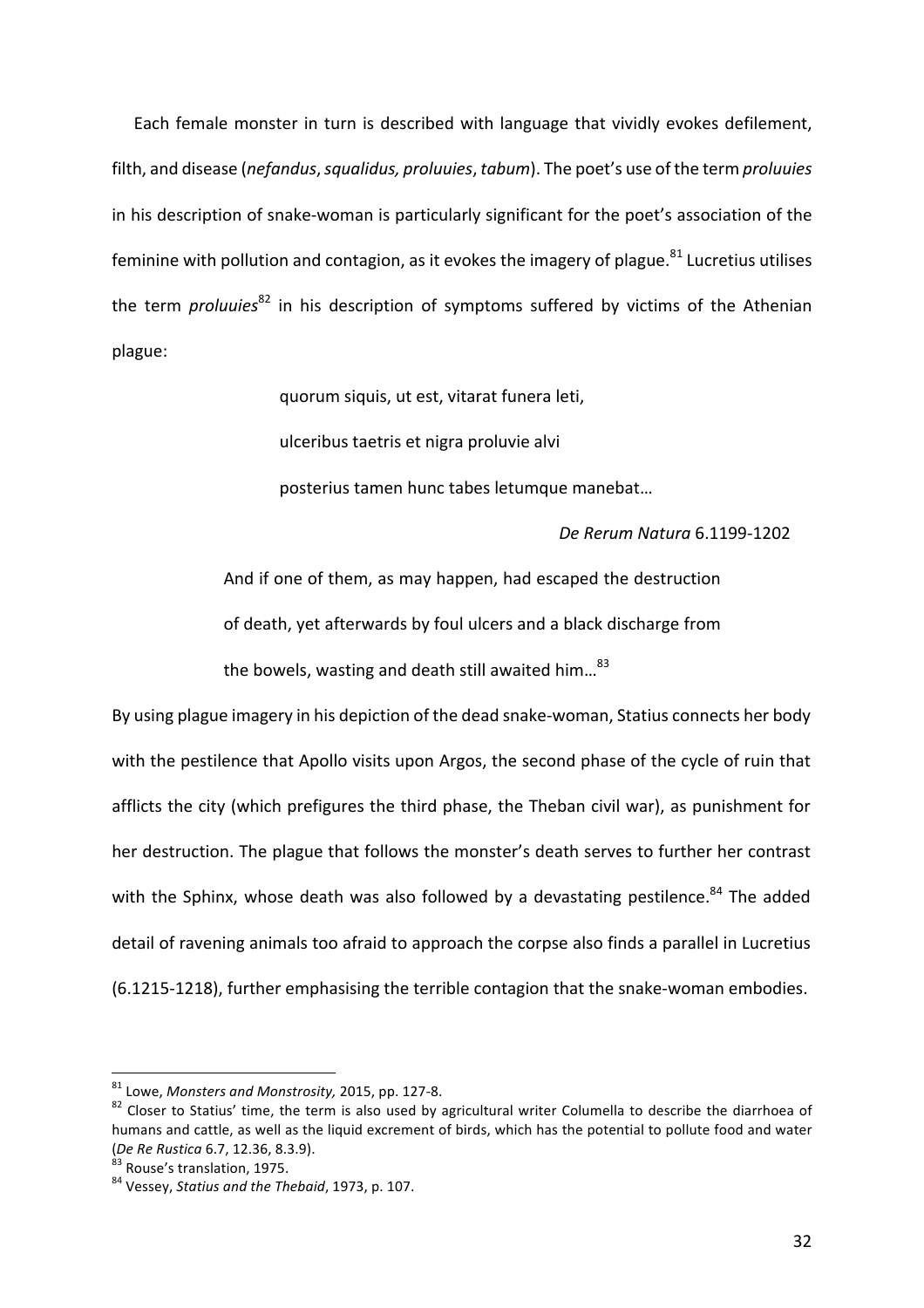Statius' specification that the *proluuies* leaks from the corpse's womb endows the corruption with a distinctly, and perversely feminine, maternal quality. This link between contagion and femininity manifested in the snake-woman's corpse may be further revealed by a comparison with the Harpies of Vergil's Aeneid.

> uirginei uolucrum uultus, foedissima uentris proluuies uncaeque manus et pallida semper ora fame… at subitae horrifico lapsu de montibus adsunt

Harpyiae et magnis quatiunt clangoribus alas, diripiuntque dapes contactuque omnia foedant immundo; tum vox taetrum dira inter odorem.

# *Aeneid,* 3.216-218, 225-8

Maiden faces have these birds, foulest filth they drop, clawed hands are theirs, and faces ever gaunt with hunger...But suddenly, with fearful swoop from the mountains the Harpies are upon us, and with loud clanging shake their wings, plunder the feast; and with unclean touch mire every dish.<sup>85</sup>

The term *proluuies* is significant here. In his discussion of Vergil's Harpies, Dunstan Lowe notes the ambiguity of the term, and argues that whilst it may stand for the birdlike excrement of these avian monsters, it may also refer to feminine sexual and menstrual secretions.<sup>86</sup> These female bodily discharges were, for the Romans, substances that proved women to be biologically closer to nature and the bestial. Debbie Felton, too, argues that

<sup>&</sup>lt;sup>85</sup> Fairclough's translation, 1918.<br><sup>86</sup> Lowe, *Monsters and Monstrosity*, 2015, p. 127.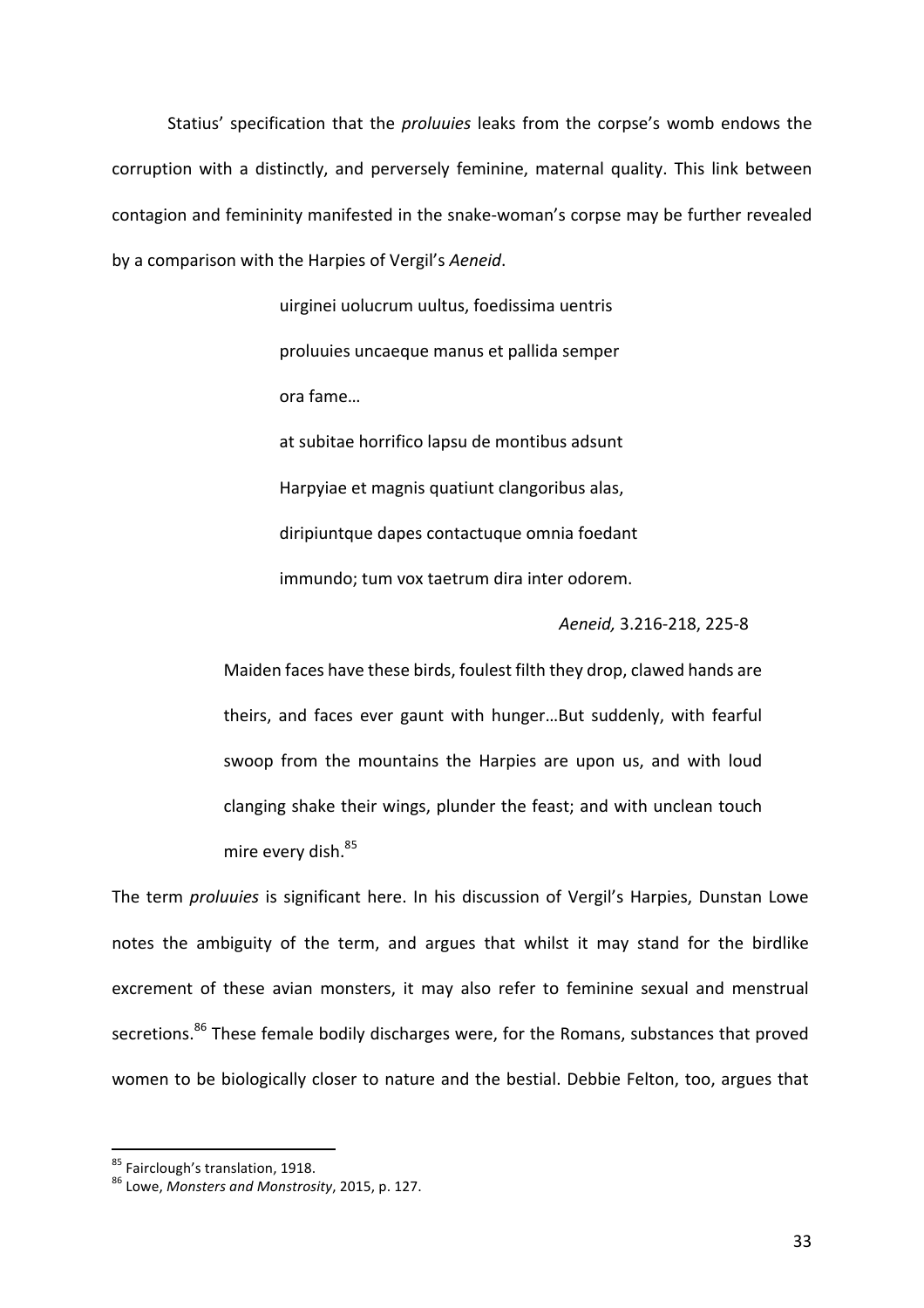*proluuies* refers to menstrual discharge, demonstrating that contemporary Roman folkloric notions of *menses* reflect a strong perception of the contagious, pollutant properties of the substance.<sup>87</sup> According to the account of Pliny the Elder, rendered in his *Naturalis Historia*, menstruating women were contagious and malodorous, their touch and even their mere approach had a sterilising effect upon the world around them, their glances could rust metal, tarnish mirrors, blunt knives, and their blood, if touched or tasted, could cause rabies or infection (7.64; 28.77-86). Felton also notes that the word Pliny uses to refer to menstrual flow, *profluvium*, conspicuously resembles *proluuies*, furthering her point that Vergil intended to  $-$  perhaps subliminally  $-$  characterise his monstrous, winged females that drip foul excrement from their *ventres* ('stomach', 'womb') as toxic, menstruating women.<sup>88</sup> By using the term *proluuies* and specifying that it leaks from the snake-woman's *uterum*, Statius renders a monster whose monstrousness and contagiousness is directly and unambiguously linked to her sexual anatomy, graphically representing contemporary concerns Roman society had regarding women's bodies.

The Sphinx shares the imagery of corruption and pollution with Tisiphone and the snake-woman. Her body is similarly described as being suffused with disease and putrefying matter, her wings covered in congealed gore. The heightened emphasis on pollution and contagion in Statius' description of the Sphinx can be perceived through comparing his descriptions with those rendered in the Theban plays of Seneca and Euripides:

> You came, you came, O winged creature, born of earth and hellish viper, to prey upon the sons of Cadmus, full of death, full of sorrow, half a maiden, a murderous monster, with roving wings

<sup>&</sup>lt;sup>87</sup> Felton, D., "Were Vergil's Harpies Menstruating?", *The Classical Journal*, 108.4, 2013, pp. 405-418.<br><sup>88</sup> Felton, "Were Vergil's Harpies Menstruating?", 2013, p. 414.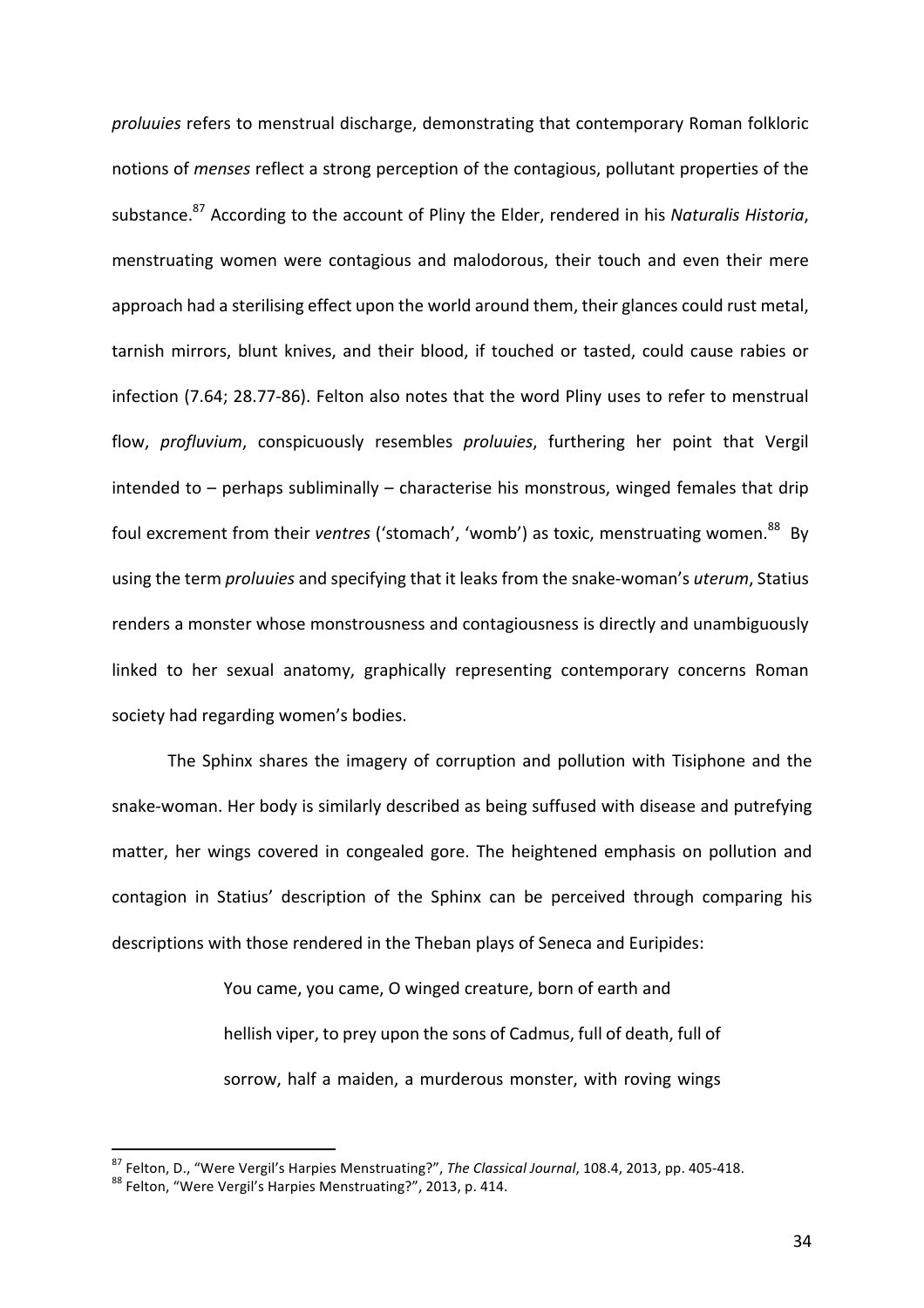and ravening claws; you once caught up youths from the haunts of Dirce, with discordant song, and you brought, you brought a murderous grief, a deadly curse to our native land. A deadly god he was who brought all this to pass. Mourning of mothers, mourning of maidens, filled the houses with groans; a lamenting cry, a lamenting song, one after another wailed out, in turn throughout the city. The roar of the groaning was like thunder, whenever the winged maiden bore a man out of sight from the city. <sup>89</sup>

# Euripides, *Phoenissae*, 1020-1040

The Sphinx, weaving her words in darkling measures, I fled not; I faced the bloody jaws of the fell prophetess and the ground white with scattered bones. And when from a lofty cliff, already hovering over her prey, she prepared her pinions and, lashing her tail like a savage lion, stirred up her threatening wrath, I asked her riddle. Thereupon came a sound of dread; her jaws crashed, and her talons, brooking no delay, eager for my vitals, tore at the rocks.  $90$ 

## Seneca, Oedipus, 92-100

While Euripides and Seneca offer detailed, evocative descriptions of the Sphinx, Statius goes further than both, offering a magnified portrait that highlights the creature's femininity, and physical corruption. As with the snake-woman, Statius stresses both the Sphinx's femininity

 $89$  Coleridge's translation, 1938.<br>  $89$  Miller's translation, 1917.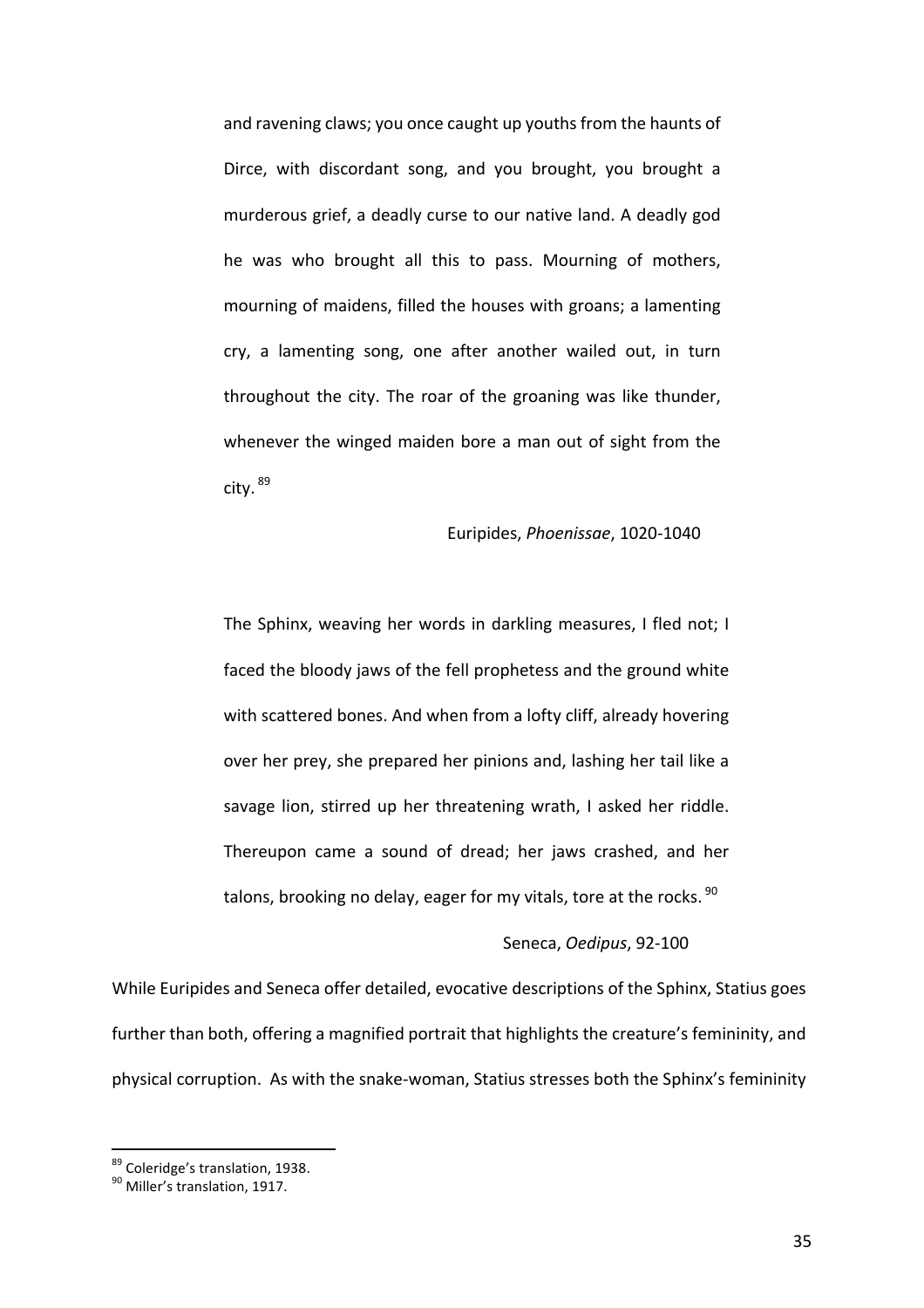and bodily impurity in his description of her death; throwing herself from her cliff, she becomes a mangled carcass with a burst *aluus*, the corpse then contaminates the surrounding landscape, and the creatures living nearby dread to approach the infected grove. 

Detailing sexual features and linking them with images of sterility and infection, Statius casts his female monsters as nightmarish embodiments of two negative tropes of femininity: threating feminine sexuality, and repulsive feminine anatomy. In her bodily permeability (runniness, seepage), Tisiphone resembles the Eumenides of Aeschylus' Libation-Bearers (1058) and *Eumenides* (58), who also emit disgusting, damaging, substances. Like her mythic and literary forebears, the Fury embodies the pervasive notion of feminine liquidity, and physical and psychological instability and corruptibility. The Fury both suffers and spreads the wasting condition of extreme negative emotion, casting it down on the Theban princes, overpowering and impairing their rationality, their mental and physical integrity. The pallor and putrefaction of her flesh, the snakes on her head and in her hands, the distemper she breathes, all combine to signify her venomous, infectious condition. The Fury effectively functions as an embodiment of infectious feminine irrational passion  $$ meaning that the *Thebaid*'s driving force, *furor* and *nefas*, is gendered in the feminine.<sup>91</sup>

Tisiphone, the snake-woman and the Theban Sphinx not only present the protagonists of the epic with the threat of pollution, rather they reveal (to the Statian audience, at least) that they are already polluted, their vital boundaries have been breached by the uncontrolled savagery usually attributed to women and beasts. Statius' emphasis on the reproductive body in these monstrous descriptions highlights a narrative focus on the maternal body as a point

<sup>&</sup>lt;sup>91</sup> McAuley, *Reproducing Rome*, 2016, p. 336-7.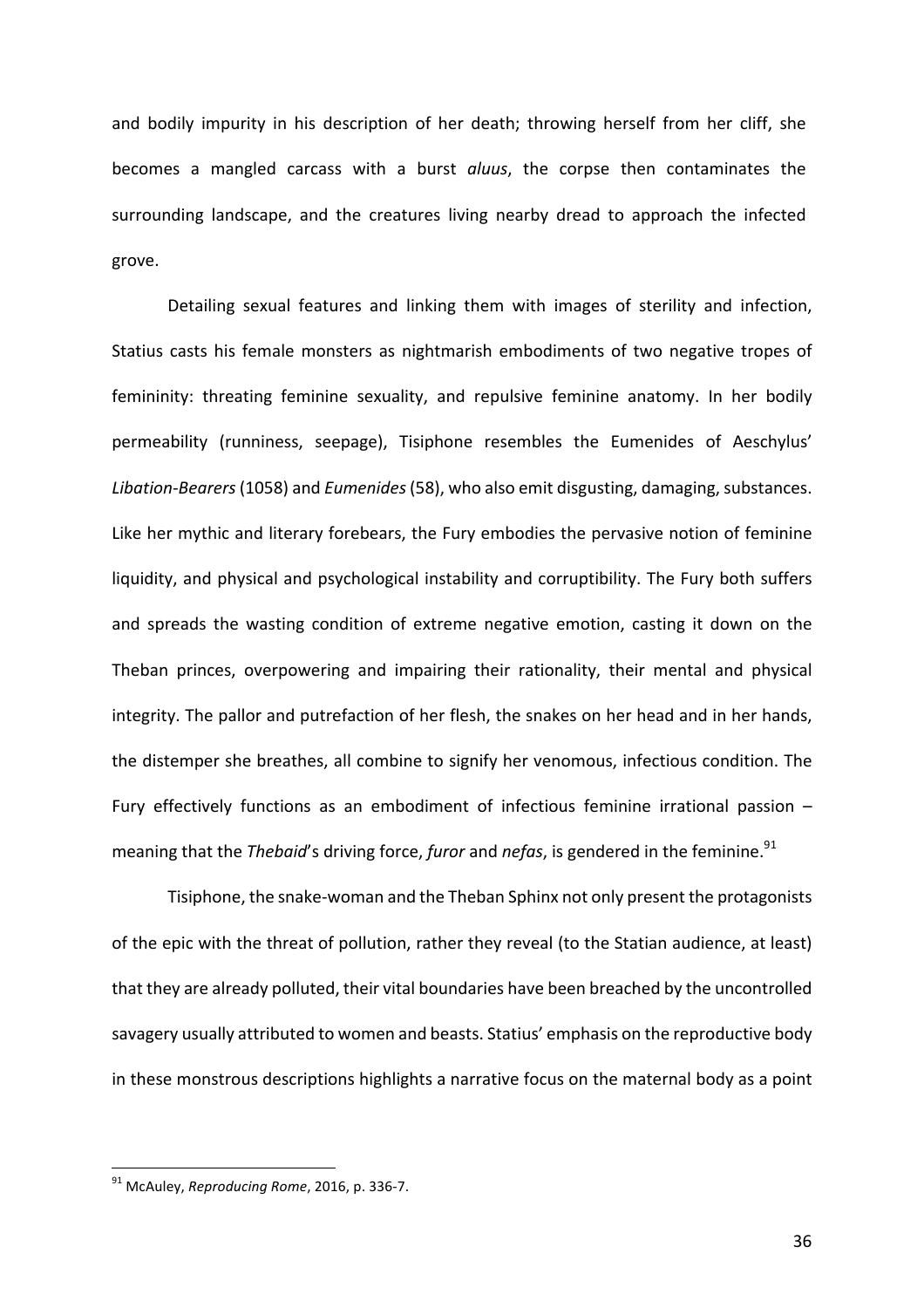of both origin and contagion and for the Theban sickness. This idea is invoked several times in the text, both through the speeches of the Theban mother Jocasta, who appears in books 7 and 11 to physically confront her warring sons with their origins, specifically her womb and her breasts, and in the poet's description of the final fratricide as "one vast war from a single womb" (*unius ingens / bellum uteri*, Theb. 11. 407-8).<sup>92</sup> In each of these episodes, Theban war, hitherto characterised by bestial madness and violence, is presented as originating in, and being enacted upon, the body of the mother. The pollution and instability, and the boundary transgression that is manifest in the feminine bodies of the Fury, the Argive snakewoman and Theban Sphinx supplies the poem with an early paradigm for the contagious, regressive and self-destructive sickness that wreaks havoc upon the Theban family,<sup>93</sup> and highlights the role of Theban maternity in guaranteeing the reproduction of Thebes' hereditary *furor* and *nefas*. They are graphic, grotesque embodiments of the uncontrolled, uncontained minds and bodies characteristic of women and beasts, and portend the spread of bestial, corrupting madness amongst the male heroes of the epic.

By incorporating Tisiphone, the snake-woman, and the Sphinx at the outset of his epic, Statius gives the ancient monstrous-feminine primacy and power. He allows a female monster to dominate his epic, as Tisiphone controls the action at crucial junctures. While Statius' Fury is clearly modelled upon the prominent Furies of earlier Roman epic, she surpasses her literary antecedents in terms of her narrative potency and agency.<sup>94</sup> Tisiphone's immense power is partly established prior to her entry into the main narrative, in Oedipus' address.<sup>95</sup>

<sup>&</sup>lt;sup>92</sup> McAuley, *Reproducing Rome*, 2016, p. 332ff.<br><sup>93</sup> Keith, "Medusa, Python, Poine", 2013, p. 317.<br><sup>94</sup> Hershkowitz. D.. *The Madness of Epic: Reading Insanity form Homer to Statius,* Oxford: Oxford University Press, 1998, pp. 53-4, 260-8; Dominik, *The Mythic Voice of Statius*, 1994, pp. 45-8 *Journalis, 200-8; Der l'analisi dei testi*<br><sup>95</sup> Hershkowitz, D., "Sexuality and Madness in Statius' *Thebaid", Materiali e discussioni per l'an* 

*classici*, 33, 1994, p. 128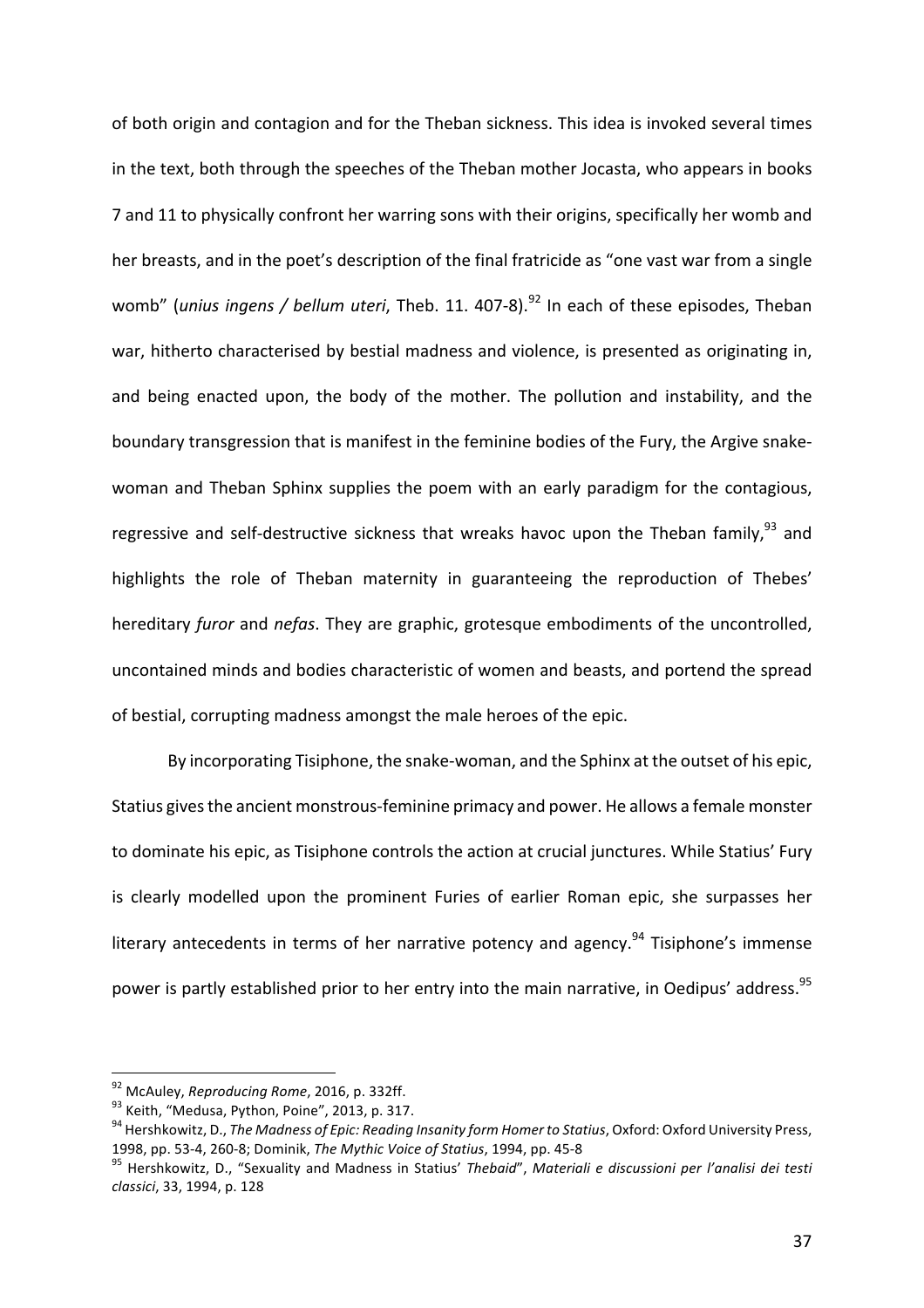She is the sole focus of Oedipus' curse-prayer. He mentions the gods of the underworld and the river Styx as preamble, before aiming his speech directly at the fury (56-60). As he recounts the events of his life, Oedipus emphasises that he was only able to defeat the Theban Sphinx under her guidance (67), and entered into unnatural and evil wedlock resulting in children borne *for* her (*tibi*, 70), as she herself knows (70). Oedipus then refers to her as his appropriate champion (*tu...debita vindex*, 80), and as the queen of the Tartarean chasm (*Tartarei regina barathri*, 85). Oedipus effectively establishes that Tisiphone has been invested in his life since its beginning; she nursed him in her lap after Jocasta's attempted infanticide (60-61), and herself orchestrated both his triumphs and tragic, ruinous mistakes, all for her own benefit (62-74). Tisiphone is thus set up at the outset of Statius' epic as Oedipus' mother,  $96$  master, tutor, and divine avenger, as well as queen of the underworld – and just as she has long dominated the lives of Oedipus and his offspring, she will dominate the events of the narrative. Tisiphone's supremacy is further established through the narrator's description of her being swifter than Jupiter's lightning bolts (92), this suggestion that she is more potent than the Olympian king is confirmed in Book 11 when he withdraws in horror, advising the other supernal gods to follow him, and casting an obscuring darkness upon Thebes, that he might not witness the final fratricide (119-135). Her potency in Hades is also suggested when Statius describes Atropos, the eldest of the fates, and Proserpina, the true queen of the underworld, as her handmaidens, designers of her horrid mantle (110-111).

Tisiphone's power can be further realised when she is contrasted with Vergil's Fury, Allecto, and Ovid's Tisiphone.<sup>97</sup> In the *Aeneid*, Tisiphone's sister, Allecto, is summoned from Hades by Juno, who requires her assistance in thwarting the Trojans in Italy (7.312-25). Allecto

<sup>&</sup>lt;sup>96</sup> On Tisiphone as (surrogate) Oedipal matriarch, see McAuley, *Reproducing Rome*, 2016, pp. 336-7.<br><sup>97</sup> Vessev, *Statius and the Thebaid*, 1973, p. 75.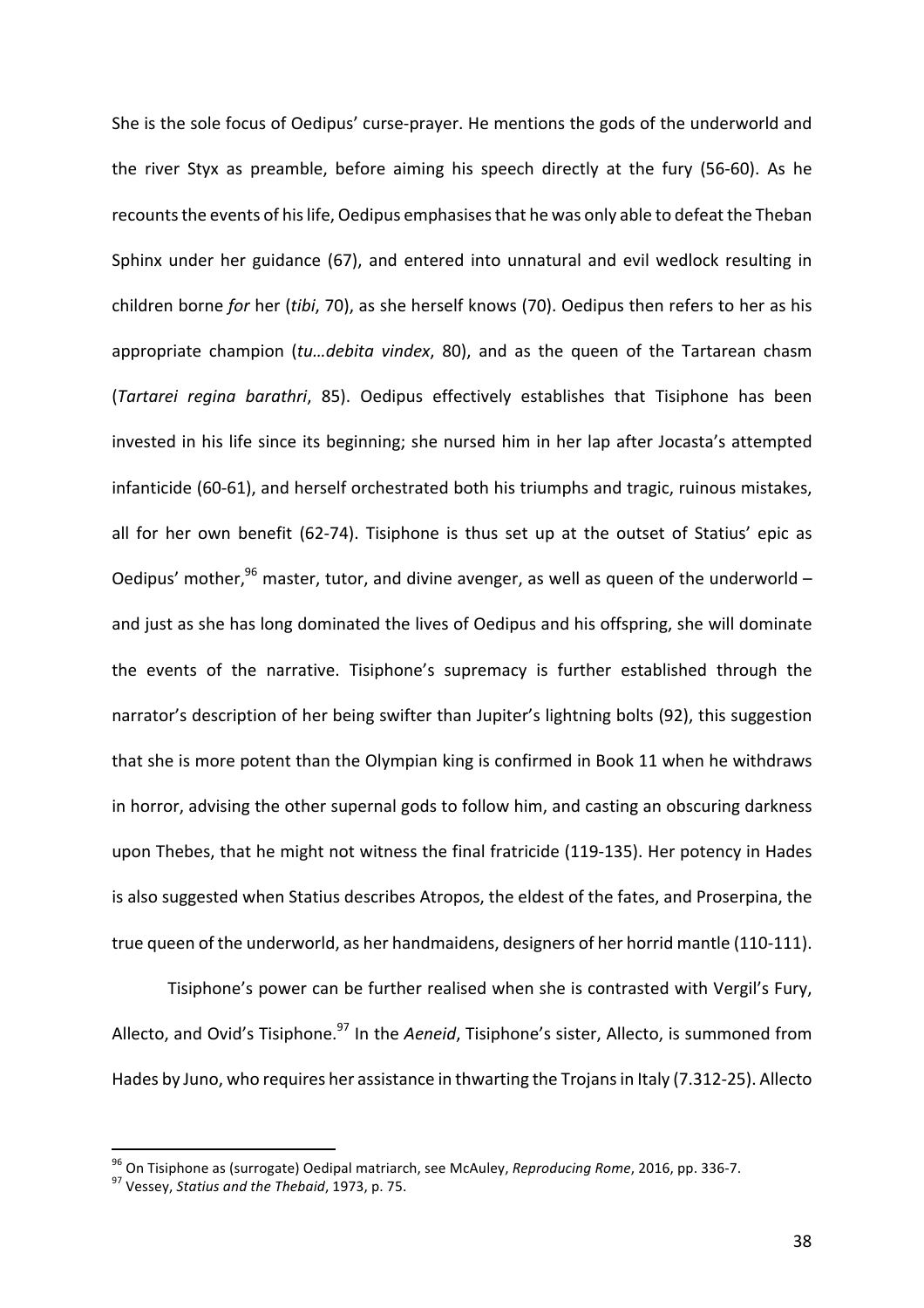is described as relishing war, madness, and crime, she is loathed by all, and has many fearsome forms, with many black serpents sprouting from her visage (325-329). Juno commands Allecto to sow violent discord between the Latins and the Trojans (330-340). The Fury obeys, infecting both the Latin queen, Amata, and the Rutulian prince, Turnus, with Bacchic and warlike frenzy (respectively: 341-405; 406-474). Having instilled rage and hatred between the two peoples (475-518). At the sound of Allecto's shriek, the Latins and Trojans rush to arms, and a violent skirmish breaks out (519-539). With her task completed, Allecto returns to Juno, offering to extend her maddening influence and draw bordering towns into the war (540-551). Juno declines her offer, stating that Jupiter had never wished for Allecto to wander freely in the upper realm, she dismisses her, and resumes control (552-560). Obedient, Allecto returns to her dismal cavern, to the relief of heaven and earth (560-571). Ovid provides an even more extreme representation of furial potency and physicality in *Metamorphoses* 4, in his retelling of the story of Ino and Athamas (*Met.* 4.464-511). Ovid's Tisiphone surpasses Vergil's Allecto in terms of both vindictiveness and visceral detail.<sup>98</sup> Tisiphone is adorned and armed with more snakes than Allecto, and appears to be driven by more mad energy, firing her torch by whirling it madly around her head, she is also equipped with various infernal poisons extracted from fellow monstrous figures such as Cerberus and the Hydra. Upon completing her task, Ovid's Tisiphone sheds her furial accessories "as if removing a costume" $99$  (4.511).

Statius endows his Fury with far more power and agency than Vergil allows his Allecto, or Ovid his Tisiphone. Allecto is introduced in the seventh book of the Aeneid, and Ovid's Tisiphone in Book 4 of the *Metamorphoses*, whereas Statius positions Tisiphone at the outset

<sup>&</sup>lt;sup>98</sup> Lowe, *Monsters and Monstrosity*, 2015, p. 150.<br><sup>99</sup> Lowe, *Monsters and Monstrosity*, 2015, p. 151.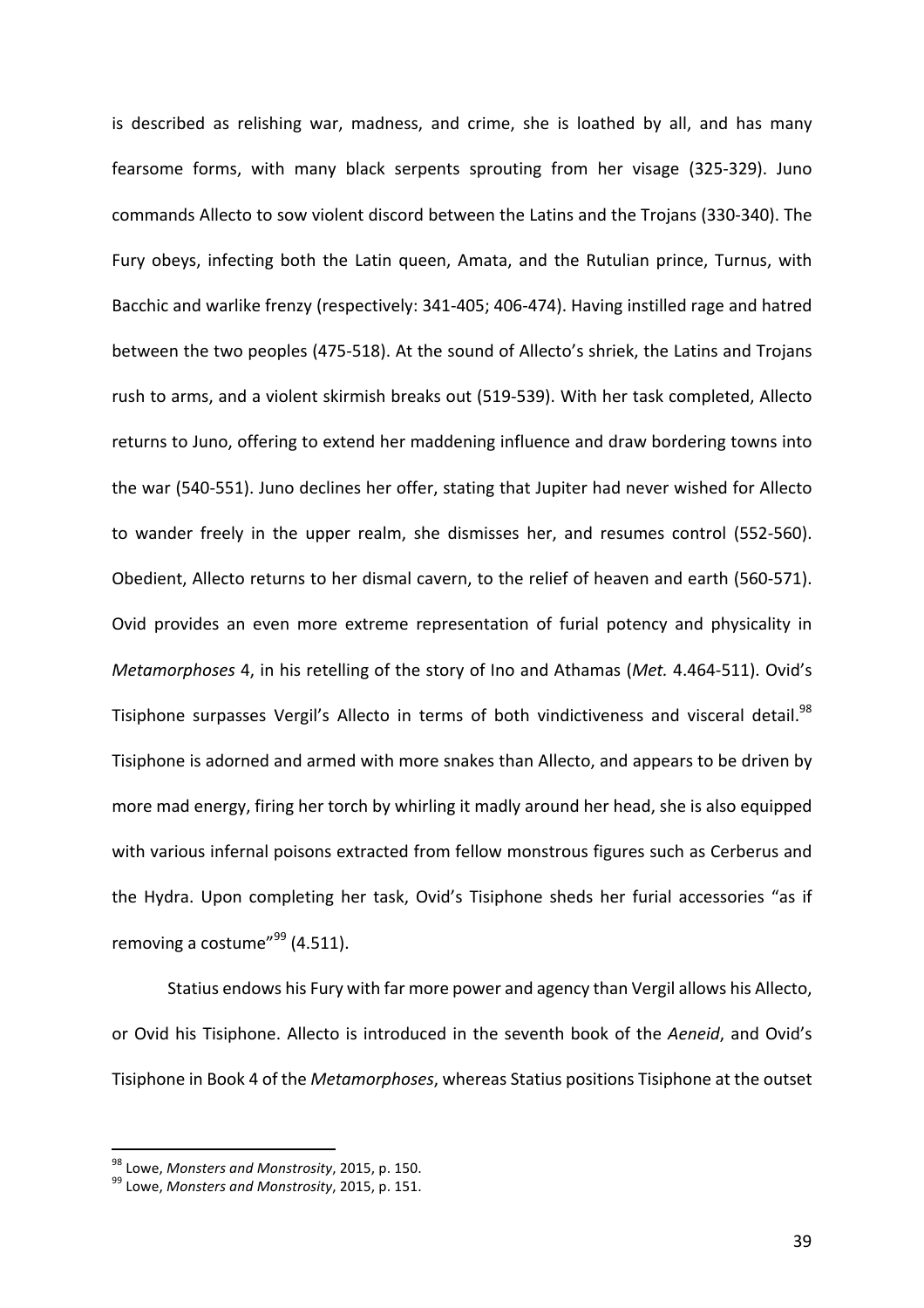of his epic, before any of the Olympian gods have intervened. The two earlier Furies are secondary figures, subordinate to both the supernal and infernal deities; they fulfil cameo appearances in their respective epics, being summoned, deployed, and dismissed by Juno. In both the *Aeneid* and the *Metamorphoses*, furial power and influence is established, then promptly curtailed by a more powerful deity. Statius' Fury is not summoned by a superior power, rather she *is* the superior power; she is the being to whom invocations are addressed, and acts as a powerful goddess in her own right. Thus, at the beginning of Statius epic, there is a powerful, monstrous infernal queen looming over the narrative, rather than a wrathful supernal one.

Tisiphone also outdoes Allecto, and Ovid's Tisiphone in terms of her agency and influence in the epic. Whereas both earlier furies are limited to one main narrative episode, Tisiphone reappears throughout the *Thebaid* in varying contexts, showing that she influences not only the unfolding events of the text, but also events of the past. Later in Book 1, she is cast as foster mother to Apollo's snake-woman, who was raised within the Furies' infernal bower, giving Tisiphone a place within Argive myth-history (597-598). The Fury also appears in the ecphrasis of Book 2, when Vulcan entwines Harmonia's fatal necklace with the most potent of Tisiphone's serpent hairs (2. 282-283), and in Book 4 she smiles to see the necklace being worn by Eriphyle, ensuring Amphiarus' death (4.211-214). In Book 5 she is Venus' accomplice in instilling violent rage amongst the Lemnian women, inciting them to enact their own grisly civil war, and kill their husbands (5.65-67). Tisiphone is even reflected in the appearance of Jocasta, who is described with a simile likening her to the eldest of the Furies (7.477).<sup>100</sup> Throughout Book 11, Tisiphone is shown to have complete control over the events

 $100$  Further discussion in Chapter 2.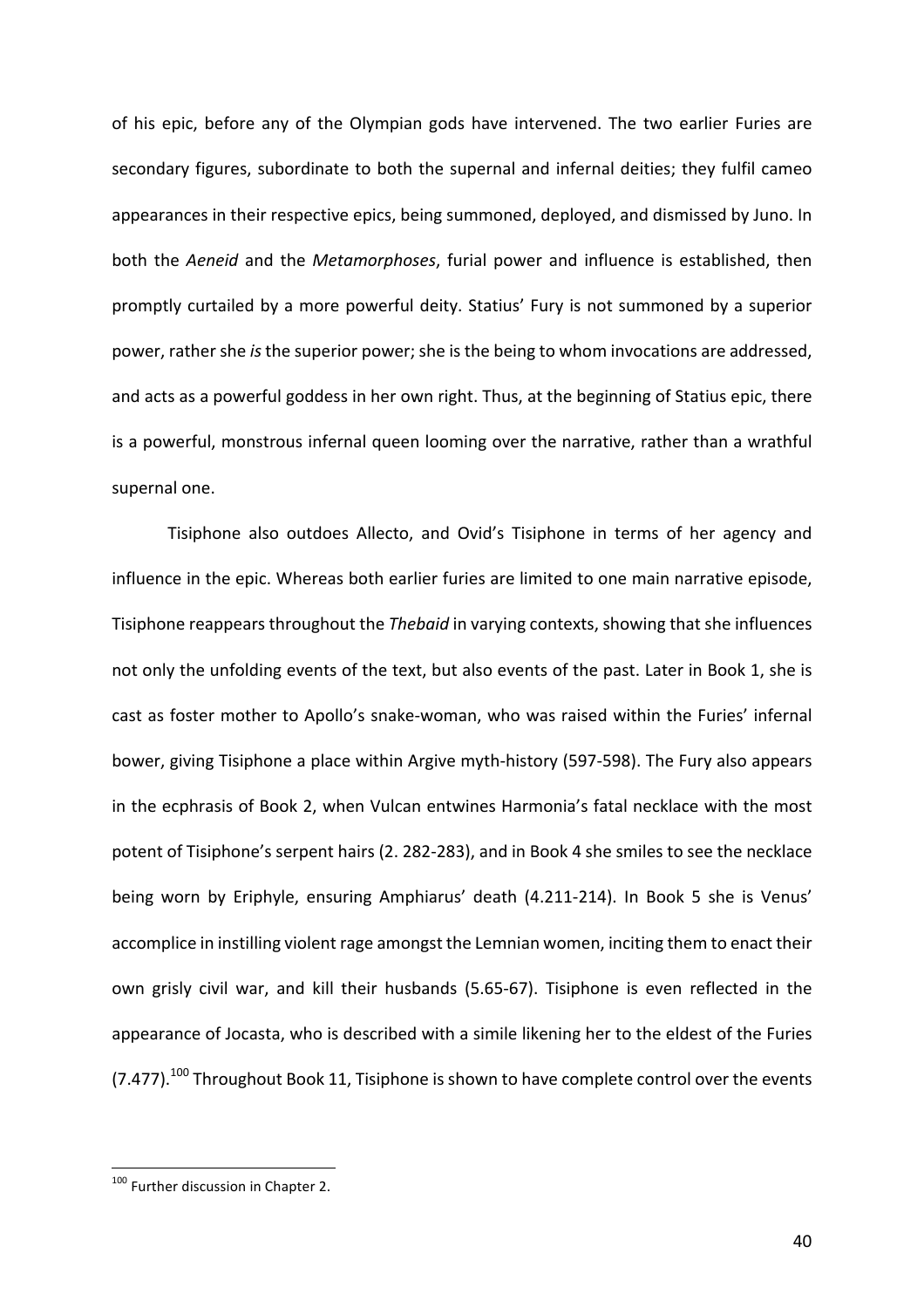leading up to the fratricide, as she boasts of her wicked deeds and planned *grande opus* (11.100) with her sister Megaera: Tydeus' grisly anthropophagy (11.85-8; 8.751-7), Capaneus' maddened challenge to Jupiter (11.88-91; 10.897-939), the climactic, catastrophic duel of Polynices and Eteocles (11.97-112; 11.552-73). Tisiphone's power and agency thus pervades the *Thebaid*, as she lurks in Argive myth-history, in the fashioning of cursed heirlooms, behind tales of foreign wars, in the appearance of the Theban queen, the monstrous deeds of the Seven. She has even seized the future:

> *Iamque in miseros pensum omne Sororum scinditur, et Furiae rapuerunt licia Parcis*.

> > 8.381-2

And now against the wretches all the woolwork of the Sisters' is torn, and the Furies have seized the threads of the Fates.

Unlike Allecto, and Ovidian Tisiphone, Statius' Tisiphone is permitted to range and rage unchecked in the *Thebaid*, appearing at regular intervals to incite violence and madness. Her influence in the epic is both cosmic and miasmic, as she seeps into every aspect of the narrative. 

While Vergil incorporates the Furies into his epic narrative to illustrate his interest in the tension between male reason and female passion, $101$  Statius uses this tension as his starting point, and within the first act of the epic, the tension is irrevocably broken  $-$  the epic is overshadowed by the feminine horror that Tisiphone embodies. She manifests perverse femininity, death, disease and decay, along with bestial hybridity and behaviour. Her entry into the narrative introduces not only the overarching, overwhelming themes of *furor* and

<sup>&</sup>lt;sup>101</sup> Lowe, *Monsters and Monstrosity*, 2015, p. 116.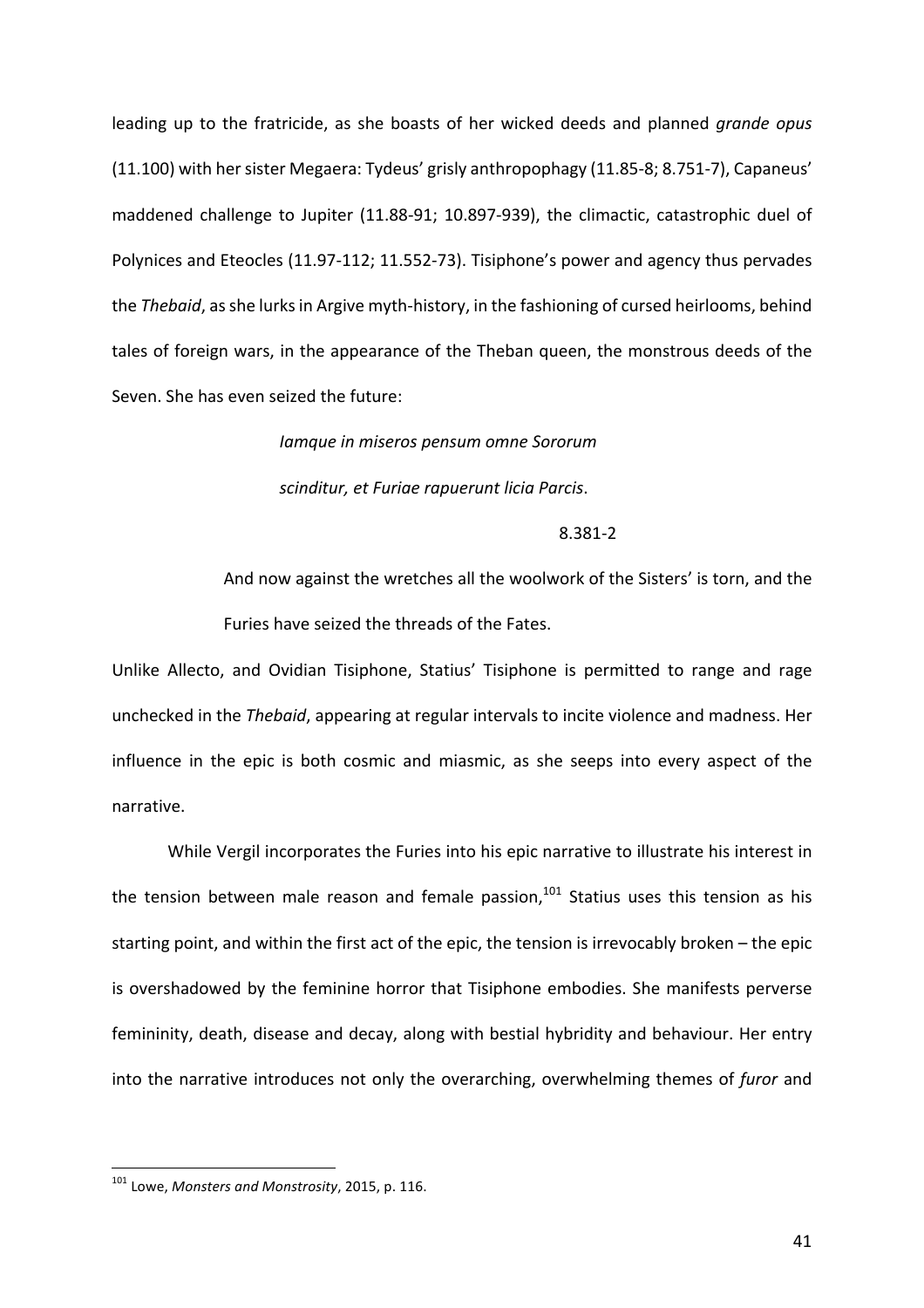*nefas*, but also the theme of monstrous femininity, reiterated in the figures of Apollo's snakewoman, and the Theban Sphinx. Tisiphone seems to act as a *monstrum* in both senses of the term: ostensibly she is a monstrous, physically and psychologically transgressive hybrid, but she is also a grim portent for the ensuing horror of the text, as fear and foreboding enter the narrative with her. Tisiphone's physical form corporealises her contaminating, uncontainable nature – she embodies the misogynistic stereotypes of feminine unreason, bodily excess, and instability. The Fury is preeminent in the infernal, supernal, and mortal realms; she constitutes the beginning and end of the criminal war; and she is omnipotent, and omnipresent. So, while the action of the *Aeneid* is fuelled by a vindictive Olympian goddess, the *Thebaid* is dominated by a repulsive and terrifying female monster. Tisiphone powerfully represents the monstrousfeminine overpowering and destroying the masculine, exerting catastrophic influence over male minds, and the masculine spheres of war and politics.

The Fury, the snake-woman, and the Sphinx collectively establish Statius own powerful version of the monstrous-feminine. They are connected by their close textual proximity to each other, and their presence at the narrative forefront. They all reflect back on each other, each in turn being characterised with clear emphasis on the feminine aspects of their anatomy, as well as their bestial hybridity, and the imagery of death and disease. Each female monster is also shown to have a destructive, violent impact upon the city it victimises, inspiring terror and irrationality among men. Tisiphone, the snake-woman, and the Sphinx prove vital to the narrative, the Fury for her control over the actions of the heroes, the snakewoman, and the Sphinx for the shadow their descriptions cast over subsequent events. The foundational books of Statius' epic are thus infused with a horror that is strongly associated with the feminine.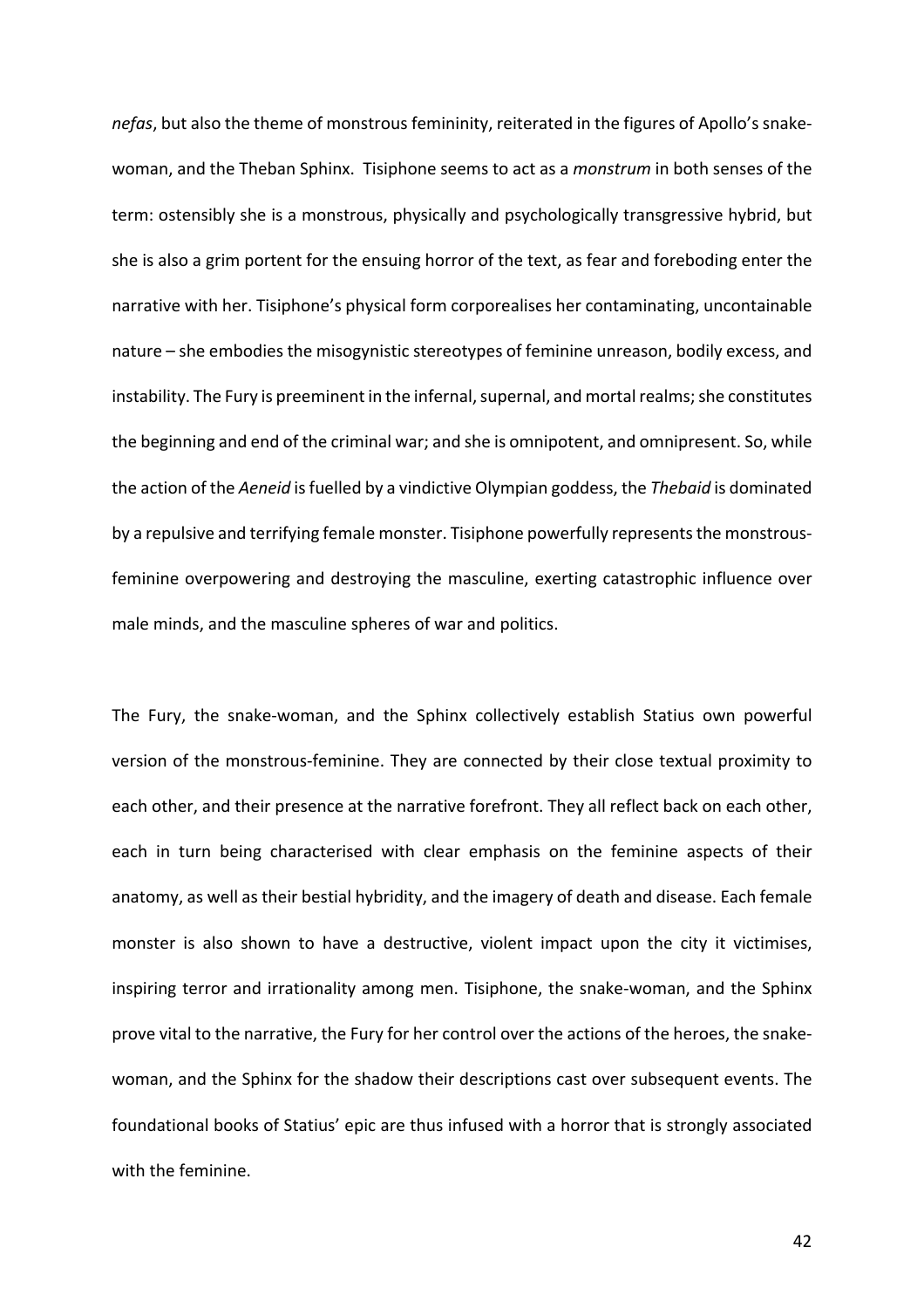As mythic monsters rendered in vivid descriptive passages, Tisiphone, the serpentwoman and Sphinx may function straightforwardly as narrative digressions designed to inspire a pleasing thrill of fear in the poet's audience, or as early signs of the poet's intent to deliver a narrative of unrelenting horror. They may also function as portents of the terrible violence and destruction that is about to unfold. They certainly exemplify a prevalent contemporary anxiety relating to the female body and its functions. Tisiphone, the snakewoman and the Sphinx show that Statius utilises monstrosity sophisticatedly, in order to represent key themes that underlie his epic. These monsters are designed by the author to reflect upon the narrative itself, emphasising the lack of control exercised by the protagonists of the poem, and the total dominance of destructive chthonic powers, and the contagious Theban curse.

The Argive snake-woman and the Theban Sphinx, though promptly defeated by their male opponents are shown to have a lasting effect both on the minds of men, and the world of nature, especially the animals and landscapes that surround them. Further to this, they overshadow the feminine narrative that follows them in the epic, associating the prominent themes of femininity and maternity with death, decay, and destruction, as well as sickness, infanticide, and cannibalism. And so, unlike the female, hybrid monsters of earlier myth and literature, and the Furies of earlier Latin epic, Tisiphone, the snake-woman, and the Sphinx are not summarily expelled from the narrative to make way for the restoration of masculine, patriarchal reason and order. From their respective contexts in Argive and Theban mythhistory, they exemplify the polluted and perverted nature of Statius' epic universe, graphically suggesting that the cities of Argos and Thebes have long been afflicted with, and infected by gruesome violence, *furor* and *nefas*. This in turn highlights the tragic blindness of the mortal protagonists of the poem; they do not perceive the lessons and omens of the past, as these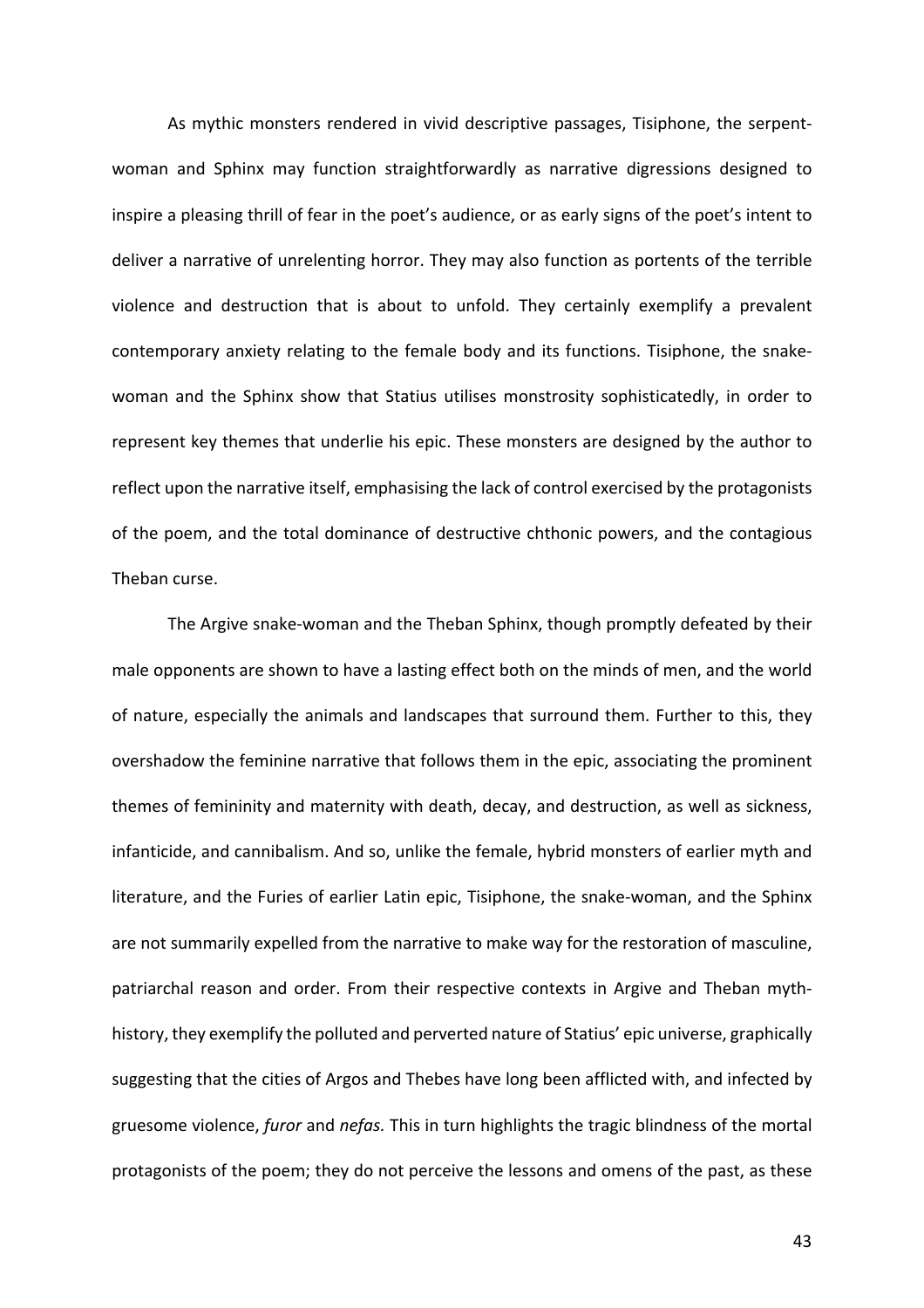insights are presented through the monster descriptions to the external audience of the text, who must watch with mounting dread as the warring Theban brothers move irrevocably towards their violent ends.

Although the Fury, the snake-woman, and the Sphinx appear to be marginal, presented as they are in passages seemingly disconnected from the main, human narrative, they are in fact central to Statius' program of horror. From their prominent narrative positions, these monsters foreshadow the oncoming horrors of the epic, effectively offering previews for the *furor-* and *nefas-fuelled* events such as the violent generational slaughter enacted by the Seven and the Theban forces, the masculine dissolution presented on the Theban killing fields, and the gruesome anthropophagy of Tydeus. More than this, with their deathlike bodies, they embody and symbolise one of the main accelerants of the narrative, the Theban curse, and in their maternal figurations they emphasise the inescapable, allconsuming contagion of the Theban mother's womb.

We see in Statius' epic a development of the archaic, prototypical monstrous-feminine of Hesiod. The construction of monstrosity in the *Thebaid* is rooted in feminine repulsion and threat. They share the overlapping features of bestial hybridity, death imagery, and physical and psychological contagion  $-$  through them, Statius explores, expands, and amplifies both the mental and bodily threat of the monstrous-feminine. Monstrous figures threaten because they violate the norms that maintain the proper functioning of society, clarifying boundaries by manifesting what must be avoided, for the prospering of reason, order, and cultured civilisation. Statius' female monsters, at the outset of his epic, breakdown these boundaries, and show that his epic universe is infected with the forces of disorder, and unreason that were so unnerving to structured, rational society. Through these monsters, Statius evokes the chaos and disorder of Hesiod's monstrous, primal, feminine cosmos, and the patriarchal fears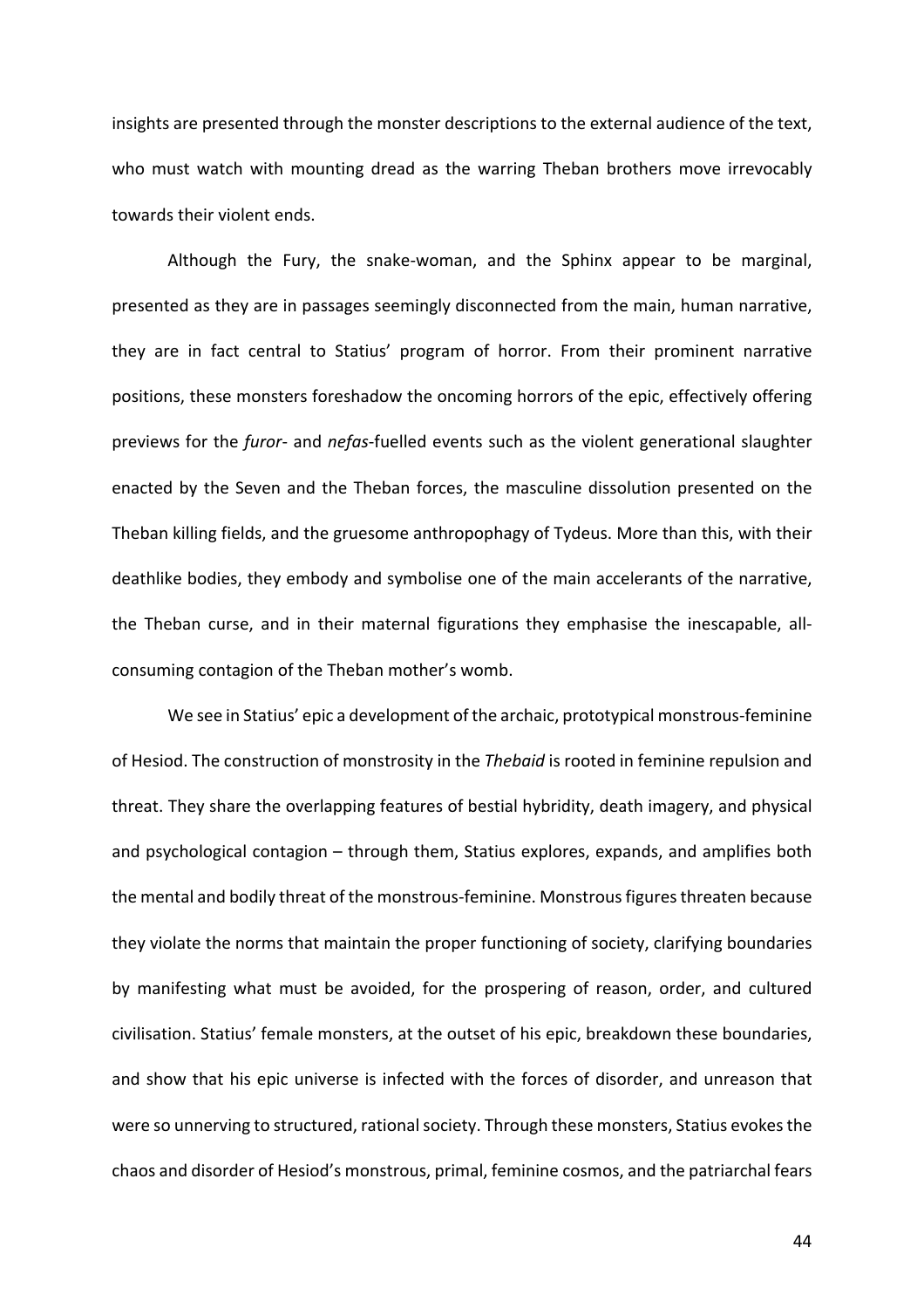regarding the female body and its functions that are present in archaic Greek epic (and later adapted and expanded in imperial epics) are recreated in the *Thebaid*, in the figures of Tisiphone, the snake-woman and the Sphinx. Instead of being unambiguously slain by heroes, or confined to brief episodes, they  $-$  with their bestial hybridity and hostility, deathly visages, and polluting aspects - seep and seethe within the text, like the Theban sickness itself. Statius' monsters are not marginal to the narrative, but close to its core, revealing and embodying the madness and violence that drives the story to its grim conclusion.

Our understanding of Statius' material and maternal depictions of Tisiphone, Apollo's snake-woman, and the Theban Sphinx is developed by the application of Barbara Creed's modern critical concept of the monstrous-feminine. In Statius' descriptions of these monsters, the reader can perceive those aspects of Kristeva's abject outlined by Creed (bodily waste, boundary confusion, threatening maternity), and, furthermore, three ancient representations of Creed's monstrous-feminine. Each creature is overwhelmingly feminine and maternal, completely transgressive, traversing the borders of the natural and unnatural, life and death, clean and unclean, man and beast, and all are rendered as terrible, toxic corpses, reminding the Statian audience of their own bodily materiality and mortality, as well as the contagion of woman. As Creed finds reflections of the abject in modern horror film, so too the abject may be found in the ancient text as that which brings patriarchal society into contact with its inherent, primal fears.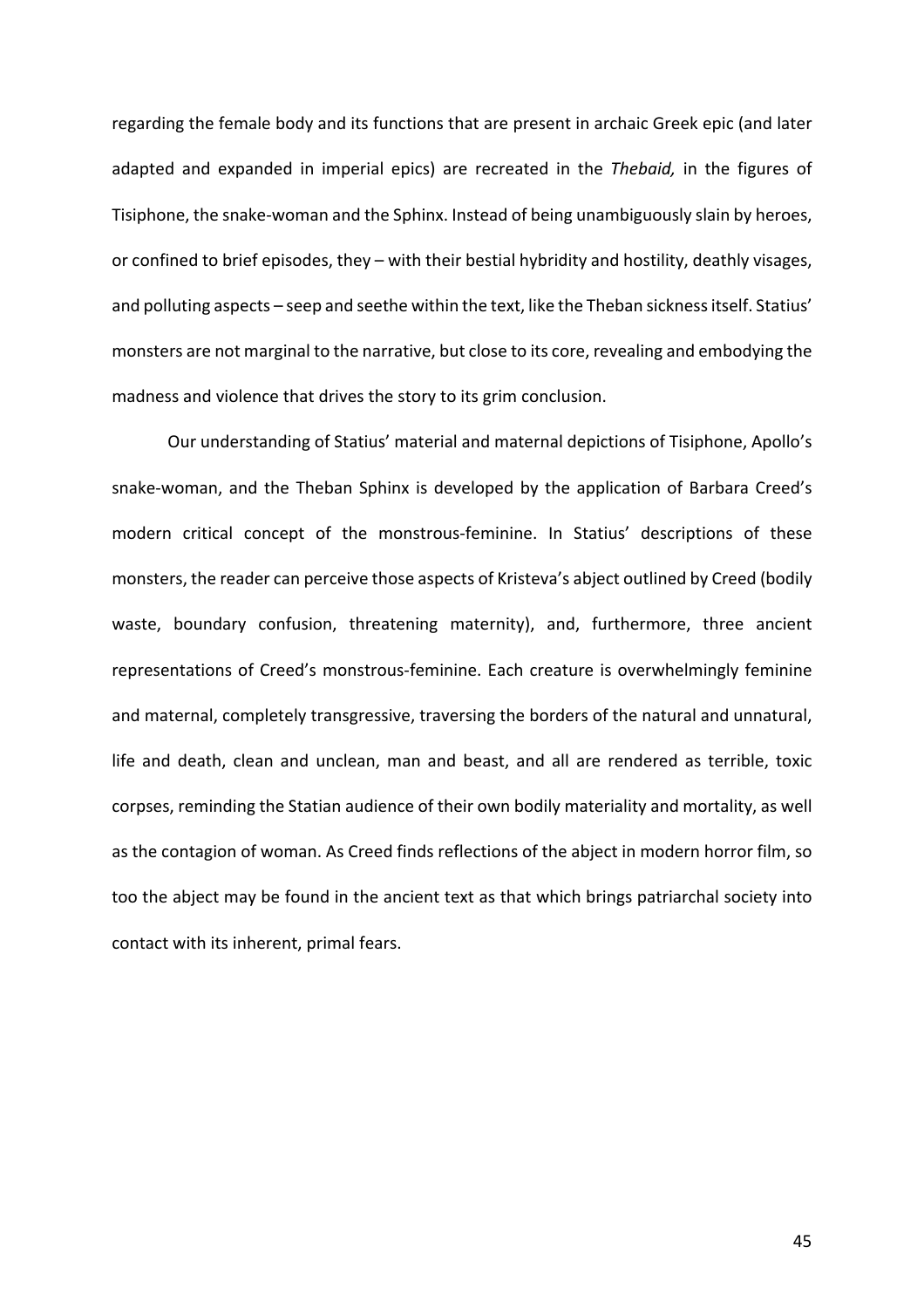# **Chapter 2: Monstrous Females**

In the *Thebaid* there are several prominent female characters who, despite being outwardly concerned with condemning the civil war and reinstating socio-moral norms in the warped world of the epic, are described with seemingly inconsistent similes and parallels that associate them with the negative, transgressive, and destructive forces at work within the poem. Statius' representations of female figures such as Argia, Ide and Jocasta, Polyxo, and the Lemnian women share references and contrasts that are a vital aspect of the poet's technique of association, which creates a pervasive web of feminine threat that spreads across his epic, undermining the proposed narrative of feminine virtue that resists the masculine narrative of perverse heroism.<sup>102</sup> William Dominik has recently demonstrated the significance of similes in the *Thebaid* in aligning the epic's heroes with the central themes of the epic, and therefore keeping the key ideas that underpin the poem at the narrative forefront.<sup>103</sup> Dominik's discussion of Statius' similes focusses on the male protagonists, and emphasises three central themes within the poem: the abuse of supernatural power, the abuse of monarchal power, and the consequences of these abuses. The similes used to describe key *female* figures are also thematically significant, as they extend the theme of distinctly feminine menace and monstrosity, making this another persistent theme within the poem, closely connected to the motifs of violence, criminality, madness, death, and destruction. Whereas Statius predominantly uses bestial, nautical, and natural similes to describe his heroes, prominent female characters are likened to paradigmatic figures of female transgression, excess, and perversion, such as witches, Furies, Amazons, Maenads,

 $102$  On the moral agency and heroism achieved by Statius' mourning females in opposition to the moral void engendered by the male protagonists, see Voigt, "The Power of the Grieving Mind", 2016.<br><sup>103</sup> Dominik, W.J., 'Similes and Their Programmatic Role in the *Thebaid*" in Dominik, W.J., Newlands, C.E., Gervais,

K., (eds.), *Brill's Companion to Statius. Brill's Companions in Classical Studies*, Leiden, and Boston: Brill, 2015, p. 266.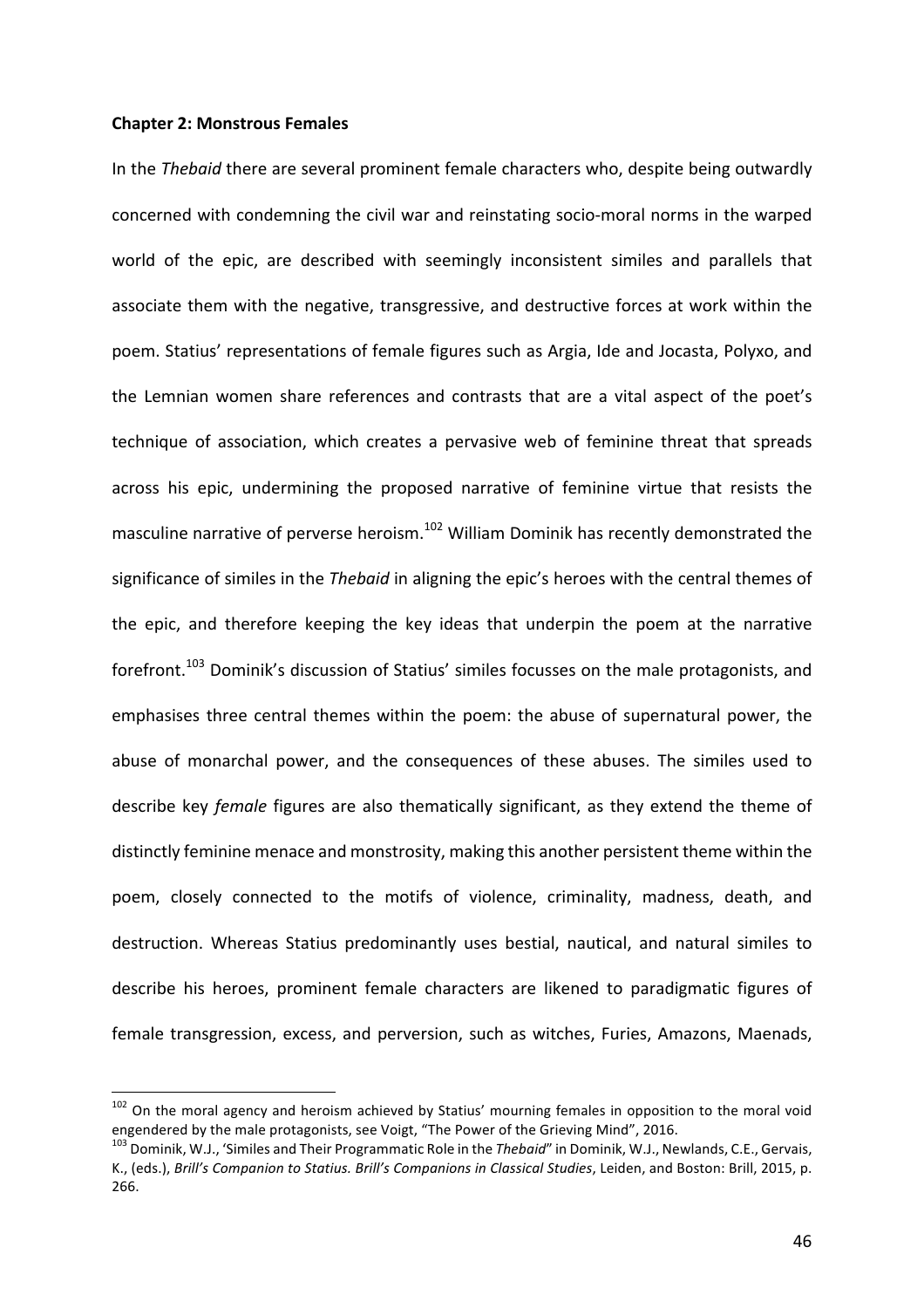and wrathful goddesses. The female characters of the poem are yet further aligned with Statius' program of horror through their distinct resemblances to figures of monstrous femininity both within, and outside of the narrative.

# **Argia**

In the opening and closing stages of the *Thebaid*, Argia is presented as a figure of idealised femininity. In Book 1, she appears as the dutiful, and virginal daughter of the Argive king, Adrastus; in Book 2 she is the modest bride of the exiled Theban prince, Polynices; in Thebaid 3 she is the devoted wife, assuming and promoting her husband's politico-military desires and aspirations, and in Book 12 Argia's marital fidelity to Polynices reaches new heights (and transgresses new boundaries) as she heroically pursues her warring (now dead) husband into Theban territory. These virtuous aspects of Argia's characterisation have been the focus of several recent analyses of her role in the narrative, $104$  with Helen Lovatt arguing: "In comparison with the men who desired and carried out the war of destruction, the female seems to be represented here [in Argia's character, Book 12] as the positive, generative part of humanity, giving birth rather than causing death." $105$  Argia's characterisation is complicated, though, by the embedded Argive aetion of Book 1, which contains features that belie Argia's identity as virtuous daughter, wife, and mother, and prove ominous for the actions and fate of the Argo-Theban queen. Through her connection with the princess-

<sup>&</sup>lt;sup>104</sup> Keith, A., "Sexus Muliebris in Flavian Epic", 2013, pp. 291-4; Bessone, F., "Love and War: Feminine Models, Epic Roles, and Gender Identity in Statius' Thebaid", in Fabre-Serris, J., and Keith, A., *Women and War in* Antiquity, Baltimore: Johns Hopkins University Press, 2015; Manioti, N., 'Becoming Sisters: Antigone and Argia in Statius' Thebaid' in Manioti, N., (ed.), *Family in Flavian Epic. Mnemosyne supplements: Monographs on Greek* and Latin Language and Literature 394, Leiden, and Boston: Brill, 2016.<br><sup>105</sup> Lovatt, H., "Competing Endings: Re-reading the End of Statius' *Thebaid* through Lucan", in Augoustakis, A.

<sup>(</sup>ed.), Flavian Epic, Oxford readings in classical studies, Oxford, and New York: Oxford University Press, 2016, p.279.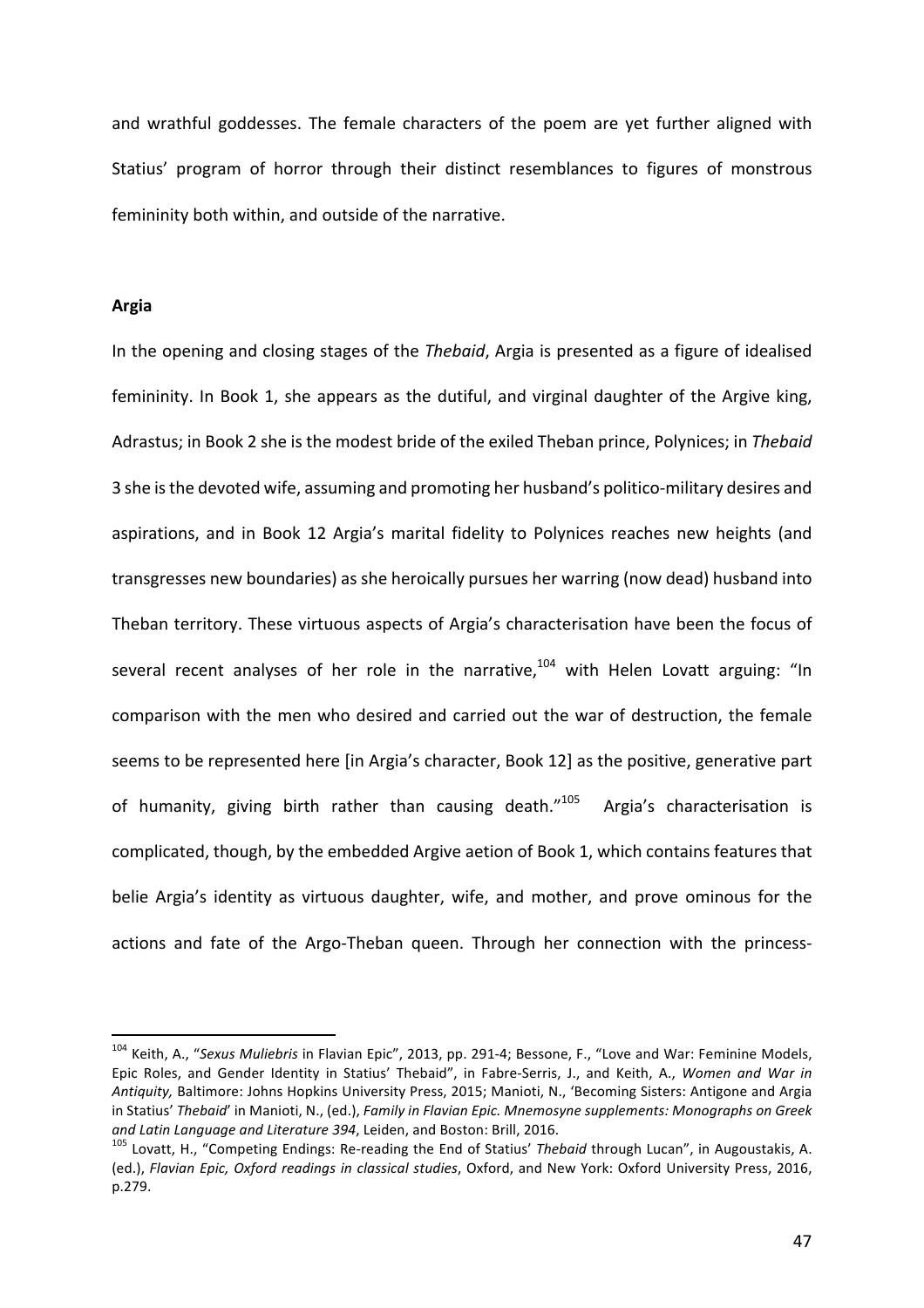monster of Adrastus' aetion, Argia is aligned with the themes of infanticide, cannibalism, and distinctly feminine corruption that permeate the text.

Argia is first mentioned in the poem during the introduction of the Argive king, Adrastus, who is described as lacking in sons (*sexus melioris* 'the better sex', 393), but being invigorated by female offspring, who support him as twin promises of daughters (pignore natarum, 394). Here, the narrating voice outlines a mysterious prophecy of Apollo, which foretold the arrival of his future sons-in-law: a bristly boar, and a tawny lion (395-400). Neither Argia, nor her sister Deiphyle, are named at this point, instead they are referred to as proles feminea ('female offspring', 393-94). Argia herself enters the narrative later, after Adrastus has recognised his guests, Polynices (wearing a lion skin) and Tydeus (wearing a boar skin), as the two men prophesied to marry his two daughters (482-96). The maiden girls appear at 533, having been summoned to the banquet hall by the king  $-$  via their aged nurse, Acaste, who is employed to conceal the girls' 'modesty sacred to lawful sex' (sacrum iustae Veneri...pudorem, 531) – from their 'secret chamber' (*arcano thalamo*, 529-34). Here they are nameless still, referred to as *utra virgo* (533), and are described as *mirabile visu* ('glorious to see', 534), resembling the fearsome virgin goddesses Pallas Athena, and Diana (534-6). As the Argive princesses silently look upon the men whom they will fatefully wed with *pudori facies* (bashful faces, 536-7), their cheeks simultaneously blush, and blanch (537), and they dutifully turn their eyes back to their father (538-9).

When Adrastus' banquet is concluded, he calls for his servants to bring in an ancient, sacred bowl, that he might perform the accustomed annual libations for the gods, especially for Apollo (539-56). Explaining these rituals to his guests, Adrastus recounts the unfortunate incidents of the past that have led the Argives to appease Apollo in particular. Adrastus' aetiological retelling of Argive myth-history entails description of Apollo's defeat of Python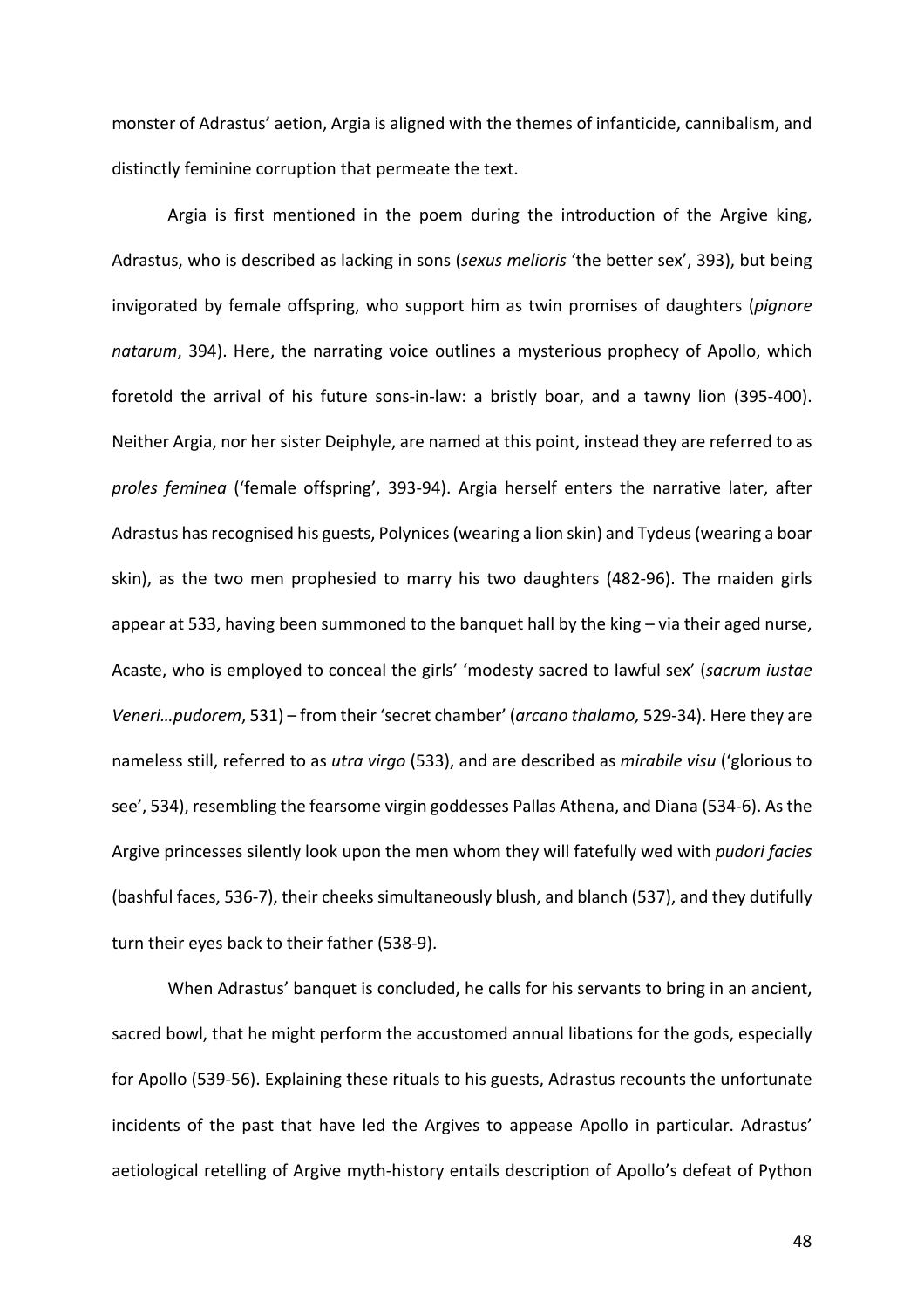(562-8), and the god's subsequent expiatory sojourn at Argos in the home of an ancient Argive king, Crotopus (569-71). Crotopus had a young, and beautiful (*mira decore*, 572) daughter who was 'innocent of the marriage bed' (*intemerata toris*, 573), who kept his pious home (*pios penates*, 572). The unnamed daughter was raped by Apollo on the banks of Inachus, and became pregnant (575-78). After giving birth to a son, fearing her father's wrath, the princess took her child to a remote area outside the city, and secretly entrusted him to the care of a nomadic mountain shepherd (578-81). The infant son of Apollo settled within the sheepfold, but was later torn apart by rabid dogs (587-90).<sup>106</sup> When the princess, now *mater* (591), learned of her son's grisly death, fear, shame, and her father left her mind (591-2). She filled the royal house with savage shrieks, and, bearing her unveiled breast (vacuum pectus *velamine*, 593), she confessed all to her father (590-94). Crotopus was unmoved, and ordered that his daughter be met with the violent death she so desired (594-95).

In this tragic narrative, the characterisation of the Argive princess echoes the recent description of Argia.<sup>107</sup> The past and present princesses share the features of wondrous beauty (*mirabile visu*, 534; *mira decore*, 572), virginity, and filial piety. Both women are nameless daughters of sonless kings, characterised primarily through their relationships with their fathers, and their potential familial roles as wives and mothers.<sup>108</sup> The narrative focus on their roles as royal daughters and future matrons serves to highlight the importance of the female socio-familial role  $-$  producers of children and preservers of bloodlines  $-$  in their respective characterisations; through these characters the issues of maternity, fertility, and dynasty are focalised. The parallel Argive father-king figures, Adrastus and Crotopus,

 $106$  On the link this scene of dismemberment forges with Thebes, see Newlands, "Mothers in Statius' Poetry", 2006, p. 206.<br><sup>107</sup> Vessey, *Statius and the Thebaid*, 1973, p. 160.

<sup>&</sup>lt;sup>108</sup> Gervais, K., "Parent-Child Conflict in the *Thebaid*", in Dominik, W.J., Newlands, C.E. and Gervais, K., (eds.), *Brill's* Companion to Statius, Brill's Companions in Classical Studies, Leiden, and Boston: Brill, 2015, p.223.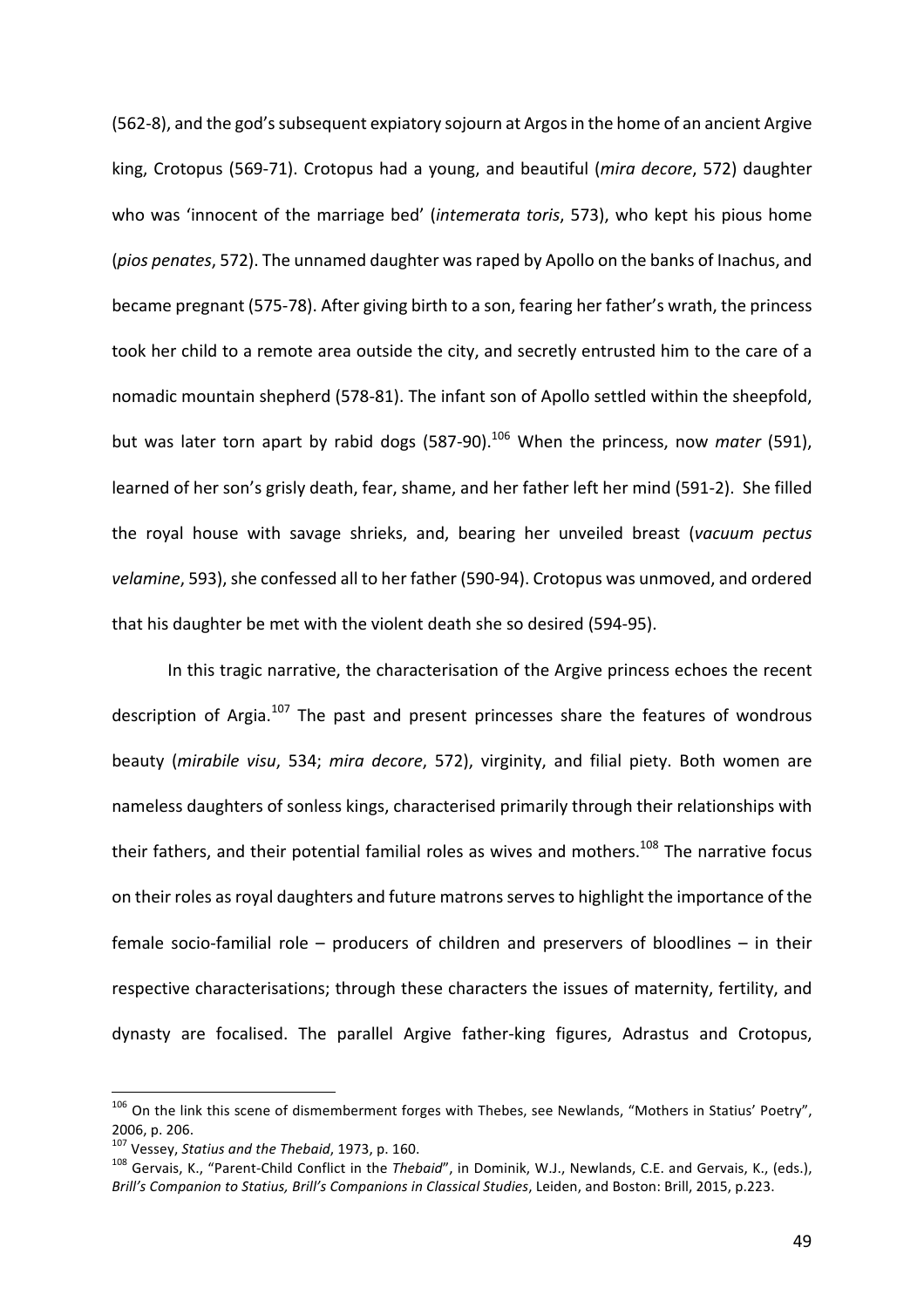themselves intensify the emphasis on these concerns through their apparent shared preoccupation with their daughters' virginity, and purity: Adrastus sees his daughters as the lesser sex, symbols of the children they will bear and the dynastic continuity he might achieve through them; he worries over their prophesied yet indeterminate marriages, and keeps them cloistered away in a secret chamber, where their modesty can be vigilantly guarded by their nurse (529-34); Crotopus has his daughter mercilessly executed when he discovers that she has been raped by Apollo, borne an illegitimate child, and subsequently become a bereft mother, seeing these terrible misfortunes as defilement and deceit, and the contamination of his royal blood, so great is his obsession with his daughter's purity. This narrative concern with femininity, maternity, purity, and piety is introduced and focalised through Argia and her predecessor, and tainted with an aspect of grim foreboding by the terrible fate of the ancient princess. These themes are further overshadowed, and made more disconcerting as Adrastus' narrative goes on, and the key features of the parallel princesses return, horribly warped in the figure of Apollo's *monstrum*.

Through her association with the Argive princess, Argia is also linked to Apollo's childeating snake-woman. Apollo's snake-woman is closely connected with the ancient princess whose death she was created to avenge. The characters appear in close narrative proximity to each other, and share a distinct lack of identity, and a focus on their feminine physicality. The snake-woman's princess-predecessor can be readily perceived in the bodily configuration of the creature: its maiden face and torso are symbolic of Apollo's guilt and grief regarding the princess, and the serpent that protrudes from its head reflects the god's wrath and power, as a representation of chthonic Python (depicted earlier in the aetion, at 1.562-8).<sup>109</sup> The

<sup>&</sup>lt;sup>109</sup> Ahl, F., "Statius' *Thebaid* a Reconsideration", in *Aufstieg und Niedergang der römischen Welt* 2.32.5, 1986, p. 2853; Gervais, "Parent-Child Conflict in the *Thebaid"*, 2015, p. 223; Keith, "Medusa, Python, and Poine", 2013, p.312.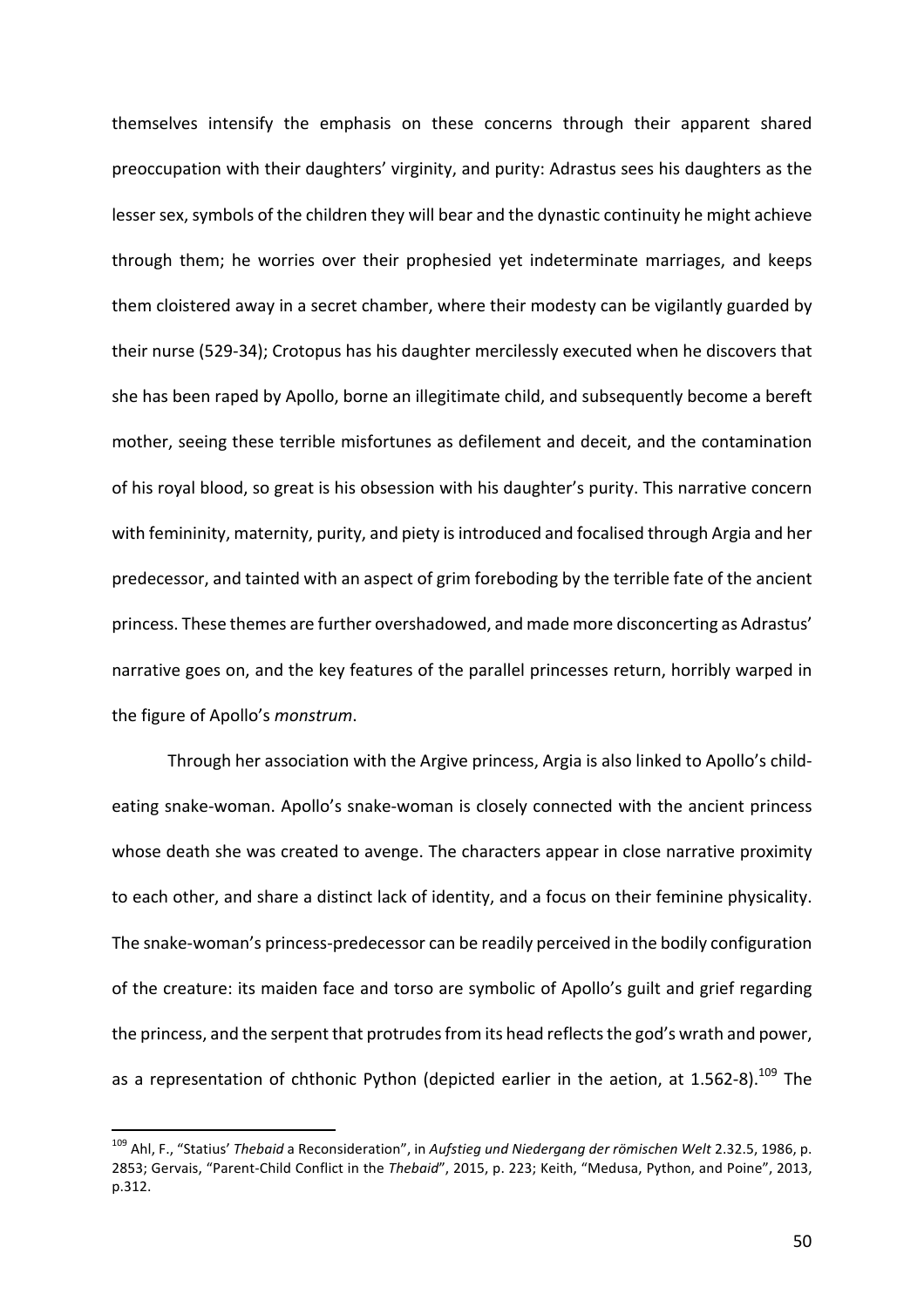monster and the princess are also linked through vocabularic repetitions. The execution of Crotopus' daughter is described as *infandum* (595), and the author uses the same term to describe the snake-woman's birth just one line later  $(597)$ , $^{110}$  creating a connection between the death of the princess and the birth of the monster. While the princess keeps her father's *penates* (572), the snake-woman – inverting the princess' precedent – ravages Argive *penates* (608). Just prior to her execution, the Argive princess runs to her father bearing her *pectus* in a gesture of maternal grief, focus is also drawn to the *pectus* of the snake-woman, first in the initial description of her appearance (599), then in her death (613), then again in her corpse (618). The imagery of femininity and maternity presented in the figure of the ancient princess is thoroughly distorted in the figure of the monster. Adrastus' aetiological narrative casts a grim shadow over Argia in her role as *filia* and *matrona* (though the king fails to realise this<sup>111</sup>), as the dual entity of the princess-*monstrum* acts as a terrible figuration of Argia's present, as virginal princess, and her future, as contaminated, contaminating female.<sup>112</sup>

As observed in Chapter 1, in the figure of the snake-woman, the idea of feminine impurity and corruptibility is amplified to terrifying degree. Concern regarding female purity has already been highlighted in the text through the author's emphasis on the young women's virginity, and the Argive father-kings' mutual concern regarding the purity, and reproductive output of their daughters. In the characterisations of the princesses, there is a prominent concern regarding containment and concealment. This paternal anxiety regarding the female body reflects a pervasive, patriarchal, misogynistic anxiety relating to female physical and psychological instability and impurity. The snake-woman's body amplifies this anxiety relating

<sup>&</sup>lt;sup>110</sup> Gervais, "Parent-Child Conflict in the *Thebaid"*, 2015, p.224.<br><sup>111</sup> On the failure of humans to comprehend their position in relation to malevolent, implacable deities, see McNelis, *Statius' Thebaid and the Poetics of Civil War*, 2007, p. 26.<br><sup>112</sup> It may be that both Argia and the snake-woman enter the narrative having emerged from secluded *thalami* 

<sup>(1.534, 597-8),</sup> emphasising their separation from the masculine and mortal spheres (respectively).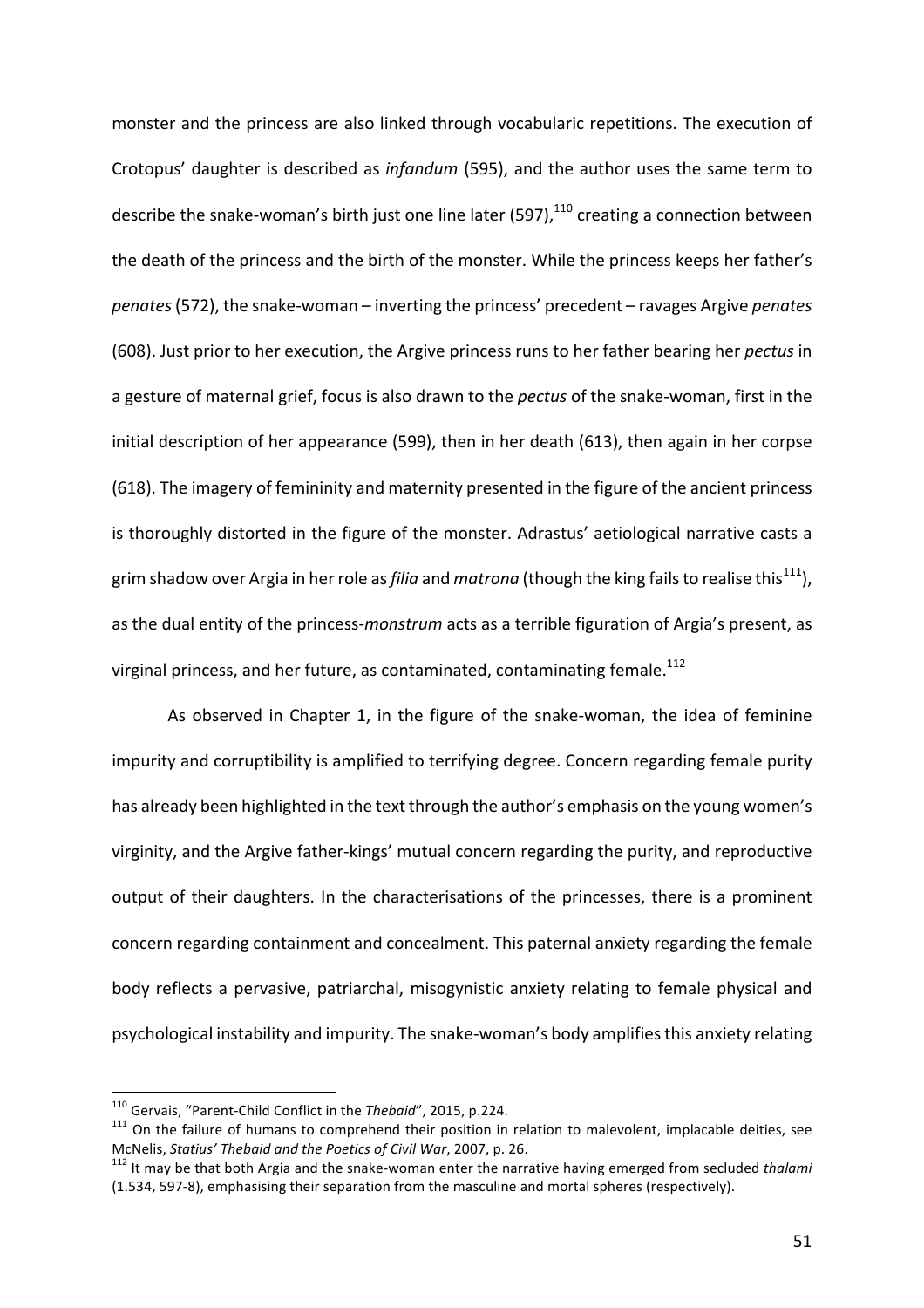to women's bodies and boundaries, as it embodies both bestial hybridity, and contagion. The poet clearly links the monster's horror with her female anatomy, describing her *uterum* as leaking *nefandam proluviem* ('abominable flowing excrement', 617-18), and her *pectora* as squalentia crasso tabo ('squalid with thick rot', 618). The creature's corpse is a vision of perverse femininity and maternity, mixed with bestiality and pollution, inspiring irrepressible fear in the Argive warriors (619-23). The connection drawn between the maternal body and insatiate, regressive, and cyclical violence is portentous for the marriage (and the prospective maternity) of Argia and Polynices, as Argia's absorption into the Theban dynasty serves to engulf Argos in criminal civil war;<sup>113</sup> through her female body, the rest of Argos becomes infected with warmongering, vengeful spirit.<sup>114</sup> The contagion that the snake-woman embodies is significant for Argia, as, in the main narrative, she becomes polluted with the Theban sickness. Argia can be seen to absorb her husband's disturbed obsession with his *patria* and *familia* in Book 3 (678-710), and the Theban sickness spreads from her, to her family, to her city, and to her son (who, beyond the scope of the text, will lead the sons of the Seven, the Epigonoi, in another Theban civil war). The contagious snake-woman may therefore function as an omen for Argia, symbolising her imminent transformation into a mother and carrier of the Theban infection and *nefas*. The snake-woman's behaviour is also significant for Argia's fate, as its proclivity for terrorising city and society by attacking mothers and new-borns presents the complete perversion and rejection of the female socio-familial role that was so important to the respective characterisations of Argia and the ancient princess. Rather than reproducing, the monster repeatedly eats children, deprives mothers

 $113$  On Argia's assumption of Theban horrific past, present, and future, through her union with Polynices, see Newlands, C.E., "Fatal Unions: Marriage at Thebes", in Manioti, N., (ed.), *Family in Flavian Epic. Mnemosyne supplements: Monographs on Greek and Latin Language and Literature 394, 2016, p. 152.* <sup>114</sup> Keith, "Medusa, Python, Poine", 2013, p.316.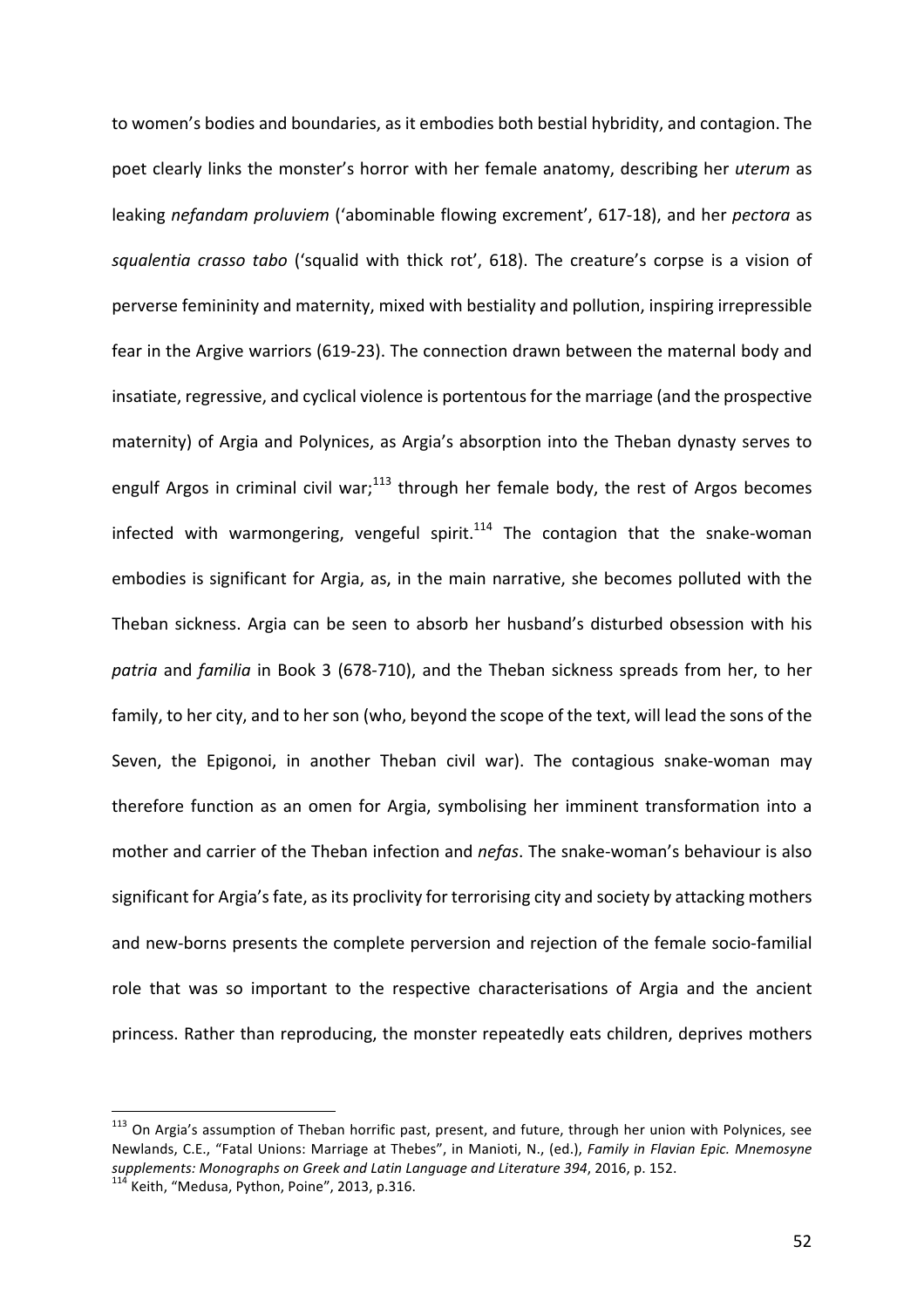of their maternal role, destroys family and society, and thoroughly upsets generational continuity. Throughout Argia's introduction into the poem, she remains unnamed, and focus is thus drawn away from her individual, personal identity, as she is defined by her role as pious and pure daughter, prophesied wife, and prospective mother. These prominent facets of her character find a deeply ominous parallel, though, in Adrastus' aetiological narrative, in the figure of an ancient Argive princess, and her monstrous avenger.

Argia's role and identity is further overshadowed and complicated in Book 12, when she undertakes her own pious, heroic feat: overcoming both gendered and geographic boundaries she scours the Theban battlefield for the corpse of her husband, and infiltrates the Theban *urbs* herself (12.177-348).<sup>115</sup> Prompted by her *pietas, pudor*, and mighty mourning, Argia is resolved to perform funeral rites for Polynices, and therefore acts in opposition to the tyrant Creon (177-86). The poet stresses her unwomanly courage and strength by comparing her to two paradigmatic figures of threatening, transgressive femininity from the distant and foreign Black Sea region, Medea, and the Amazons (181-2), whom she outdoes. Paradoxically, in her bravery and piety, Argia highlights the horrors of civil war, and the drastic, violent social inversions it engenders.<sup>116</sup> She is completely fixated upon her dead husband (194-5) and eventually detaches herself from her cohort of Argive women, determined to reach Thebes. She takes as her guide the man who had guarded her virgin modesty, and makes for the city (195-207). Ravaging (rapit, 220) the fields in her haste, she is heedless of the fearsome sights and sounds of the battlefield (219-20, 222-3), she is *atrox* 

 $115$  Voigt notes the paradox of this action, as Argia, in upholding the traditional moral values expected of the ideal *matrona*, takes action that is contradictory to idealised femininity: Voigt, "The Power of the Grieving Mind", 2016, p. 69.

 $116$  Newlands, "Fatal Unions", 2016, p. 161.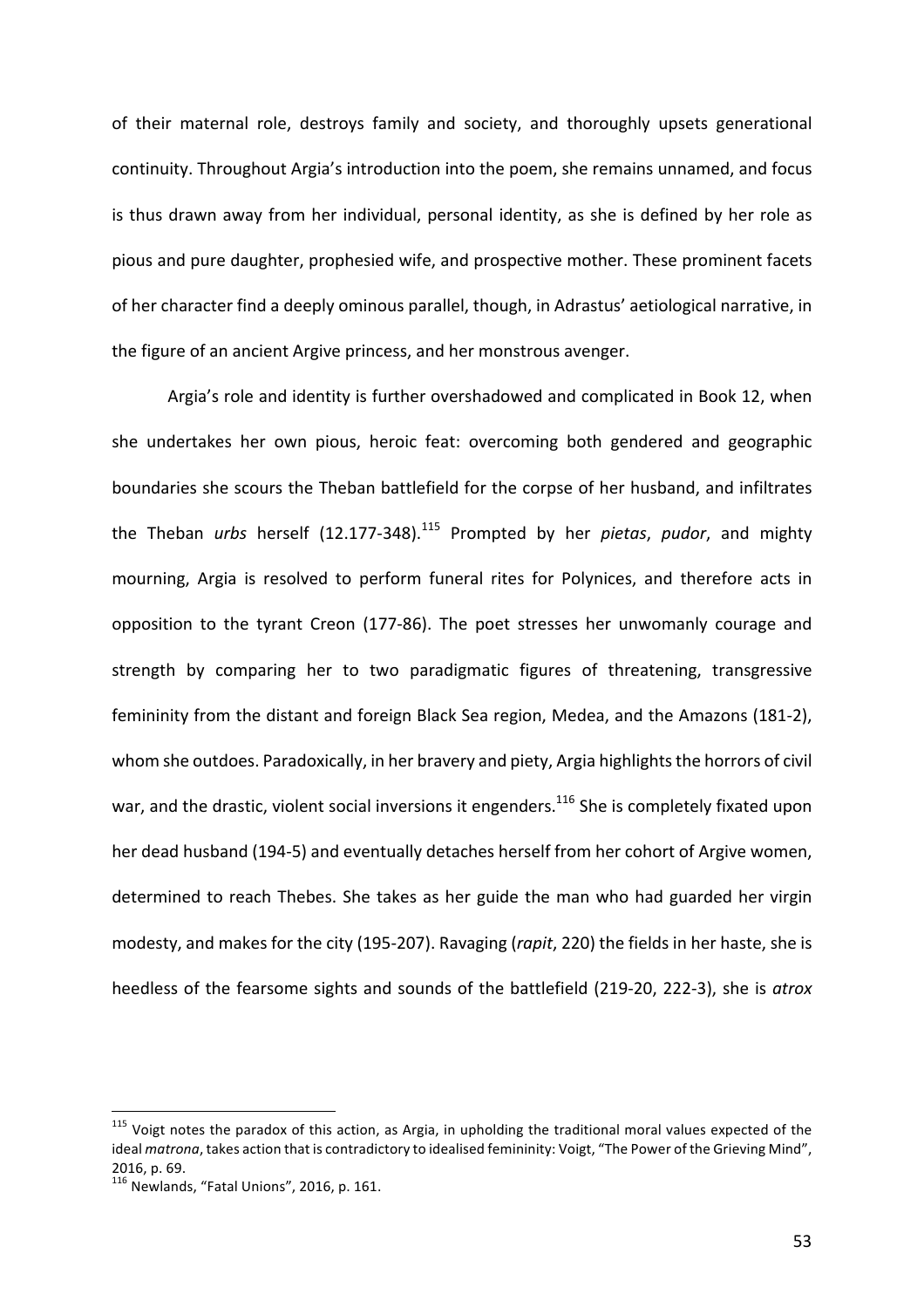('dreadful', 222) to see, and inspires terror in those who encounter her (220-21). Here Statius' incorporates a simile seemingly inconsistent with her virtuous characterisation:

> nocte uelut Phrygia cum lamentata resultant Dindyma, pinigeri rapitur Simoentis ad amnem dux uesana chori, cuius dea sanguine lecto ipsa dedit ferrum et uittata fronde notauit.

### 12.224-7

just as in the Phrygian night when Dindymus echoes with lamentation, the leader of the band is swept toward pine-bearing Simois' river, the goddess herself having elected her blood, gave the blade and marked her with the leafy sacrificial band.

The simile refers to Cybelean worship, and casts Argia as a maddened, knife-bearing priest(ess), bringing the imagery of gender and bodily transgression, and of blood and supernaturally-inspired madness, to the image of a pious, lamenting woman. Again the Statian audience is reminded of feminine disorder and unreason, which, through the simile, is shown completely overwhelming the masculine body and mind, as the masculine *dux* becomes the feminine *vesana*. 

Statius' employs another incongruous simile just forty-three lines later, as Argia continues her journey, rushing wildly over the horrid battlefield (269), unafraid of the dark, treacherous landscape, with its slumbering beasts and dreadful monsters, she is emboldened and empowered in her grief (231-7).

> qualis ab Aetnaeis accensa lampade saxis orba Ceres magnae uariabat imagine flammae Ausonium Siculumque latus, uestigia nigri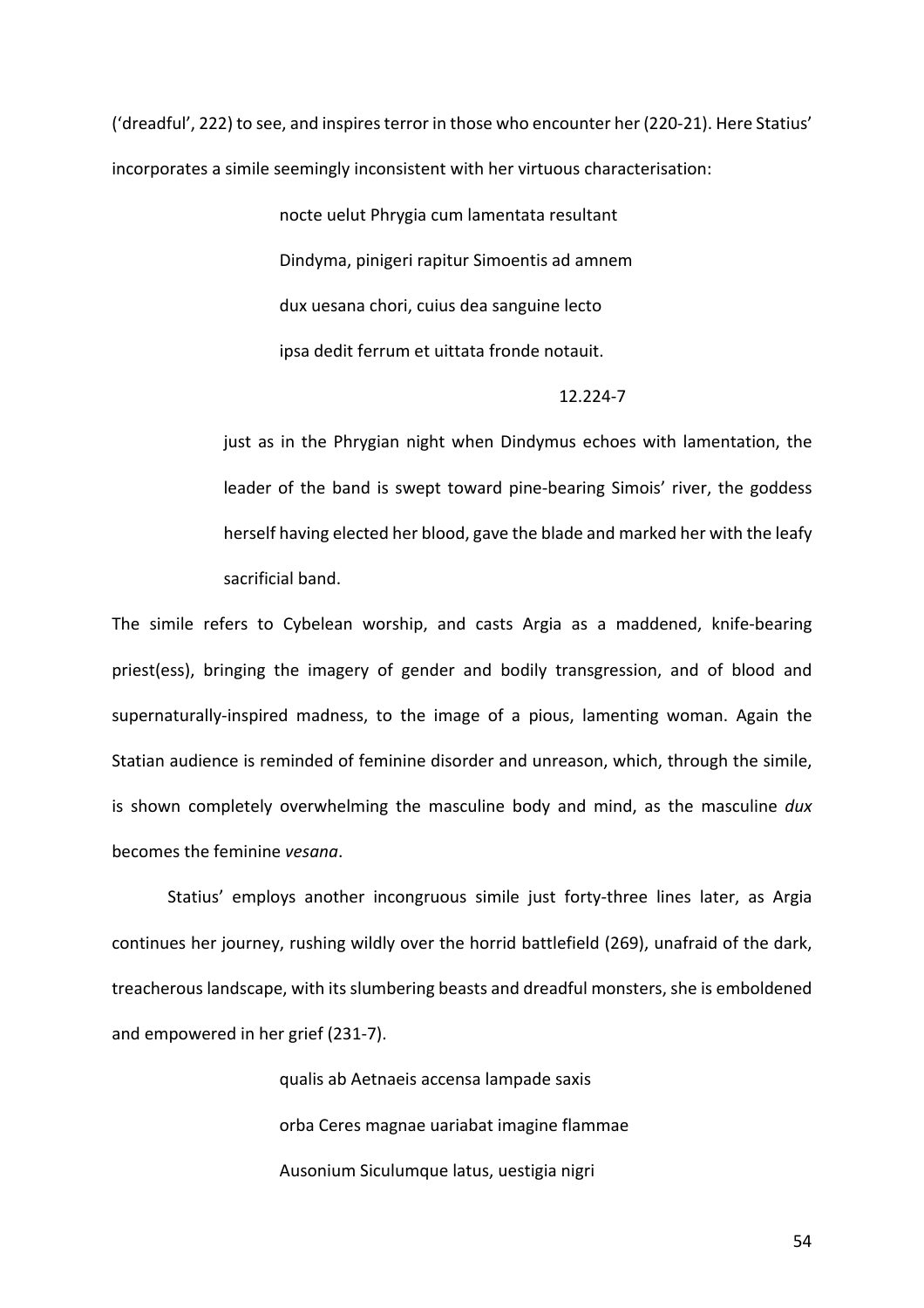raptoris uastosque legens in puluere sulcos; illius insanis ululatibus ipse remugit Enceladus ruptoque uias inluminat igni: Persephonen amnes siluae freta nubila clamant, Persephonen tantum Stygii tacet aula mariti.

#### 12.270-77

even as grieving Ceres, having lit her torch from the rocks of Aetna, spread the image of the mighty flame across Ausonia and Sicily, reading the tracks of the dark ravisher, vast furrows in the dust; Enceladus himself bellows back at her insane ululations, and his spouting flames illuminate her path, rivers, forests, seas, and clouds cry out, "Persephone", "Persephone"; only the halls of the Stygian husband are silent.

Here, the poet incorporates an image powerful feminine transgression and excess, tying it to the lamenting woman, again linking virtuous feminine devotion with violence, madness, and destruction. The myth of Ceres, as it is told in Ovid's *Metamorphoses* (5.425-86), entails the loss and destructive grief of the maternal harvest goddess. When Ceres finally realises that her daughter Proserpine is lost, having been raped by Hades, she is wroth, and metes out destruction upon the earth, spoiling the fertility of the land and spreading ruin.

Both of Argia's similes, along with narrative allusions to both Medea and the Amazons, are suggestive of feminine power and threat.<sup>117</sup> They also indicate the subversion of the masculine body, mind, and civilisation, and the dismantling of masculine reason, order, and power; this subversion is contrasted with the supernatural overwhelming the mortal.

 $117$  Lovatt, "Competing Endings", 2016, p. 284.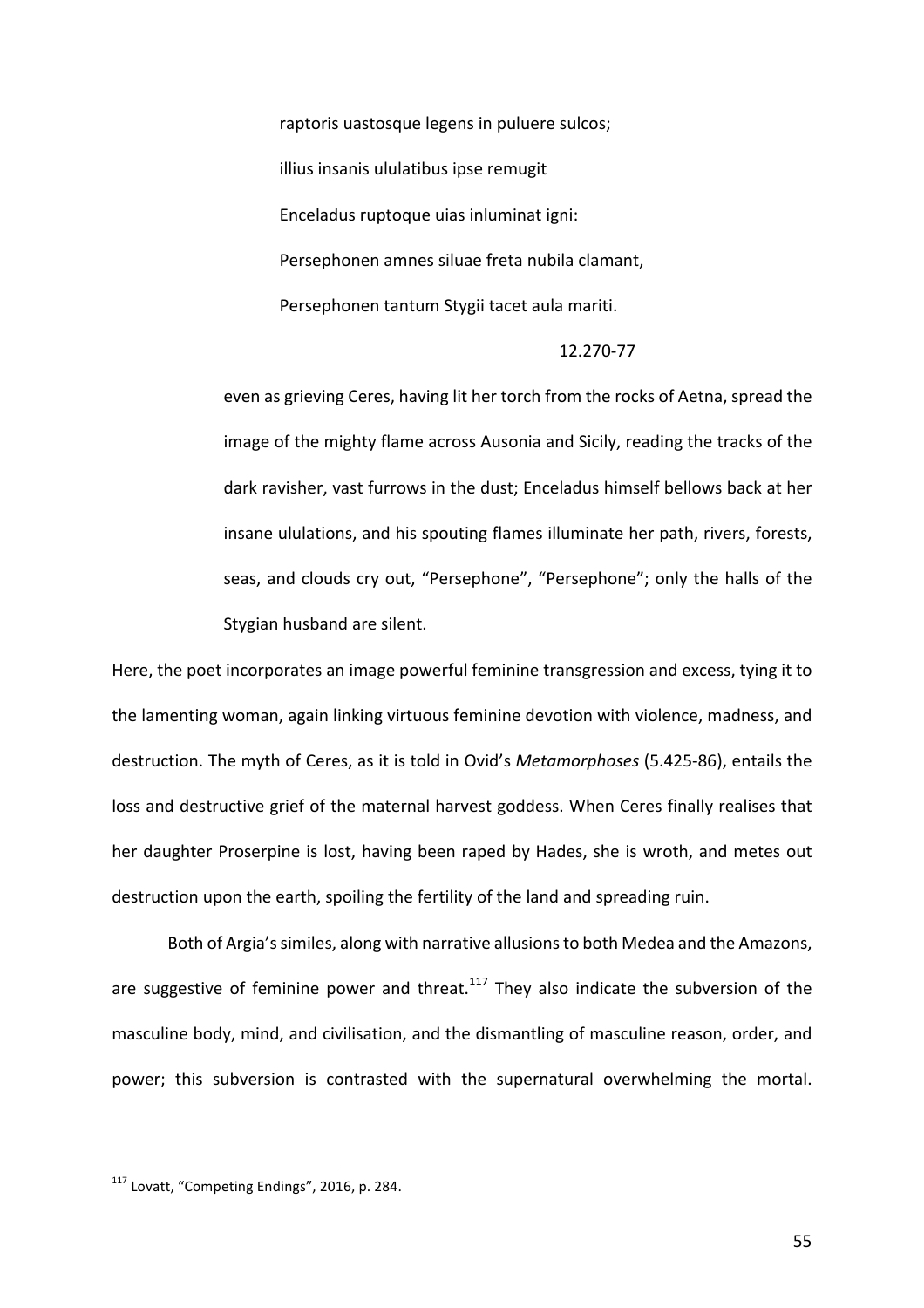Together the allusions to threatening and transgressive maternal-feminine goddesses emphasise that even after the fratricide, when the Argo-Theban war has ended, the human protagonists are mentally and physically still subject to the will of inscrutable supernatural powers, and to the overwhelming power of *furor* and *nefas*. Even as she enacts her virtuous transgression to reassert proper socio-moral codes, Argia's action is warped and twisted, made monstrous by the horror of the civil war context.

# **Ide and Jocasta**

Both Ide and Jocasta, two prominent Theban matrons, like Argia enact monstrous metamorphoses in their grief, with both women ultimately becoming feminine figures of death, terror and awe, like the monsters of books 1 and  $2.^{118}$  Ide appears in Book 3, in the midst of a huge throng of maddened Theban mourners, who have poured out of the city walls to collect their dead, who were slaughtered by Tydeus during the night (3.114-32). She is introduced as "great mother of youths, now of twin corpses" (3.134), and is described as she crosses the battlefield, searching for the bodies of her sons. Her hair, caked in squalor, stands on end, she gouges at her bruised face with her nails, and inspires terror in her misery (133-7). The frenzied mother scrambles through discarded arms and dismembered men, rolling her grey hair in the dirt, wailing at every corpse (137-9). Then comes a disturbing simile:

> Thessalis haud aliter bello gavisa recenti, cui gentile nefas hominem revocare canendo, multifida attollens antiqua lumina cedro nocte subit campos versatque in sanguine functum

<sup>118</sup> McAuley, *Reproducing Rome*, 2016, p. 335.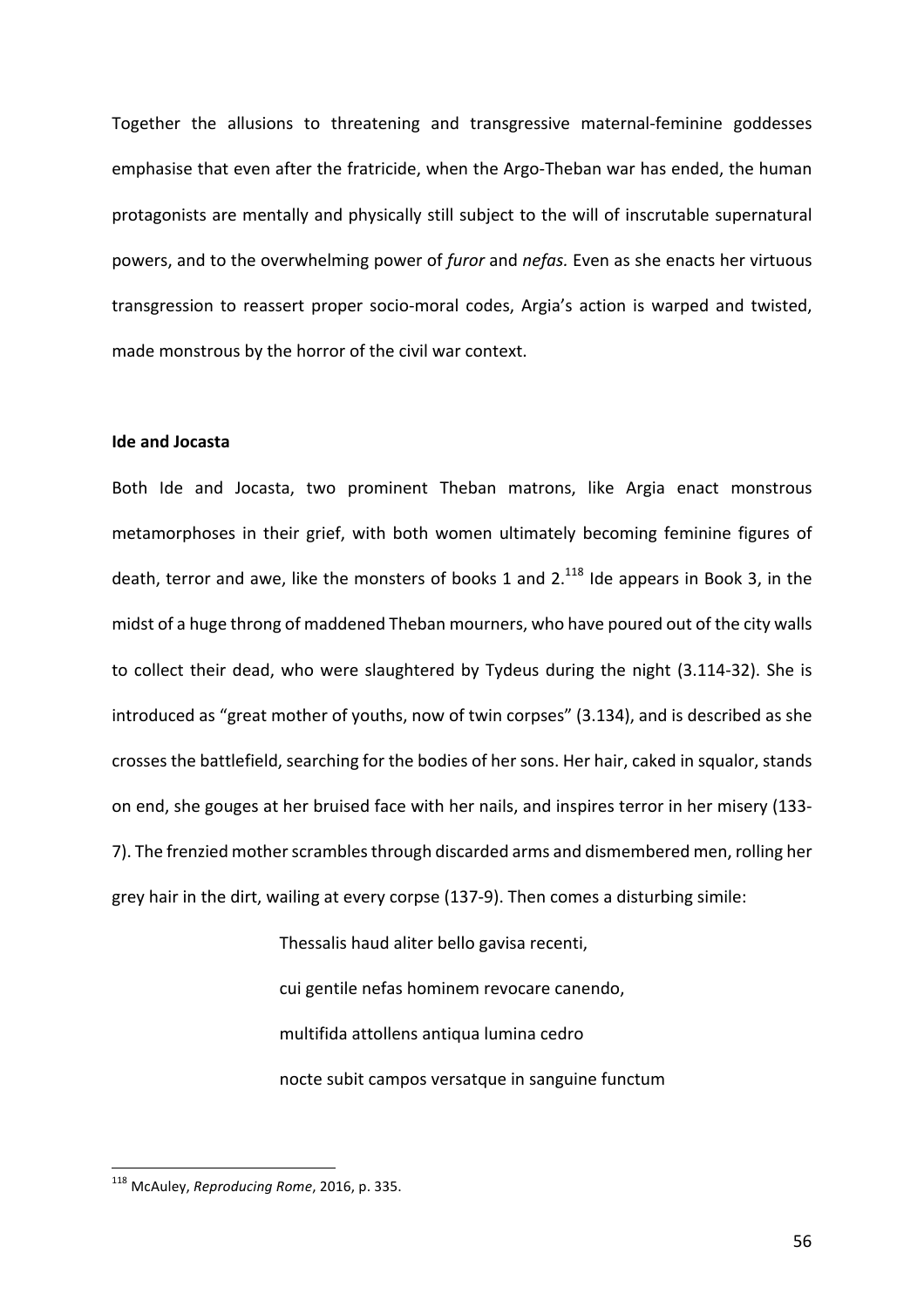vulgus et explorat manes, cui plurima busto imperet ad superos: animarum maesta queruntur concilia, et nigri pater indignatur Averni.

#### 4.140-6

Not otherwise does a woman of Thessaly, for whom the hereditary crime is to summon dead men back, delight in recent battle and plunge into the fields in the night, raising her split torch of ancient cedar and turning the slain masses over in their blood, probing the dead, to which grave should she give the most orders in the upper world: the gloomy gathering of souls lament, and the dark father of Arvernus is enraged.

This detailed simile is a conscious nod towards Lucan's Erichtho, the criminal and all-powerful superwitch of *Bellum Civile* (6.507-830).<sup>119</sup> The simile appears to refer to Erichtho particularly, not only because she is the most prominent, and arguably the most horrifying, Thessalian witch of antiquity, but also because she enacts the specific deeds outlined in the Statian simile. Lovatt says of Erichtho "she raises the dead, as the grieving mother longs to do; she mutilates the dead body rather than tearing her own hair and cheeks. She is a figure of female power grounded in the toils of death, yet at the same time a perversion of the lamenting woman. $"^{120}$  McAuley furthers this observation, arguing that Ide, the "Theban Everymother" is transformed from mother of twin sons, into a barren, haggard witch, desecrating rather

<sup>&</sup>lt;sup>119</sup> Lovatt, "Competing Endings", 2016, p. 282; McAuley, *Reproducing Rome*, 2016, p. 317; Roche, P., "Lucan's De Bello Civili in the Thebaid", in Dominik, W.J., Newlands, C.E., and Gervais, K., (eds.), *Brill's Companion to Statius. Brill's companions in classical studies*, Leiden, and Boston: Brill, 2015, p. 399. On this and other ambiguous similes relating to lamenting women in the *Thebaid* being indicative of the "excessive energy" and madness that pervades the epic, but not denoting any real destructive potential in the women, see Voigt, "The

Power of the Grieving Mind", 2016, pp. 74-77.<br><sup>120</sup> Lovatt, "Competing Endings", 2016, p. 283. On the misogyny and abjection of Erichtho's characterisation in Lucan's Bellum Civile, see Stratton, K.B., "Magic, Abjection, and Gender in Roman Literature", in Stratton, K.B., and Kalleres, D.S., (eds.), *Daughters of Hecate: Women and Magic in the Ancient World*, Oxford, and New York: Oxford University Press, 2014, pp. 152-3.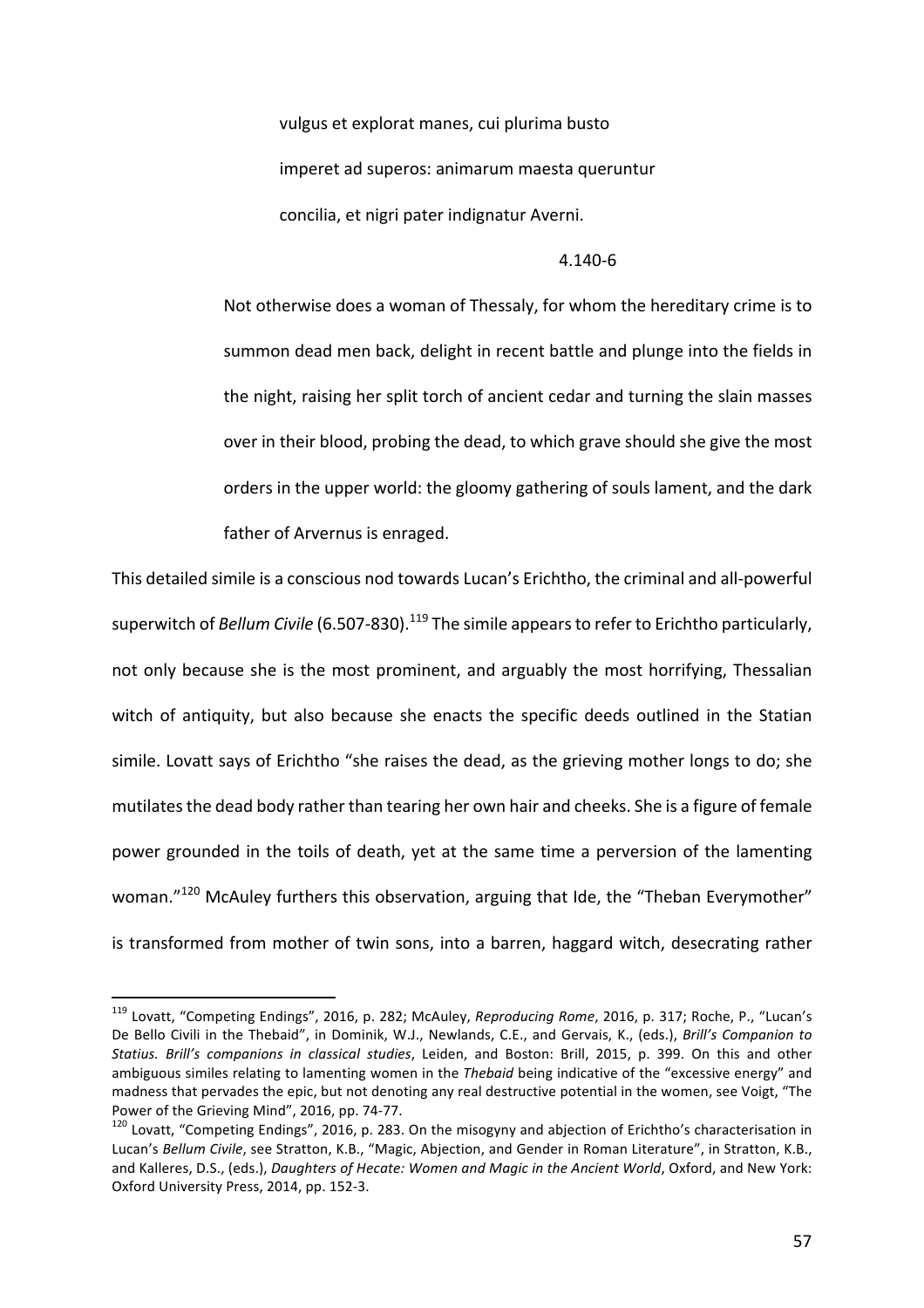than commemorating the battle dead, signifying the complete perversion of the proper maternal role in the patriarchal, political and military context.<sup>121</sup>

In the *Bellum Civile*, Erichtho is vividly depicted rummaging through corpses on an abandoned battlefield, searching the carcasses, and revivifying dead soldiers to deliver prophecies, inspiring hatred and anxiety in both gods and mortals. She is a figure of extreme transgression, as an uncontrolled female wielding overwhelming cosmic power, who dominates the masculine landscape of the battlefield, molesting masculine bodies, and violating the crucial boundary between life and death. Thus, in this strange, dissonant simile, Statius adopts the very heart of Lucanian horror, and the very emblem of the breakdown of boundaries, further aligning the feminine with the monstrous, and revealing that his epic universe and its characters are inverted and perverted by the horror of civil war.  $^{122}$ 

By evoking Erichtho at this point, during the first of many affective feminine laments in the *Thebaid*, Statius abruptly causes his audience to recall a figure who perverts and parodies female mourning rituals.<sup>123</sup> While Ide displays all the signs of traditional, maternal mourning, having engaged in the ritual acts of self-defacement, and desperately seeking proper burial for her sons (135-9), her intertextual counterpart enacts the shocking inverse of these rites, and the grieving mother becomes a potent symbol of horror, rather than piety and pity.<sup>124</sup> Erichtho buries the living and raises the dead (*BC* 6.529-32); she steals bones and

<sup>&</sup>lt;sup>121</sup> McAuley, *Reproducing Rome*, 2016, p. 319.<br><sup>122</sup> Alternatively, David Vessey has observed that the simile is incongruous, that the only point of contrast between Ide and Erichtho is the terror they inspire, and that the poet's reference to a Thessalian witch is intended to suggest that the intensity of Ide's grief cannot be captured by conventional poetic language and metaphor: Vessey, *Statius and the Thebaid*, p. 126; Paul Roche adds to Vessey's reading, arguing that by alluding to Erichtho the poet manipulates Lucan's figure of highest horror, effectively enlisting her in the representation of tragic pathos, and that the evocation of the witch's necromantic revival of her dead soldier contrasts powerfully with the permanent loss and powerlessness of the mourning mother: Roche, "Lucan's De Bello Civili in the *Thebaid"*, 2015, p. 399.<br><sup>123</sup> Lovatt, "Competing Endings", 2016, p.283.<br><sup>124</sup> Newlands, "Mothers in Statius' Poetry", 2006, p. 209.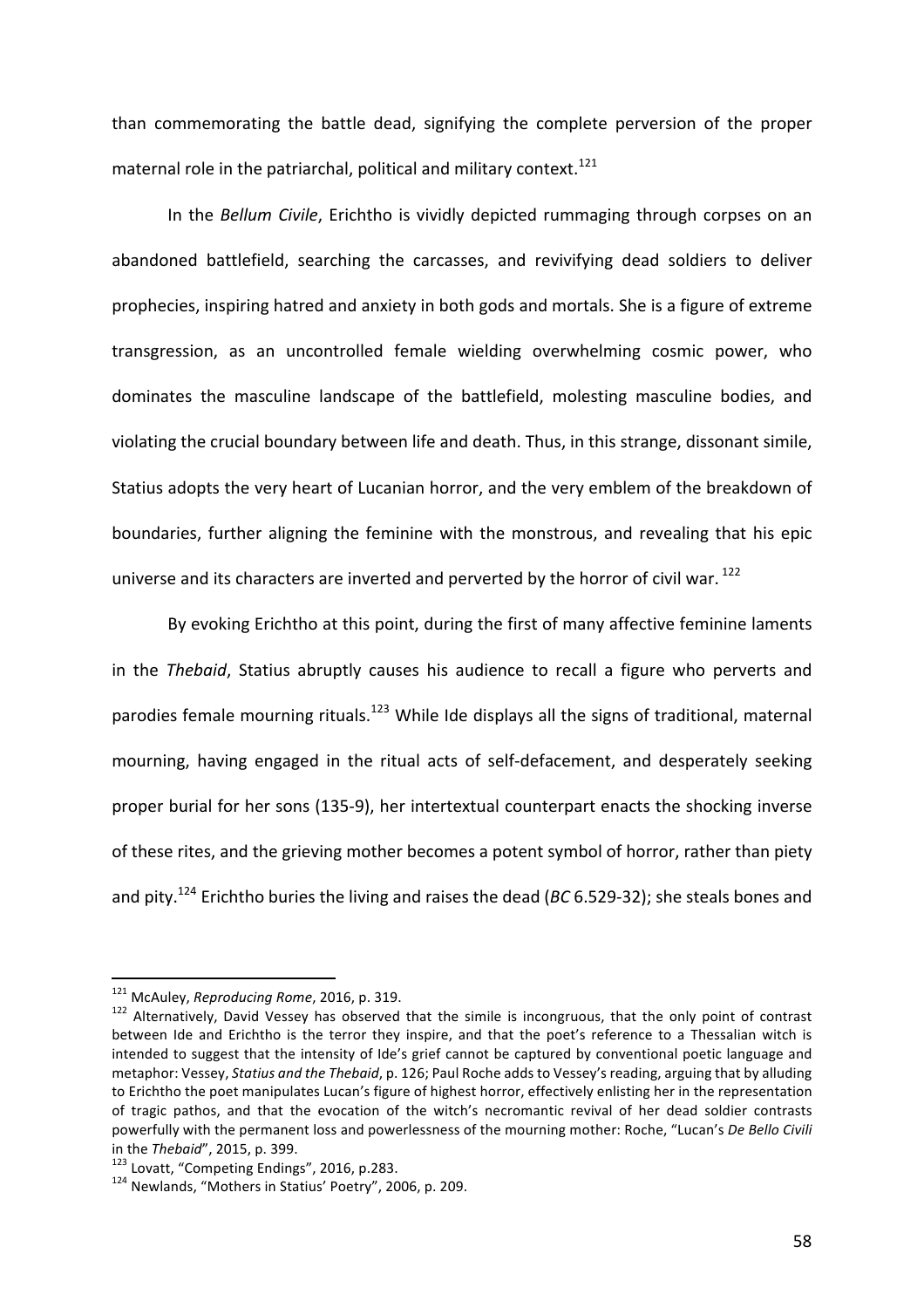ashes from pyres, and blood and body parts from corpses (533-4, 554-8); she bites and tears at bodies (540-3, 563-8), rather than bruising her own body, and tearing at her own hair; and instead of burial and lament, she offers necromantic incantations (695-718). Thus, even as she searches for the corpses of her sons to perform the accustomed rites, the mourning mother becomes assimilated with the mock-mourning mother, a transgressive and destructive figure who abuses, and uses the corpses of soldiers for her own ends. The Erichtho simile completely undermines the power and pathos of Ide's grief, marking her pious action, and her speech condemning civil conflict and lamenting her son's inglorious deaths (151-168), as perverse, and futile.

Ide's fearsome, highly physical display of grief prefigures the later appearances of Argia, as well as the Argive mourners of Book 12, meaning that the image of Erichtho is transferred into the final stages of the text, and Lucan's night-hag overshadows the epic's feminine narrative. Argia resembles Ide in that she performs the same frenzied journey across the same Theban battlefield, and like the Theban mother she slips and stumbles through weapons and carnage, bending back each corpse and scanning bloodied faces for the one she recognises (284-90). Argia is implicitly contrasted with Erichtho when she finds the right corpse, as she lays her full body upon it, kissing it, and gathering up the gore from his hair and clothes (318-21), just as the witch does (*BC* 6.525, 554-6, 563-8).<sup>125</sup> The allusion to Erichtho is reproduced  $-$  and multiplied, and amplified  $-$  in the closing scene of communal lament (12.797-809). Here the poet describes the Argive mourners, who have rushed out onto the battlefield to perform funeral rites for their male kin; Evadne throws herself upon Capaneus' funeral pyre (800-1); and Deiphyle lies upon and kisses Tydeus' terrible corpse (802-3). The

<sup>&</sup>lt;sup>125</sup> On Argia as figurative association with Erichtho, see Hardie, P., The Epic Successors of Virgil: A Study in the *Dynamics of a Tradition*, Cambridge, and New York: Cambridge University Press, 1993, p. 45.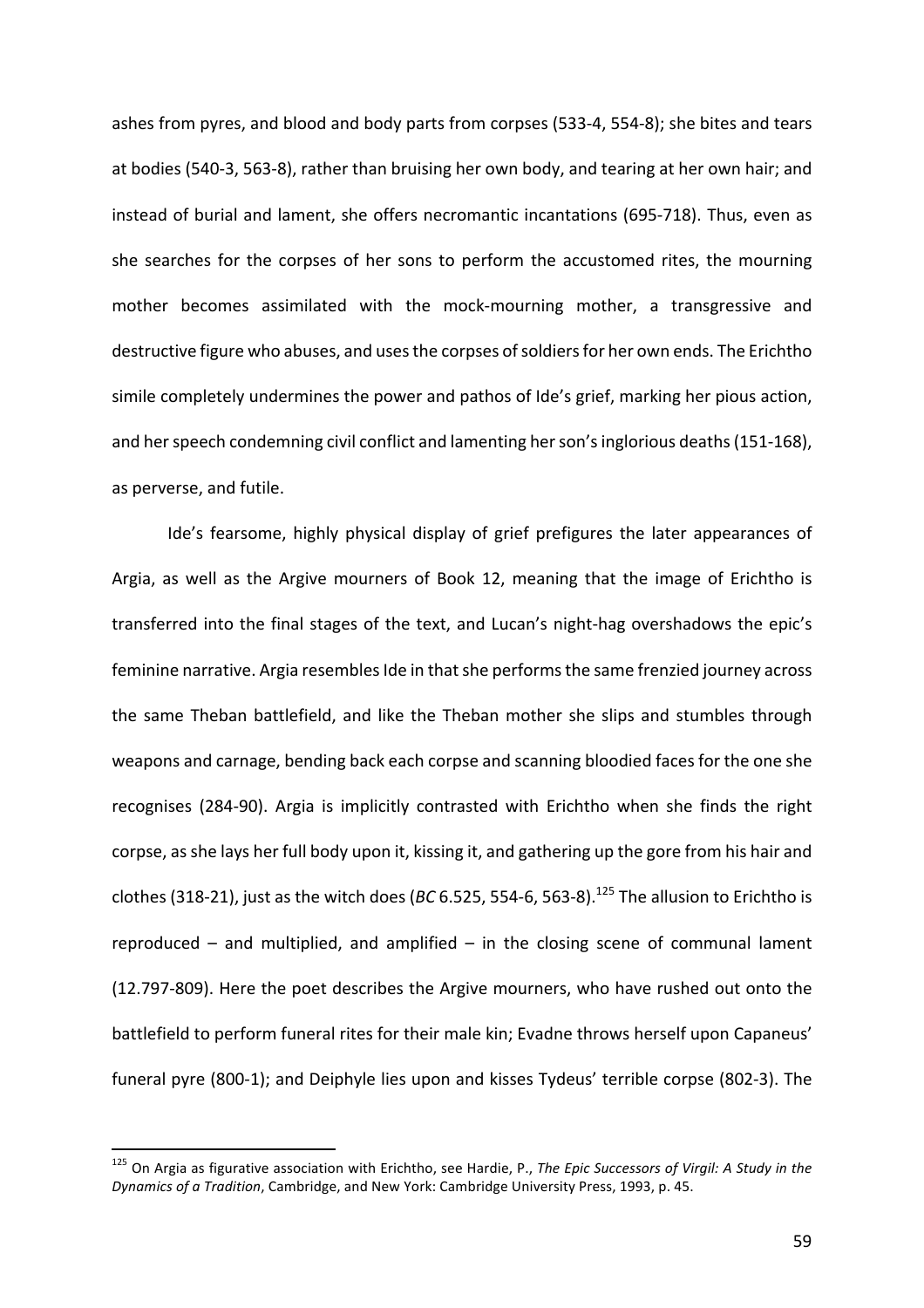association of Erichtho and the first mourning mother of the *Thebaid*, ensures that the horror of the necromantic witch is dispersed among other mourning women, weakening the impact of epic feminine lament, and associating it with the monstrous even in the last stage of the poem. The first and final laments are shown to be entirely perverted by civil war; they become excessive, and transgressive, and indicate cosmic corruption that cannot be exorcised by Theseus' masculine triumph in Book 12, or the cathartic, palliative act of feminine lament.<sup>126</sup> Just as Erichtho is a symbol of catastrophic feminine disorder, so Ide, and Argia, and the Argive mourners, through their explicit and implicit connections to this figure, signify civil and universal chaos, the breakdown of boundaries, and the impossibility of redemption.

Ide also acts as a precursor to Jocasta, as the Theban queen also laments (though preemptively) twin sons, who will die embracing each other and be cremated on a single pyre.<sup>127</sup> Jocasta intensifies Ide's model though, as she appears twice, accompanied each time by a simile likening her to a figure of feminine monstrosity and transgression. She is first likened to the eldest of the Furies (7.477), and is later contrasted with her murderess predecessor, Agave (11.318-20). In Book 7 Jocasta appears before Polynices and his Argive allies, attempting to avert the imminent *nefas* of civil war. She appears at dawn, and like Ide she displays all the traditional signs of mourning and supplication: her eyes are fierce, her cheeks bloodless, her hair dishevelled, her arms are blackened from the self-defacing acts of ritual lamentation (474-6), and she bears an olive branch entwined with black wool (477). She exits the city gates with the great majesty of sorrow (*magna maiestate malorum*, 478). As with Ide, in the midst of his description of the grieving Theban mother Statius includes a discordant

 $126$  On the insufficiency and ambiguity of Theseus' role as civilising hero in Book 12, see Dietrich, "Thebaid's Feminine Ending", 1999, pp. 43-4.<br><sup>127</sup> Vessev, *Statius and the Thebaid*, 1973, p. 125; McAuley, *Reproducing Rome*, 2016, pp. 316-7.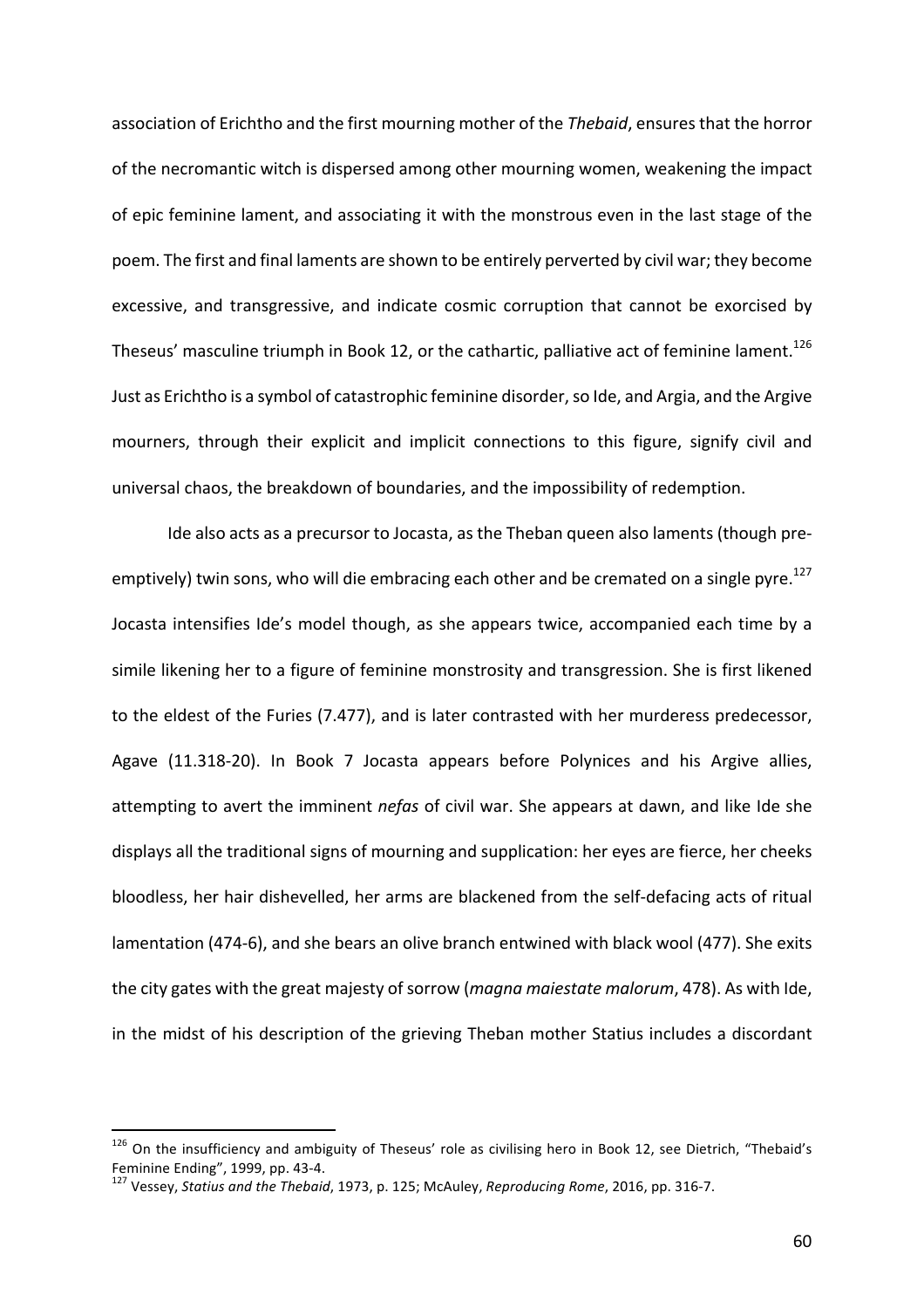simile, likening her to the most ancient of the Furies: *Eumenidum velut antiquissima* (477).<sup>128</sup> Through this simile. Statius links Jocasta with the infernal power that fuels the fratricidal conflict, even as she tries to establish peace between her sons.<sup>129</sup> The simile reveals Jocasta's unwitting alignment with Tisiphone, both of these active female figures function as progenitors of the Theban curse and civil war; as McAuley asserts, the Furies have corrupted Jocasta's maternal identity, contaminating her sexuality and fertility.<sup>130</sup> By gesturing towards Tisiphone at this point, before Jocasta has even spoken, the potency of Jocasta's pious plea is undercut, and the audience is reminded of the total dominance of the monstrous Fury in the mortal realm.<sup>131</sup>

In Book 11 Jocasta ventures out again, this time to make an emotional plea to

Eteocles in an attempt to prevent the *nefas* of the fratricide. Forgetting her female role, she

goes before Eteocles and his cohort as they prepare for battle; her hair and face are torn,

her breasts bloodied (315-18). Here, again, Statius intensifies his description with a simile

likening Jocasta to an earlier Theban mother, Agave.

…Pentheia qualis

mater ad insani scandebat culmina montis,

promissum saeuo caput adlatura Lyaeo.

11.318-20

<sup>&</sup>lt;sup>128</sup> On the relation of this simile to Vergil's disguised Allecto-Calybe figure, see McAuley, *Reproducing Rome*, 2016, p. 336, and on the further implicit contrast with Lucan's Erichtho, see Augoustakis, Motherhood and the

Other, 2010, pp. 61-3.<br><sup>129</sup> An ironic assimilation, Augoustakis argues, as the Furies are virgins: Augoustakis, Motherhood and the Other, 2010, p. 62.

<sup>&</sup>lt;sup>130</sup> Keith. A.M.. *Enaenderina Rome: Women in Latin Epic*, Cambridge: Cambridge University Press, 2000, p. 96; McAuley, *Reproducing Rome*, 2016, p. 336; Newlands, too, asserts that this simile highlights Jocasta's pollution by Tisiphone, the core of the poem's spreading evil: Newlands "Fatal Unions", 2016, pp.166-7.<br><sup>131</sup> McAuley, *Reproducing Rome*, 2016, p. 341.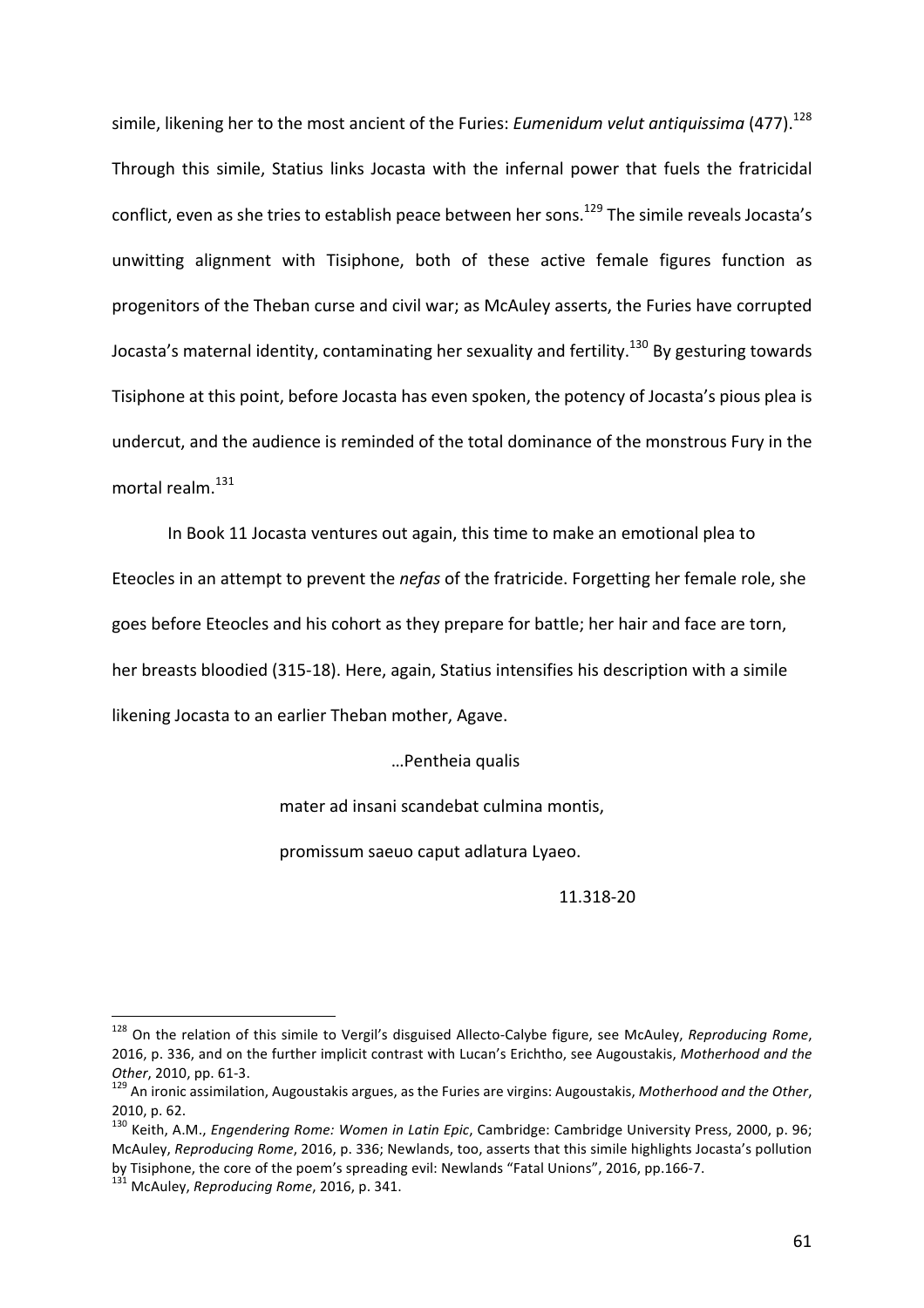... just as the mother of Pentheus scrambled up toward the peak of the mad mountain, bearing the promised head to savage Lyaeus.

Here the poet recalls another instance of malicious and ruinous supernatural intrusion into the mortal realm, again associated with the feminine and maternal. This reference to Agave in Jocasta's characterisation alludes the cyclicality inherent in Theban history; the past sexual, moral, social, and familial crimes of the Theban household continually return to blight the present generation, creating a pattern of constant regression and repetition that is engendered (though unwittingly) by the feminine. Here, through Jocasta, the overpowering nature of Theban *furor* and *nefas* is highlighted, as the Theban mother, seeking peace and redemption, evokes the ultimate maternal transgression of her predecessor.<sup>132</sup> Agave's dismemberment of Pentheus (who so prized his masculinity) amounted to primal and ultimate emasculation, the act playing out a nightmare scenario of a symbolic return (or regression) of the masculine into the mental and physical chaos, boundlessness, and endlessness of the feminine and maternal.<sup>133</sup> The references to the Fury, and the Maenadmother in Jocasta's characterisation highlight the perversion and subversion of masculine epic values, and hint darkly at the true powers within the text: the Fury Tisiphone, and the inescapable, cyclical curse that drives the Theban house to *furor* and *nefas*. These allusions are at odds with Jocasta's voice, and actions; she is contrasted with the instigator of the fratricidal conflict, and a frenzied filicidal mother, even as she tries to avert the outbreak of war and protect her children.<sup>134</sup> As with Ide, Jocasta's maternal grief and piety is augmented,

<sup>&</sup>lt;sup>132</sup> On Jocasta's transgressive nature, see Ganiban, *Statius and Virgil*, 2007, p. 159-65.<br><sup>133</sup> McAuley, *Reproducing Rome*, 2016, p. 314; Zeitlin, F.I., *Playing the Other: Gender and Society in Classical Greek Literature*, Chicago, and London: University of Chicago Press, 1996, p. 352.<br><sup>134</sup> Dietrich, J., "Dead Woman Walking: Jocasta in the *Thebaid"*, in Dominik, W.J., Newlands, C.E., and Gervais,

K., (eds.), *Brill's Companion to Statius. Brill's companions in classical studies*, Leiden, and Boston: Brill, 2015, p. 308.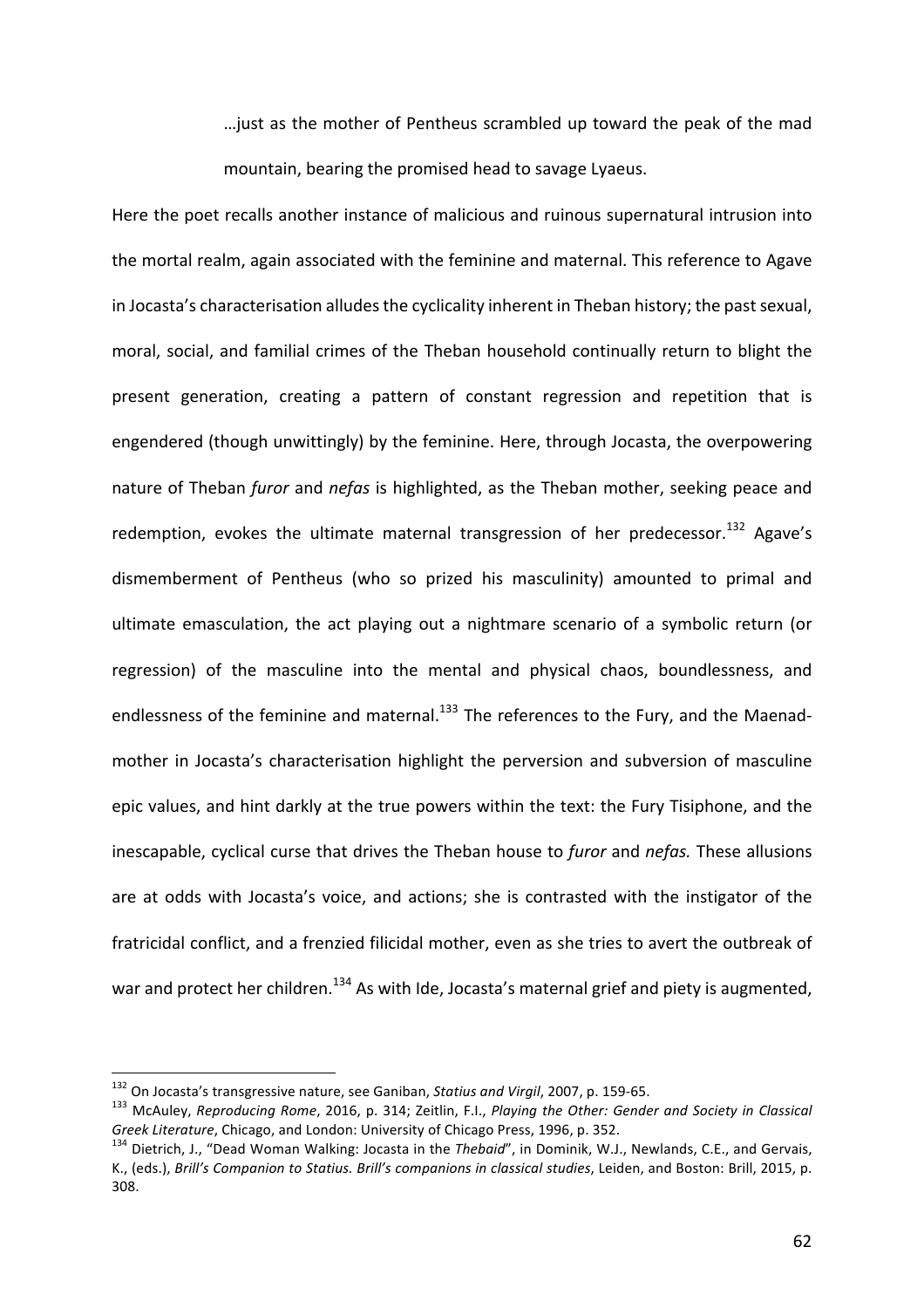and made disturbing by associations with the infernal, and the forces of madness and crime. Rather than acting as a redeeming figure of Theban familial *pietas* and social morality, she confirms the impossibility of escape from cursed, contaminating Theban heredity, and highlights the ultimate failure of human agency socio-familial piety and morality in the poem.

Both similes serve to darken Jocasta's characterisation with the threat of maternal infanticide  $-$  an act symbolically represented in the violent maternal gestures of the snakewoman and the Sphinx. Oedipus' prayer to Tisiphone in Book 1 hints at Jocasta's initial attempted infanticide, as he describes his infant self as being dropped from his mother's lap (before being picked up by Tisiphone), whereas the similes identifying the Theban mother with the ancient Fury and Agave cast her as the maternal victimiser of her own house. As herself, as Fury, as murderous Theban mother, Jocasta appears as the symbolic (and inescapably physical) criminal origin that all descendants of Cadmus must ultimately return to; $^{135}$  as Hershkowitz asserts "Jocasta functions as an ever-present Fury in the Theban house."<sup>136</sup>

Jocasta's characterisation is rooted in her maternity, and in the physical and psychological frenzy she experiences. Twice she opposes masculine, military arms with her naked maternal body (7.481-2; 11.326-8), transgressing her role as *mater*, and becoming a threatening, transgressive and warlike figure.<sup>137</sup> In her entreaty to Eteocles, she explicitly sets her breasts and her womb, the symbols of her cursed and dangerous sexuality and maternity, against the weapons of her son. Twice her appearance has a temporarily paralysing, emasculating effect on her male audience (7.488-9; 11.316-8). The intense, violent imagery she evokes when she challenges Eteocles to drive his armoured force over her maternal body

<sup>&</sup>lt;sup>135</sup> McAuley, *Reproducing Rome*, 2016, pp. 333-4.<br><sup>136</sup> Hershkowitz, *The Madness of Epic*, 1998, p. 58.<br><sup>137</sup> Augoustakis, *Motherhood and the Other*, 2010, p. 66.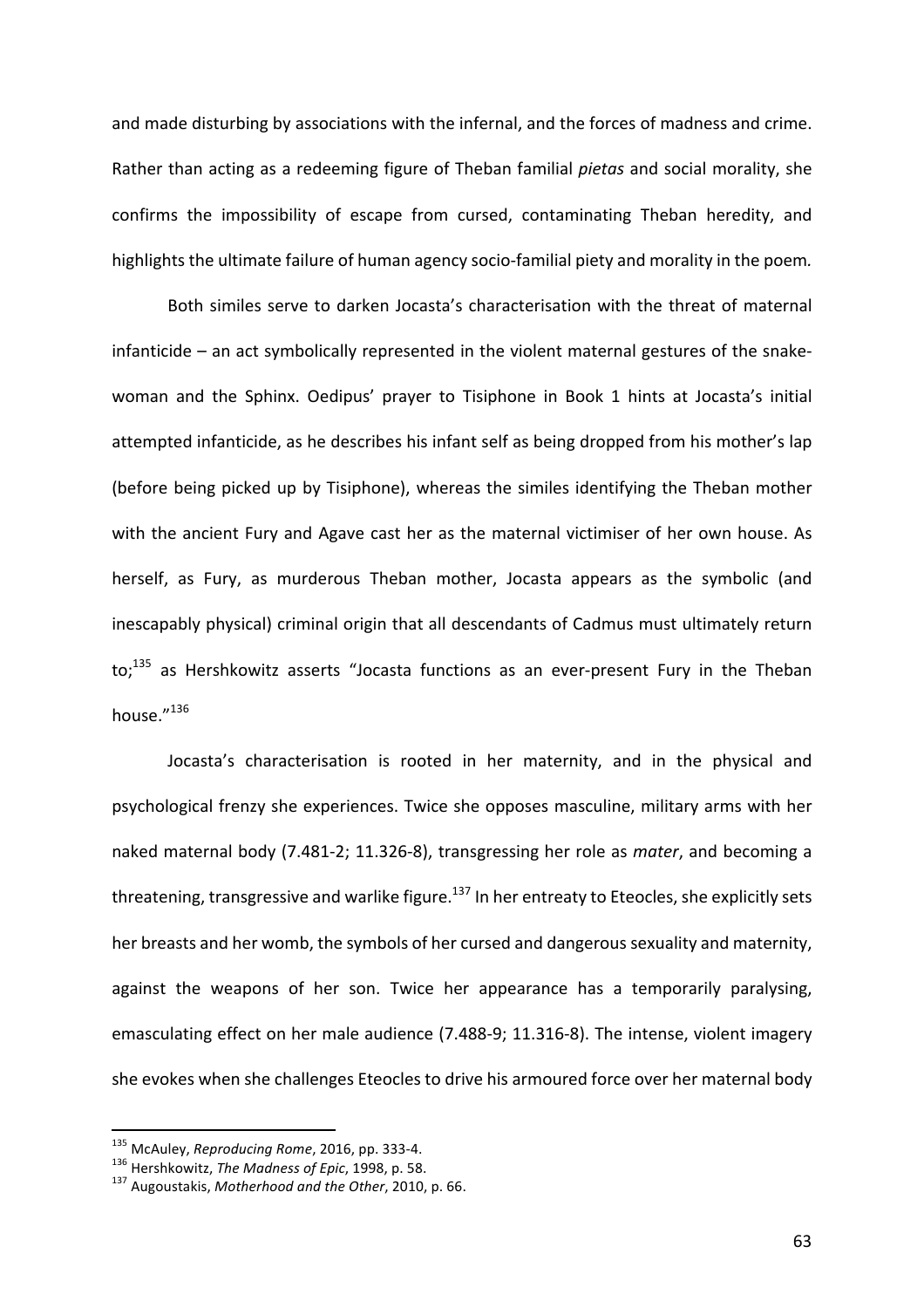if he wishes to take the field, Jocasta effectively invites Eteocles to symbolically re-enact the regressive, incestuous, and disastrous crimes of his father-brother by both killing and sexually violating a parent, an act that parallels the socio-moral violation of civil war.<sup>138</sup> Furthermore, the emotive "uterine rhetoric"<sup>139</sup> of Jocasta, which emphasises her maternity and physicality, citing her breasts and womb as the site of her authority, only serves to connect her with the monsters of books 1 and 2, who have already graphically portrayed the corruption of the female body, and the maternal role. The perverse, destructive maternity of Jocasta is hinted at once more when the climactic duel between Polynices and Eteocles is enacted and cast as unius ingens bellum uteri (huge war of a single womb).<sup>140</sup> Having returned to their origin, Polynices and Eteocles become fused in their bestial savagery, and their mortal materiality.

# **Polyxo and the Lemnian Women**

Prior to Statius' presentation of the character, Polyxo appears in two prominent versions of the myth of the Lemnian women: Apollonius Rhodius' Hellenistic Argonautica, Valerius Flaccus' Flavian epic of the same title. Statius offers a far more extensive and comprehensive characterisation of Polyxo than his predecessors do. Whereas Apollonius and Valerius present her as a wizened nurse and a foreign prophetess, respectively, in Statius' epic Polyxo is transformed into a maenad, mother, wife, Fury, and murderer. In Polyxo's rhetoric, and in the collective characterisation of the Lemnian women, references to Theban bacchants, the Danaides, Thracian Procne, and Scythian Amazons combine to focalise the imminent

<sup>&</sup>lt;sup>138</sup> Ganiban, *Statius and Virgil*, 2007 p. 162; McAuley, *Reproducing Rome,* 2016, p.339.<br><sup>139</sup> I borrow this term from McAuley, *Reproducing Rome,* 2016, p. 332.<br><sup>140</sup> McAuley, *Reproducing Rome*, 2016, p. 341; on Joca the conflict, see Newlands, "Mothers in Statius' Poetry", 2006, p. 204.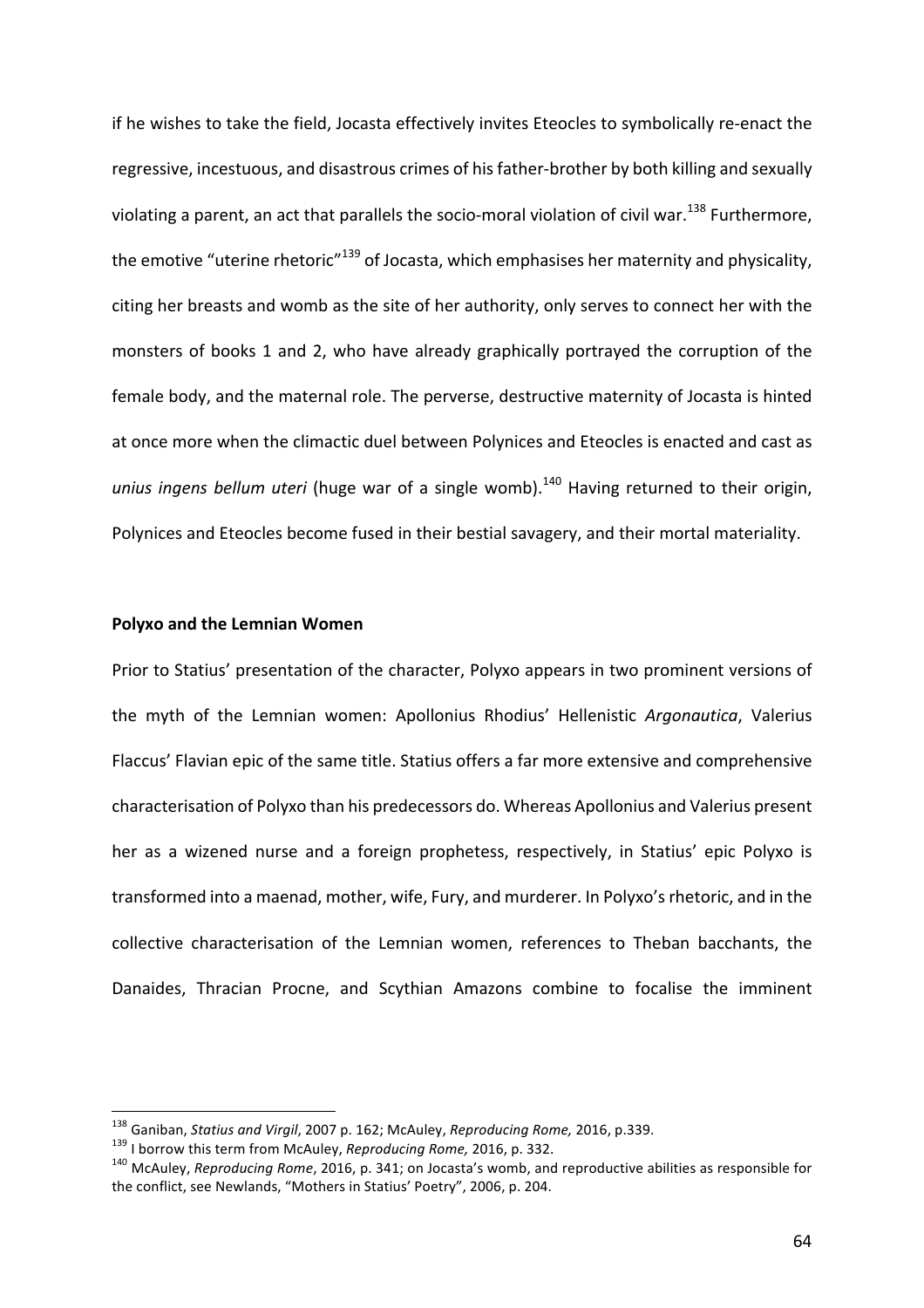spectacle of gruesome and ruinous feminine transgression, as Polyxo's fury (5.90-91) corrupts and engulfs the Lemnian women.

David Vessey and, more recently, Simone Finkmann have argued that the prominence of Polyxo's character in the Lemnian narrative is a significant Statian innovation, and that her function in episode is important to our reading of the epic as a whole.<sup>141</sup> Through her apparent anxiety regarding her increasing age, wasting youth, and the waning of her sexual identity, Polyxo accentuates key themes raised within the text, such as mortality and (often perverse) sexuality.<sup>142</sup> For Finkmann the figure of Polyxo highlights the vulnerability of humankind and the futility of mortal will, as well as the dangers of gender transgression.<sup>143</sup> Polyxo can also be seen as a figure aligned with the monstrous figures who precede her in the text, as she also embodies and enacts the perversion of the feminine and the maternal, and her ringleader role highlights the degradation of masculine, patriarchal order, reason, and society in the Thebaid.

In Apollonius' and Valerius' renderings of the Lemnian narrative, Polyxo is introduced into the story *after* the massacre of the Lemnian men – which is only briefly described by the narrating voice in Apollonius' epic (1.609-26), and more comprehensively presented in Valerius' version  $(2.174-241)$  – before the admission of the Argonauts into the city. In Apollonius' version, Polyxo appears as the elderly nurse of queen Hypsipyle (1.667-674), who speaks during an emergency assembly of the Lemnian women (1.675-696). Polyxo is a voice of wisdom and pragmatism; reasoning that the Lemnian women are already vulnerable to attacks from their enemies, and that, if they should somehow survive, in their childless future

<sup>&</sup>lt;sup>141</sup> Vessey, *Statius and the Thebaid*, 1973, p. 173; Finkmann, S., "Polyxo and the Lemnian Episode – An Inter- and Intratextual Study of Apollonius Rhodius, Valerius Flaccus, and Statius", *Dictynna* [online], 12, 2015, http://dictynna.revues.org/1135 (accessed 29 August, 2017).

<sup>&</sup>lt;sup>142</sup> Vessey, *Statius and the Thebaid*, 1973, p. 173.<br><sup>143</sup> Finkmann, "Polyxo and the Lemnian Episode", 2015, 4.33.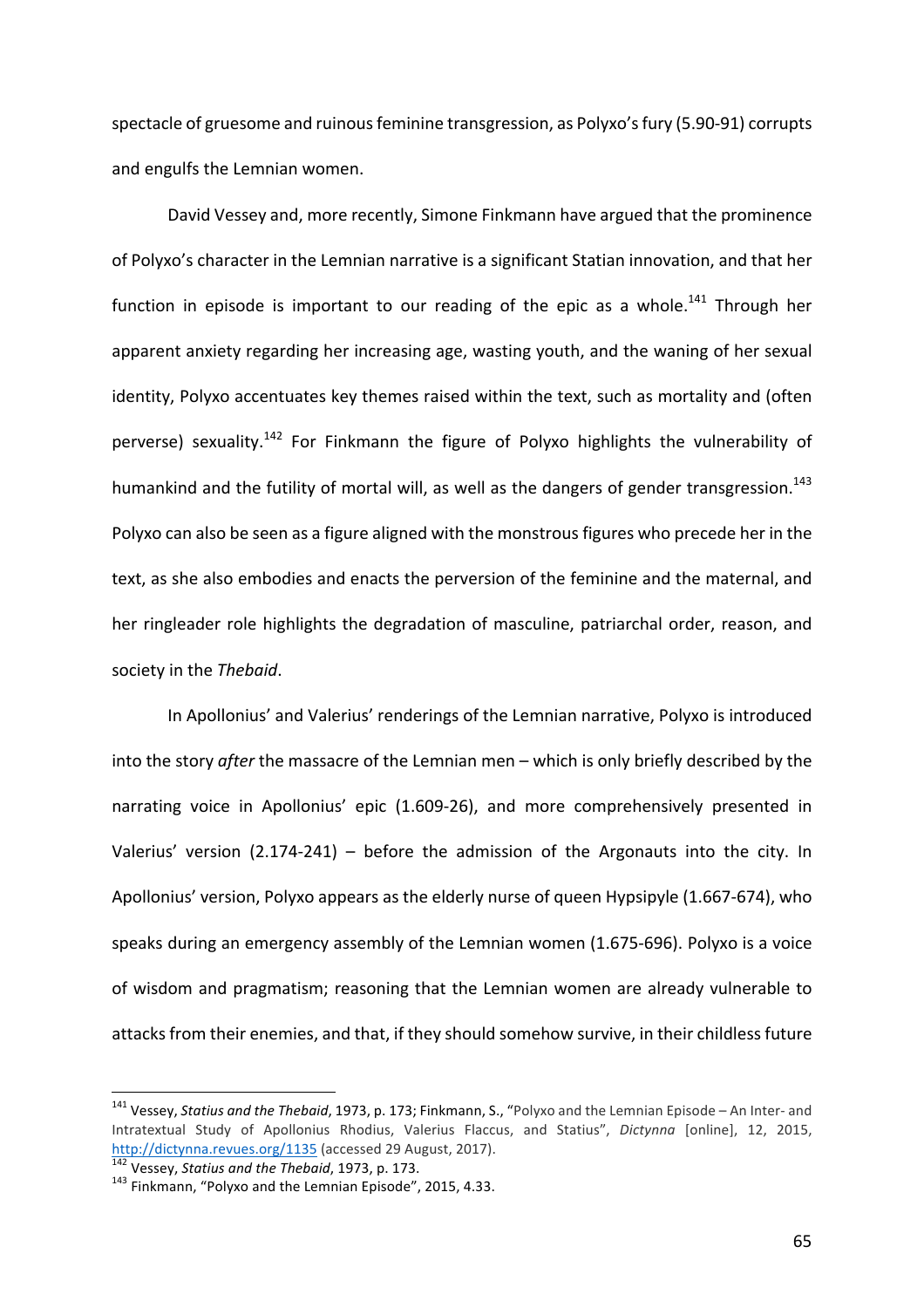they will grow old and weak and be unable to tend their fields, Polyxo advocates the invitation of the Argonauts into Lemnian homes, to ensure the survival and security of their community (1.675-697). Valerius presents Polyxo similarly as an aged wise woman, but imbues her character with vatic abilities, transforming her into a mysterious, foreign priestess of Apollo. As with Apollonius' Lemnian narrative, Polyxo enters the narrative after the androcide and before the arrival of the Argonauts. She appears during the assembly of the distressed matrons of Lemnos, having been drawn across the sea (by a team of seals) from unknown lands in order to counsel them on the matter of the Argonauts' imminent arrival (2.311-321). The prophetess gives a brief speech, advising that the Lemnian women receive and breed with the strangers who are, as she reveals, a sign of divine forgiveness and favour, godsent replacements for their former husbands (2.322-328).

Statius preserves the figure of Polyxo but completely transforms the nature of her character. The first modification can be seen in his incorporating her into the story *before* the massacre of the Lemnian men, rather than before the arrival of the Argonautic warriors. After a detailed description of Venus, accompanied by the Furies, wrathfully instilling *Odia*, *Furor*, and *Discordia* in the Lemnian *thalami* as revenge for their neglect of her honours (5.49-74), and following the divinely-induced departure of the Lemnian men for war in Thrace (5.75-84), there is sudden cosmic disruption (84-9). Amidst the unrest, aged Polyxo, who had previously confined herself to her chambers, suddenly rushes forth through the deserted city in a terrible frenzy (90-91). Raving like a Theban bacchant, with bloodshot, quivering eyes turned upward, she rouses the city, calling the women to an assembly, with her ill-fated children clinging to her sides (92-99).

The Lemnian wives burst from of their homes and rush towards the citadel of Pallas, where they convene in confusion (99-102). Here Polyxo addresses the assembled women at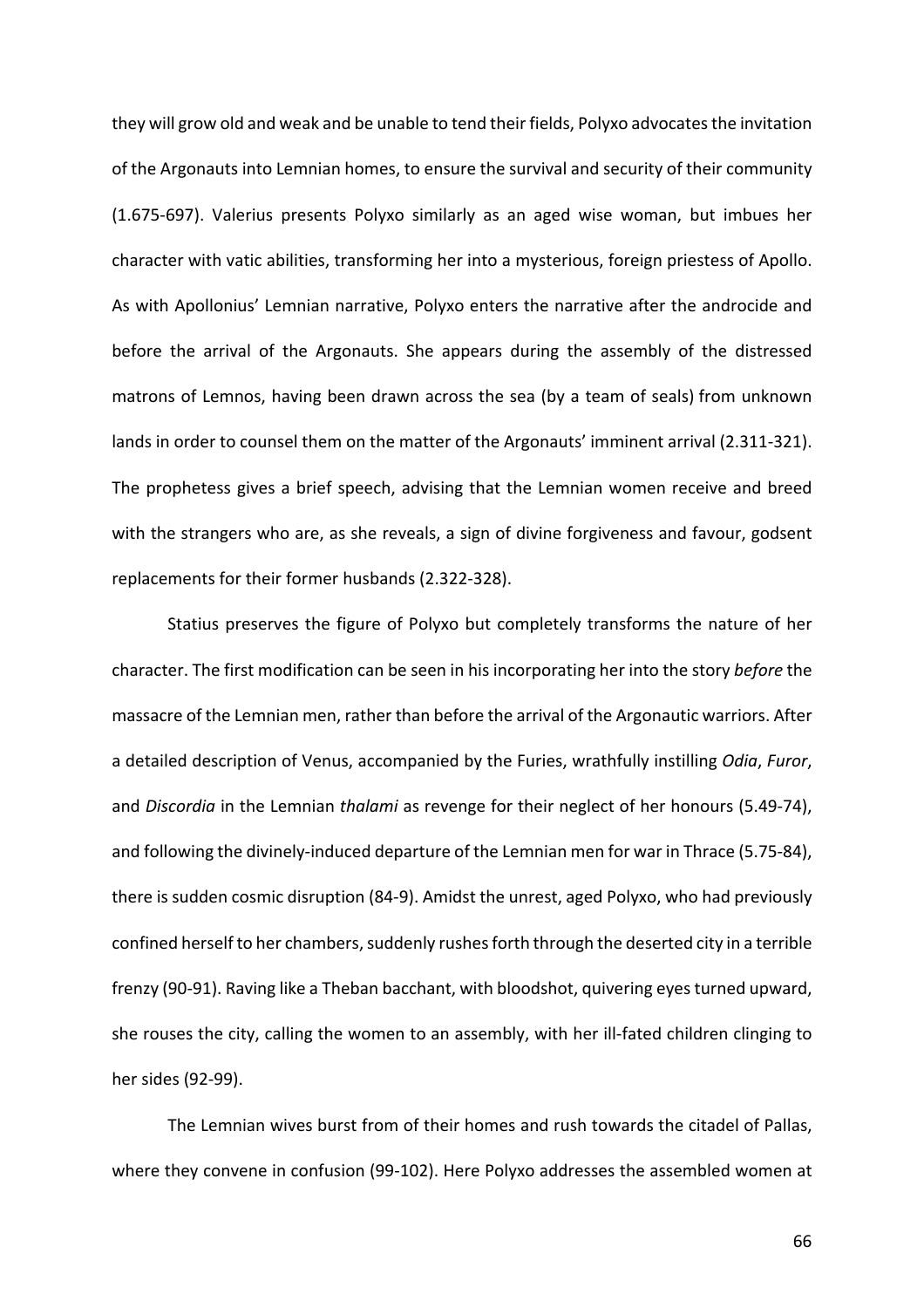length, ominously calling them *viduae* ('widows', 105), and brandishing a sword, she tells them that her *meriti doloris* ('just grief', 104), along with the will of supernal gods, compels her to act (104-105). She urges the Lemnian women to strengthen their courage and drive out their sex (105). In words that "seethe with sensuality",  $144$  she reminds them of their empty houses, wasting youth and fertility, and long laments, and claims to have a solution for their sorrows (106-110). Citing the example of birds and wild beasts joined through copulating as her model of normality, Polyxo asserts that the emptiness of their marriages, and their wombs, goes against nature (111-117). She demands that they take the daughters of Danaus, who dutifully slaughtered their sleeping husbands, and Thracian Procne, who with her own hands avenged her marriage and ate with (*pariter*, 122)<sup>145</sup> her spouse, as their inspiration  $(117-122)$ . Polyxo then expresses her intention to lead by her own example, assuring the women in graphic terms that she will kill her four sons despite their clinging embraces and tears, along with their father:

quattuor hos una, decus et solacia patris,

in gremio (licet amplexu lacrimisque morentur)

transadigam ferro saniemque et uulnera fratrum

miscebo patremque super spirantibus addam.

5.125-8

these four together in my lap, glory and solace of their father, though they delay me with tears and embraces, I shall drive through with steel and the diseased blood and wounds of the brothers I will mix, and add their father on top as they still breathe.

<sup>&</sup>lt;sup>144</sup> Vessey, *Statius and the Thebaid*, 1973, p. 180<br><sup>145</sup> The Latin term here suggesting, contrary to the Ovidian tradition (*Met.* 6.619-52), that Procne consumed her son *with* her husband.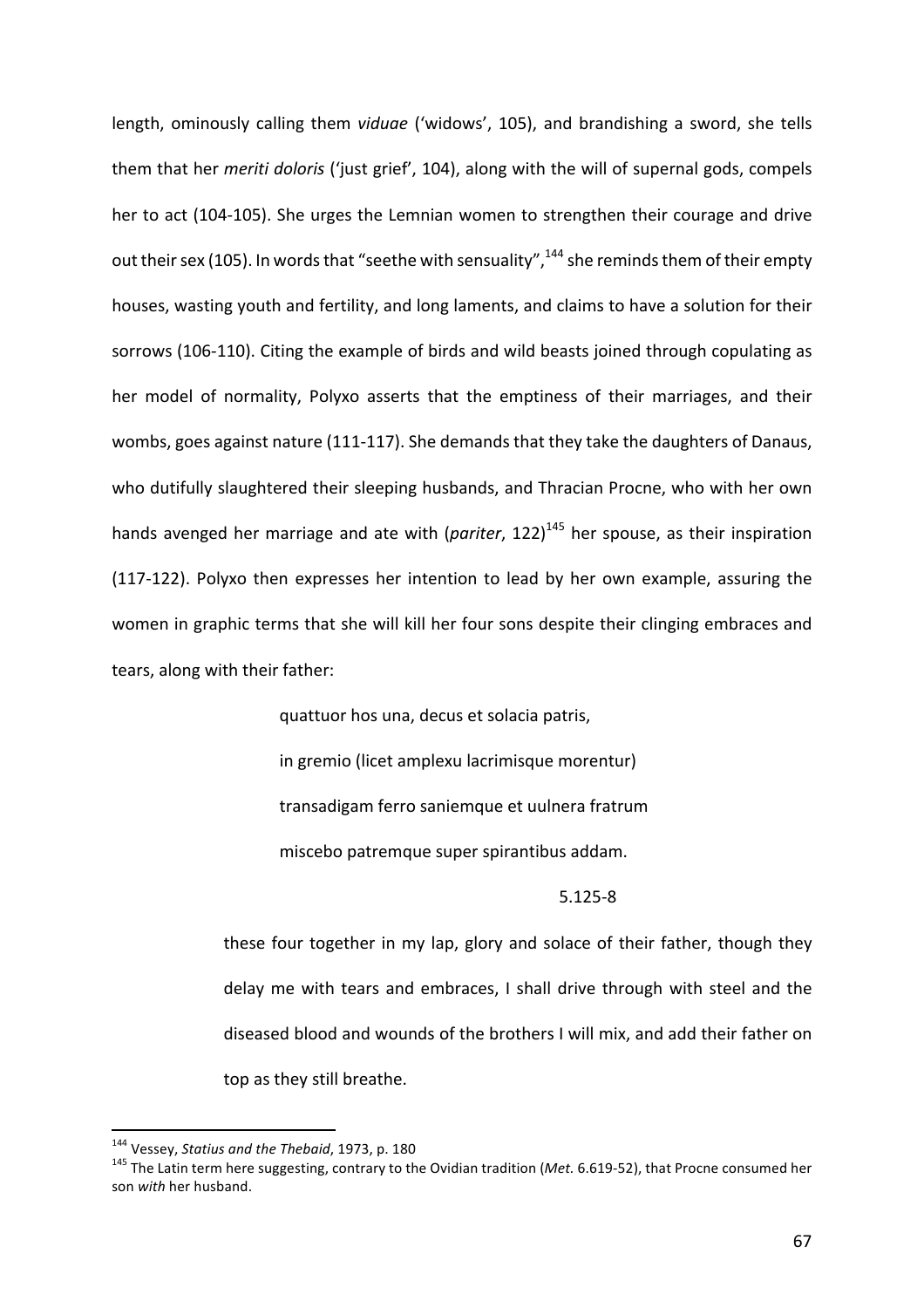Polyxo then asks the Lemnian women if they will dare as much as she (129). Her speech then is cut short by the arrival of the Lemnian fleet (130-131). She exhorts the women into action, claiming that an avenging god endorses their crime (131-134). She reveals that Venus came to her in a dream, and commanded that she and the women of Lemnos, rid themselves of their old, unsatisfactory husbands, promising new and better matches, the goddess then laid a sword upon her bed (134-139). Polyxo then suggests that there may be Thracian brides returning with their husbands (140-142). This last goad enflames the sexual jealousy and discontent of the Lemnian women, and elicits an enraged cry from the whole crowd (143-44). The women are like Scythian Amazons in their fury, and they are united in their madness and bloodlust  $(144-151).^{146}$ 

At this point the tumultuous scene retreats into a shaded grove near Minerva's mountain, described as being doubly dark (*gemina caligine*, 154), where the Lemnian women pledge themselves to the task with a blood sacrifice (152-155). Hades is opened, and both Enyo and Ceres, though never having been summoned, stand presiding over the gathering (155-157). Venus is also present, though invisible, providing weapons and wrath to the women (157-158). Polyxo, in keeping with her promise, offers up her son as a binding sacrifice, and the Lemnian women commit themselves to their crime by plunging their swords, all at once, into the boy's *mirantia pectora*, each groping at the body with greedy hands (159-161). The ghost of the boy rises up to hover by his mother, as the women affirm their imminent *dulce nefas* with his *sanguis vivus* (162-163).

From the outset of her appearance, it is clear that Polyxo's character, though preserved from Apollonius' and Valerius' renditions of the story, has undergone a radical and

 $146$  Augoustakis argues that in their frenzy, the Lemnian women become abjected, alien 'others', akin to the uncivilised Thracian women from across the sea: Augoustakis, *Motherhood and the Other*, 2010, p. 50.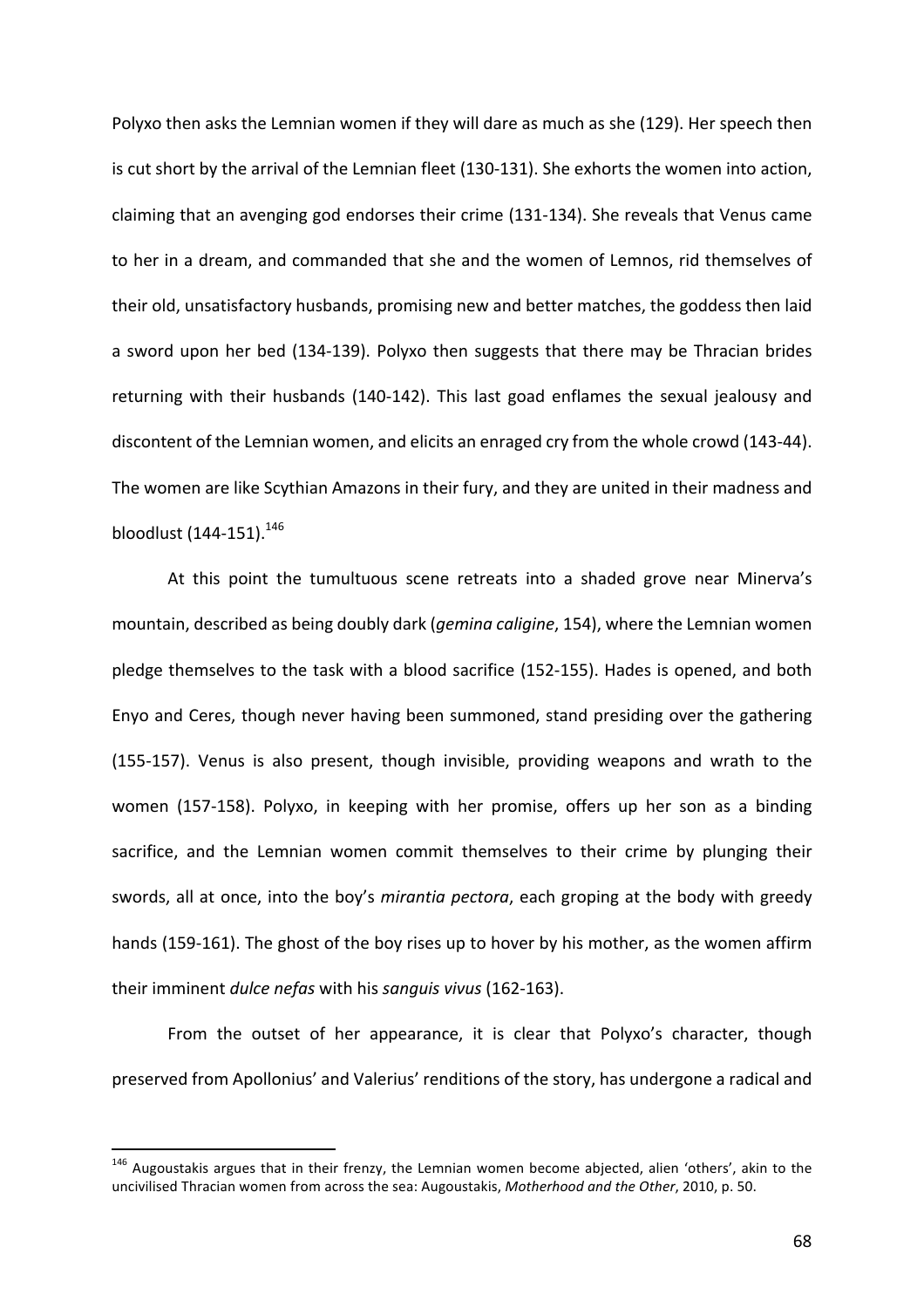monstrous transformation. The importation of Polyxo's character into this part of the Lemnian narrative drastically changes the cause, tone and effect of the whole episode.<sup>147</sup> Whereas Apollonius and Valerius present Polyxo as an aged wise woman, conscientiously promoting a return to the security and stability of traditional patriarchal society, Statius renders Polyxo as a vivid, maenadic and furial antagonist who incites violence and destruction. She is like Venus (5.57-69) and Tisiphone (1.88-130) in her vengeful rage, taking decisive action; independently and assertively she calls an assembly, so spreading the disease of madness and bloodlust amongst the mourning, vulnerable women of Lemnos.<sup>148</sup> The tone of Polyxo's speech, and the assembly itself, becomes menacing rather than optimistic, portending intrafamilial murder and mayhem instead of the restoration and renewal of wholesome social and familial bonds. The result of the altered assembly scene, and the grove scene that follows, is an intense portrait of feminine transgression and horror, where feminine, nostalgic and erotic imagery is disturbingly melded with masculine military and political imagery of swords, war councils, inflammatory rhetoric, and gruesome slaughter.

The emphasis Statius places on Polyxo's maternal and conjugal identity, through focussing on her children and marital dissatisfaction, intensifies the horror of her metamorphosis into a violent, vengeful maenad-fury set upon paedocide and mariticide.<sup>149</sup> Her speech exhibits disturbed logic, that invokes then inverts the arguments of the Polyxos who appear in the earlier Argonautic narratives, as she promotes advantageous, prospective new marriages and pregnancies, while also advocating the indiscriminate slaughter of legitimate husbands, fathers, and sons. Polyxo's reference to the habits of birds and animals signals the forthcoming inhuman exploits of the Lemnian women (5.164-169, 203-205); this

<sup>&</sup>lt;sup>147</sup> Finkmann, "Polyxo and the Lemnian Episode", 2015, 5.42.<br><sup>148</sup> Vessey, *Statius and the Thebaid*, 1973, p. 173.<br><sup>149</sup> Finkmann. "Polyxo and the Lemnian Episode", 2015, 4.27-34.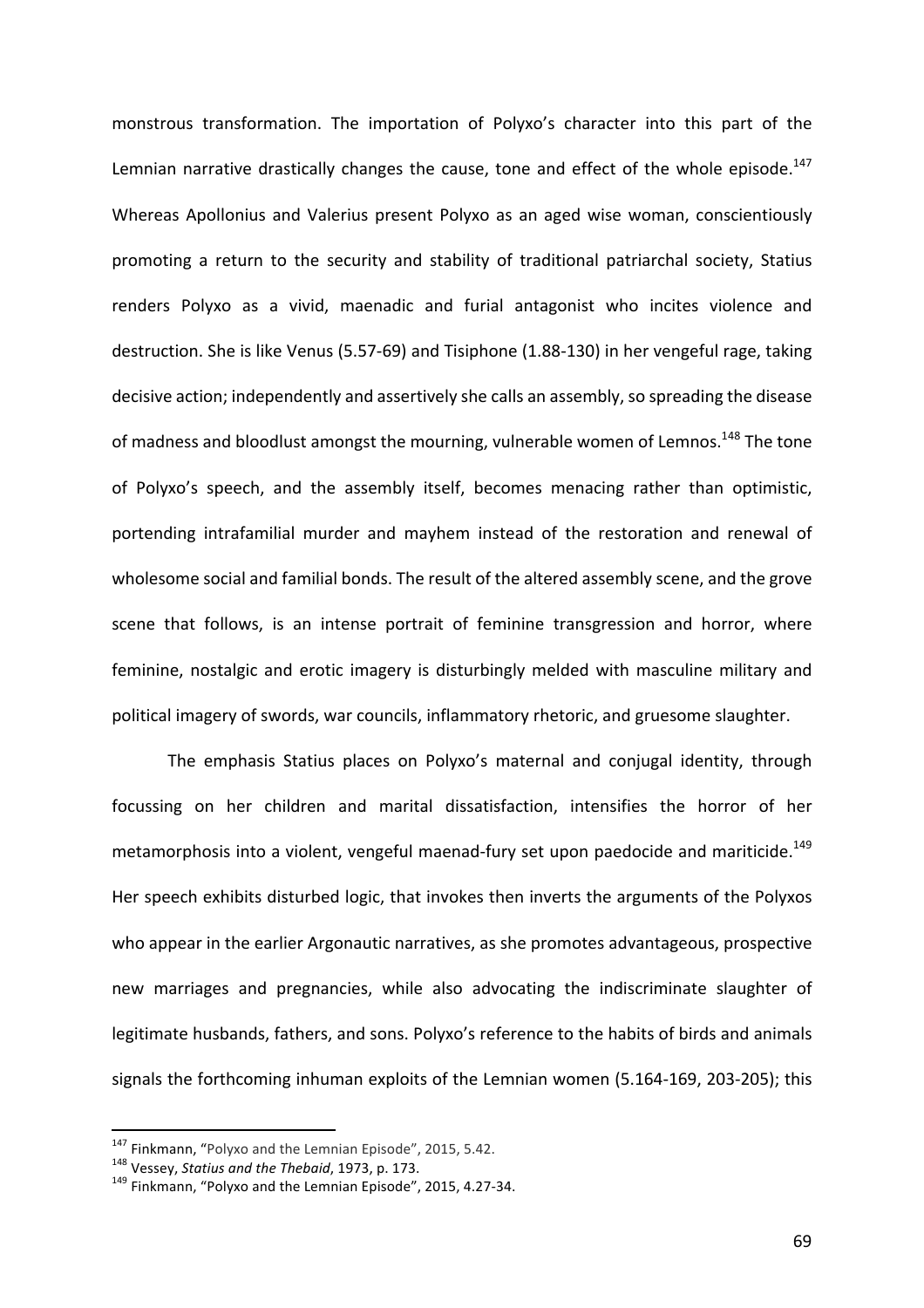is particularly ominous given that Statius' audience has already encountered several disturbing figures that combine femininity with bestiality, namely Tisiphone (1.88-130), Apollo's snake-woman (1.596-626) and the Theban Sphinx (2.496-522). Polyxo' use of the precedents set by the Danaides' and Thracian Procne in justifying her plan is also worrying, as Danaus is a symbol of excessive hate and impiety, and Procne is infamous for her gruesome punishment of her husband, which involved the killing and cannibalising of her son. These mythic forebears utilised their feminine roles (daughters, mothers, wives) to brutally punish and kill their male kin. Through Polyxo, the themes of perverse sexuality and madness, and violent rejection and inversion of maternity are focalised.

Statius' combination of maternal, maenadic, and furial imagery also creates a significant connection between the Lemnian mother, and the matriarch of the Theban house, Jocasta. Both Jocasta and Polyxo bear *infelix* sons, whose lives they forfeit due to the infectious *furor* they embody. They both rush forth, with unnatural speed, and deliver impassioned and affective speeches (Ide at 5.104-129; Jocasta at 7.483-527, and 11.329-353), usurping traditionally masculine roles of political and military leadership. Both mothers are also characterised with reference to Bacchic worship, with Polyxo's bacchant simile mirroring Jocasta's in terms of length, and imagery evoked:

> insano veluti Teumesia Thyias rapta deo, cum sacra vocant Idaeaque suadet buxus et a summis auditus montibus Euhan 5.92-94

just as a Teumesian Thyiad seized by the mad god, when the sacred rites call and Idaean boxwood flute calls, and Euhan is heard on the mountain's summit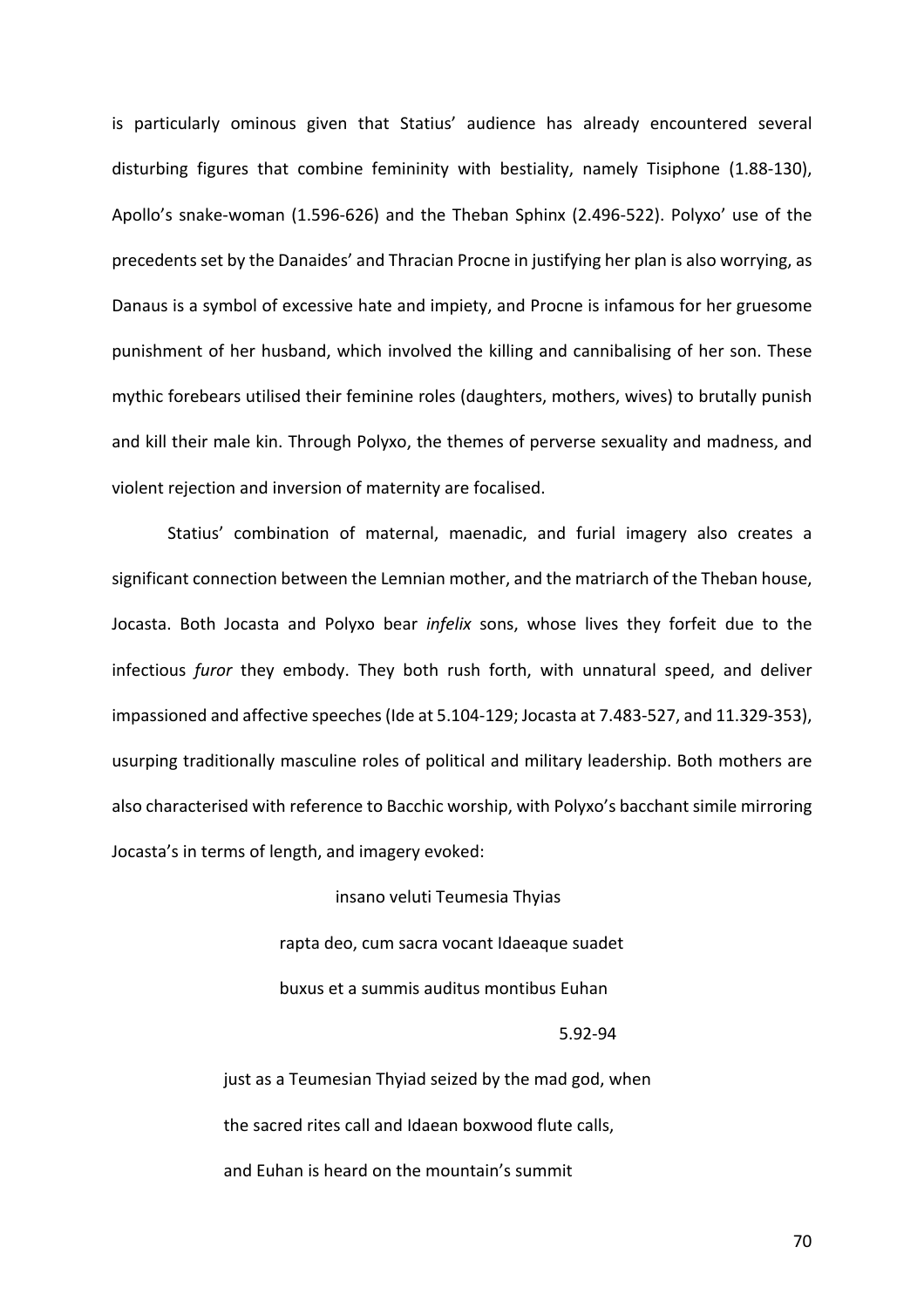Through their parallel similes, Polyxo and Jocasta are, implicitly and explicitly (respectively), connected with the most infamous Theban bacchant, Agave, and her terrible maternal crime: the frenzied dismemberment of her son, Pentheus.<sup>150</sup> Presented as figurative Agaves, Polyxo and Jocasta bring transgressive, destructive, emasculating maenadism into the masculine spheres of war and politics, ultimately overwhelming (though in Jocasta's case only momentarily) their respective male counterparts. As the Theban queen's narrative counter figure, Polyxo undermines the moral agency of Jocasta even as she makes her emotional plea for peace and the restoration of Theban familial fidelity, as she has already established the futility of maternal piety in the face of *furor* and *nefas*. Through Polyxo and her accomplices, Statius intensifies the theme of atrocity-tainted maternity, and the perversion of the feminine, which has already surfaced in the figures of Tisiphone, Apollo's snake-woman  $(1.596-626)$ , the Theban Sphinx  $(2.504-523)$ , and Ide  $(3.133-168)$ . The Lemnian women effectively act out a horror show that confirms the inherent female malevolence symbolically represented in the monsters of books 1 and 2, and only hinted at in the ambiguous descriptions of Statius' female characters.

Compounding the distinctly female menace of the episode, Statius also evokes key features from descriptions of witches and witchcraft from earlier Latin literature in his description of the violent crimes of the Lemnain women (5.49-498). The women of Lemnos, like the witches of Horace and Lucan, are spatially, physically, and behaviourally associated with the chthonic, bestial world, and exhibit transgressive appetites for sex and violence. Witch figures such as Canidia, Sagana, Veia, Folia, and Erichtho show a disregard for cultural norms which would have been disturbing for a contemporary Roman audience. These

<sup>150</sup> Augoustakis, Motherhood and the Other, 2010, p. 62.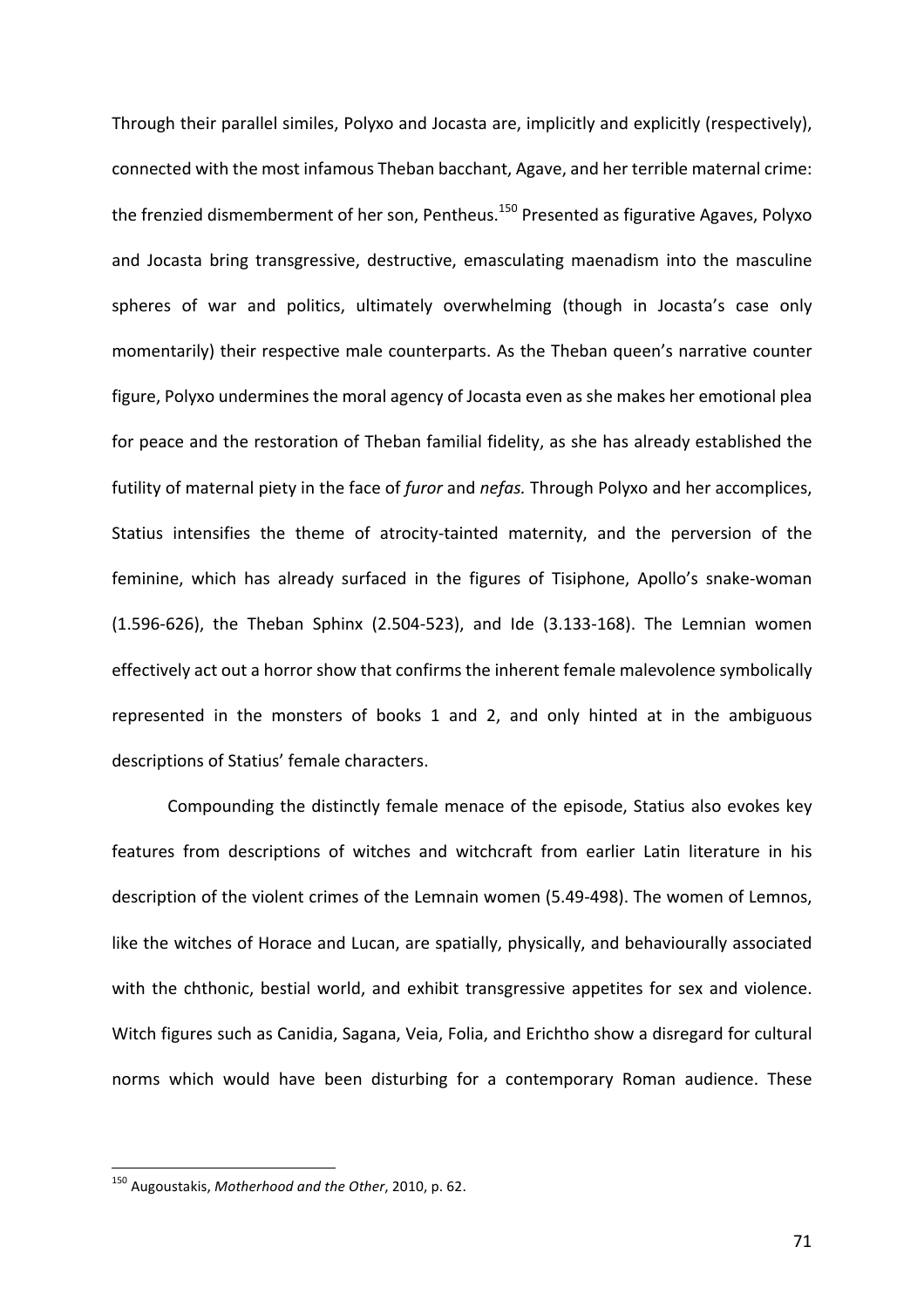characters are asocial, in no way controlled or restrained by civilised society or its strictures regarding the proper performance of gender. Horace's witches seek sex, and abuse male bodies for their love spells, and Lucan's Erichtho seeks ultimate power over the dead, engaging violently and erotically with male corpses to signal her control. Statius' Lemnian women likewise violate the integral cultural boundaries that stood between genders, and between bodies. These aberrant mothers, wives, sisters and daughters, and the crimes they commit, represent the breakdown of human (masculine, rational, ordered) control over the natural (feminine, irrational, disordered) world, and may be regarded a literary manifestation of a distinctly Roman, patriarchal nightmare. By evoking the witches of earlier literature, Statius presents a society of women who reflect, in a condensed episode, the undesirable, terrifying aspects of femininity that Roman authors used to denigrate, and regulate female existence. 

The grove scene in the Lemnian episode is the first and most significant parallel between the Lemnian women, and the witches of Roman literature. Horace's Canidia, Sagana, Veia, and Folia perform their rites in a secret and secluded inner court within a *domus*, where they have burrowed deep into the ground to create an earthen prison for their victim *puer* (Hor. *Ep.* 5.25-31); Canidia and Sagana are also described as stalking the squalid burial sites outside of Rome by night, exhuming human remains and inhuming animal substances (Hor. *Sat.* 1.8.20-22, 28, 42-43). Horace's witches are thus presented with sinister emphasis on their closeness to the earth, and the infernal realm, and their isolation from, and rejection of civilisation. Lucan's Thessalian superwitch, Erichtho, also dwells in wild, uncivilised spaces, and is presented as having complete control over the natural world (*BC* 6.465-491). She first appears sitting atop a rocky outcrop (572-575), and later performs her necromancy in a hollow cavern in the mountainside (6.640-641). Statius' description of the Lemnian women's

72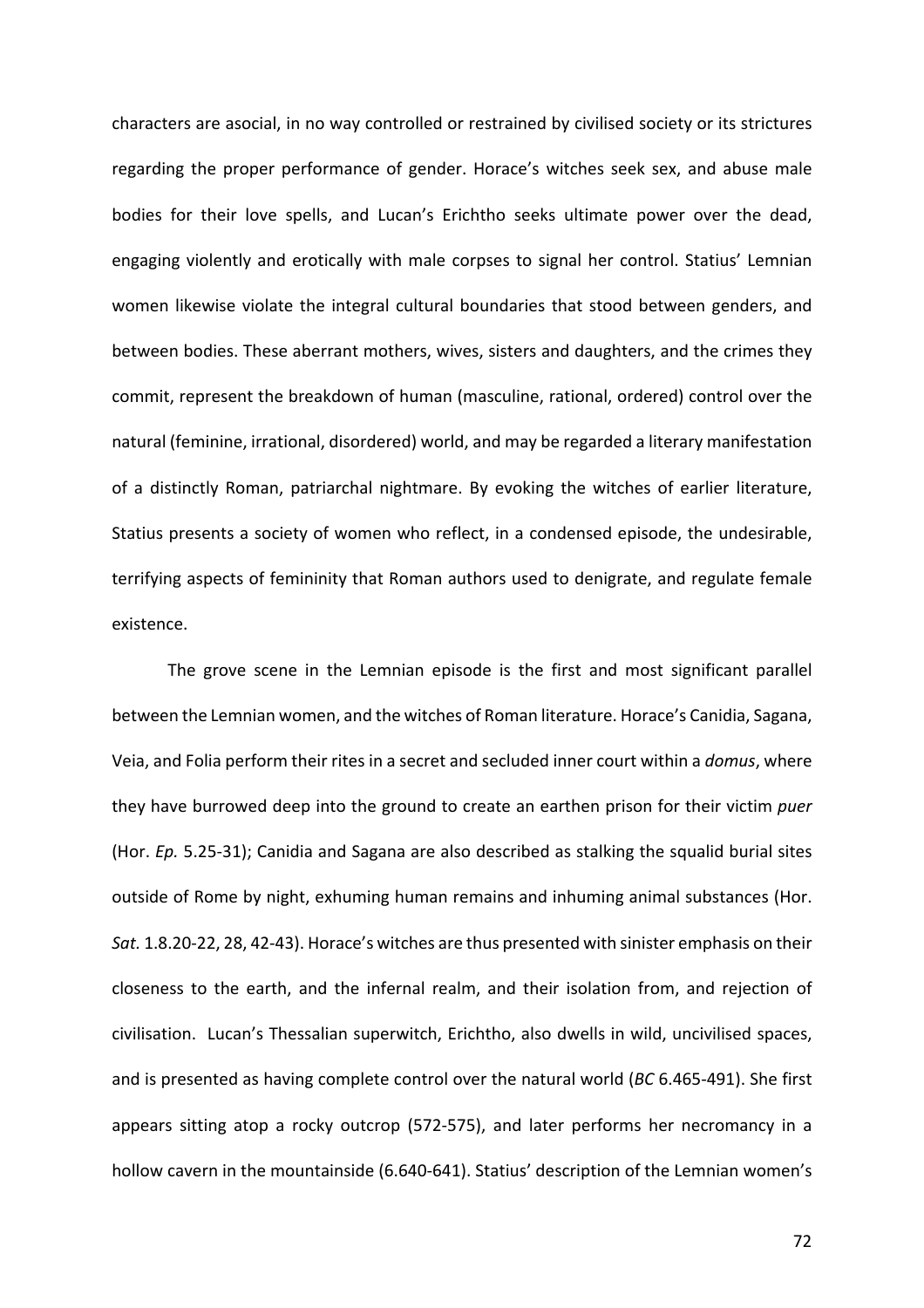retreat into a dark grove shares several parallels with the setting of Erichtho's necromancy.

haud procul a Ditis caecis depressa cavernis in praeceps subsedit humus, quam pallida pronis urguet silva comis et nullo vertice caelum suspiciens Phoebo non pervia taxus opacat.

# *Bellum Civile*, 6.639-45

There [in the side of a mountain] the ground fell in a sheer descent, sinking almost to the depth of the invisible caverns of Pluto. A dim wood with forwardbending trees borders it, and yew-trees shade it  $-$  yew-trees that the sun cannot penetrate, and that turn no tops towards the sky.<sup>151</sup>

tunc viridi luco (late iuga celsa Mineruae propter opacat humum niger ipse, sed insuper ingens mons premit et gemina pereunt caligine soles), hic sanxere fidem.

# *Thebaid* 5. 152-5

Then, in a green grove that widely shades the earth near the high summit of Minerva, dark itself, but above the great mountain presses down and the suns perish in double darkness, here they swore their promise.

The two scenes share the features of a mountainside setting, and a darkened, isolated atmosphere that sunlight cannot penetrate. The retreat of the Lemnian women into the doubly-dark grove at the side of Minerva's mountain (5.152-155) mirrors Erichtho's sinister

<sup>&</sup>lt;sup>151</sup> Duff's translation, 1928.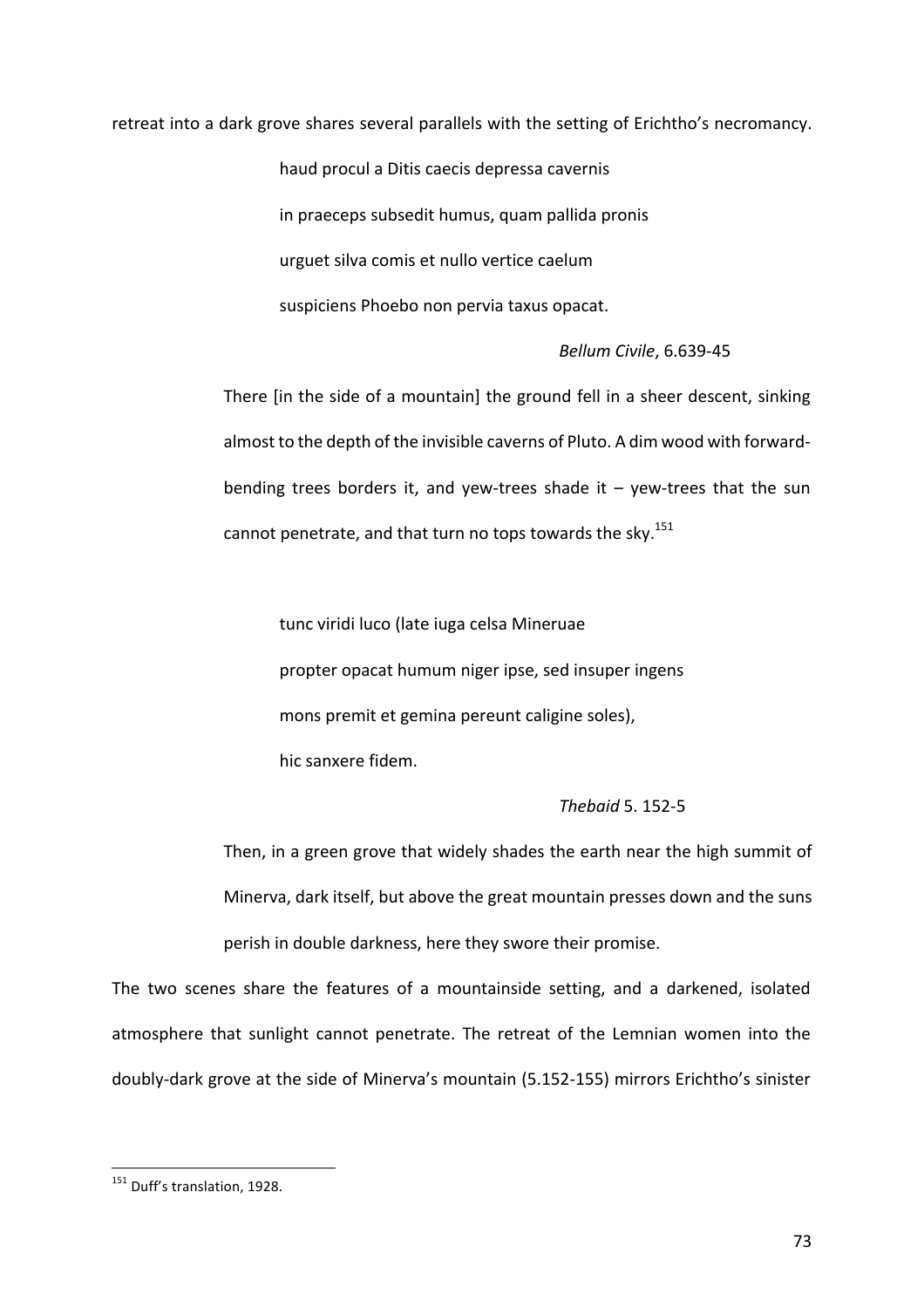withdrawal from light, and the world of the living, signalling their disconnection from the city and the civilisation it symbolises, and their immersion in chthonic, inhuman realm. Like Erichtho, their descent into the dark, wild space of the shaded, cavernous grove brings them into close contact with the infernal realm (155-157).

Roman witches have also been characterised as physically and behaviourally bestial. Canidia and her companion Sagana are described digging up the earth with their nails, and tearing a lamb to pieces with their teeth (Hor. *Sat.* 1.8. 26-28). Canidia is also presented as having serpents writhing in her hair (Hor. *Ep.* 15-16; cf. *BC* 6.656), while Sagana's hair bristles like a sea urchin or a boar (Hor. *Ep.* 27-28). Lucan depicts Erichtho harrying human corpses (*BC* 6.541-549), squabbling over the carnage alongside the scavenging beasts and birds (550-553); and as she performs her necromantic rites, her voice incorporates sounds of a barking dog, a howling wolf, a screeching owl, a roaring beast, and a hissing serpent (688-690). The Lemnian women are likewise characterised as distinctly bestial. They savagely tear at their sacrificial victim with their hands (5.160-162), and in their murderous frenzy they are likened to bloodthirsty wolves (164-169), and later to Hyrcanian lions (203-205). The absorption of these female figures into the natural, bestial world, where they become monstrous, powerful, and predatory creatures, illustrates the inversion of natural, "normal" order, in which civilised, civilising men exert control over nature, and women.<sup>152</sup> The Lemnian women are characterised by the same monstrous a-sociality, and animosity directed against the cultured, male-dominated world, as Horace's witches and Erichtho are; by spatially, physically and behaviourally merging with the natural world, they invert the hierarchies that governed

<sup>152</sup> Spaeth, B.S., "From Goddess to Hag: The Greek and Roman Witch in Classical Literature", in Stratton, K.B., and Kelleres, D.S., (eds.), *Daughters of Hecate: Women and Magic in the Ancient World*, Oxford, and New York: Oxford University Press, 2014, p. 45.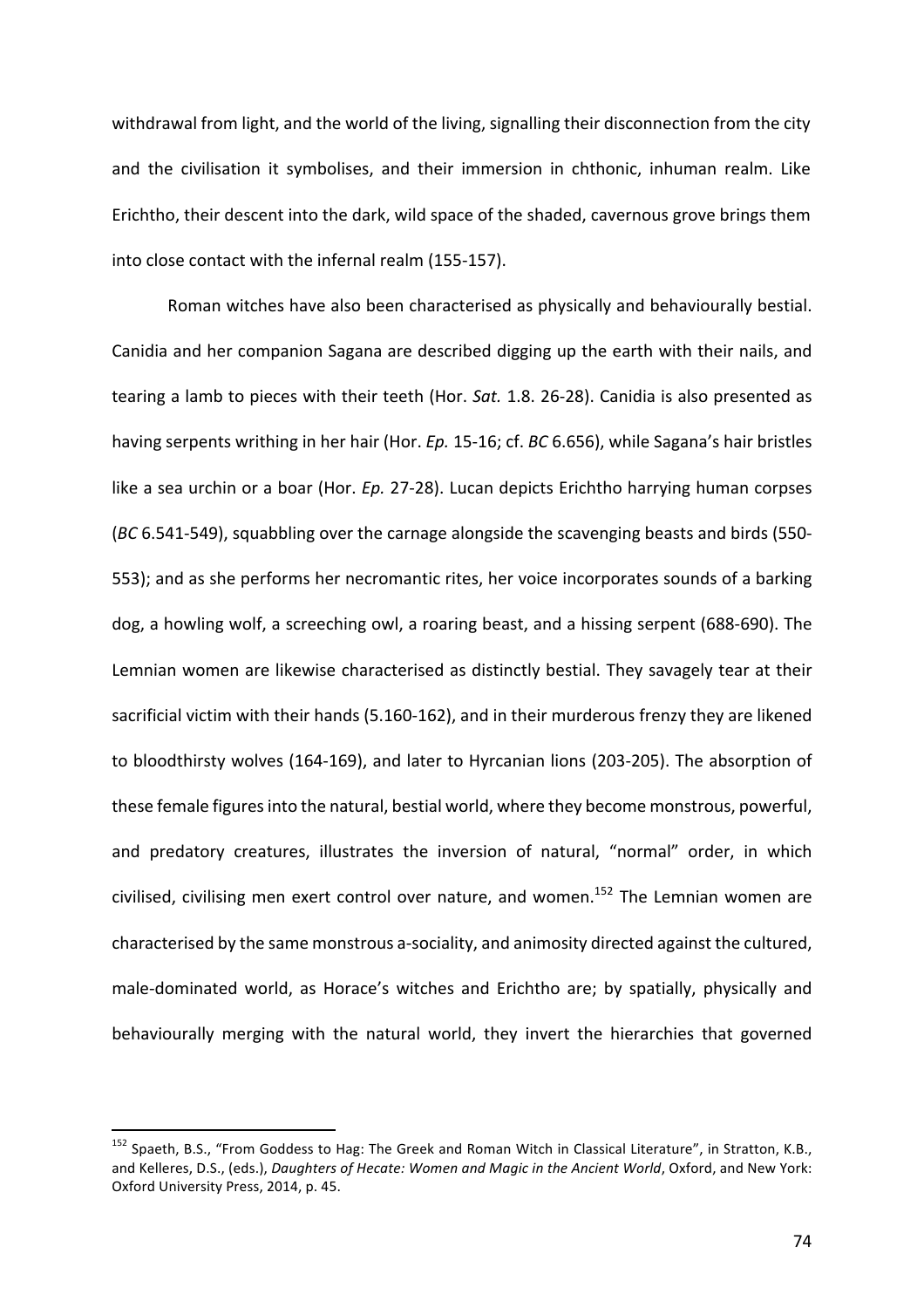culture, gender, and power, and signal the imminent violent overthrow of Lemnos' patriarchy, and the arrival of primal, feminine chaos on the island.

The witches of early imperial literature are also marked by a particular focus on biological materiality, and bodily desire. Witch figures are even further removed from human society through their frequent use of human body parts in their rituals. In *Epode* 5 Horace details how Canidia, Sagana, Veia, and Folia prepare to remove the bone marrow and liver of a young man who they intend to starve, in order to provide the elements of hunger and yearning for their love potion (11-40). Lucan has his Erichtho utilise whole human bodies in her rites, burying them living and reviving the dead (*BC* 6.529-532), collecting the ashes and burned bones of children (533-534), gouging eyeballs from sockets, gnawing at the fingernails of dead hands (540-543), collecting fresh, warm blood (554), as well as human foetuses (557-558). By utilising human ingredients in their spells, these witch figures dehumanise the human body, rendering it an object to be used. The Lemnian women also reflect this practice: their use of the *sanguine vivo* (*Theb.* 5.162) of Polyxo's *natus* to bind themselves to their terrible crime evokes and inverts the animalistic sacrifice scene of Satire 1.8, where Canidia and Sagana tear a lamb apart, pouring its blood into a ditch (28-30). The Lemnian women also resemble Erichtho as she harasses corpses with her gouging *manus* (541), collects the sanguine vivo she needs for her spells (554-556), and pierces the *pectus* of one of her corpsevictims, filling the wound with *ferventi sanguine* (667-669). These Roman witches and Lemnian women are shown exerting unnatural control over human and, more significantly, *masculine* bodies, inverting their vital roles as sons and soldiers, and rendering them as mere biological material, powerless, and equal with animals.

In addition to this disturbing emphasis on biological materiality, and the concomitant degradation of the masculine, witches are also strongly associated with human physiology

75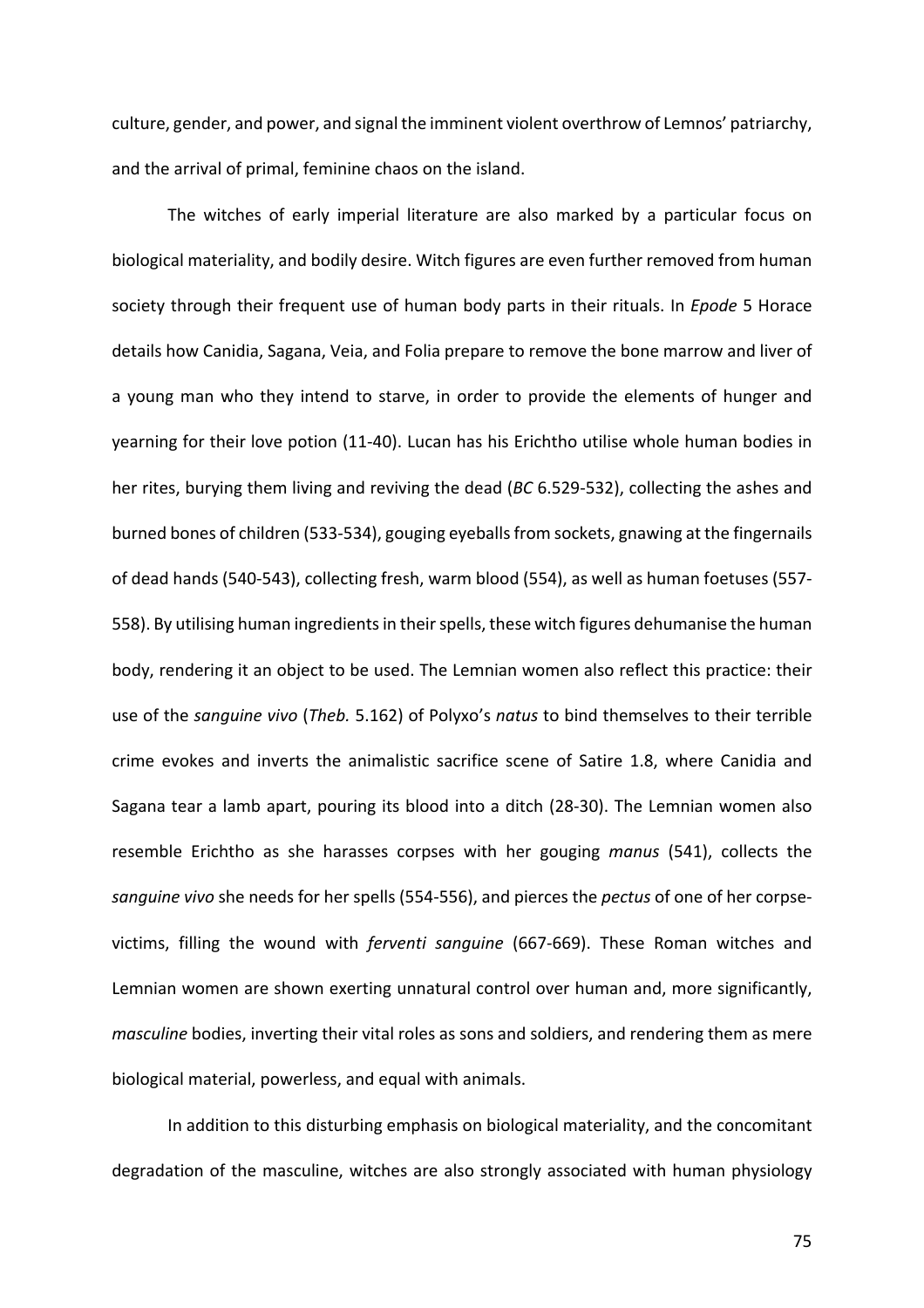through being driven by bodily desires. In this regard, Roman witches are again portrayed as invading male bodies, effectively assuming the active, penetrative masculine role for themselves.<sup>153</sup> In *Epode* 5 Horace's witches abuse the body of a young boy in order to prepare a spell designed to infect the mind of Canidia's scornful ex-boyfriend, Varus, making him burn with love for her (42-82). Horace adds that Folia, his fourth hag, possesses a *masculae libidinis* (41), placing explicit emphasis on female sexual transgression and the inversion of normative gender roles. Erichtho, too, appears to be driven in part by physical urges, as she is described rejoicing to lay atop funeral fires (*BC* 6.525), and hanging above a dead body, kissing and mutilating the head, opening its mouth with her teeth, and biting the tip of its tongue (563-568). The Lemnian women are likewise shown to be driven by a physical desire for sexual fulfilment. As discussed above Polyxo's speech (104-129) emphasises that the Lemnian women's main motivations are bodily desire and sexual jealousy, as she ominously prompts the women to compare themselves to the *feras* and *volucres* who copulate freely in nature  $(116-117).$ <sup>154</sup> She also incorporates floral, bridal, maternal, and sexual imagery into her argument (106-116), and her final goad, which ignites the wives' rage, suggests that their husbands may be bringing home Thracian brides to replace them (142). The sexualised fury of the Lemnian women culminates in the gruesome, frenzied sacrifice of Polyxo's son (159-163), then surfaces again  $-$  after a dread-inducing intermission, during which the Lemnian men return, and the Lemnian women feign a warm, wifely welcome (170-192) in Gorge's sexualised slaughter of her husband, Helymus (207-217).<sup>155</sup>

<sup>&</sup>lt;sup>153</sup> On witches and the subversion of sexual and gendered roles, see Stratton, "Magic, Abjection, Gender", 2014, pp. 162-3.<br>pp. 162-3.<br><sup>154</sup> Vessey, *Statius and the Thebaid*, 1973, p. 180-1.

<sup>&</sup>lt;sup>155</sup> Nugent, S.G., 'Statius' Hypsipyle: Following in the Footsteps of the Aeneid', Scholia, 5, 1996, p. 63; Gervais, K., Dealing With a Massacre: Spectacle, Eroticism, and Unreliable Narration in the Lemnian Episode of Statius' *Thebaid* (MA Thesis), Kingston, Ontario, Canada: Queens University, 2008, p. 72.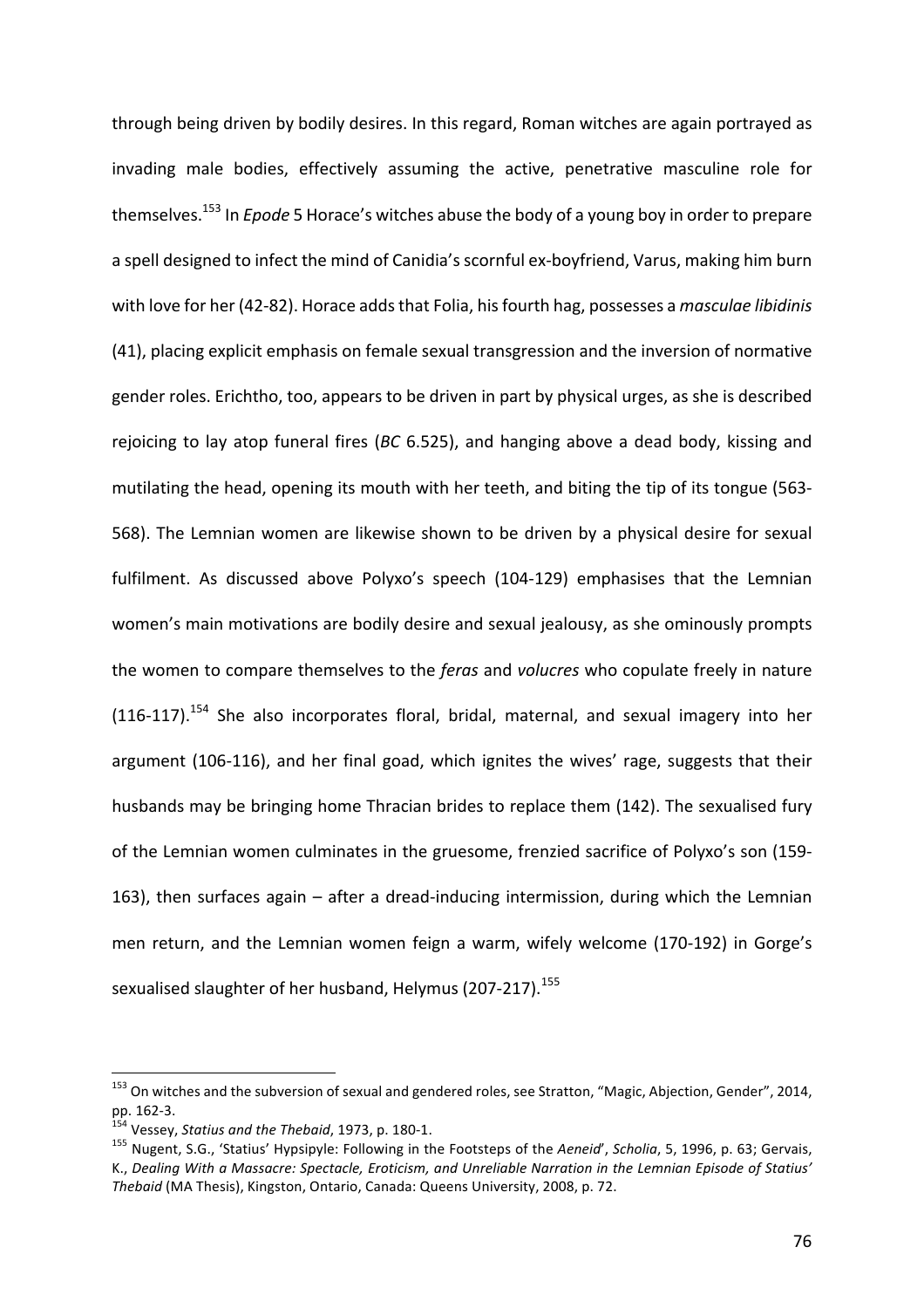### Helymum temeraria Gorge

euinctum ramis altaque in mole tapetum efflantem somno crescentia uina superstans uulnera disiecta rimatur ueste, sed illum infelix sopor admota sub morte refugit. turbidus incertumque oculis uigilantibus hostem occupat amplexu, nec segnius illa tenentis pone adigit costas donec sua pectora ferro tangeret... ora supinat blandus adhuc oculisque tremens et murmure Gorgen quaerit et indigno non soluit bracchia collo.

# 5.207-17

Bold Gorge looms over Helymus crowned with branches and upon a pile of tapestries, breathing out wine that grows stronger in sleep, she tears open his dishevelled clothes, seeking to wound, but his unlucky sleep flees under the approach of death. Confused, and with eyes of uncertain wakefulness, he seizes the enemy with an embrace, not hesitating in his arms *she* drives behind his ribs until the blade touches her own breast... he upturns his face and still fawning with trembling eyes and murmurings he seeks Gorge, and does not release his arms from her shameful neck.

As with the witch depictions of earlier literature, in Statius' Lemnian episode sexual imagery is mingled with imagery of gruesome violence and death, and the violation of masculine bodies. The horror of the female, especially male horror of female sexuality, is literalised in

77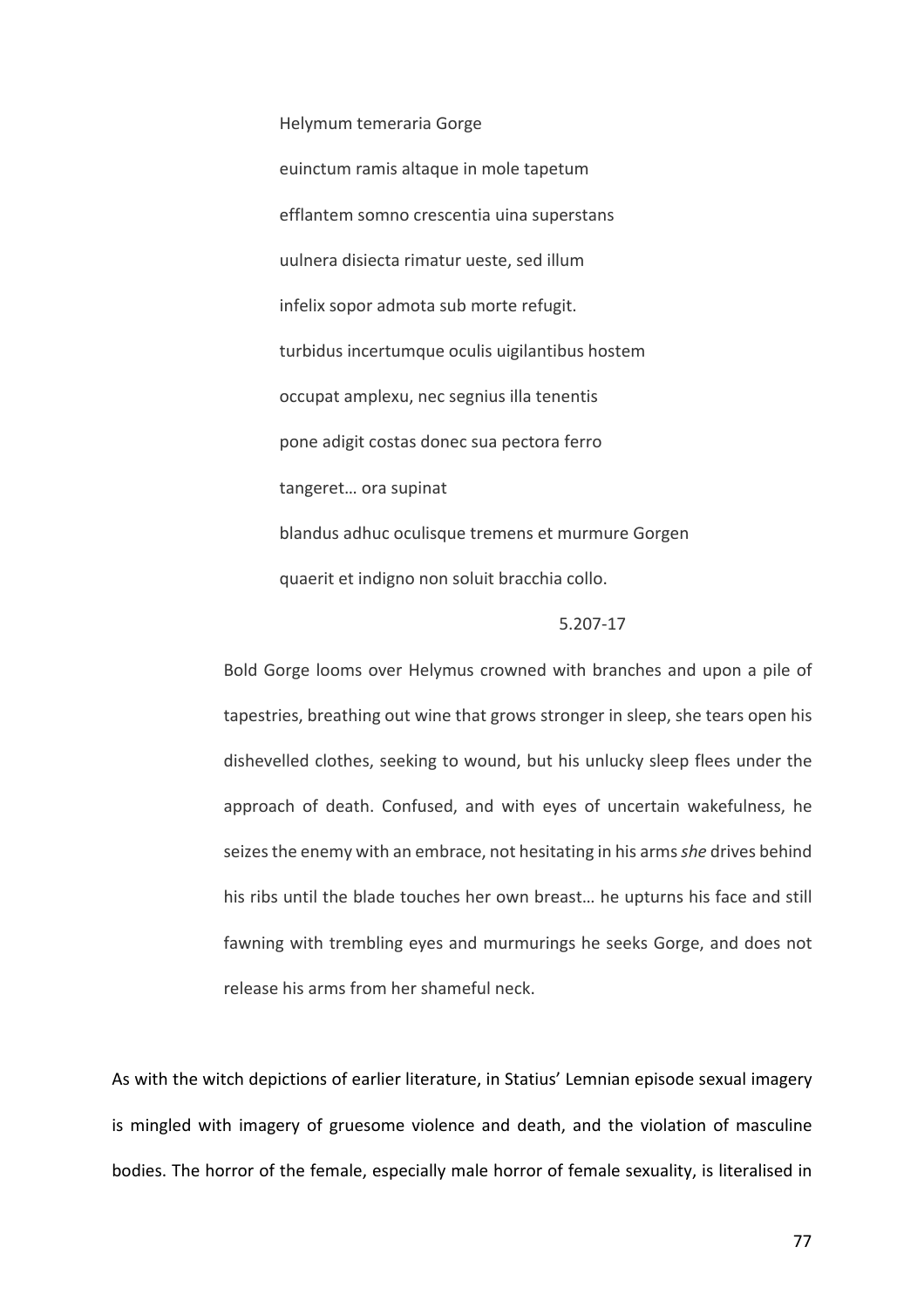the emasculating murders of the Lemnian women. Here the Statian reader sees men reduced to victims of both sexual and violent crimes.

Roman witches regularly violated the physical boundaries of the men, figuratively transforming their victims into the perverse, socially unacceptable figure of the passive male *cinaedus*, and themselves assuming the equally undesirable role of the fearsome, libidinous virago. Canidia, Sagana, Veia, Folia, and Erichtho, each performing the role active penetrator, transgress the physical limitations of their gender by utilising knives, hands, and teeth to penetrate their prey. These witches even subvert the act of rape, bypassing the normal bodily orifices and violently creating new openings in the body, into which they thrust knives and gouging fingers.<sup>156</sup> In this way the Lemnian women also become active penetrators, as they violate male bodies with swords (206-239), and in the case of Polyxo's infant son, with their own hands (161). The Lemnian women may even exceed the transgressive horror of the witches of Horace and Lucan, as they not only physically violate male bodies, but also violate the revered space that the Roman *vir* was supposed to control and defend – the city. In the Lemnian episode, the violent spirit of the Lemnian women is ignited at the citadel (143-4), then amplified and consolidated in the doubly-dark grove (152-169), and from this point the savagery of the women spreads, ultimately engulfing the city, as is shown in the vividly recounted scenes of piled corpses, and mixed blood and wine overflowing in the sacred spaces of the deserted *urbs* (248-257).

The Lemnian women violently reject traditional feminine identities of *mater*, *matrona*, *filia*, *soror*, and in doing so they necessarily destroy the masculine roles of pater, vir, filius, and *frater*. They induce horror because they, like the witches of earlier literature, invert

 $156$  Spaeth, "From Goddess to Hag", 2014, p. 55.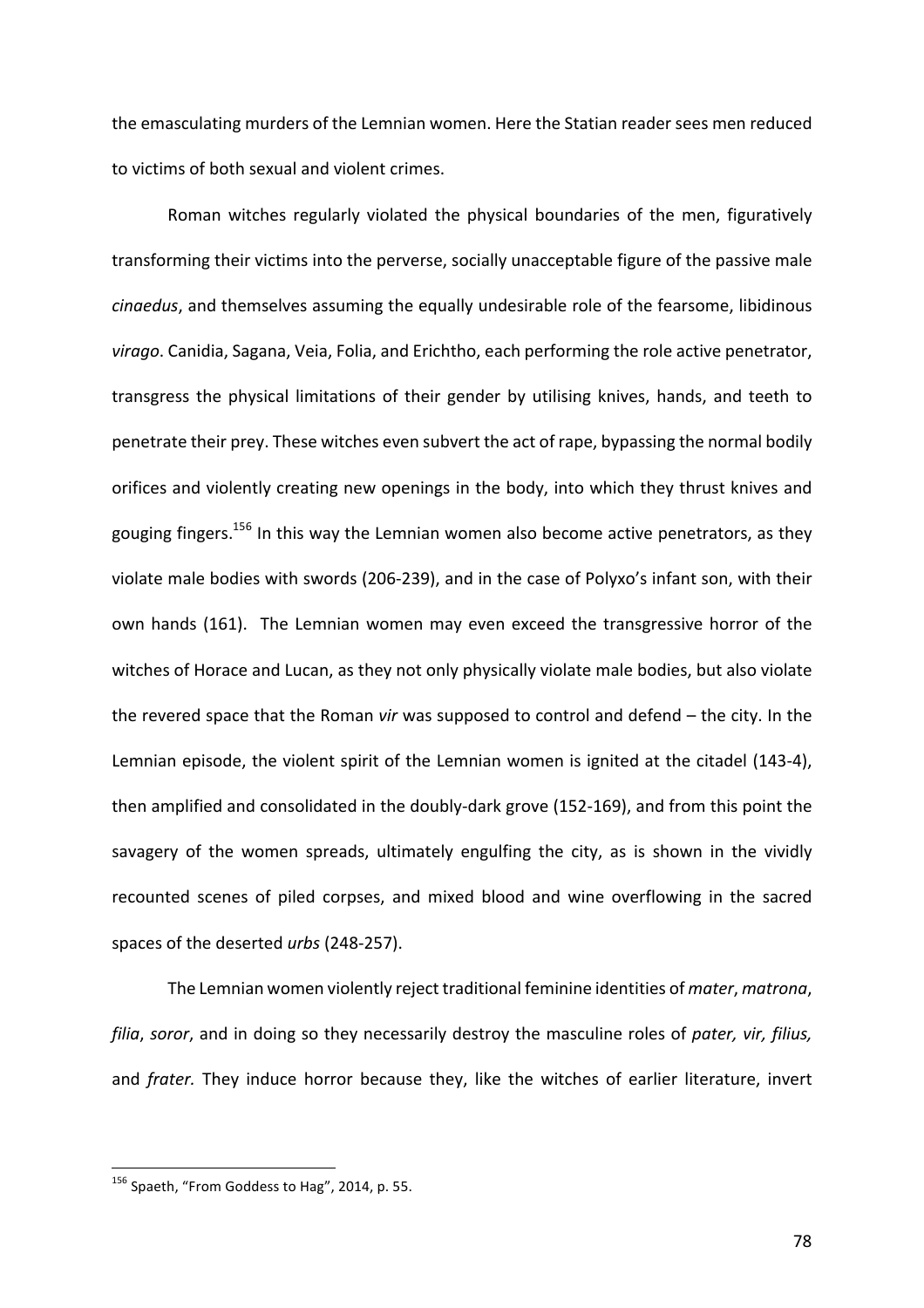normality and stability first by abandoning the *domus* and the *urbs*, retreating into nature and assuming bestial identities, then by appropriating the active, masculine sexual and military role. They outdo their Julio-Claudian predecessors however, by departing from nature, and returning to masculine, civilised culture to wreak violence and destruction. Unrestrainedly performing abhorred social crimes such as infanticide, filicide, mariticide, and patricide, they slaughter their male kin, and effectively dismember the Lemnian patriarchy.

Through a web of similes and allusions, the women of Statius' *Thebaid* are associated with figures of monstrous, threatening, and destructive femininity both within and outside of the text. The prominent female figures of the *Thebaid* are connected not only with each other, but with the female monsters of books 1 and 2, and yet more menacing female characters from earlier myth and poetry. Through the dissonant similes applied to prominent female characters, Statius increases his audience's sense of dread and horror, as with each intertextual or mythological reference they become more aware of the impossibility of escape or redemption for the protagonists of the poem, and the inconsequentiality of human agency, as maddened heroes move irrevocably onwards, being forcibly driven by malignant deities, toward the final fratricide. Even as mothers and wives lament and supplicate the male protagonists of the poem, even as they strive to perform the appropriate burial rites, their palliative and cathartic undertakings are undermined by their respective similes, and associated with menace and monstrosity.

Witches, Furies, and Maenads are marginal and liminal figures, existing outside of the civilised world, between the mortal, the bestial, and the supernatural; they represent what must be avoided for the proper function of civilisation and society. Eunuch priestesses, and wrathful goddesses are also deeply threatening, as they represent extremity, and the

79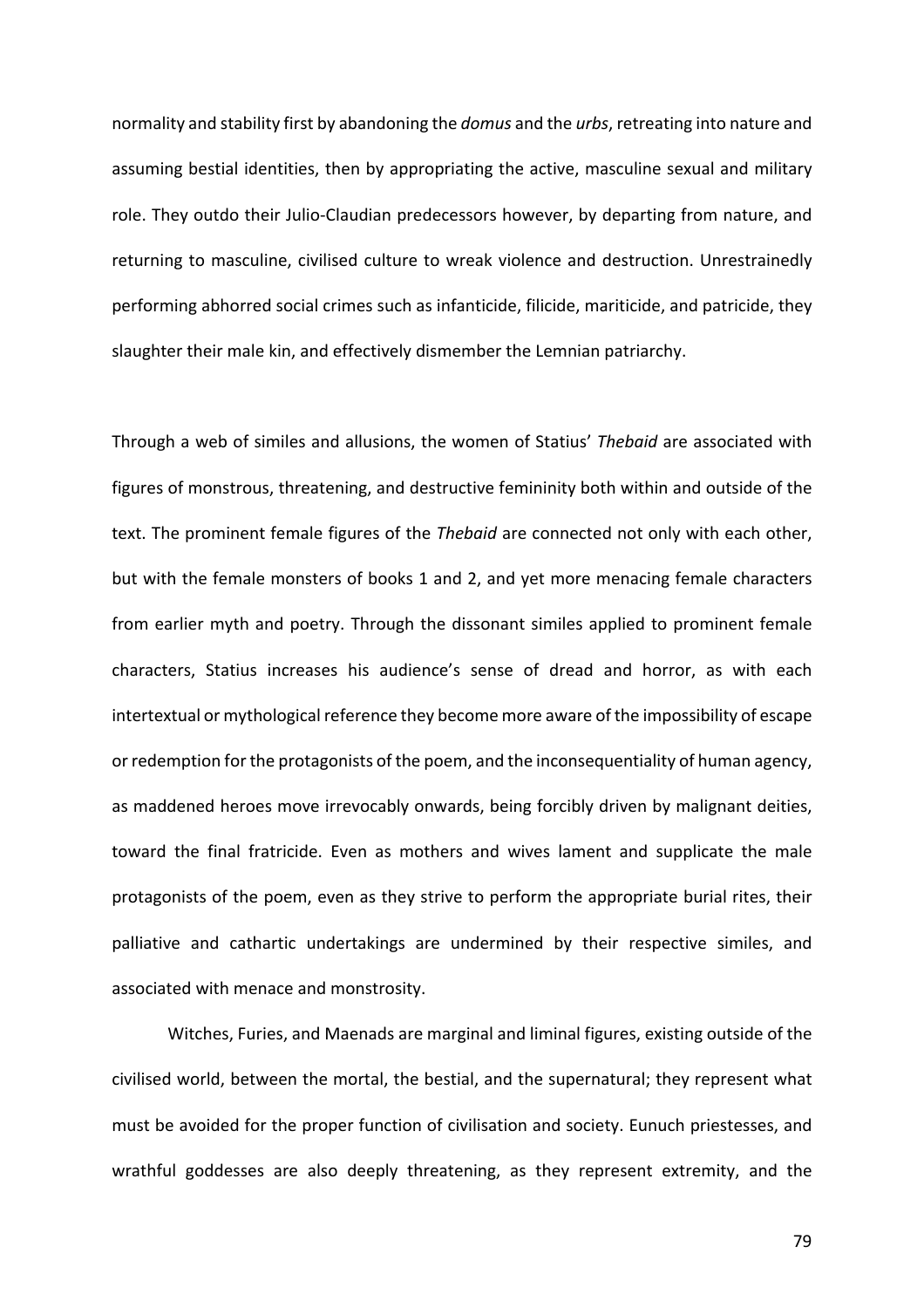unknowable and uncontrollable powers that ensure that (hu)mankind can never be allknowing, and all-powerful. Although monstrous figures are usually incorporated into a text to represent the transgression of critical boundaries (physical, psychological, behavioural, moral, social) and to act as negative exemplars of what must be avoided or overcome, the monstrous (in particular the monstrous-feminine) pervades the *Thebaid*, regularly resurfacing in prominent characters to underscore the inescapability of fate, and the collapse of boundaries, agency and identity in Statius' epic universe. The monstrous similes signify that that civilising masculine, patriarchal order, reason, and power is ultimately irrelevant and inadequate. 

Even as they ostensibly act in service of popular morality and social values by condemning war, advocating a peaceful resolution, and attempting to give their dead proper burial rites, and in bold defiance of the destructive, uncivil male actions that drive the poem, female characters such as Ide, Argia, and Jocasta are assimilated with the negative forces that govern Statius' epic universe. While the mothers and wives of Statius' *Thebaid* outwardly perform as emblems of virtuous, culturally productive maternal agency, their persistent association with the forces of *furor* and *nefas*, with transgression and excess, imbues their characterisation with the alternative attitude towards the feminine and maternal, that of deepest fear, mistrust, and loathing.<sup>157</sup> The unsettling, allusive references to maddened, terrifying, violent women of earlier myth and literature accumulate to undermine feminine piety and pathos, and affirm that in civil war even positive action is warped and tainted by *nefas* and *furor*, and the dominance of infernal Tisiphone. These similes, and allusions serve to connect the prominent female voices of the poem with the forces of madness, disorder,

<sup>&</sup>lt;sup>157</sup> McAuley, *Reproducing Rome*, p. 2016, p. 331.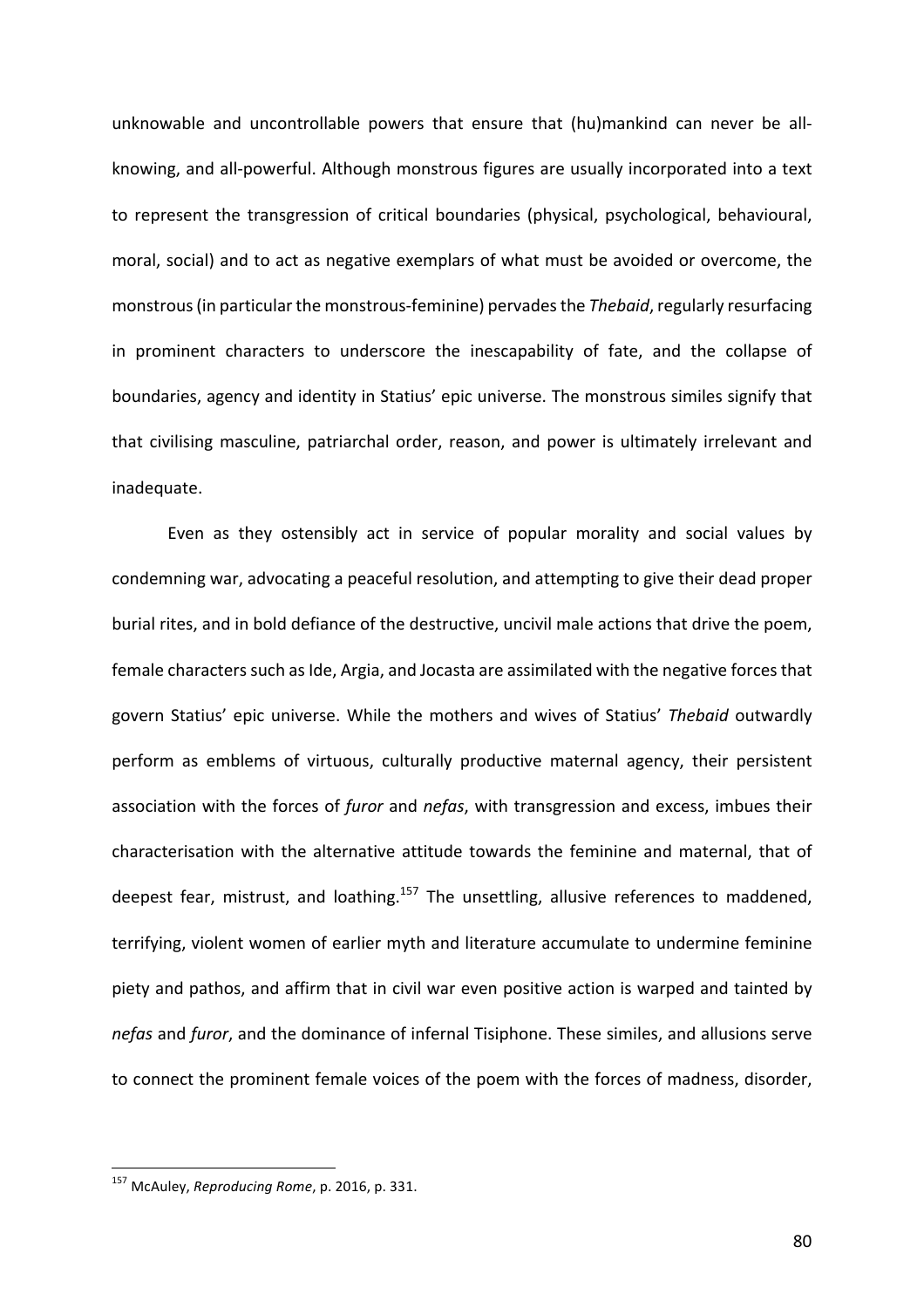death, violence, and criminality. They support the theme of feminine monstrosity and transgression that runs throughout the epic, always hinting at masculine destruction, and the collapse of boundaries.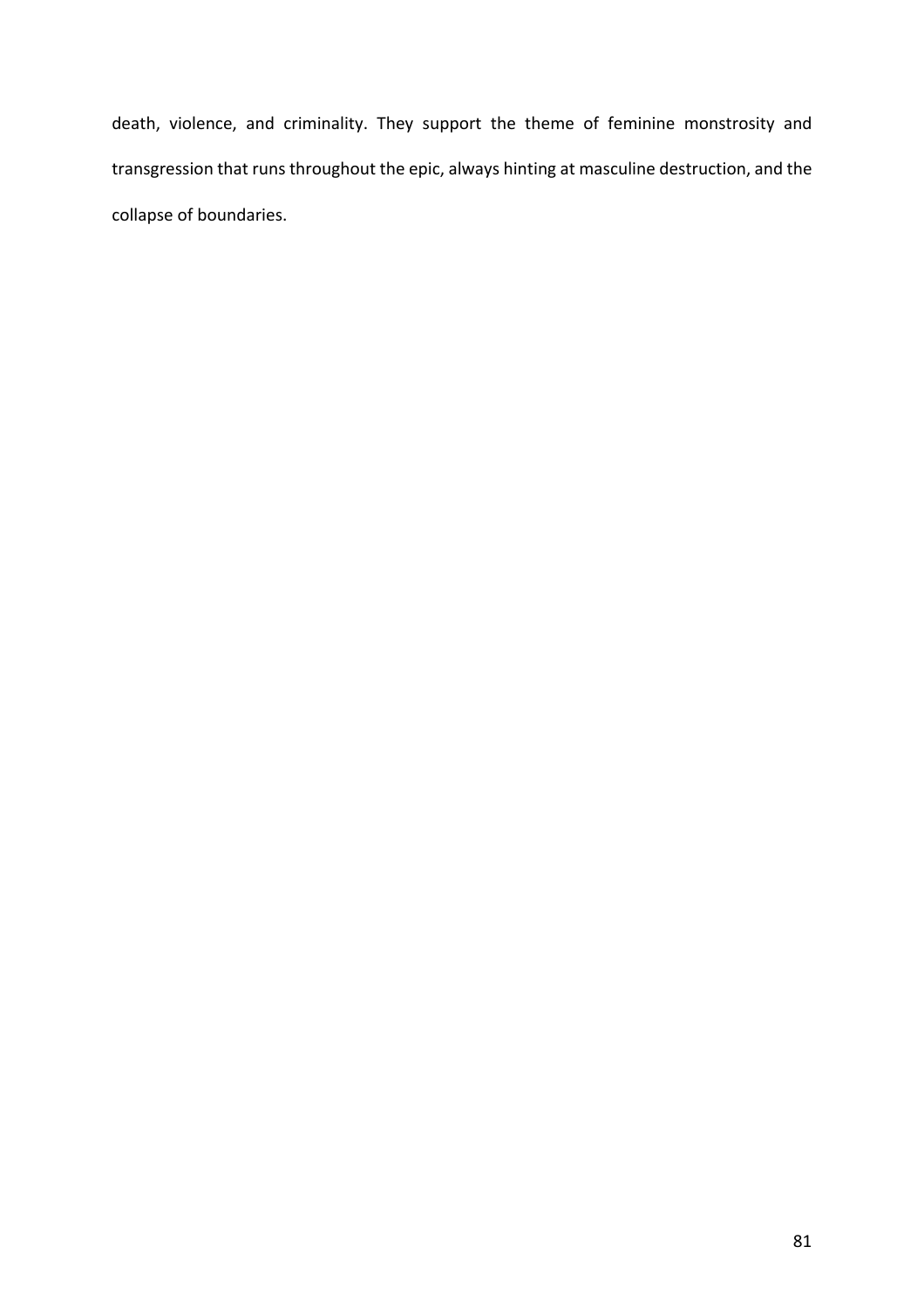### **Chapter 3: Flavian Fears**

As Jeffrey J. Cohen established in the mid-1990s, in his influential study "Monster Theory", the monster is "an embodiment of a certain cultural moment" that incorporates a society's anxieties and fantasies; as such, the monster acts as a cultural construct or projection, a cipher to be de-ciphered.<sup>158</sup> Like the monsters of modern film and fiction, the monsters of ancient literature not only provided a "safe scare", but also embodied the fears and fascinations of the societies that created them, and furthermore revealed what was regarded as good and normal. According to Paul Murgatroyd, mythical monsters "give us insights into a view of the human situation – the trials and horrors of life, and how they are overcome (or not); the dangers of... the transgression of borders."<sup>159</sup> By observing the various forms that monsters take, readers can further understand how a particular community perceived itself, the world, and its position within it.<sup>160</sup>

The female monsters and monstrous females of Statius' Theban narrative must be read against the cultural context of an era seeking to distance itself from a troubling past and legitimise a new dynasty in the wake of a traumatic year of civil and political discord. Tisiphone, the Argive snake-woman, and the Theban Sphinx, along with the ambiguous human females of the poem, are reflective of a culture that was characterised by an intense focus on masculine patriarchal and hierarchical power systems, order and control, as well as an anxiety regarding regression, origins, and identity. They are also emblematic of Flavian society's inherited and amplified anxieties regarding threatening and transgressive female power, physicality, and sexuality. Through the combined and recurring themes of monstrosity

<sup>&</sup>lt;sup>158</sup> Cohen "Monster Theory", p. 4.<br><sup>159</sup> Murgatroyd, *Mythical Monsters in Classical Literature*, 2007, p. 2.<br><sup>160</sup> Musharbash, "Introduction", 2014, p. 2.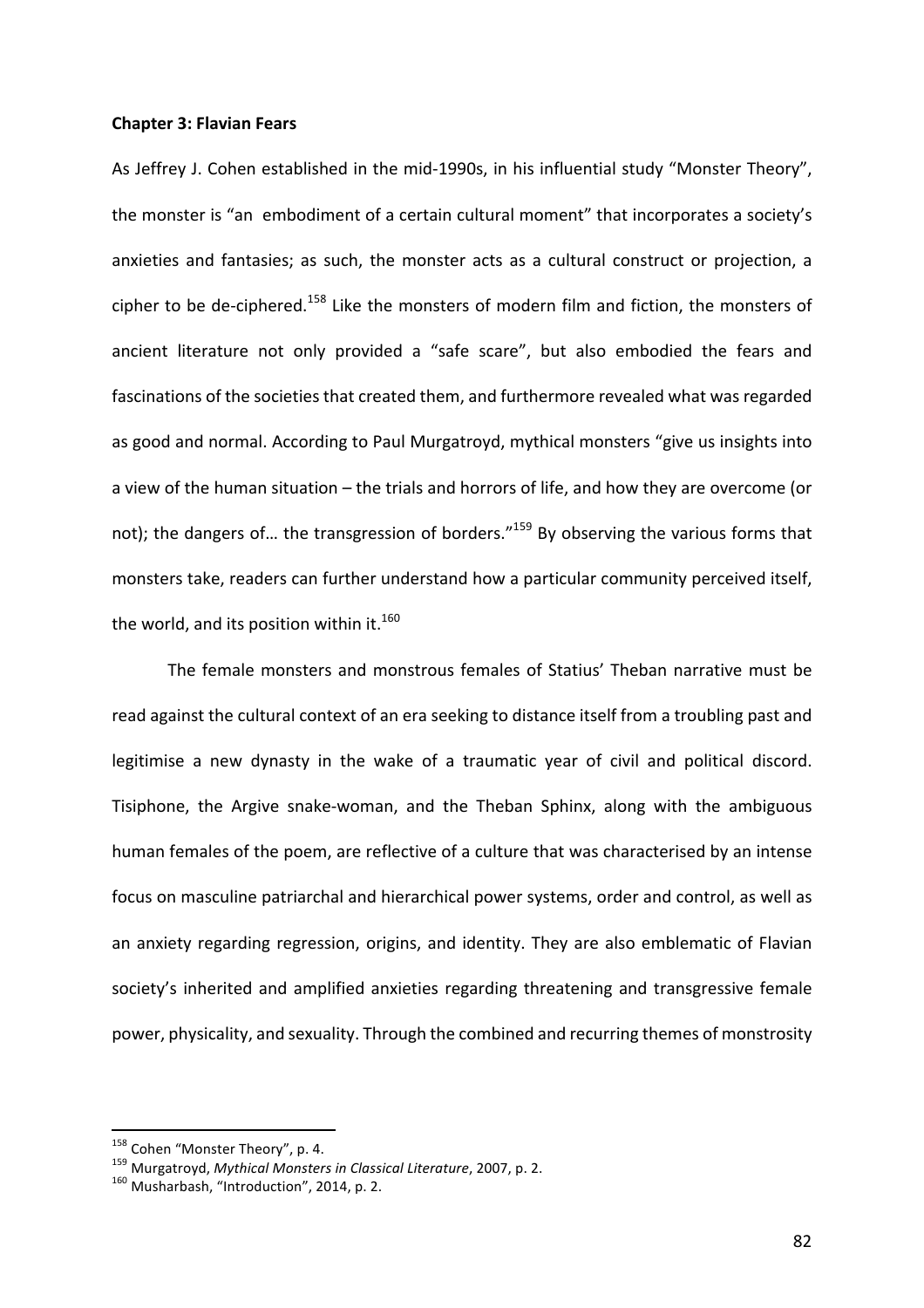and dangerous femininity, Statius' epic presents a Theban horror show that plays out Flavian fears.<sup>161</sup>

#### **Flavian Culture: Power, Order, Control**

Given the brevity of Flavian rule (the dynasty only held power for 27 years) compared with the long reign of the Julio-Claudians and the adoptive emperors who followed Domitian, the question of whether the Flavian era retains its own distinctive, discernible culture is still contested.<sup>162</sup> However, the efforts of Vespasian and his successors (his sons, Titus and Domitian) to escape the shadow of Nero and the Julio-Claudians, establish their dynasty and assert their dominance, did produce marked social, cultural, and political discontinuities, as well as restitutions and amplifications of traditional values and ideals.<sup>163</sup>

Flavian culture was characterised by a renewed emphasis on power, order, and control after a period of weakness, disorder, and transgression. In his *Histories*, Tacitus characterises the period that followed the death of Nero and preceded the Flavian principate as one of moral, social, and political turmoil:

> *The story which I am approaching is rich with disasters, grimly marked with* battles, rent by treason and savage even in peacetime. Four emperors perished *violently.* There were three civil wars, still more foreign campaigns and often *conflicts* which combined elements of both. Success in the East was balanced by failure in the West...Now too, Italy herself fell victim to new disasters or ones which had not occurred for many centuries. Towns were swallowed up or

<sup>&</sup>lt;sup>161</sup> On the relevance of the *Thebaid* to contemporary anxieties regarding the Flavian (in particular the Domitianic) political climate, see Dominik, *The Mythic Voice of Statius*, 1994, pp. 130-80.<br><sup>162</sup> Zissos, A., "Introduction", in Zissos, A., (ed.), *A Companion to the Flavian Age of Imperial Rome. Blackwell* 

*Companions to the Ancient World*, Chichester, and Malden, MA: Wiley Blackwell, 2016, p. 7. 163 Zissos, "Introduction", 2016, p. 7.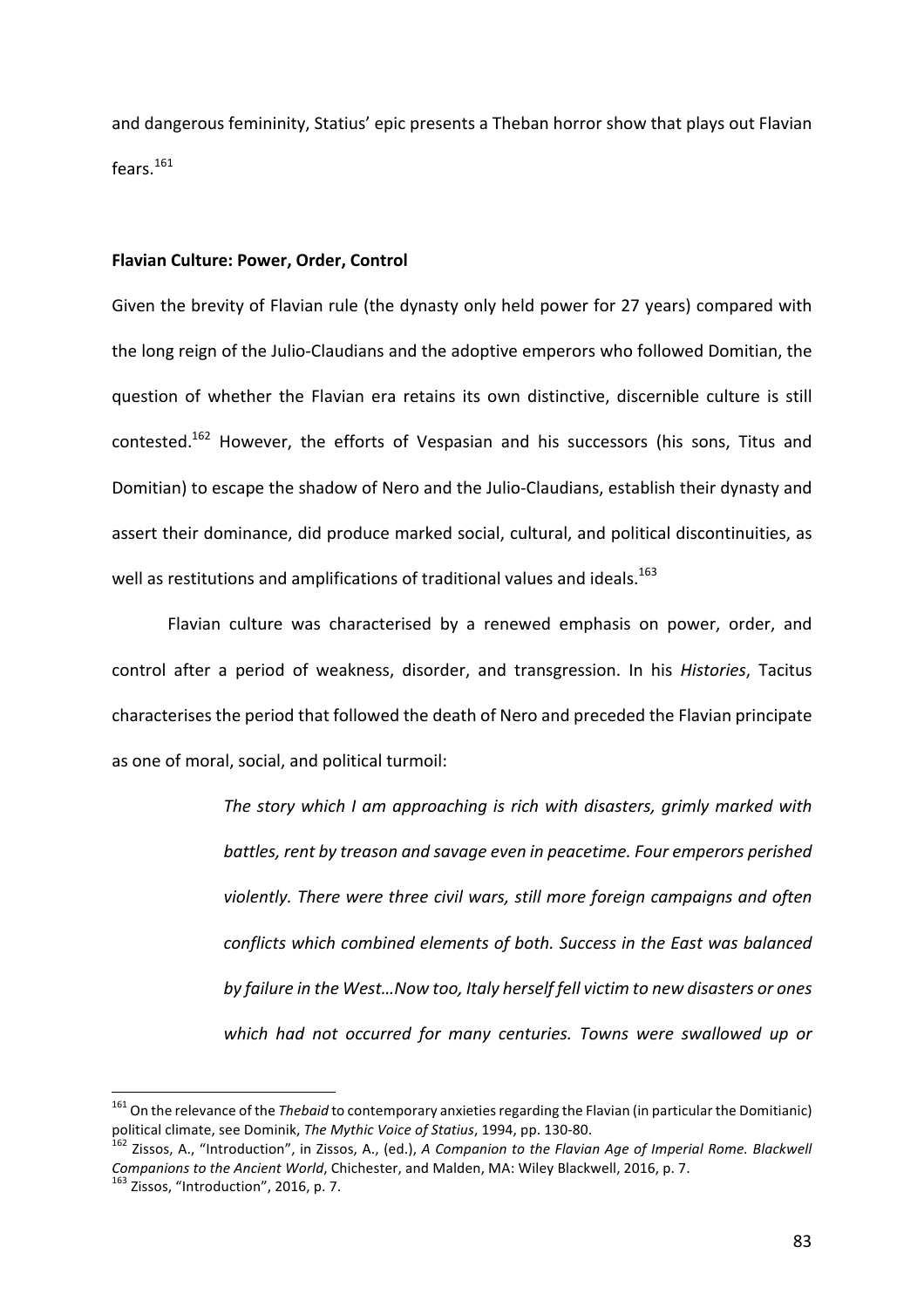*buried along the richest part of the Campanian coast. Rome was devastated by fires, her most venerable temples were destroyed and the very Capitol was set alight by Roman hands. Things holy were desecrated, there was adultery in* high places. The sea swarmed with exiles and the cliffs were stained with blood. Still fiercer savagery gripped Rome. Rank, wealth and office, whether surrendered or retained, provided grounds for accusation, and the reward for *virtue* was inevitable death. The profits of persecutors were no less hated than their crimes. Some obtained priesthoods and consulships as the prize of victory, *others acquired official posts and backstairs influence, creating a universal*  pandemonium of hatred and terror. Slaves were bribed to turn against their *masters, freedmen against their patrons, while those who lacked an enemy were ruined by their friends."<sup>164</sup>*

# Tac., *Hist.*, 1.2

After this period of civil unrest, and the era of Neronian transgression and excess that preceded it, it was for Vespasian and his successors to restore stability in Rome and the empire, and establish a new dynasty with an ideological and cultural identity at once distanced from the degeneration that came with the end of the Julio-Claudian line, and connected with the glory and grandeur of Augustus' principate.  $165$ 

In pointed opposition to Neronian excess and weakness, Vespasian, Titus, and, to an extent, Domitian projected (or sought to project) an imperial image of order restored, and traditional morality renewed.<sup>166</sup> Their successive architectural and iconographic programs, their privileging of spectacle, Domitian's moralistic legislative reform, along with literary

<sup>&</sup>lt;sup>164</sup> Wellesley trans., 2009.<br><sup>165</sup> Zissos, A., "Introduction", 2016, p. 7; McNelis, *Statius' Thebaid and the Poetics of Civil War*, 2007, pp. 5-8.<br><sup>166</sup> Zissos, "Introduction", 2016, p. 7.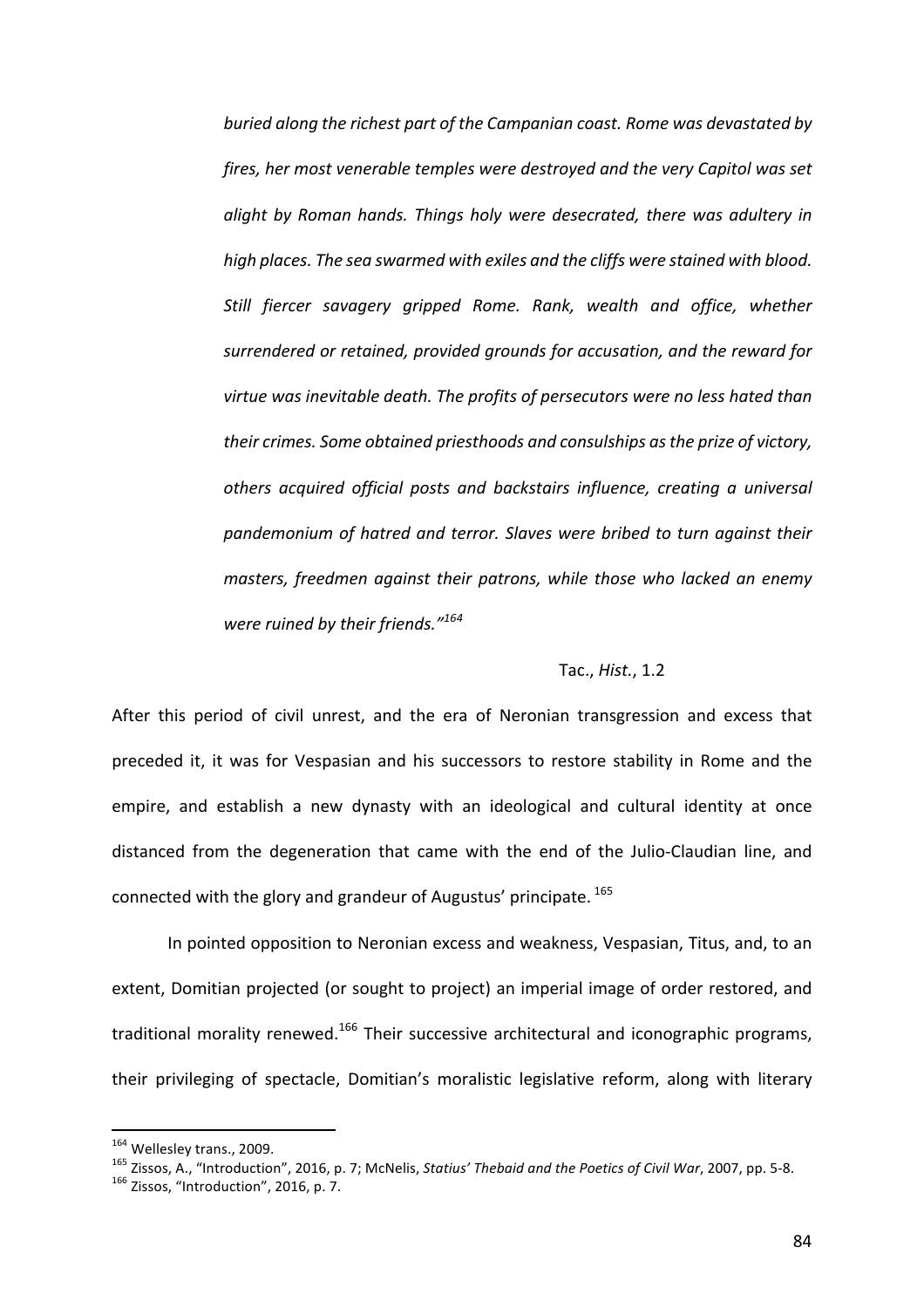evidence from the period combine to show that, in the wake of the downfall of the Julio-Claudian dynasty, and the civil war of 69 CE, the Flavians were determined to restore a pious, powerful, ordered patriarchy and masculine hierarchy, supported by a system of binaries and categories that would, at least publicly, safeguard the crucial boundaries (of body, of sex, of gender) that underscored elite Roman culture.

One of the most prominent and distinguishing features of the Flavian age was its program of urban renewal. Vespasian instigated an extensive program of architectural development that would forever transform the landscape of the imperial city, visually and spatially promote Flavian values, and a new imperial ideology based on peace, power, and order, and continue the restoration of Rome after the catastrophic fire of 64 CE, and the destruction wrought by the civil war of 69 CE.

The architectural and artistic projects conducted under the Flavians show that they. like Augustus, were attuned to the importance of space, location, and meaning.<sup>167</sup> Buildings, monuments, and sculptures were erected, and strategically positioned within the capital to emphasise and legitimise Flavian leadership, power, and wealth. New urban structures such as the Temple of Peace and the Arch of Titus monumentalised Flavian military glory, imperial power, and peace and order restored, as well as piety and dynasty.<sup>168</sup> The (re)monumentalisation of the Palatine, the Capitol, the Quirinal, along with the Baths of Titus, the Temple to the Divine Vespasian, the Temple to the Divine Claudius displayed the great piety, and opulence, of the Flavians. Domitian's program of urban renewal was especially visual, projecting a sense of omnipresence and omnipotence. According to Suetonius, the last

<sup>&</sup>lt;sup>167</sup> Bovle, A., "Introduction", in Boyle, A., and Dominik, W.J., (eds.), *Flavian Rome: Culture, Image, Text*, Leiden, and Boston: Brill, 2003, p. 30.

<sup>&</sup>lt;sup>168</sup> Boyle, "Introduction", 2003, p. 30; Dietrich, J., "Rewriting Dido: Flavian Responses to Aeneid 4", Prudentia, 36.1, 2004, p. 26.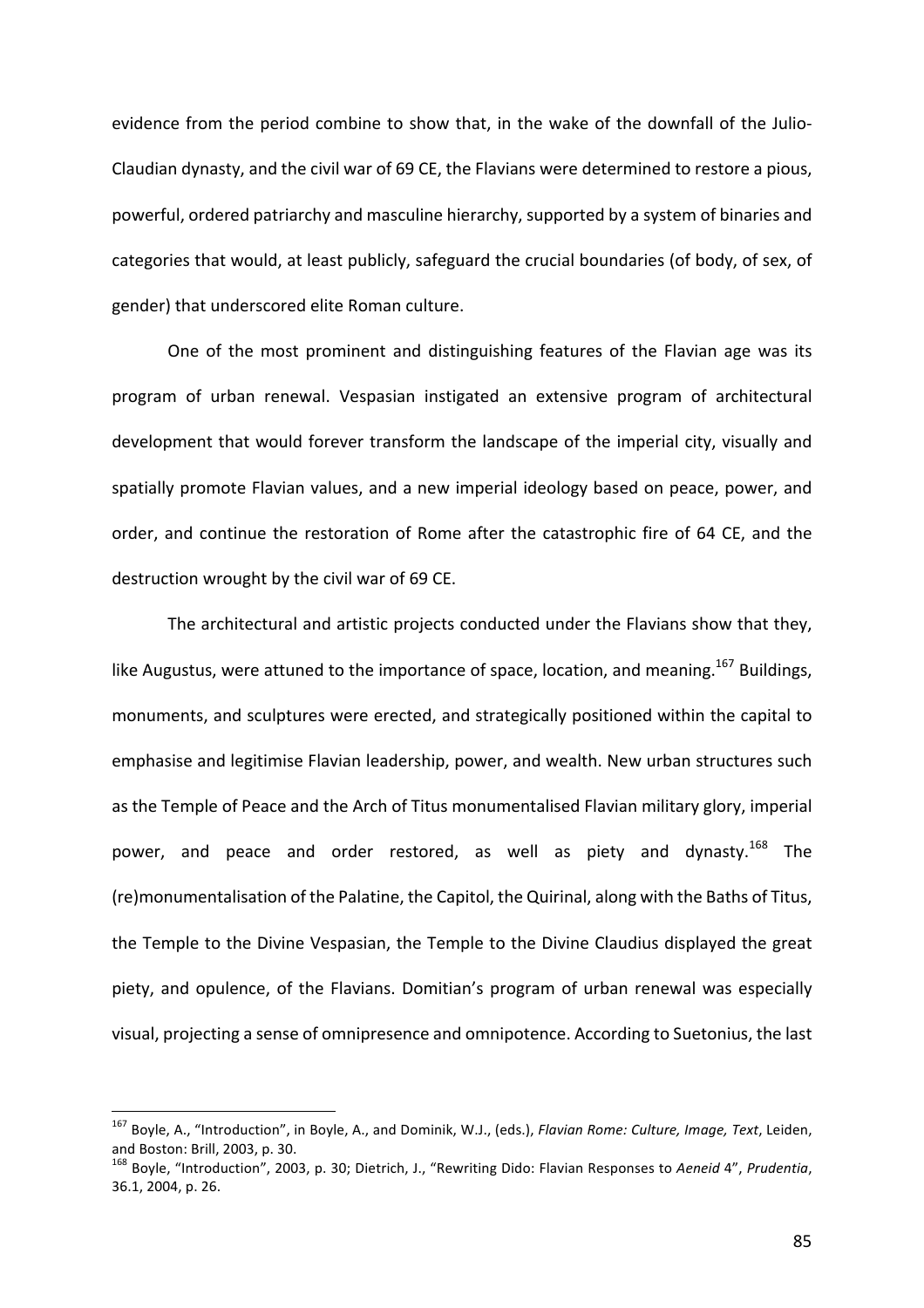Flavian restored the Capitol, raised a temple to Jupiter, along with a temple dedicated to the Flavian gens, as well as the Stadium, the Odeum, and an artificial lake (Suet. *Dom.* 5.1); and Statius himself provides a description of Domitian's vast palace looming over Rome (Stat. *Silvae* 4.2.18-37). The Flavians transformed, and thereby controlled space in the imperial city, simultaneously legitimising their leadership, and making Flavian wealth, peace, power, and piety key, and inescapable features of the Roman cityscape.

Older structures and sculptures were restored and refashioned, with new structures often erected on top of existing Julio-Claudian ones, and Julio-Claudian iconography was adapted to represent Flavian faces and values. Many of Nero's portraits were reconfigured to depict Vespasian, Titus, and Domitian, a move which graphically suggested a departure from, and erasure of the past.<sup>169</sup> The Flavians meaningfully superimposed public buildings upon Nero's characteristic private spaces  $-$  in particular, they positioned their emblematic Colosseum and Temple of Peace in such a way as to overwhelm Nero's *Domus Aurea* in a dramatic display of Flavian might, and disconnection from the past.<sup>170</sup> The Flavians' reorganising of the city and its Julio-Claudian features provides a vital representation of the dynasty's determination to establish themselves in contradistinction to Nero.<sup>171</sup>

While new and renewed structures and sculptures on the one hand proclaimed the might and difference of the Flavians, they are might also be suggestive of surveillance and oppression by the emperor, as they visually and physically dominated the public spaces of the city, so frequented by the male elite.<sup>172</sup> In *Silvae* 4.2, Statius describes Domitian's new palace

<sup>&</sup>lt;sup>169</sup> Varner, E., "Nero's Memory in Flavian Rome", in Bartsch, S., Freudenburg, K., and Littlewood, C., (eds.), The *Cambridge Companion to the Age of Nero*, Cambridge, and New York: Cambridge University Press, 2017, pp. 237-57.<br><sup>170</sup> Zissos, "Introduction", 2016, p. 8.<br><sup>171</sup> Dietrich, "Dead Woman Walking", 2015, p. 320.<br><sup>172</sup> Bovle, "Introduction", 2003, p. 32.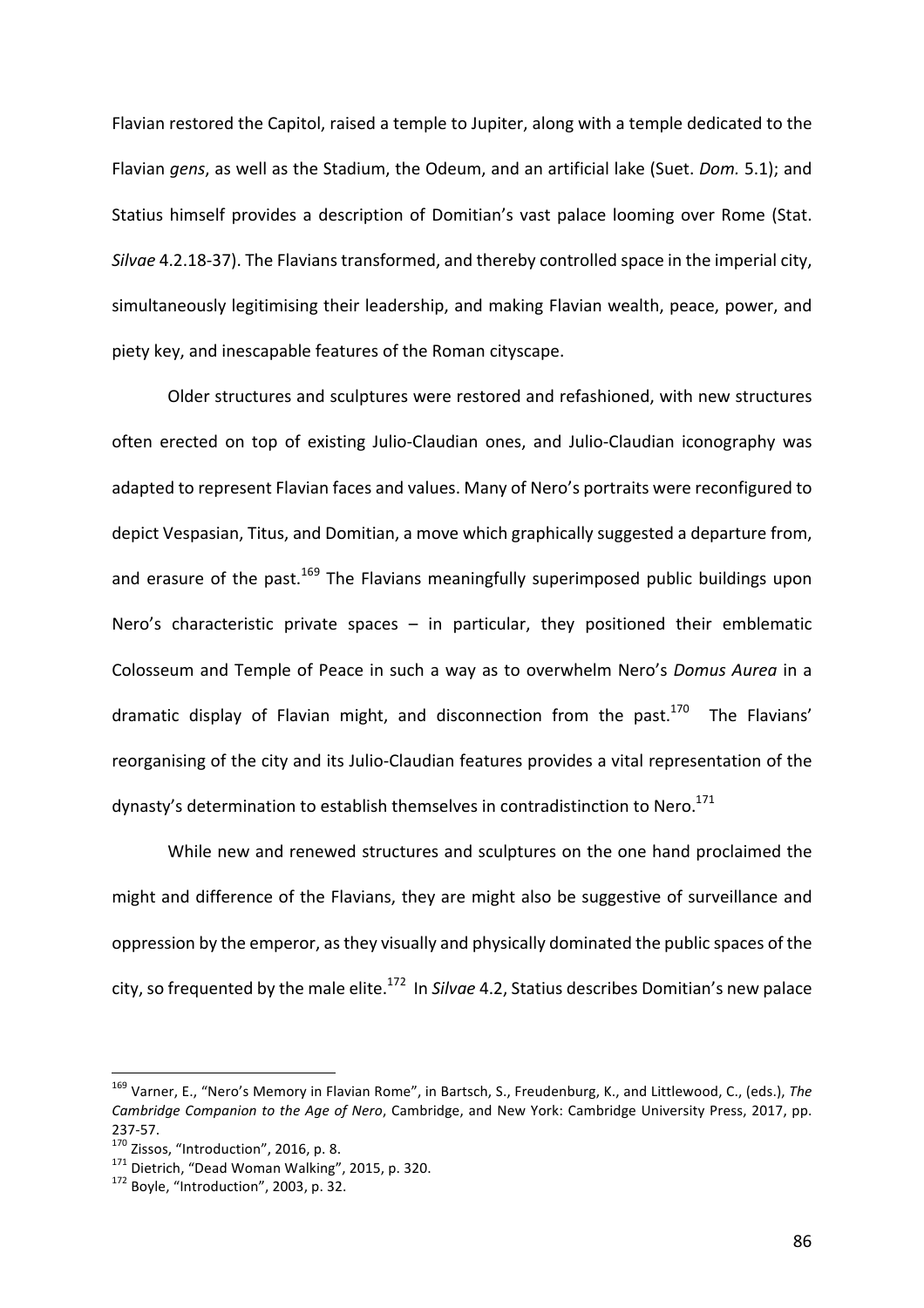with emphasis placed on the immense, visually imposing nature of the structure, and its divine grandeur; in doing so the poet implicitly comments on the observable, invasive power of Domitian, as well as his remoteness and closeness to the gods.<sup>173</sup> David Frederick argues that under Domitian urban spaces became arenas in which the emperor could control the bodies and behaviour of the male elite; architectural and sculptural representations (especially portraiture) of Flavian immanence and omnipotence invaded public spaces and encroached on private lives, disempowering and undermining the autonomy of the male elite.<sup>174</sup>

By transforming the capital, the Flavians provided a highly perceptible demonstration of their values, and marked a new phase of governance separated from that of Nero and his predecessors. The renovation of Rome also powerfully confirmed the Flavians' dominance and control over the city and its occupants. According to Anthony Boyle: "A new architecture and iconography meant not only a new Rome, but a new *romanitas*, one in which 'Romanness' was a subject relationship to the Flavian emperor, who was everywhere immanent in the city through building and repetitious iconography. $n^{175}$ 

The Colosseum, perhaps the most prominent Flavian architectural innovation, was a key feature of Flavian culture. The building was a vast visual and material validation of Flavian and Roman supremacy and power, and perhaps the most obvious representation of the Flavian dynasty's emphasis on control and dominance. As the largest amphitheatre in the empire, the Colosseum dominated the gaze within the city, towering over crowds and performers in the very heart of the capital. In a move that can be read as a pointed

<sup>&</sup>lt;sup>173</sup> McCullough, A., "Heard but Not Seen: Domitian and the Gaze in Statius' Silvae", The Classical Journal, 104:2, 2008/2009, 155.<br><sup>174</sup> Frederick, D., "Architecture and Surveillance in Flavian Rome", in Boyle, A.J., and Dominik, W.J., (eds.), *Flavian* 

*Rome: Culture, Image, Text*, Leiden, and Boston: Brill, 2003, pp. 199-227.<br><sup>175</sup> Bovle, "Introduction", 2003, p. 30.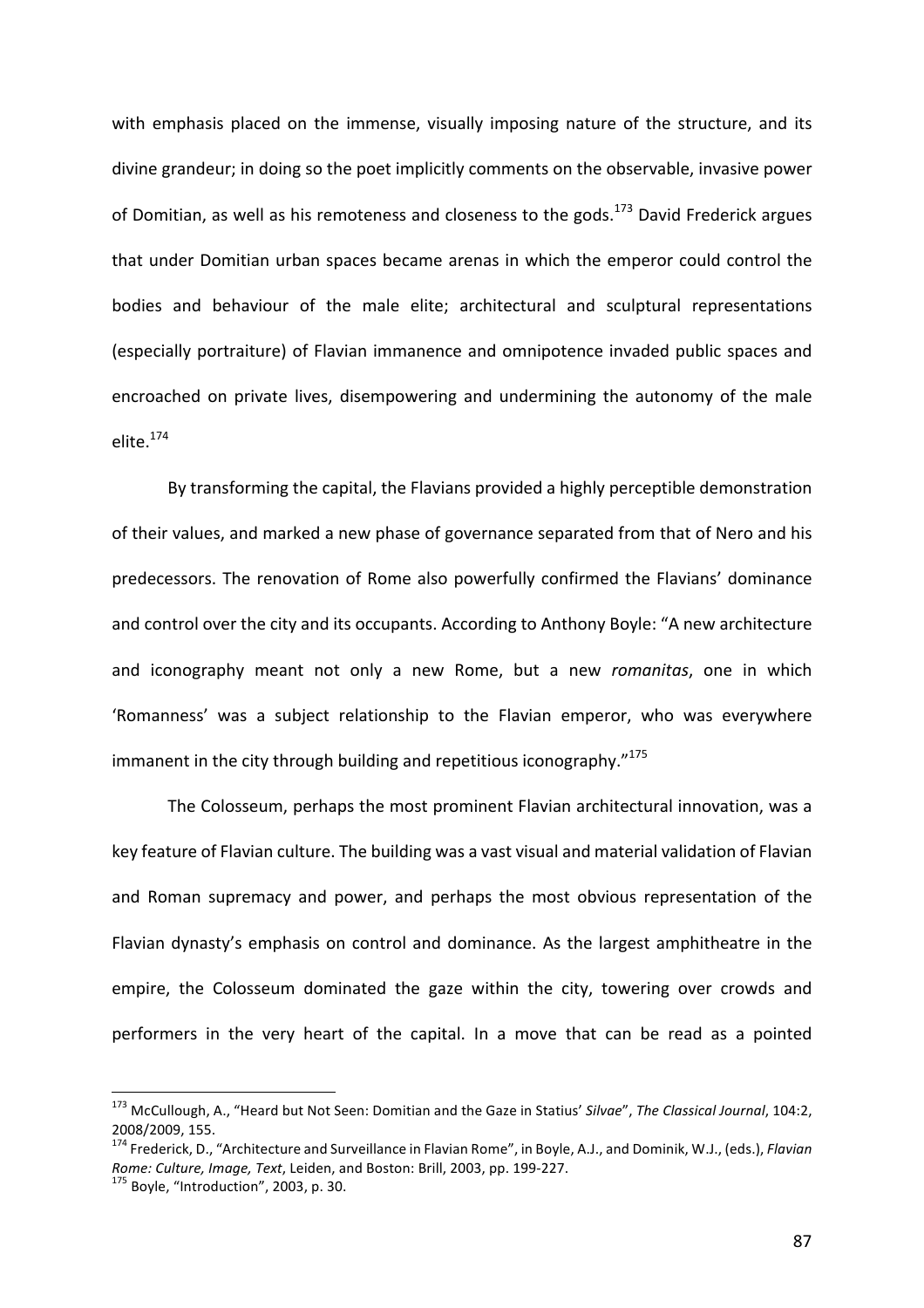repudiation of the Neronian past, the Flavians established their amphitheatre on top of the site of Nero's private lake, within his *Domus Aurea*, giving the space over to public entertainment enjoyment, symbolically returning Rome to the people (Mart. *Spect.* 2.1-4, 11-12).<sup>176</sup> In establishing their grand public monument to entertainment over the private monument of Nero's excesses, the Flavians provided visual confirmation of their separation and difference from their Julio-Claudian predecessors.

The Colosseum also provides a clear visual demonstration of the importance of Rome's strict social hierarchy, and the Flavians' efforts to maintain this system through the categorisation and division of the spectators within the structure. Inside the amphitheatre, the strict stratification of Roman society was on display. Following Augustan legislation (Suet. Aug. 44) regarding theatrical seating arrangements, spectators within the Colosseum were arranged and separated on the bases of class, and sex. Senators and Vestal Virgins were positioned separately towards the front of the arena, with soldiers, civilians, tutors and their pupils confined to their own designated seating areas, and women were positioned unfavourably in the outer, higher seats.<sup>177</sup> The Colosseum reflects the way that, under Vespasian, Titus, and Domitian, Roman society became more thoroughly, and more strictly, stratified and pyramidal, with the court, upper classes, lower classes, and social 'others' all arranged beneath the emperor.<sup>178</sup>

It was in the Flavians' interest to establish their legitimacy through public displays of wealth and power, but the sheer size and opulence of the Colosseum reflected more than the glory of the Flavian dynasty and its leadership, it also stood as a representation of the empire's

<sup>&</sup>lt;sup>176</sup> Lovatt, H., "Flavian Spectacle: Paradox and Wonder" in Zissos, A., (ed.), *A Companion to the Flavian Age of Imperial Rome. Blackwell companions to the ancient world.* Chichester, and Malden, MA: Wiley Blackwell, 2016, p. 362.

<sup>&</sup>lt;sup>177</sup> Lovatt, "Flavian Spectacle", 2016, p. 364.<br><sup>178</sup> Boyle, "Introduction", 2003, p. 2.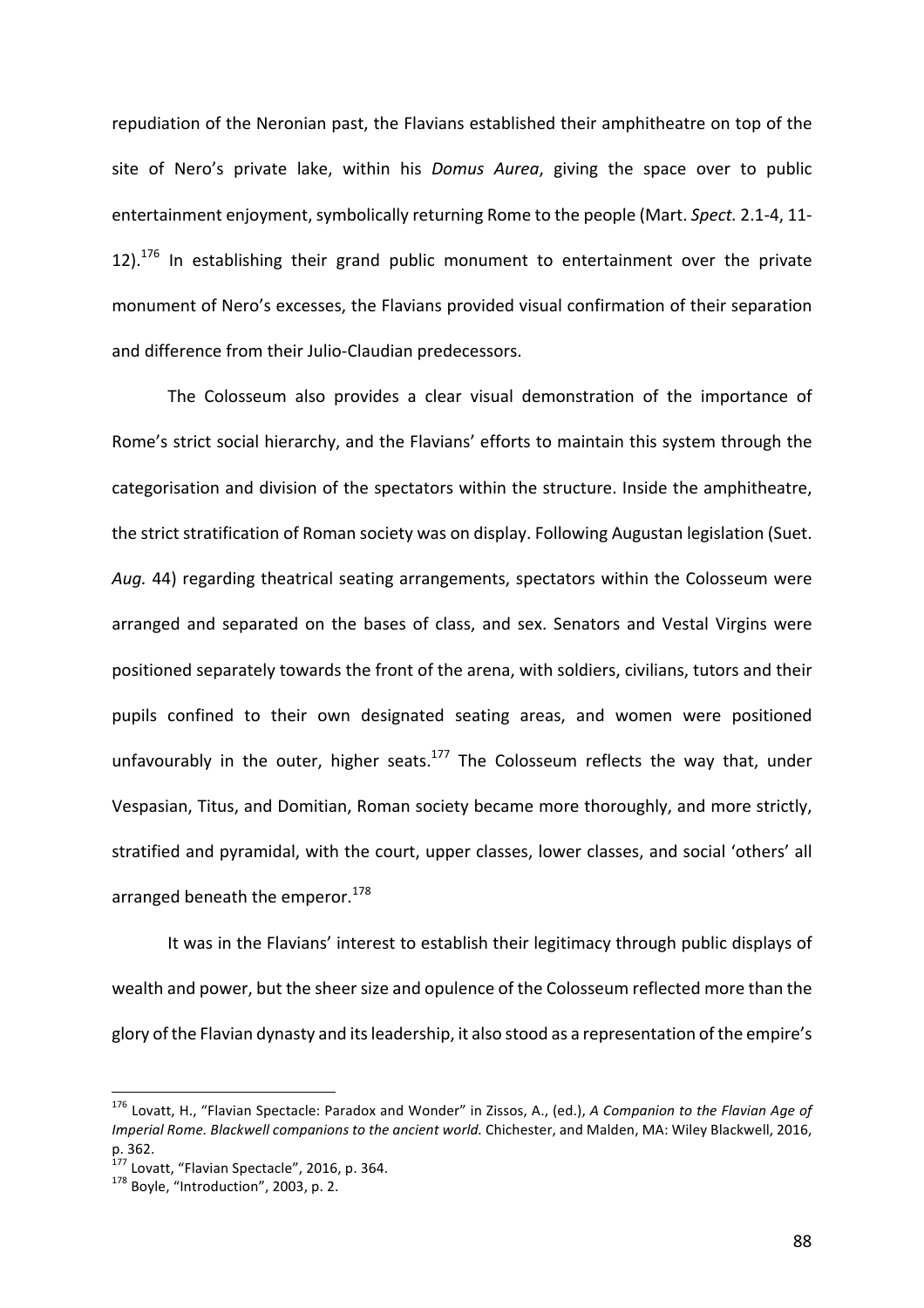power and supremacy, as the structure was funded by the spoils of foreign conquests.<sup>179</sup> In his *Liber Spectaculorum*, Martial suggests that the Colosseum is the most wondrous edifice in the empire, outdoing the pyramids of Egypt, and the city of Babylon  $(1.1-2, 7-8)$ . The implication being that Rome dominates all the territories within its empire.<sup>180</sup> The Flavians emulated Augustus in their awareness of the power of the public spectacle, and like the first *princeps* they were generous in the provision of games for the consumption of the Roman populace.<sup>181</sup> Under Domitian the Colosseum became the emblem of Flavian power, and the arena within played a key role in exhibiting the supremacy of the emperor,  $182$  and of Rome's domination of and separation from undesirable, alien or animal "others". During his reign, Domitian provided plentiful entertainment for the capital (Suet. *Dom.* 4), effectively providing repeated reminders of social hierarchies and boundaries, and his own domination and closeness to the gods.

In her study of Flavian spectacle, Helen Lovatt has observed that public games, shows, and parades served as visual representations of imperial power and reinforcements of Roman identity.<sup>183</sup> As Martial's *Liber Spectaculorum* shows through its focus on the figure of the emperor and his production of spectacles of nature, animals, and humans – the emperor had power over all.<sup>184</sup> The Colosseum displayed the Roman world within its walls, reserving distinct platforms for Roman society, human and animal outsiders of the empire, the gods, and the emperor.<sup>185</sup> As Lovatt observes, "The reality of the emperor's power is underscored by the ability of his spectacle to be more than empty show, guaranteed by the ruptured

<sup>&</sup>lt;sup>179</sup> Lovatt, "Flavian Spectacle", 2016, p. 363.<br><sup>180</sup> Lovatt, "Flavian Spectacle", 2016, p. 365.<br><sup>181</sup> Lovatt, "Flavian Spectacle", 2016, p. 362.<br><sup>182</sup> Boyle, "Introduction", 2003, p. 19.<br><sup>183</sup> Lovatt, "Flavian Spectacle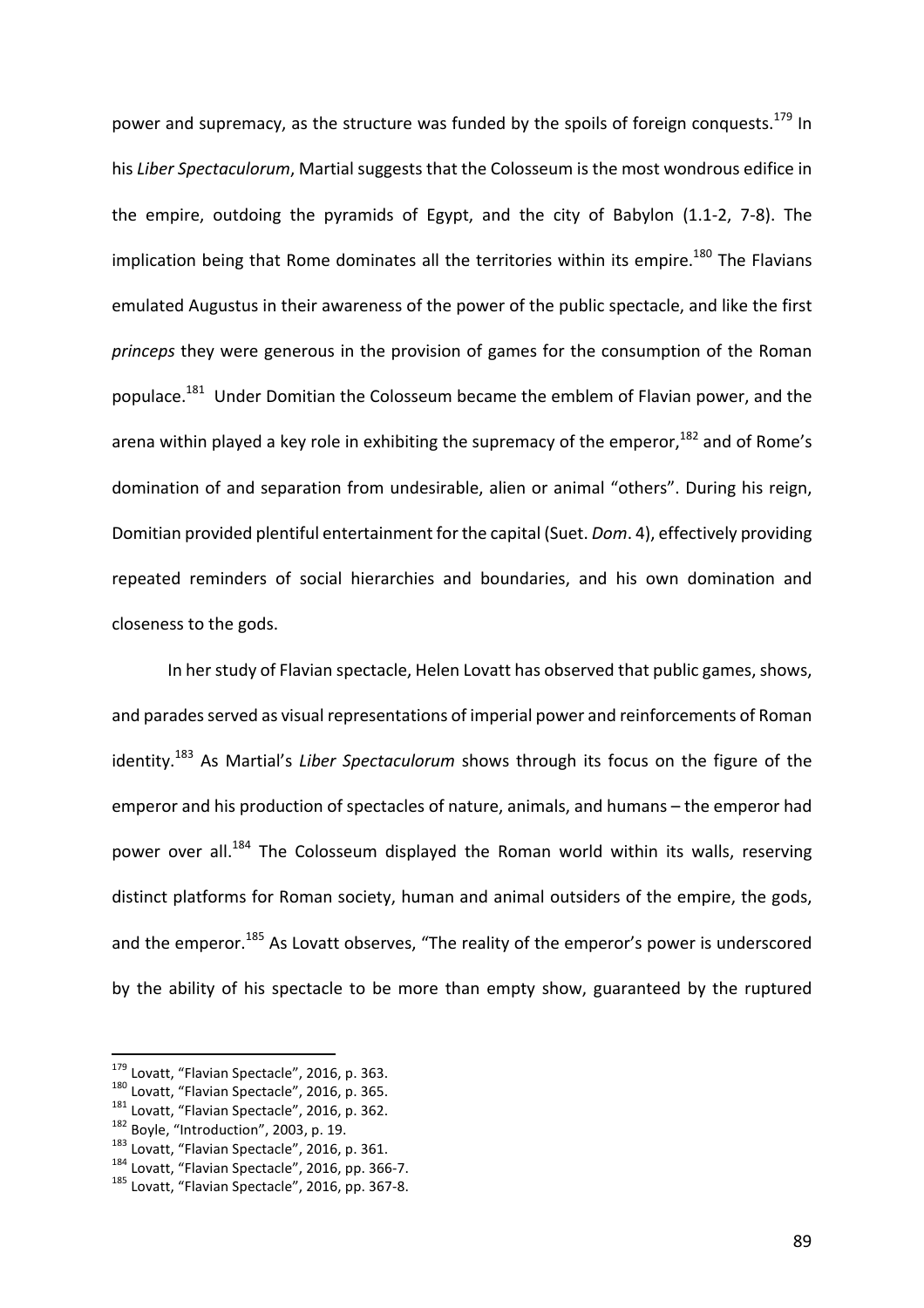bodies of animals and human beings....The emperor pervades the cosmos, making the spectacle a reality, not just a show." <sup>186</sup> The imposing Colosseum, and the gruesome and degrading events of the arena, combined to create an enormous spectacle of imperial power and dominance. The Colosseum is a potent image of Roman self-perception, and selffashioning, as well as the imperial city's world view. Within the vast amphitheatre (especially the arena), the Romans (in particular their emperor) were able to cast themselves as a wealthy, all-powerful, and physically whole master race, ruling the fates, and rupturing the bodies, of criminals, animals, conquered enemies, and barbarians.

The Flavian concern for power, order and control can also be seen in Domitian's numerous legislative and moral reforms, which reflect a pervasive anxiety relating to the Roman socio-sexual and corporeal hierarchies, and the concomitant gender binaries that were integral to Roman society and culture. Domitian proved to be concerned with constraining both men and women through the reintroduction of several laws that restricted their private lives. His focus on control is discernible in his reinstitution of the Lex Scantinia, a law which prohibited sex between free-born Roman males (Suet. *Dom.* 8.3), as well as his introduction of a law against castration (Suet. *Dom.* 7; Mart. *Epigr.* 2.60, 6.2). Domitian showed a particular concern for controlling and limiting women's personal power and autonomy. Along with his revival of Augustus' famous Lex Iulia de Adulteriis Coercendis (Mart. *Epigr.* 6.4, 7, 22, 45; Suet. *Dom.* 8.3), which prescribed divorce, banishment, or death for adulterous wives (and often their partners), Domitian also placed restrictions on the inheritances of elite women through the Lex Voconia (Suet. Dom. 8.3), and reintroduced (and strictly enforced) the death penalty for Vestal Virgins who broke their vow of chastity (Suet.

<sup>&</sup>lt;sup>186</sup> Lovatt, "Flavian Spectacle", 2016, p.367.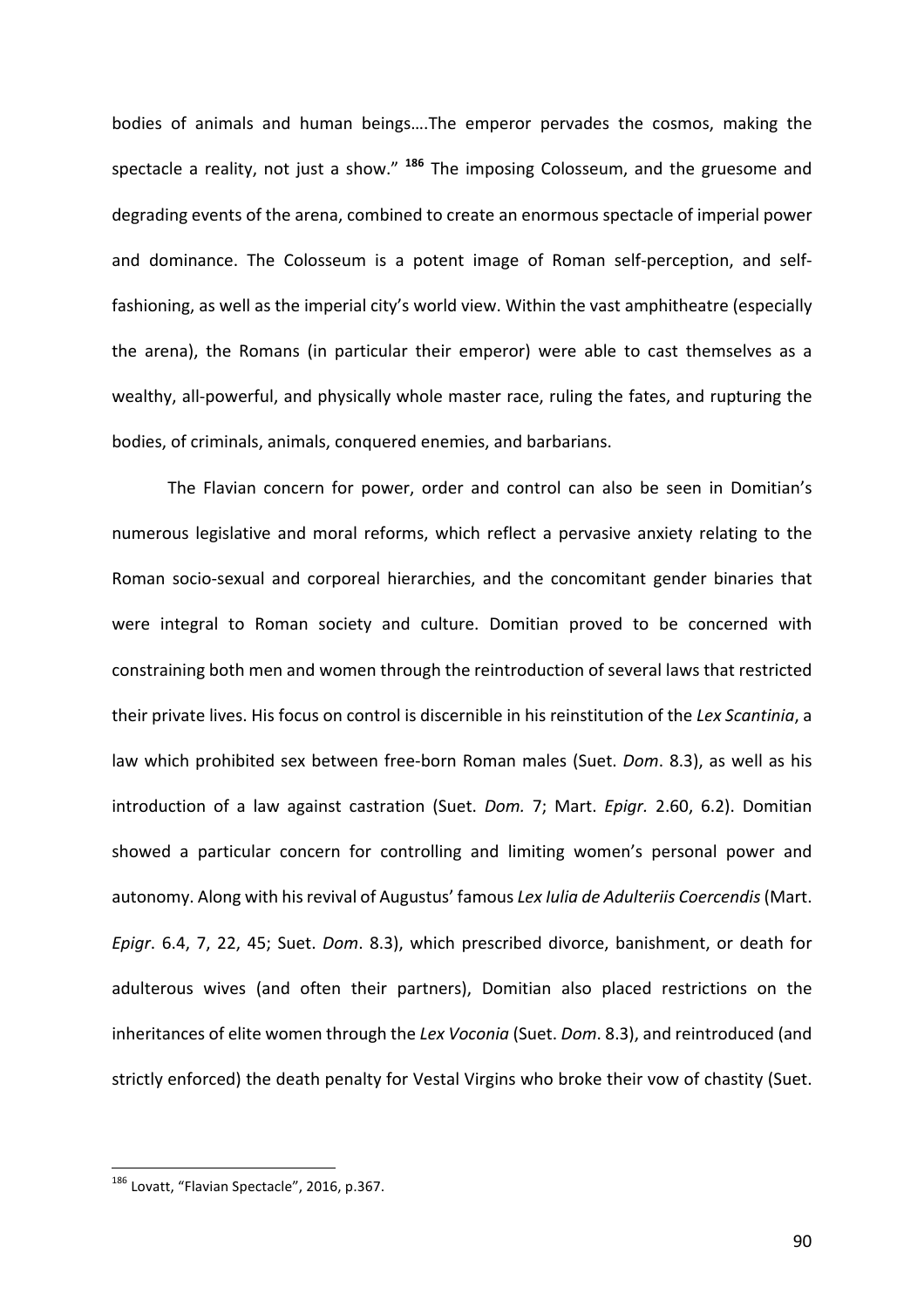*Dom.* 8.3-4). These legal impositions limited women's independence from their male relatives and the state, and compelled them to confine themselves to their crucial roles as breeders of noblemen.<sup>187</sup> It is clear that female social and sexual activity and independence were threatening to the emperor and elite citizenry, and were therefore publically suppressed.

Coinciding with Domitian's control of women's socio-sexual lives, was a renewed emphasis on both virginity and traditional domesticity. The importance of these idealised feminine virtues can be perceived in the prominent Temple of Minerva that adjoins the forum, and the virgin goddess' prominence on Domitian's coinage,<sup>188</sup> along with the many images of women tending to their woolwork depicted on Domitian's Forum Transitorium.<sup>189</sup> Domitian's legislation, and the gendered iconography of his program of urban renewal, reinforced the notion that women's lives and social roles should be confined to the household, and to the marriage- and child-bed.<sup>190</sup>

Domitian's legislative changes strongly accorded with the socio-sexual ideology that had underpinned elite Roman culture for centuries, $191$  and indicate renewed attempts at controlling women's social and sexual lives. The emperor's renewal of Lex Julia de Adulteriis *Coercendis* and the *Lex Voconia* reflects an increased interest in reinforcing the gender binaries and oppositions that, at least publically, divided men and women in to comprehensible categories that upheld Roman patriarchy, and a sense of masculine control and order. Men could not assume passive sexual roles or emasculate themselves, and women

<sup>&</sup>lt;sup>187</sup> Boyle, "Introduction", 2003, p. 25.<br><sup>188</sup> Boyle, "Introduction", 2003, p. 16.<br><sup>189</sup> Van Abbema, L.K., "Women in Flavian Rome", in Zissos, A., (ed.), *A Companion to the Flavian Age of Imperial* Rome. Blackwell Companions to the Ancient World, Chichester, and Malden, MA: Wiley Blackwell, 2016, p. 308.<br><sup>190</sup> The restriction and exclusion of women can also be seen in the spectatorial arrangements within the Colosseum, as women were relegated to the outer fringes, to watch the games alongside gladiators, and other social outsiders: Boyle, "Introduction", 2003, p. 25-6.<br><sup>191</sup> Bovle, "Introduction", 2003, p. 25.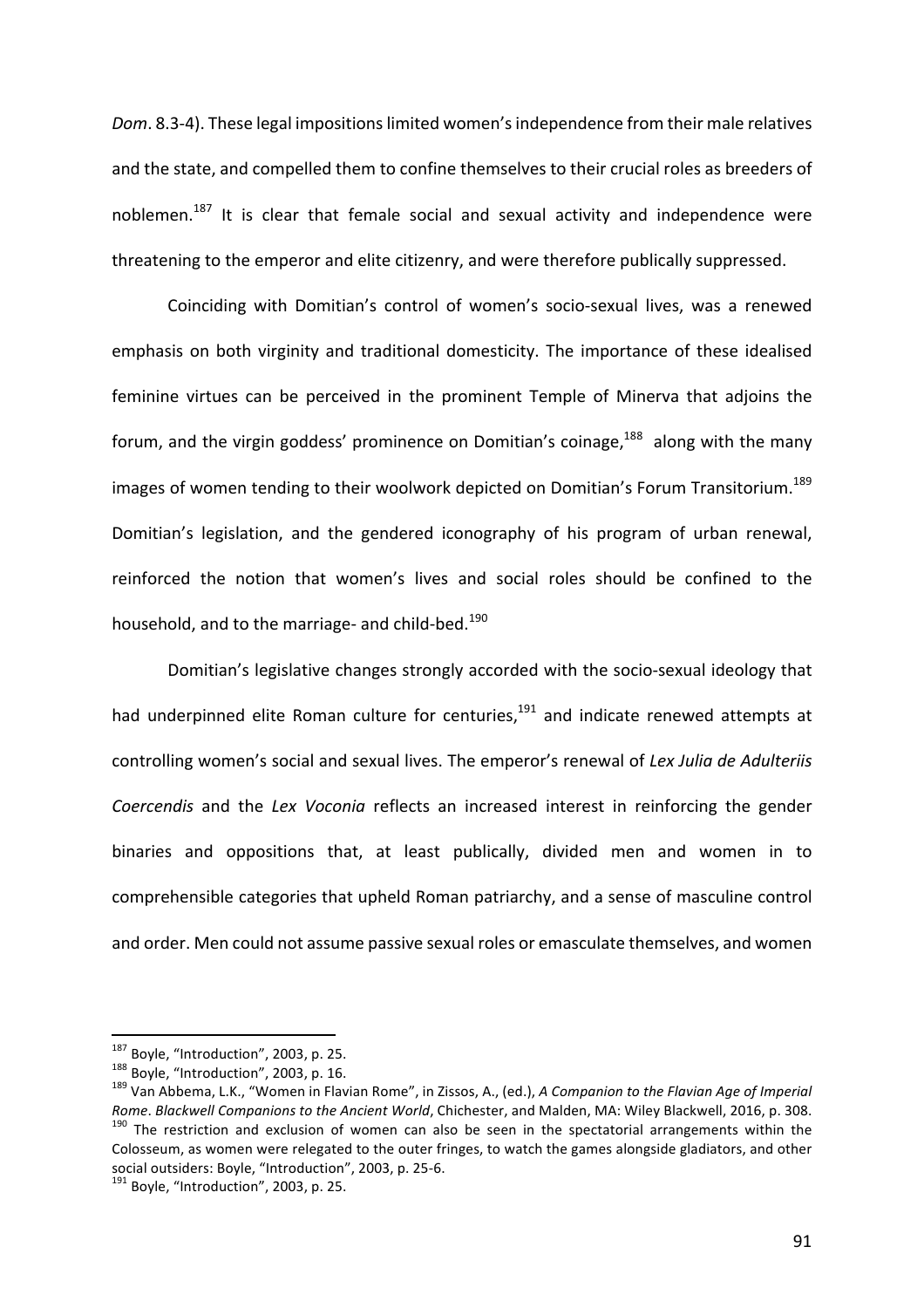could not engage in extra-marital affairs, or attain fortunes for themselves. The moral legislation of Domitian regarding sexual intercourse, adultery, women's inheritance, and chastity constitutes invasive personal and physical control by the emperor.

The successive architectural, iconographic, spectatorial, and legislative programs of Vespasian, Titus, and Domitian reveal a renewed focus on power, order, and control. Under their leadership social hierarchies were firmed up, boundaries and categories became more strictly stratified, and everywhere every body was arranged beneath the emperor's supreme power. In the symbolic structures and strictures that the Flavians used to organise and stabilise Roman society, it is possible to see a reflection of anxieties regarding coherence, and containment of the body, identity, and society.

# **Inherited Anxieties: Roman Sexual, Corporeal, and Gender Ideologies**

As with the bodies of monsters, the manner in which the bodies of males and females are represented in Roman texts reveals much about the anxieties and attitudes of the society they spring from.<sup>192</sup> As Barbara Gold asserts in her study of the body in Juvenal's Satires: "Concepts of physiology and corporeality determine identity  $-$  both male and female, but especially female – throughout ancient texts."<sup>193</sup> The ancient author's approach to representing, shaping, and controlling the body reveals much about ancient ideas and ideals regarding gendered bodies, and sexualities.

Elite Roman society retained a pervasive sexual and corporeal ideology based on inherited anxieties about the female, which determined the way that male Roman citizens conducted and controlled themselves, as well as how they viewed Roman women, and

<sup>&</sup>lt;sup>192</sup> Gold, B.K., "'The house I live in is not my own': Women's bodies in Juvenal's Satires", Arethusa, 31:3, 1998, p. 369. 

<sup>&</sup>lt;sup>193</sup> Gold, "Women's bodies in Juvenal's Satires", 1998, p. 369.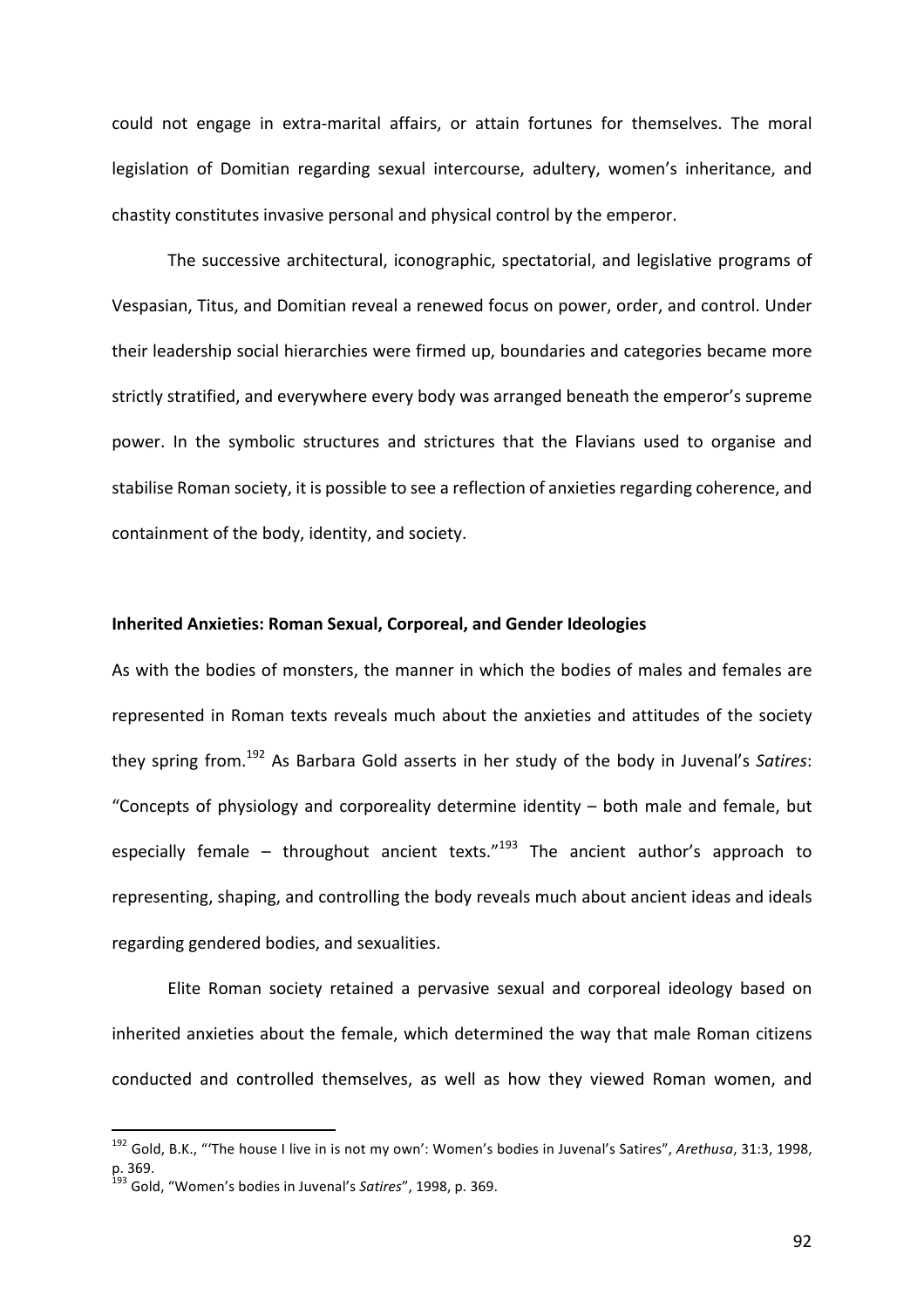persons of inferior status, such as slaves, foreigners, and criminals. The bodies of elite males were considered to be naturally superior to those of the opposite sex and the underclasses, but the constant demonstration of physical and psychological inviolability and self-control was necessary for the cultivation and maintenance of elite male identity.<sup>194</sup> The ideal Roman vir behaved in strict accordance with an array of moral and behavioural virtues such as disciplina, continentia, pietas, fides, and virtus, along with more physical and psychological qualities such as *fortis, duris, sanus,* and *integer*.<sup>195</sup> Conforming with traditional and contemporary theorising of the gendered body, Roman imperial culture typically configured the male body as contained, controlled, and complete  $-$  these positive qualities ensured the masculine self.

The corporeal ideology of the Roman elite can also be observed in the degrading punishments enacted against criminals and members of the underclasses. During the Republic and the early imperial period, Roman citizens were protected from having their bodies violated by corporal punishment.<sup>196</sup> The Valerian and Porcian laws of the Republic (Livy, Ab Urbe Condita Libri, 10.9) protected the integrity and sanctity of citizen *corpora*, exempting them from capital and corporal punishment by affording them the right of prouocatio.<sup>197</sup> These laws highlighted and legalised the demarcation of *honestiores* and humiliores.<sup>198</sup> The citizen's body was legally immune to punishment, and crimes enacted by the leading class were usually punished with exile, meaning that the perpetrator would lose

<sup>&</sup>lt;sup>194</sup> Walters, J., "Invading the Roman Body: Manliness and Impenetrability in Roman Thought", in Hallett, J.P., and Skinner, M.B., (eds.), Roman Sexualities, Princeton: Princeton University Press, 1998, p. 30.<br><sup>195</sup> Manwell, E., "Gender and Masculinity", in Skinner, M.B., (ed.), A Companion to Catullus. Blackwell

Companions to the Ancient World, Malden, MA: Blackwell Publishing, pp. 113-4.<br><sup>196</sup> Walters, "Invading the Roman Body", 1998, p. 37.<br><sup>197</sup> Cook, J.G., Crucifixion in the Mediterranean World. Wissenschaftliche Untersuchunge

<sup>327,</sup> Tübingen: Mohr Siebeck, 2015, p. 366.<br><sup>198</sup> Edwards, C., *The Politics of Immorality in Ancient Rome*, New York: Cambridge University Press, 1993, p.124.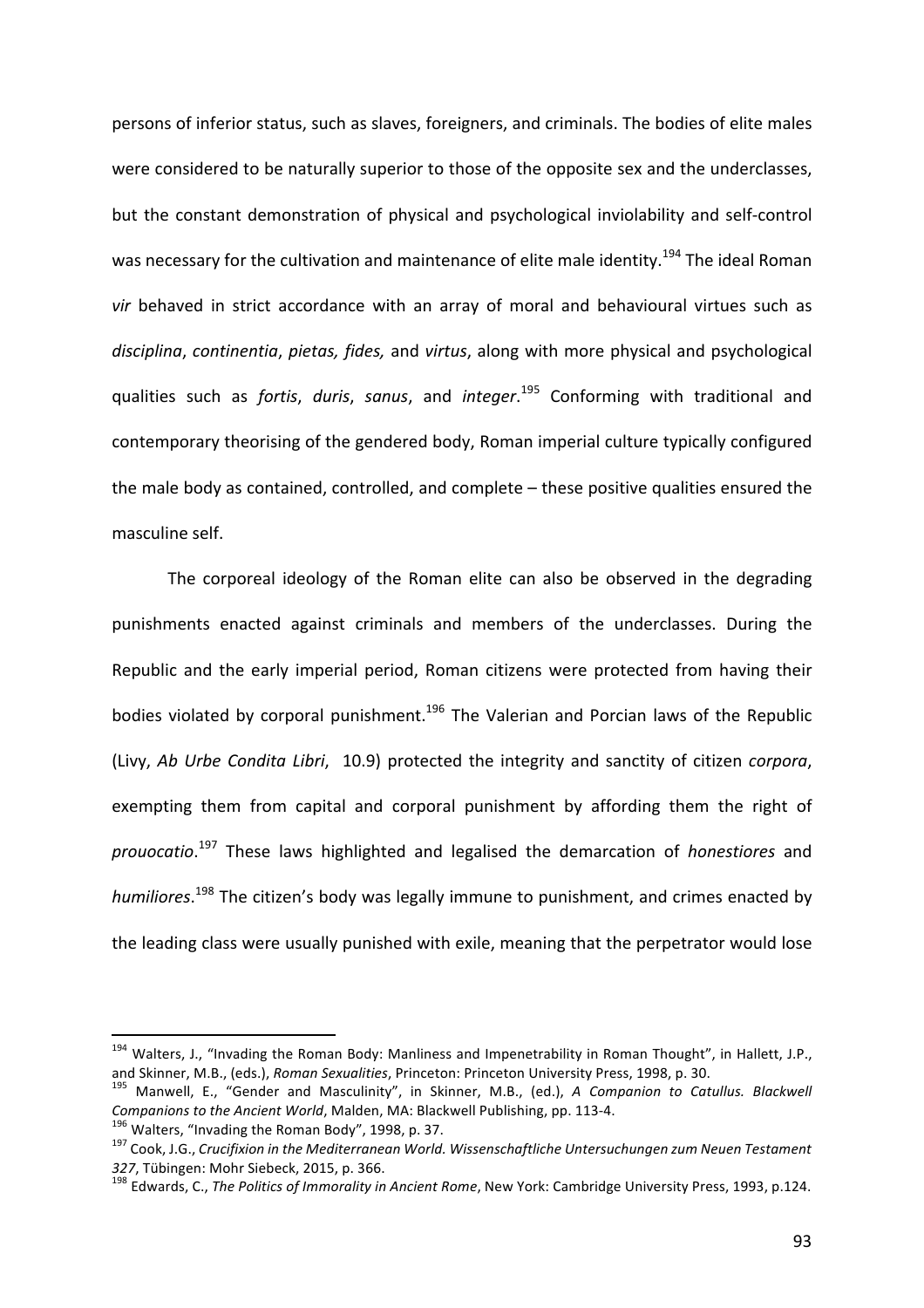property and status, but never suffer the indignity of public execution.<sup>199</sup> Slaves however, were openly and often punished with torture, executed by burning or crucifixion, or made to fight in the gladiatorial arena for the entertainment of the city; prisoners and criminals could be killed in the forum, thrown from cliffs, sewn into a sack and cast into the ocean, fed to wild animals in the arena, hung, or buried alive.<sup>200</sup> To attack or penetrate the body of an elite Roman male, was to assimilate him with these tainted, vulnerable, and penetrable 'others' of Roman society.

Female bodies, on the other hand, were frequently presented as uncontained, contaminating, boundless, and incomplete  $-$  these negative qualities determined the feminine *lack* of self, of identity, ensuring her separation and otherness.<sup>201</sup> Pliny's perception of the female body (particularly its menstrual blood, as discussed in Chapter 1) suggests, the Romans of the first century CE, like the Greeks, were concerned with the contaminating, destabilising nature of the feminine form. Ovid's *Remedia Amoris*, conveys explicit exemplars of the Roman mistrust and anxiety over the female body and its perceived inherent unpleasantness. At 353-58 the poet explicitly links the made-up woman, who has covered herself in oozing, oily ointments, with the foulness and bestiality of the harpies  $-$  suggesting that her true nature is barely concealed by her cosmetics.<sup>202</sup> First and second century medical authorities such as Galen and Soranus, like ancient Greek poets and theorisers, represented the female body as innately defective, unstable, and imperfect, yet the fertility of women was a major concern, and a cause for male interference and control, as the elite woman had a

<sup>&</sup>lt;sup>199</sup> Richlin, A., "Cicero's Head", in Porter, J.I., (ed.), *Constructions of the Classical Body*, Ann Arbor: University of Michigan Press, 1999, p. 195.

<sup>&</sup>lt;sup>200</sup> Bauman, R.A., *Crime and Punishment in Ancient Rome*, London: Routledge, 1996, p. 7, 18.<br><sup>201</sup> Gold, "Women's bodies in Juvenal's *Satires"*, 1998, p. 374.<br><sup>202</sup> Lowe. *Monsters and Monstrosity*, 2015, p. 137.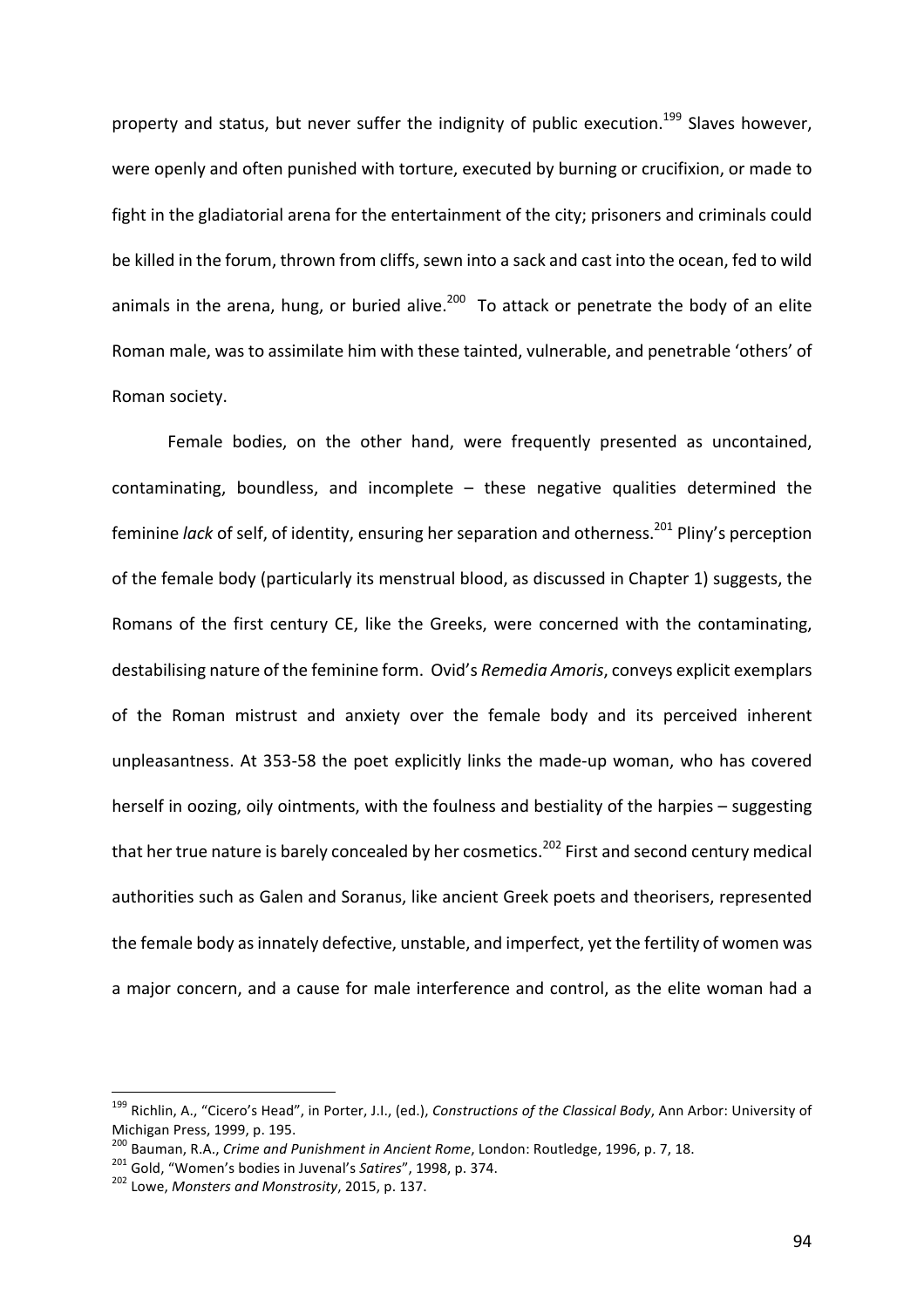crucial function in society as the bearer of noble children, and therefore as preserver of the bloodlines that ensured elite masculinity and legitimacy.<sup>203</sup>

As Kimberly Stratton observes, the inherent penetrability and mutability of Roman women's bodies was problematic, and women's breachable boundaries, and perhaps their distended, pregnant bodies, capable of harbouring two lives at once, in particular, would have been disconcerting for a culture so fixated on bodily integrity.<sup>204</sup> Jonathan Walters further suggests that the disinclination of Romans to publically mention sexual intercourse in relation to elite marriage was a result of this tension regarding the debased and mysterious nature of the penetrable, mutable, and generative female body.<sup>205</sup> Although Roman socio-sexual ideology conditionally accepted and allowed sexual relations between men,<sup>206</sup> sexual relations between women were intolerable, as can be seen in Martial's *Epigrams*, where lesbianism is presented as terrible and transgressive adultery (1.90). As Walters has established, to be an elite Roman *vir*, retaining personal power and prestige, one had to maintain the role of "inpenetrable penetrator."<sup>207</sup> The emasculation, and feminisation of the Roman male body was equated with the complete loss of social status. As Boyle observes, in Martial's epigrams "we witness a blanket disapproval of anything which looks like female sexual power (and the personal liberty and control that implies)" and sexually transgressive females violated "the socio-sexual boundaries [that were] essential to the poet's world.<sup>208</sup>

<sup>&</sup>lt;sup>203</sup> D'Ambra, E., *Roman Women*, Cambridge: Cambridge University Press, 2007, p. 12.<br><sup>204</sup> Stratton, "Magic, Abjection, and Gender", 2014, p. 157; Dietrich, "Rewriting Dido", 2004, p. 26.<br><sup>205</sup> Walters, "Invading the Rom acceptable for an elite male, but the passive/pathic role was inappropriate and degrading: Boyle, "Introduction", 2003, p. 24.

 $207$  Walters, "Invading the Roman Body", 1998, p. 48.<br> $208$  Bovle, "Introduction", 2003, p. 24-5.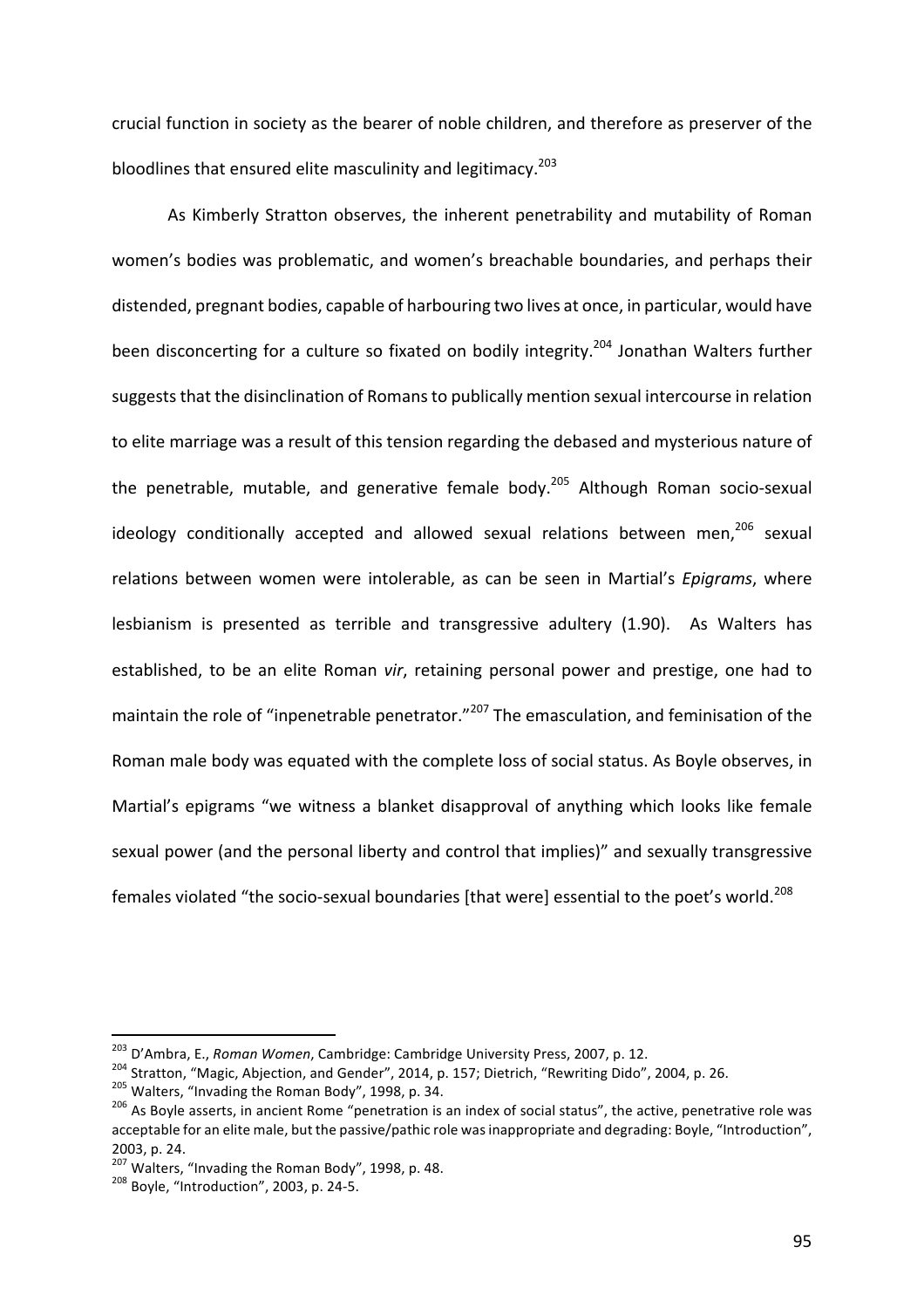Regarding the misogynistic representation of the female in Greek and Roman literature, Barbette Stanley Spaeth has suggested that the witch figures that emerged in literature during the early imperial period appeared in response to contemporary concerns relating to male and female social and sexual roles.<sup>209</sup> The Julio-Claudian era was characterised in later Latin literature as a period of social, political and cultural transition, accompanied by a decline in public morality.<sup>210</sup> Literary accounts of the period reflect an anxiety relating to the behaviour of elite women, with several of the Julio-Claudian *matronae* being characterised as unrestrained in their appetites for sex and power. Augustus' wife Livia, for example, is represented negatively by Suetonius as interfering in political affairs, and attempting to attach power and prestige to her own name, thus impairing the image of masculine dominance in the imperial family itself (Suet. *Tib.* 50). In Book 13 of Tacitus' Annals, Nero's mother Agrippina is thoroughly demonised as treacherous, and power hungry. Juvenal's Sixth Satire seems to demonstrate the extremity of male anxiety over the supposed shift in the social and sexual roles of Roman women, as he details how Messalina, the third wife of Claudius, would disguise herself as a prostitute, seek out brothels and offer herself to customers, before returning to the imperial palace (Juv. *Sat.* 6.115-32).<sup>211</sup> The edicts that Augustus promoted regarding adultery and abortion further reveal prevailing anxieties regarding the sexual conduct of women in Rome, and symbolise an ideological campaign to reassert absolute masculine, patriarchal control over female bodies and behaviour.<sup>212</sup>

For Spaeth, monstrous witch-figures such as Horace's Canidia, Sagana, Veia, and Folia, and Lucan's Erichtho, can be read as extreme negative examples of female transgression,

<sup>&</sup>lt;sup>209</sup> Spaeth, 'From Goddess to Hag', 2014, pp. 54-55.<br><sup>210</sup> Spaeth, 'From Goddess to Hag', 2014, p. 54.<br><sup>211</sup> Spaeth, 'From Goddess to Hag', 2014, p. 54<br><sup>212</sup> Spaeth. 'From Goddess to Hag', 2014, p. 54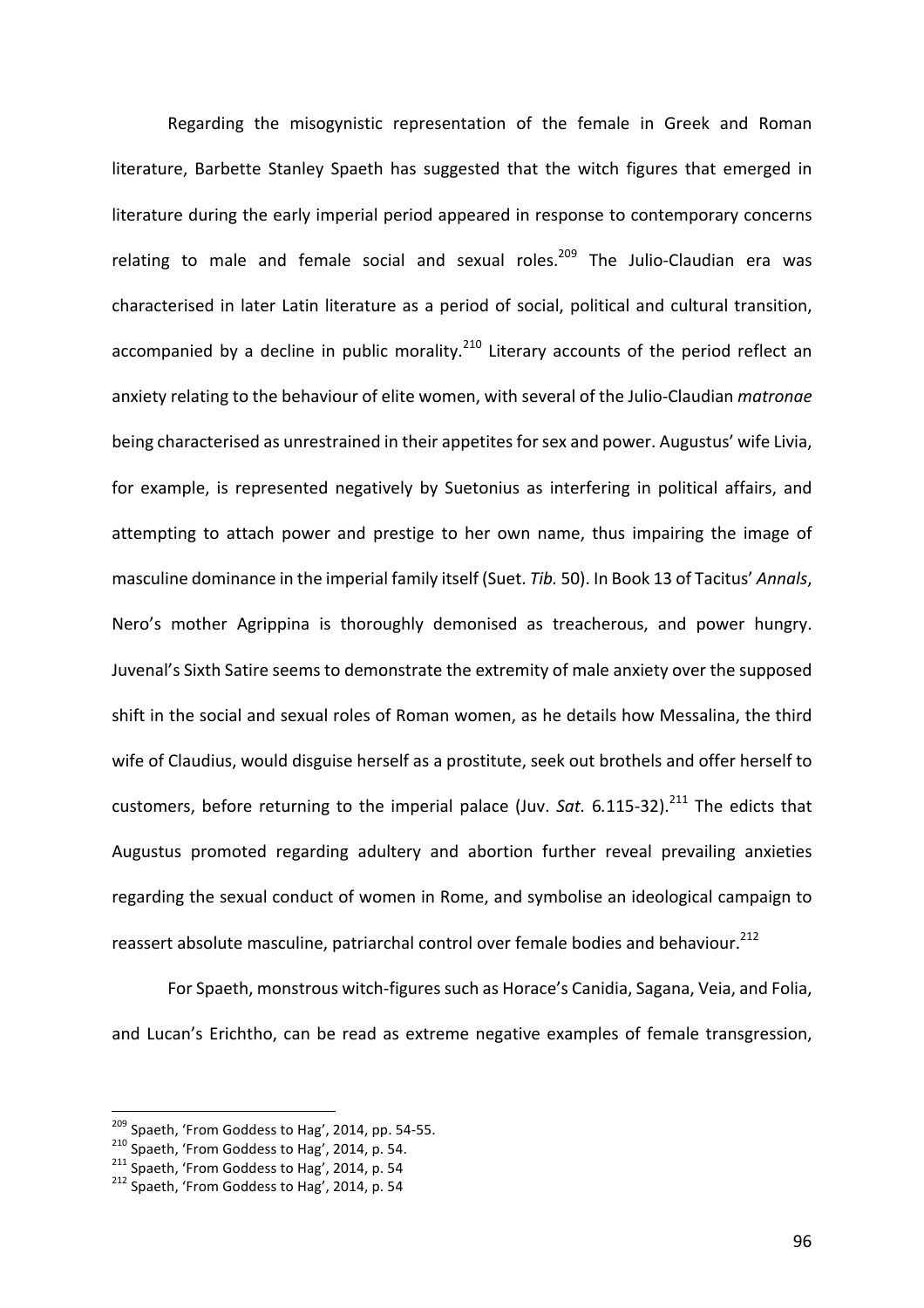graphically exaggerating the notion of a woman disregarding traditional gender roles, thus threatening masculine physical and social control, and by extension the stability of society itself.<sup>213</sup> These witches represent the complete inversion of ideal feminine behaviour; they are hideous, shameless, lustful, castrating, violent, active, infertile, and dominant, rather than beautiful, modest, chaste, dutiful, passive, fertile, and pious.<sup>214</sup> This inversion signifies a radical reversal of natural order, and undermines the image of feminine domesticity and purity that was so important to the ideology of Augustus', and later Domitian's, regime.

The transgressive female figures of Statius' *Thebaid* similarly reflect, and exaggerate the concerns of Roman society. As monstrous characters who appear in a male authored text, written for a largely male audience, they can be read as symbols of male fears  $-$  a collective other onto which a society, reeling from an era of social degeneration characterised by female transgression of gender boundaries and expectations, might project its deepest anxieties. The prominence of disturbed, disturbing femininity in the *Thebaid*, reflects a latent anxiety regarding female power that swelled in response to female political influence in the triumviral, and early imperial periods, an anxiety detected perhaps most clearly in Tacitus' portrayals of Agrippina and Messalina. It is possible that the transgressive *matronae* presented in the *Thebaid*, namely Argia, Ide, Polyxo, and especially Jocasta, who so actively intervene in the narrative to subvert and defy destructive male actions, reflect contemporary anxieties of Rome regarding the inversion and perversion of normative roles induced by civil war conditions, as well as the interference of women on two key platforms of patriarchal power: war and politics.<sup>215</sup> Tacitus reflects this insecurity regarding women's threatening

<sup>&</sup>lt;sup>213</sup> Spaeth, 'From Goddess to Hag', 2014, p. 54-55.<br><sup>214</sup> Spaeth, 'From Goddess to Hag', 2014, p. 54.<br><sup>215</sup> McAuley, *Reproducing Rome*, 2016, p. 330; Markus, D.D., "Grim Pleasures: Statius' Poetic Consolationes", *Arethusa*, 37.1, 2004, pp. 117-20.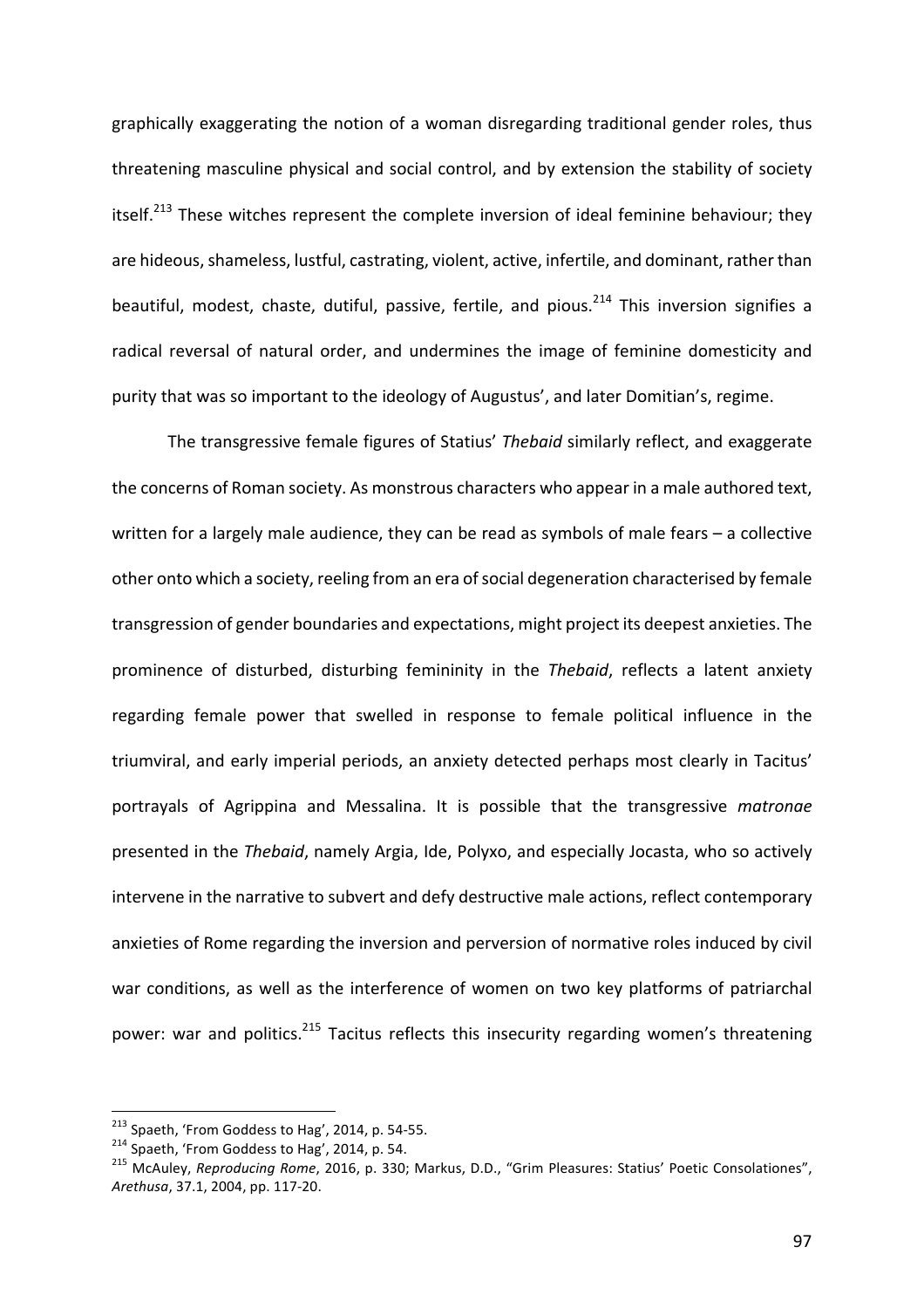influence and ambition outside of the domestic sphere in his writings on Roman history, it is perhaps most evident in his critiques of the bold military addresses of elite wives and mothers in his *Annals* (1.69, 3.33).

Imperial Rome's emphasis on the establishment and maintenance of boundaries, hierarchal structures, and autonomous identity is linked with the rejection and exclusion of the female, and the disruption, and mental and physical disorder she embodies.<sup>216</sup> Flavian Rome's renewed public focus on the rational, the separate, individual, and independent, the ordered, structured, and controlled, the known, the cultured, and the lawful, necessarily involves the repression, or suppression of the mother, and severance from her womb. The presence of blood, viscera, corpses, and dismembered remains of men in Statius' depictions of feminine monstrosity, demonstrates the fragility of the human physical form, destabilising the concept of bodily integrity and autonomy that was so vital to Roman identity and society and associates it with the female and the maternal. Thus Statius' portraits of highly physical, feminine horror expose the anxieties lurk beneath the surface of the rigid corporeal ideology of patriarchal, hierarchal Rome. These descriptions of perverse, and transgressive femininity would have been profoundly disturbing to a Roman audience.

In the *Thebaid* the monstrous and the feminine are prominent, interconnected themes in which the anxieties of the Flavian era are reflected. The female monsters and monstrous females of the poem are uncontrolled as they appear throughout the text, always engendering chaos, and the subversion of (especially gendered and corporeal) norms and boundaries. Statius' three female monsters, with their hybrid forms and unclean,

 $216$  On feminist theory and the paradox of maternal representation (reverence and repression) in Imperial Roman literature, see McAuley, *Reproducing Rome*, 2016.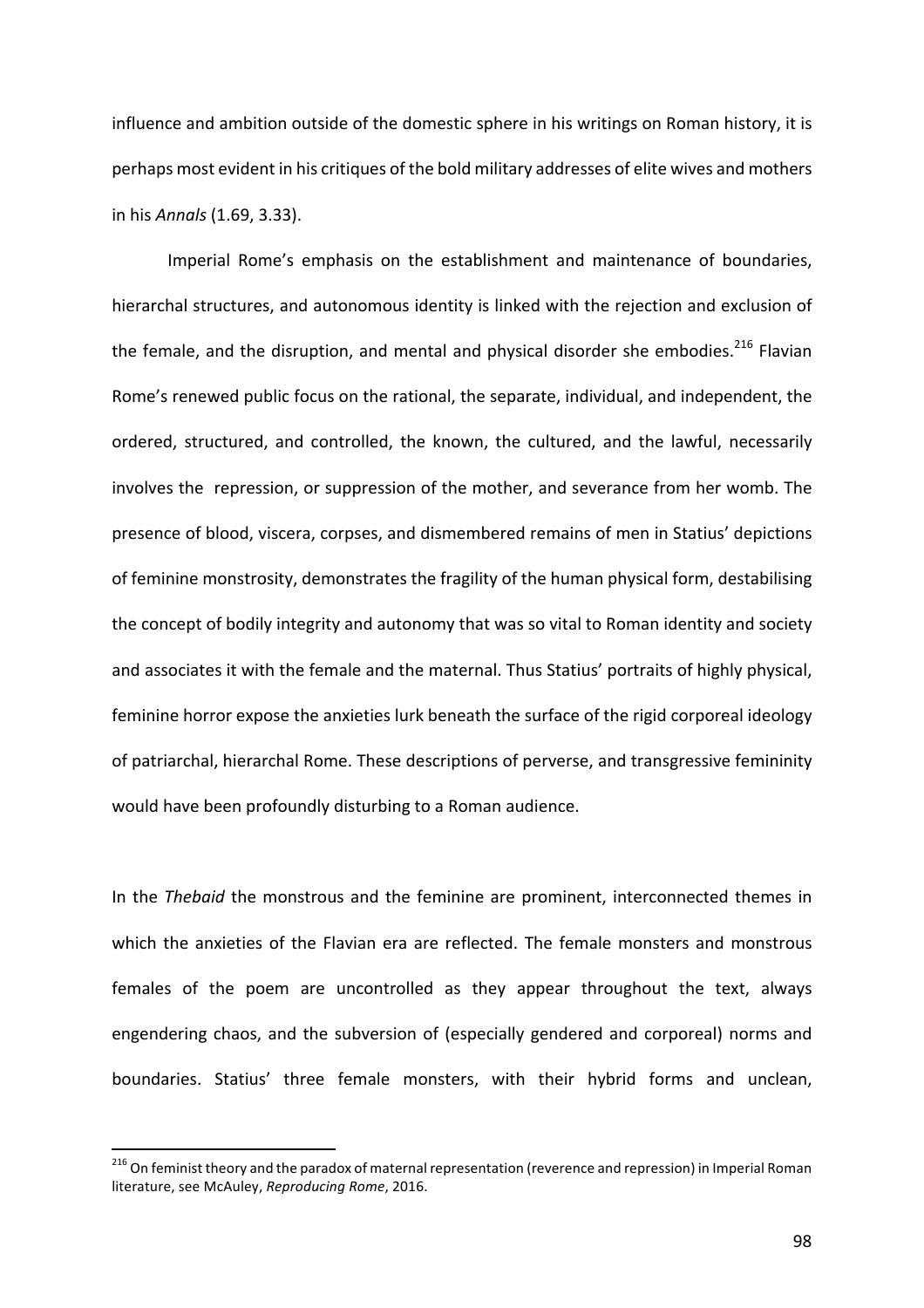contaminating flesh, can be regarded as a distorted, amplified symbols of masculine society's concerns regarding the permeability and instability of women's bodies; they graphically embody the confusion of physical categories, and feminine contagiousness that made women's bodies so disturbing to patriarchal society. The horror of these figures is amplified by an understanding of Rome's pervasive sexual and corporeal ideologies, as these monsters violate the physical and psychological bounds of the men who seek to subdue and avert them. Tisiphone, the Argive snake-woman, and the Sphinx represent a complete loss of control; they are feminine, gluttonous, insatiable in their appetite for human flesh. Their infectious corpses are dark perversions of generative sexuality and maternity, disturbingly highlighting human materiality and vulnerability, and the inescapability of deterioration and death, as well as the fearful, unstable nature of the female. These creatures force the Roman audience to confront the breakdown of the vital boundaries of the human body, and their viscerally repulsive, noxious maternal bodies reflect a deep anxiety relating to feminine biology. Although the monstrous figures of the *Thebaid* certainly exhibit the influence of an extensive cultural inheritance of archaic Greek misogyny, they also expose the anxieties of their contemporary Roman audience.

The mortal women of Statius' epic struggle to maintain their identity; for all of them, their sense of self, of maternal and female identity, occasionally (but importantly) slips and shifts to reveal the malevolent supernatural forces, and the inescapable regressive heredity that controls the narrative. In their behaviour, they display the slippage of self that was terrifying to the elite Roman male. Ide transforms from a traditional lamenting mother into a threatening witch figure, perverting ancient mourning rituals. Assuming a masculine role, Argia leads her own expedition to Thebes, then performs her own *aristeia*, and is then compared through a simile to the goddess Ceres, and a castrated priest of Cybele. Jocasta

99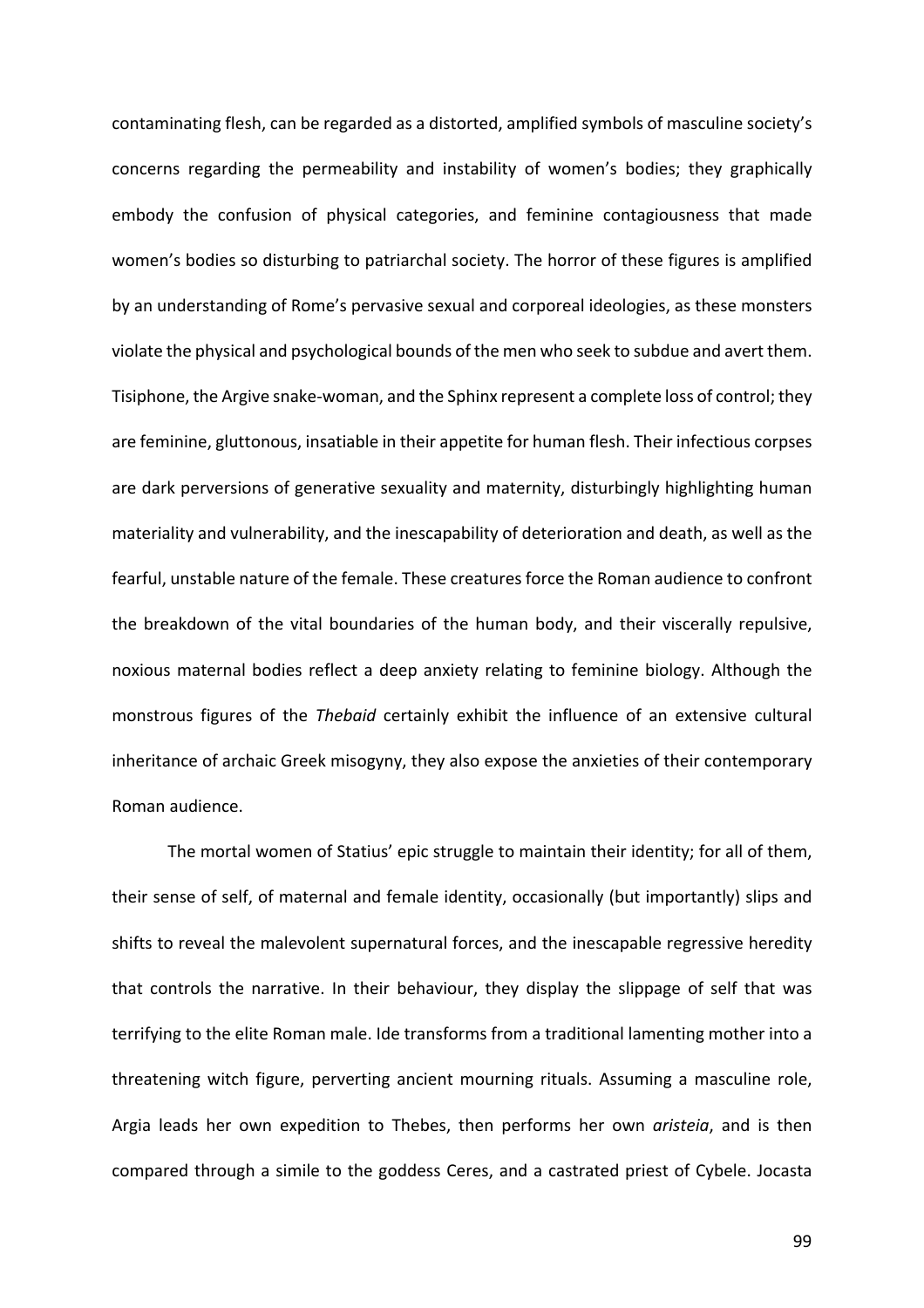usurps the masculine political and military role as she attempts to subvert the war between her sons, before being characterised as the Fury who fuels the war, and as her filicidal ancestor, Agave. Statius' Theban epic, and the monstrous female figures depicted therein, manifests a fear of disorder, regression and repetition that haunted the Roman cultural psyche in the wake of violent civil discord, and socio-moral decline and transgression, and embeds those anxieties in the ambigious, threatening figure of the female.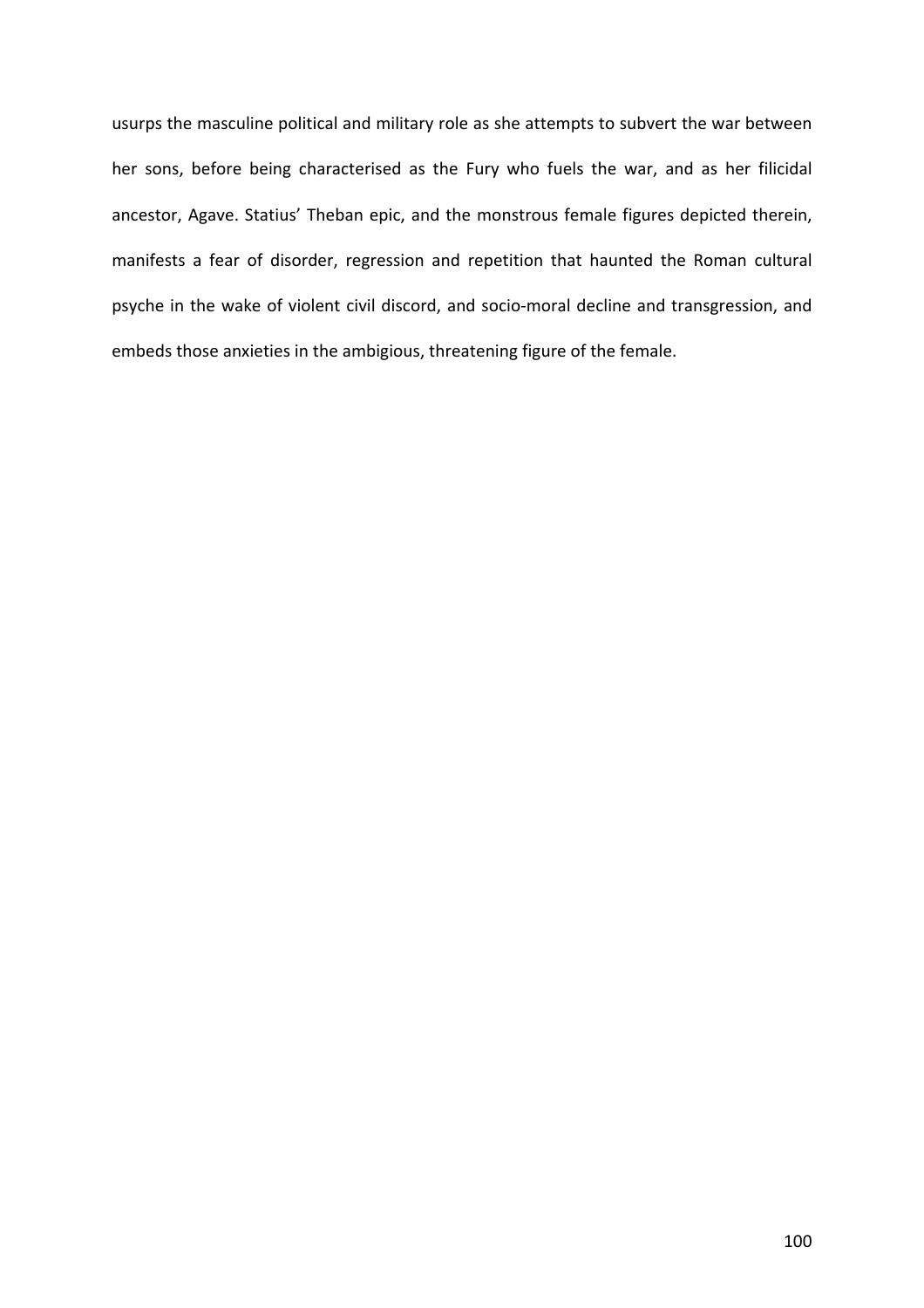# **Conclusion**

In his *Thebaid*, Statius evokes and expands the ancient trope of the mythic female monster, imbuing her with more potency, agency, and overall narrative significance than his literary predecessors. While traditional combat myths frequently presented the female monster being defeated for the restoration or establishment of masculine, patriarchal order, reason, and control, and while Furies were usually incorporated only temporarily into epic and tragedy to ignite or fuel the main action, Statius allows his female monsters to overshadow his narrative from its outset. From their narrative positions outside of the main action, the snake-woman and the Sphinx portend further chaos and destruction, and Tisiphone actively engenders the breakdown of order, reason, and masculine power; these monsters are all introduced in conjunction with male disempowerment and the violent dissolution of masculine structures. In his presentation of these monsters, the poet establishes his own version of the ancient monstrous-feminine, which expands the trope to incorporate imagery of feminine sexual and maternal materiality, as well as of death and disease, adding to the conventional feature of bestial hybridity in female monsters.

In the *Thebaid* monsters and monstrous figures establish what is evil and abnormal (violence, gore, infanticide, androcide, cannibalism, disease, death), and align it with the feminine. In his formulation and utilisation of the monstrous, Statius shows that the boundaries that monsters are supposed to symbolically establish are breached in his epic universe, allowing disorder, transgression, and excess, to seep into his protagonists, both male and female. Statius' Tisiphone, snake-woman, and Sphinx are so uncontainable that they infect the subsequent female characters in the epic, even as they act out their pious laments; when the virtuous female characters appear, the feminine has already been established in connection with the monstrous, transgressive, perverse, and threatening.

101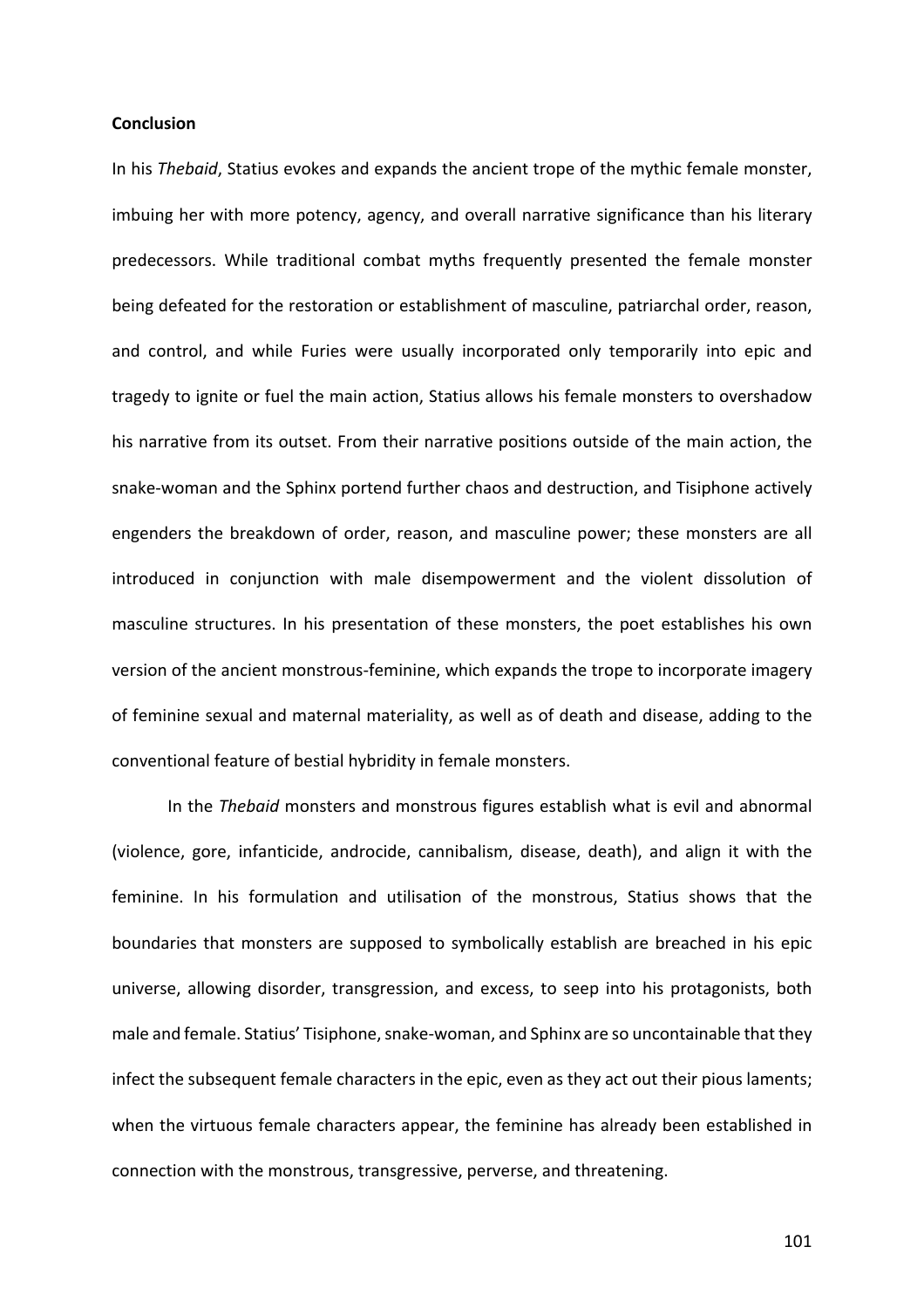Observing Statius' representation of monstrosity, and using the theses of Creed and Cohen to focalise analysis, it is possible to see that the poet establishes his own monstrousfeminine by foregrounding and amplifying those elements of femininity that patriarchal Roman society found so profoundly unsettling, such as the instability, permeability, and the uncontrolled, inescapable materiality of the female body. Statius' female monsters are grotesque narrative figurations of prevalent misogynistic stereotypes regarding feminine physiology and psychology. Set against a culture seemingly defined by a fixation on demarcating and enforcing physical, mental, moral, temporal, and social boundaries, a society characterised by an emphasis on stability, control, and order, the female monsters and monstrous females of Statius' Thebaid embody anxieties regarding regression and repetition, internecine violence and disorder, unstable identity, and the dangers of female power.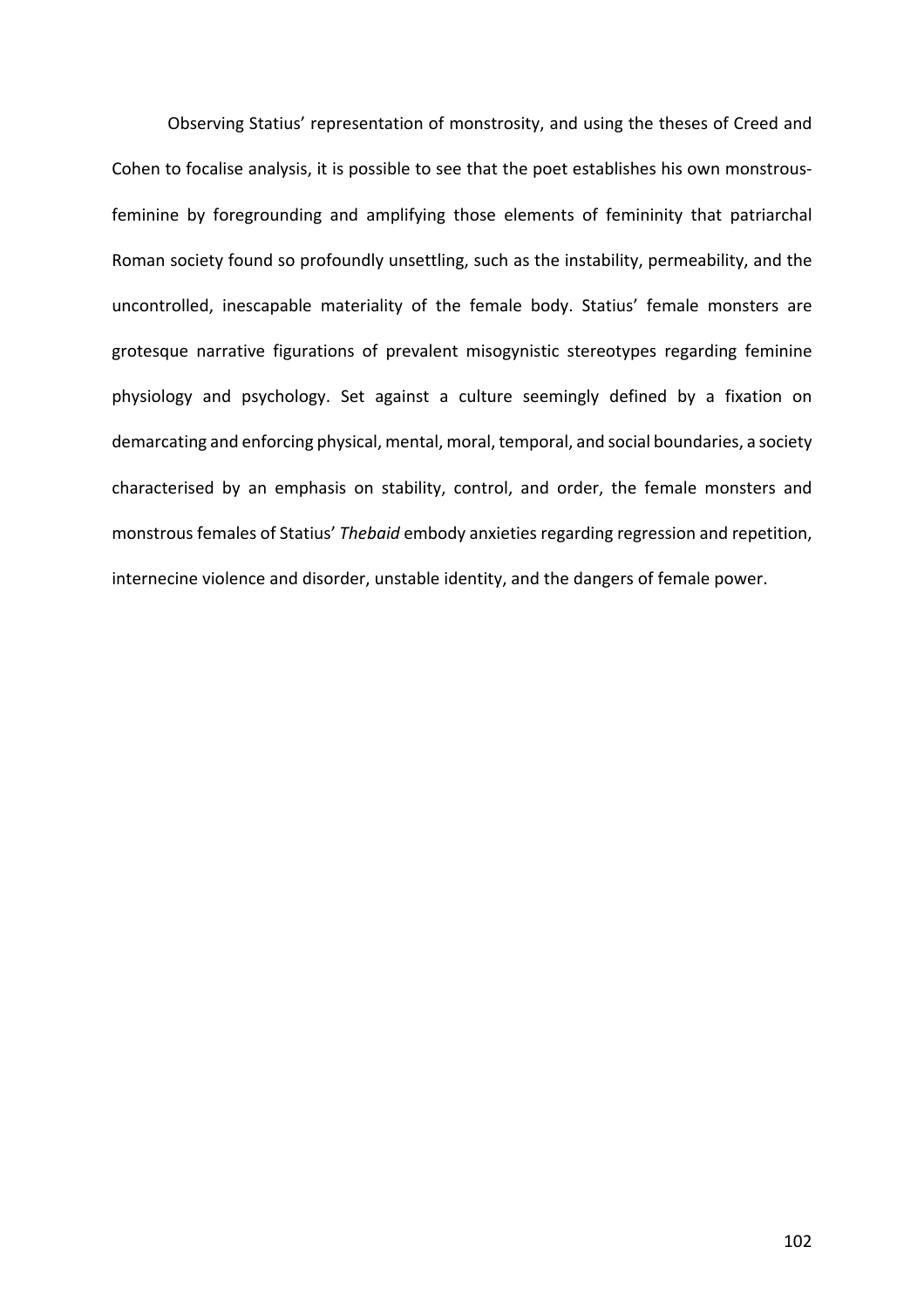## **Bibliography**

Ahl, Frederick, "Statius' *Thebaid* a Reconsideration", in *Aufstieg und Niedergang der römischen Welt* 2.32.5, 1986. 

Andriano, Joseph D., *Immortal Monster: The Mythological Evolution of the Fantastic Beast in Modern Fiction and Film, Westport, CT: Greenwood Press, 1999.* 

Atherton, Catherine, (ed.), Monsters and Monstrosity in Greek and Roman Culture. *Nottingham Classical Literature Studies. Midlands Classical Studies vol. 6, Bari: Levante, 2002.* 

Augoustakis, Antony, *Motherhood and the Other: Fashioning Female Power in Flavian Epic. Oxford Studies in Classical Literature and Gender Theory*, Oxford, and New York: Oxford University Press, 2010.

Augoustakis, Antony, (ed.), *Ritual and Religion in Flavian Epic*, Oxford; New York: Oxford University Press, 2013.

Augoustakis, Antony, (ed.), *Flavian Epic, Oxford readings in classical studies*, Oxford, and New York: Oxford University Press, 2016.

Barton, Carlin A., *The Sorrows of the Ancient Romans: The Gladiator and the Monster*, Princeton, NJ: Princeton University Press, 1993.

Bartsch, Shadi, Freudenburg, Kirk, and Littlewood, Cedric, (eds.), *The Cambridge Companion to the Age of Nero*, Cambridge, and New York: Cambridge University Press, 2017.

Bauman, Richard A., *Crime and Punishment in Ancient Rome*, London: Routledge, 1996.

Beissinger, Margaret, Tylus, Jane, and Wofford, Susanne, (eds.), *Epic Traditions in the Contemporary World*, Berkely, and Los Angeles: University of California Press. 1999.

Bessone, Federica, "Love and War: Feminine Models, Epic Roles, and Gender Identity in Statius' Thebaid", in Fabre-Serris, J., and Keith, A., Women and War in Antiquity, Baltimore: Johns Hopkins University Press, 2015.

Blundell, Sue, *Women in Ancient Greece*, Cambridge, MA: Harvard University Press, 1995.

Boyle, Anthony J., and Dominik, William J., (eds.), *Flavian Rome: Culture, Image, Text*, Leiden, and Boston: Brill, 2003.

Boyle, Anthony J., "Introduction", in Boyle, A., and Dominik, W.J., (eds.), *Flavian Rome: Culture, Image, Text, Leiden, and Boston: Brill, 2003.* 

Carroll, Noël, *The Philosophy of Horror or Paradoxes of the Heart*, New York: Routledge, 1990.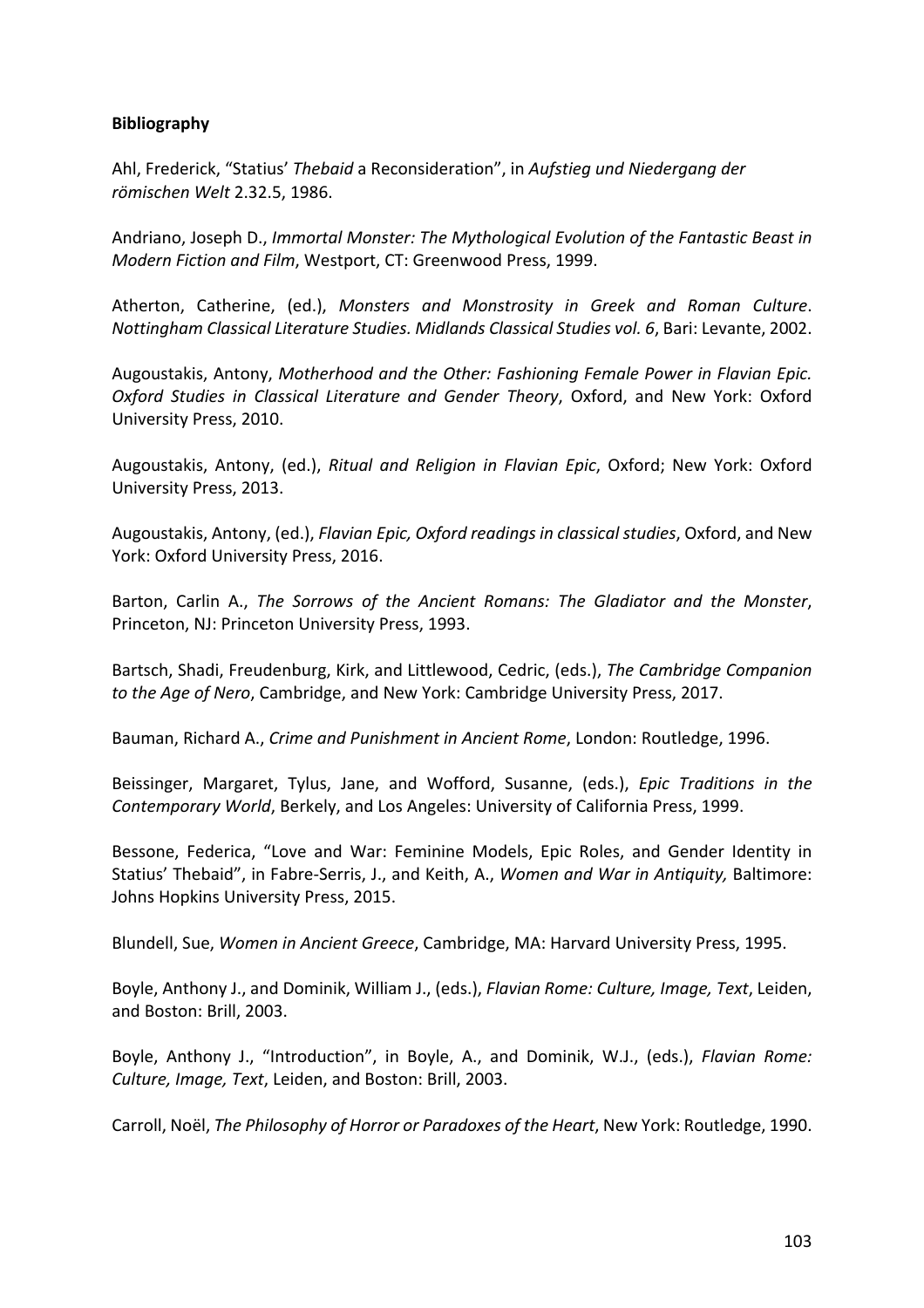Carson, Anne, "Dirt and Desire: The Phenomenology of Female Pollution in Antiquity", in Porter, J.I, (ed.), *Constructions of the Classical Body*, Ann Arbor, 1999.

Cohen, Jeffrey J., *Monster Theory: Reading Culture, Minneapolis: University of Minnesota* Press, 1996.

Coleridge, E.P., (trans.), *Euripides, Phoenissae*, New York: Random House, 1938.

Cook, John G., *Crucifixion in the Mediterranean World.* Wissenschaftliche Untersuchungen zum Neuen Testament 327, Tübingen: Mohr Siebeck, 2015.

Creed, Barbara, *The Monstrous Feminine: Film, Feminism, Psychoanalysis*, London, and New York: Routledge, 1993.

D'Ambra, Eve, *Roman Women*, Cambridge: Cambridge University Press, 2007.

Dietrich, Jessica S., *"Thebaid's Feminine Ending"*, *Ramus*, 28, 1999, pp. 40-50.

Dietrich, Jessica, "Rewriting Dido: Flavian Responses to Aeneid 4", Prudentia, 36.1, 2004, pp. 1-30. 

Dietrich, Jessica, "Dead Woman Walking: Jocasta in the *Thebaid"*, in Dominik, W.J., Newlands, C.E., and Gervais, K., (eds.), *Brill's Companion to Statius. Brill's companions in classical studies*, Leiden, and Boston: Brill, 2015.

Dominik, William J., *The Mythic Voice of Statius: Power and Politics in the Thebaid*, Leiden, New York, and Köln: Brill, 1994.

Dominik, William J., Newlands, Carole E., and Gervais, Kyle, (eds.), *Brill's Companion to Statius. Brill's companions in classical studies*, Leiden, and Boston: Brill, 2015.

Dominik, William J., 'Similes and Their Programmatic Role in the *Thebaid*", in Dominik, W.J., Newlands, C.E., Gervais, K., (eds.), *Brill's Companion to Statius, Brill's Companions in Classical Studies*, Leiden, and Boston: Brill, 2015.

Doniger, Wendy, "Put a Bag over Her Head" Beheading Mythological Women", in Eilberg-Schwartz, H., and Doniger, W., (eds.), *Off With Her Head! The Denial of Women's Identity in Myth, Religion, and Culture, Berkeley, Los Angeles, and London: University of California Press,* 1995.

Duff, J.D., (trans.), *Lucan, The Civil War (Pharsalia)*, Loeb Classical Library 220, Cambridge, MA: Harvard University Press, 1928.

Edwards, Catherine, *The Politics of Immorality in Ancient Rome*, New York: Cambridge University Press, 1993.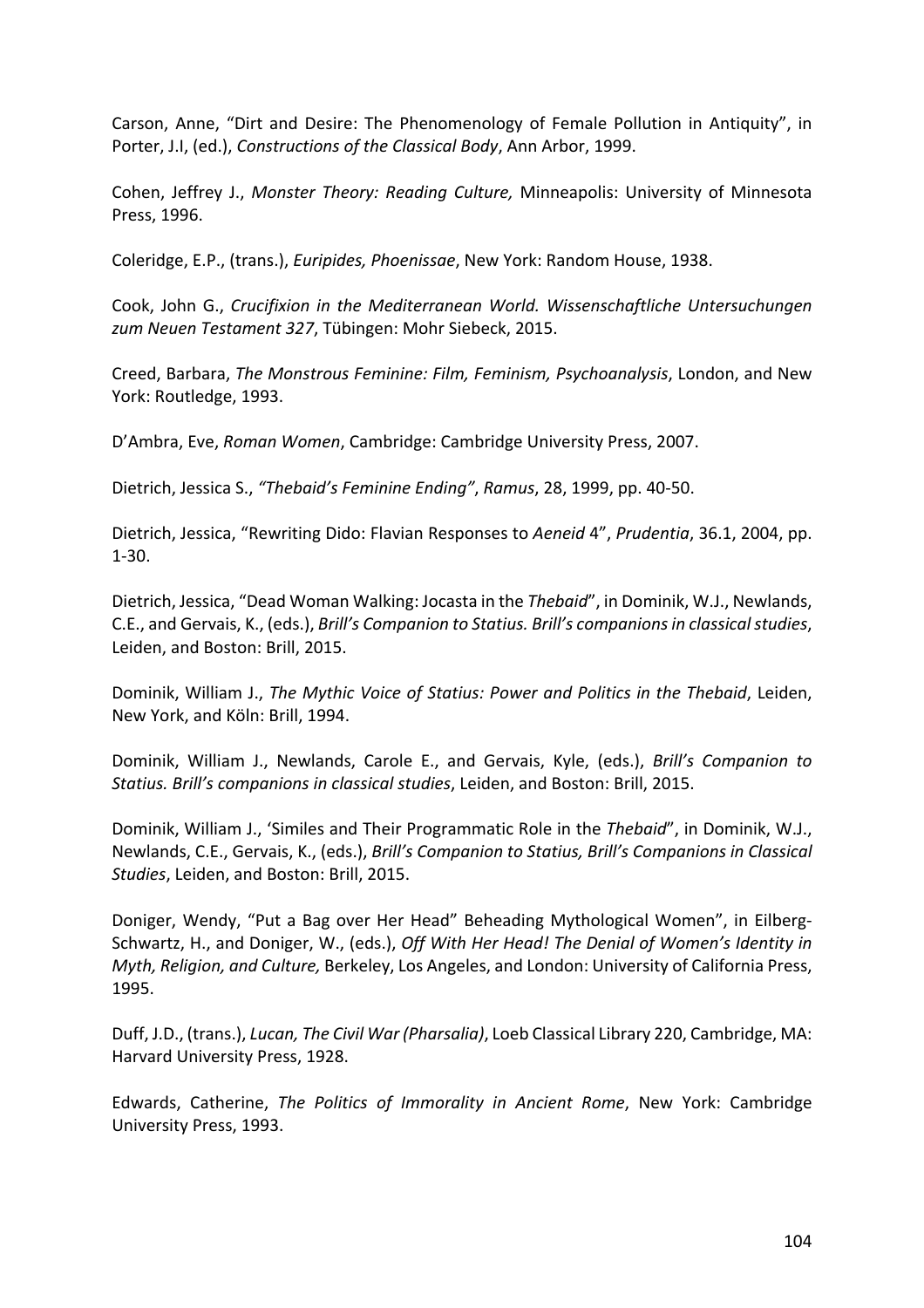Eilberg-Schwartz, Howard, and Doniger, Wendy, (eds.), *Off With Her Head! The Denial of Women's Identity in Myth, Religion, and Culture, Berkeley, Los Angeles, and London:* University of California Press, 1995.

Fabre-Serris, Jacqueline, and Keith, Alison, *Women and War in Antiquity*, Baltimore: Johns Hopkins University Press, 2015.

Fairclough, H.R., (trans.), *Virgil, Aeneid: Books 7-12. Appendix Vergiliana* (rev. ed. Goold, G.P.), Loeb Classical Library 64, Cambridge, MA: Harvard University Press, 1918.

Fantham, Elaine, "The Role of Lament in the Growth and Eclipse of Roman Epic", in Beissinger, M., Tylus, J., and Wofford, S., (eds.), *Epic Traditions in the Contemporary World*, Berkely, and Los Angeles: University of California Press, 1999.

Felton, Debbie, "Rejecting and Embracing the Monstrous in Ancient Greece and Rome", in Mittman, A.S., and Dendle, P.J., (eds.), Ashgate Research Companion to Monsters and the *Monstrous*, Burlington, Vt.: Ashgate, 2012.

Felton, Debbie, "Were Vergil's Harpies Menstruating?", *The Classical Journal*, 108.4, 2013, pp. 405-18.

Finkmann, S., 'Polyxo and the Lemnian Episode  $-$  An Inter- and Intratextual Study of Apollonius Rhodius, Valerius Flaccus, and Statius' *Dictynna* [online], 12, 2015, http://dictynna.revues.org/1135, accessed 29 August, 2017.

Fontenrose, Joseph, *Python: A Study of Delphic Myth and its Origins*, Berkeley, Los Angeles: University of California Press, 1959.

Frederick, David, "Architecture and Surveillance in Flavian Rome", in Boyle, A.J., and Dominik, W.J., (eds.), *Flavian Rome: Culture, Image, Text*, Leiden, and Boston: Brill, 2003.

Ganiban, Randall T., *Statius and Virgil: The Thebaid and the Reinterpretation of the Aeneid*, Cambridge: Cambridge University Press, 2007.

Garland, R., *The Eye of the Beholder: Deformity and Disability in the Graeco-Roman World.* Second Edition (first published 1995). Bristol Classical Paperbacks, London: Bristol Classical Press, 2010.

Gervais, Kyle, *Dealing With a Massacre: Spectacle, Eroticism, and Unreliable Narration in the* Lemnian Episode of Statius' Thebaid (MA Thesis), Kingston, Ontario, Canada: Queens University, 2008.

Gervais, K., "Parent-Child Conflict in the *Thebaid"*, in Dominik, W.J., Newlands, C.E., and Gervais, K., (eds.), *Brill's Companion to Statius, Brill's Companions in Classical Studies*, Leiden, and Boston: Brill, 2015.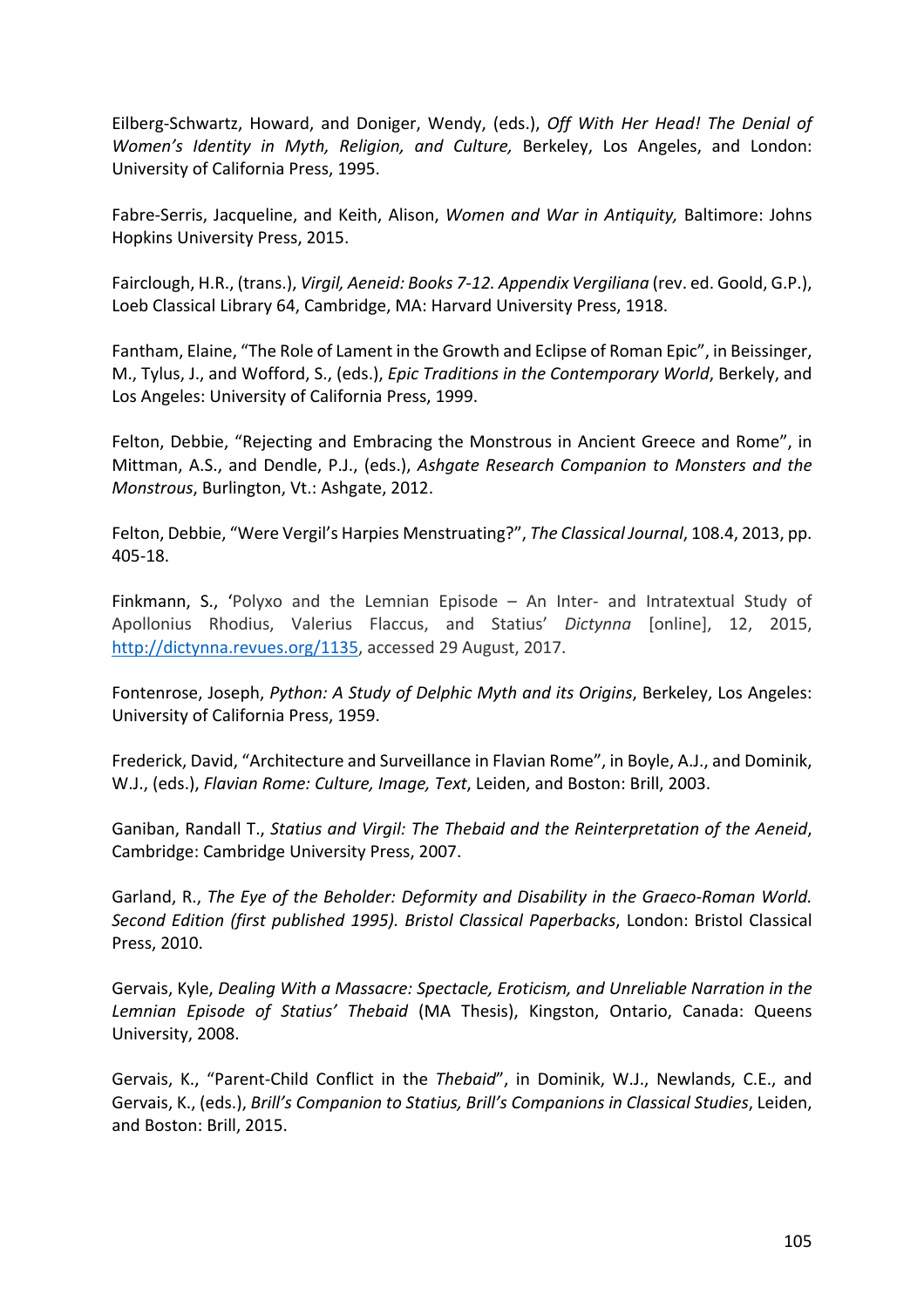Gervais, Kyle, "Tydeus the Hero? Intertextual Confusion in Statius Thebaid 2, *Phoenix*, 69.1, 2015, pp. 56-78.

Gilmore, David D., *Monsters: Evil Beings, Mythical Beasts, and All Manner of Imaginary Terrors*, Philadelphia: University of Pennsylvania Press, 2003.

Gold, Barbara K., "The house I live in is not my own': Women's bodies in Juvenal's Satires", *Arethusa*, 31:3, 1998, pp. 369-86.

Halberstam, Judith (Jack), *Skin Shows: Gothic Horror and the Technology of Monsters*, Durham, and London: Duke University Press, 1995.

Hallett, Judith P., and Skinner, Marilyn B., (eds.), *Roman Sexualities*, Princeton: Princeton University Press, 1998.

Harder, Annette, *Callimachus: Aetia*, Oxford, and New York: Oxford University Press, 2012.

Hardie, P., *The Epic Successors of Virgil: A Study in the Dynamics of a Tradition*, Cambridge and New York: Cambridge University Press, 1993.

Hershkowitz, D., "Sexuality and Madness in Statius' *Thebaid"*, *Materiali e discussioni per l'analisi dei testi classici*, 33, 1994, pp. 123-47.

Hershkowitz, D., *The Madness of Epic: Reading Insanity form Homer to Statius*, Oxford: Oxford University Press, 1998.

Johnston, Sarah I., "Penelope and the Erinyes: Odyssey 20.61-82", *Helios*, 21.2, 1994, pp. 137-59.

Johnston, Sarah I., "Defining the Dreadful: Remarks on the Greek Child-Killing Demon", in Meyer, M., and Mirecki, P., (eds.), *Ancient Magic and Ritual Power. Religions in the Graeco-Roman World, 129, Leiden, New York, and Köln: Brill, 1995.* 

Johnston, Sarah I., *Restless Dead: Encounters between the Living and the Dead in Ancient* Greece, Berkeley: University of California Press, 1999.

Keith, Alison M., *Engendering Rome: Women in Latin Epic*, Cambridge: Cambridge University Press, 2000.

Keith, Alison, "Medusa, Python, and Poinê in Argive Religious Ritual", in Augoustakis, A. (ed.), *Ritual and Religion in Flavian Epic, Oxford, and New York: Oxford University Press, 2013.* 

Keith, Alison, "Sexus Muliebris in Flavian Epic", *EuGeStA*, 3, 2013, pp.282-302.

Kristeva, Julia, *The Powers of Horror: An Essay on Abjection* (trans. Roudiez, L.), New York; Columbia University Press, 1982.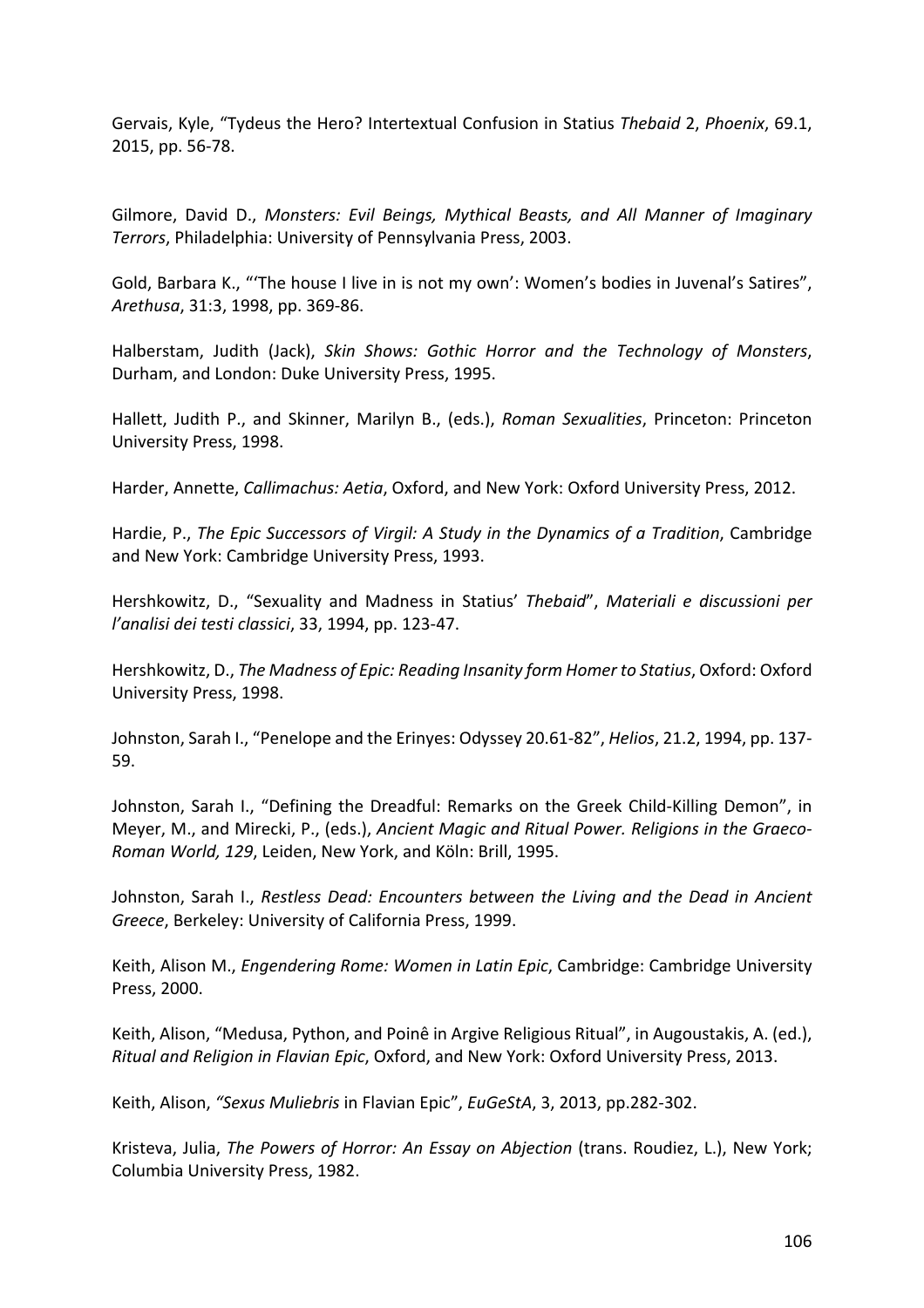López-Ruiz, Carolina, (ed.), *Gods, Heroes, and Monsters: A Sourcebook of Greek, Roman, and Near Eastern Myths*, New York and Oxford: Oxford University Press, 2014.

Lovatt, Helen, "Competing Endings: Re-reading the End of Statius' *Thebaid* through Lucan", in Augoustakis, A. (ed.), *Flavian Epic, Oxford readings in classical studies*, Oxford, and New York: Oxford University Press, 2016.

Lovatt, H., "Flavian Spectacle: Paradox and Wonder" in Zissos, A., (ed.), *A Companion to the* Flavian Age of Imperial Rome. Blackwell companions to the ancient world. Chichester, and Malden, MA: Wiley Blackwell, 2016.

Lowe, Dunstan, *Monsters and Monstrosity in Augustan Poetry*, Ann Arbor: University of Michigan Press, 2015.

Manioti, Nikoletta, (ed.), *Family in Flavian Epic. Mnemosyne supplements: Monographs on Greek and Latin Language and Literature, 394, Leiden, and Boston: Brill, 2016.* 

Manioti, Nikoletta, 'Becoming Sisters: Antigone and Argia in Statius' *Thebaid'* in Manioti, N., (ed.), *Family in Flavian Epic. Mnemosyne supplements: Monographs on Greek and Latin* Language and Literature, 394, Leiden, and Boston: Brill, 2016.

Manwell, Elizabeth, "Gender and Masculinity", in Skinner, M.B., (ed.), A Companion to *Catullus. Blackwell Companions to the Ancient World, Malden, MA: Blackwell Publishing,* 2010.

Markus, Donka D., "Grim Pleasures: Statius' Poetic Consolationes", Arethusa, 37.1, 2004, pp. 105-35.

McAuley, Mairéad, *Reproducing Rome: Motherhood in Virgil, Ovid, Seneca, and Statius. Oxford Studies in Classical Literature and Gender Theory.* Oxford, and New York: Oxford University Press, 2016.

McCullough, Anna, "Heard but Not Seen: Domitian and the Gaze in Statius' Silvae", The *Classical Journal*, 104:2, 2008/2009, pp. 145-62.

McNelis, Charles, Statius' Thebaid and the Poetics of Civil War, Cambridge: Cambridge University Press, 2007.

Miller, F.J., (trans.), Seneca, Tragedies, Loeb Classical Library 62, Cambridge, MA: Harvard University Press, 1917.

Mittman, Asa S., and Dendle, Peter J., (eds.), *The Ashgate Research Companion to Monsters and the Monstrous*, Farnham, and Burlington, Vt.: Ashgate, 2012.

Murgatroyd, Paul., *Mythical Monsters in Classical Literature*, London: Duckworth, 2007.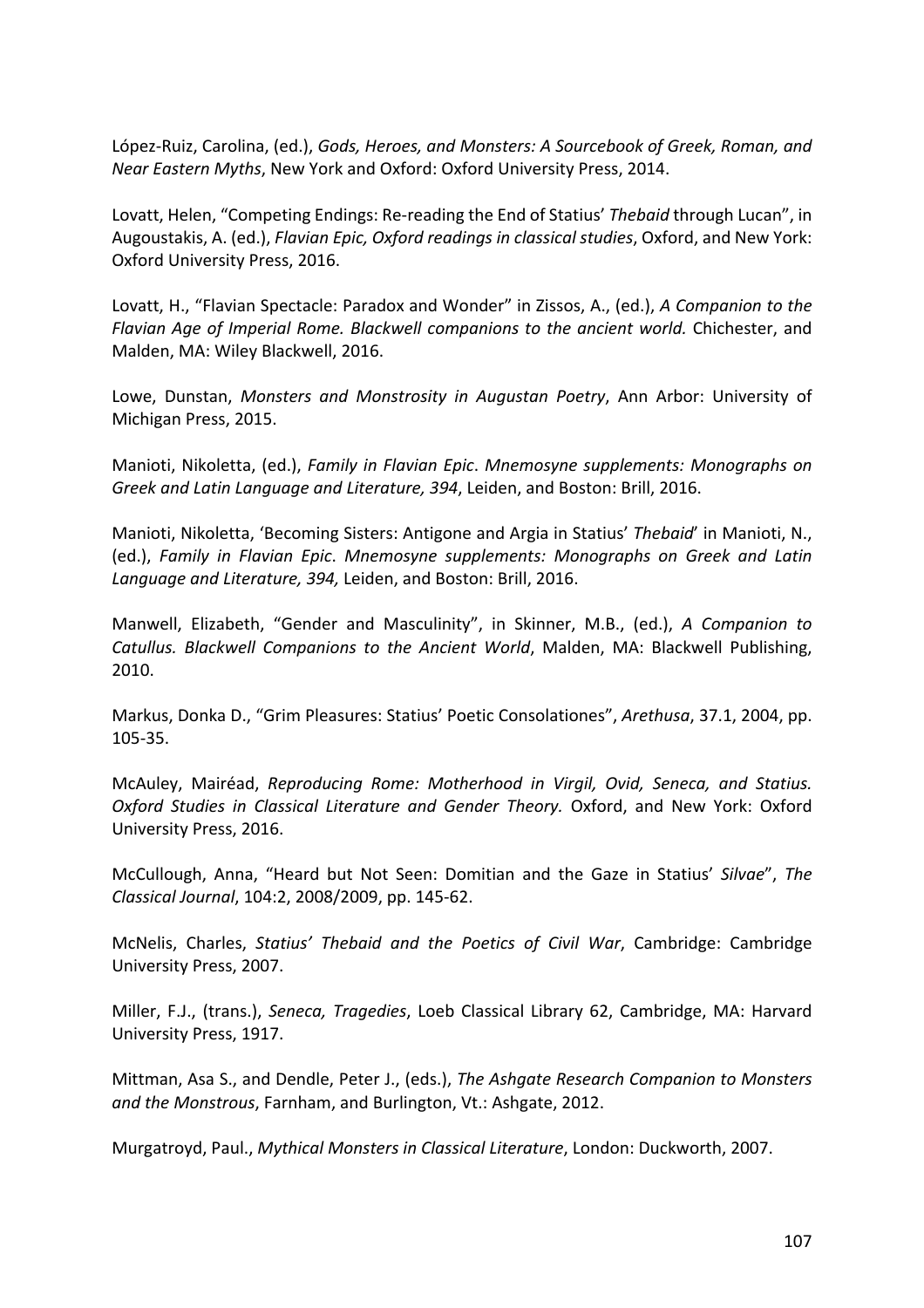Musharbash, Yasmine, and Presterudstuen, Geir H., *Monster Anthropology in Australasia and Beyond*, New York: Palgrave Macmillan, 2014.

Musharbash, Yasmine, "Introduction: Monsters, Anthropology, and Monster Studies" in Musharbash, and Presterustuen, (eds.), *Monster Anthropology in Australasia and Beyond*, New York: Palgrave Macmillan, 2014.

Newlands, Carole E., "Mothers in Statius' Poetry: Sorrows and Surrogates", *Helios*, 33.2, 2006.

Newlands, Carole E., *Statius, Poet Between Rome and Naples. Classical literature and society*, London: Bristol Classical Press, 2012.

Newlands, Carole E., "Fatal Unions: Marriage at Thebes", in Manioti, N., (ed.), *Family in* Flavian Epic. Mnemosyne supplements: Monographs on Greek and Latin Language and Literature, 394, Leiden, and Boston: Brill, 2016.

Nugent, S. Georgia, 'Statius' Hypsipyle: Following in the Footsteps of the Aeneid', *Scholia*, 5, 1996, pp. 46-71.

Ogden, Daniel, *Dragons Serpents & Slayers in the Classical and Early Christian Worlds*, Oxford, and New York: Oxford University Press, 2013.

Ogden, Daniel, *Drakōn: Dragon Myth and Serpent Cult in the Greek and Roman Worlds*, Oxford, and New York: Oxford University Press, 2013.

Porter, James I., (ed.), *Constructions of the Classical Body*, Ann Arbor: University of Michigan Press, 1999.

Richlin, Amy, "Cicero's Head", in Porter, J.I., (ed.), *Constructions of the Classical Body*, Ann Arbor: University of Michigan Press, 1999.

Roche, P., "Lucan's De Bello Civili in the Thebaid", in Dominik, W.J., Newlands, C.E., and Gervais, K., (eds.), *Brill's Companion to Statius. Brill's companions in classical studies*, Leiden, and Boston: Brill, 2015.

Rouse, W.H.D., (trans.), *Lucretius, De Rerum Natura* (rev. ed. Smith, M.F.), Loeb Classical Library 181, Cambridge, MA: Harvard University Press, 1975.

Skinner, Marilyn B., (ed.), *A Companion to Catullus. Blackwell Companions to the Ancient World*, Malden, MA: Blackwell Publishing, 2010.

Spaeth, Barbette S., "From Goddess to Hag: The Greek and Roman Witch in Classical Literature", in Stratton, K.B., and Kalleres, D.S., (eds.), *Daughters of Hecate: Women and Magic in the Ancient World*, Oxford, and New York: Oxford University Press, 2014.

Stratton, Kimberly B., and Kalleres, Dayna S., (eds.), *Daughters of Hecate: Women and Magic in the Ancient World, Oxford, and New York: Oxford University Press, 2014.*